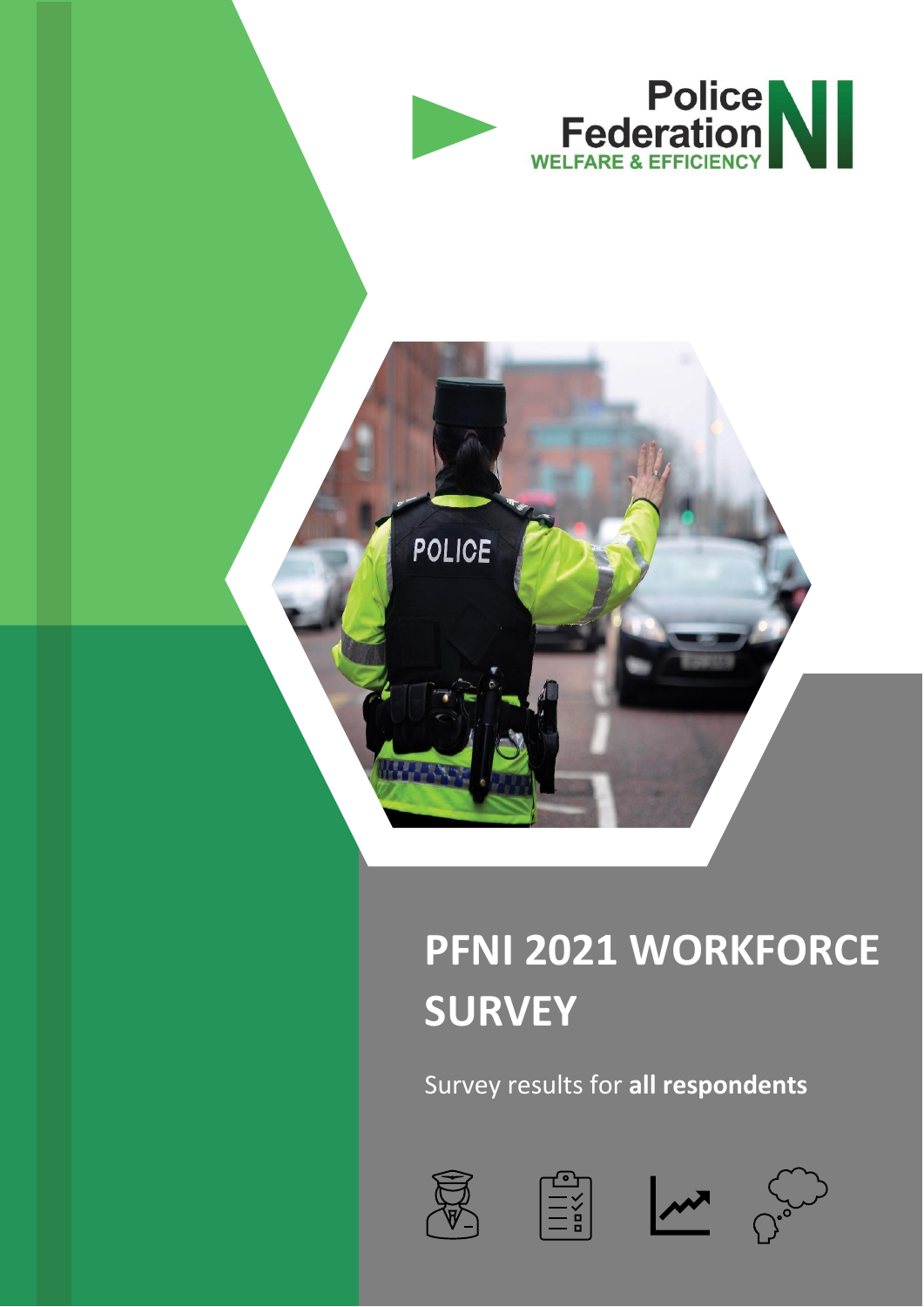

| 1. |                                                                     |     |  |
|----|---------------------------------------------------------------------|-----|--|
|    |                                                                     |     |  |
|    |                                                                     |     |  |
|    |                                                                     |     |  |
|    |                                                                     |     |  |
|    |                                                                     |     |  |
| 2. |                                                                     |     |  |
|    |                                                                     |     |  |
|    |                                                                     |     |  |
|    |                                                                     |     |  |
|    |                                                                     |     |  |
| 3. |                                                                     |     |  |
|    |                                                                     |     |  |
|    |                                                                     |     |  |
| 4. |                                                                     |     |  |
|    |                                                                     |     |  |
|    |                                                                     |     |  |
|    |                                                                     |     |  |
| 5. |                                                                     |     |  |
|    |                                                                     |     |  |
|    | Satisfaction with training                                          | .42 |  |
|    |                                                                     |     |  |
| 6. |                                                                     |     |  |
|    |                                                                     |     |  |
|    |                                                                     |     |  |
|    |                                                                     |     |  |
|    | Investigation by the Police Ombudsman for Northern Ireland (PONI)52 |     |  |
|    |                                                                     |     |  |
|    |                                                                     |     |  |
| 7. |                                                                     |     |  |
| 8. |                                                                     |     |  |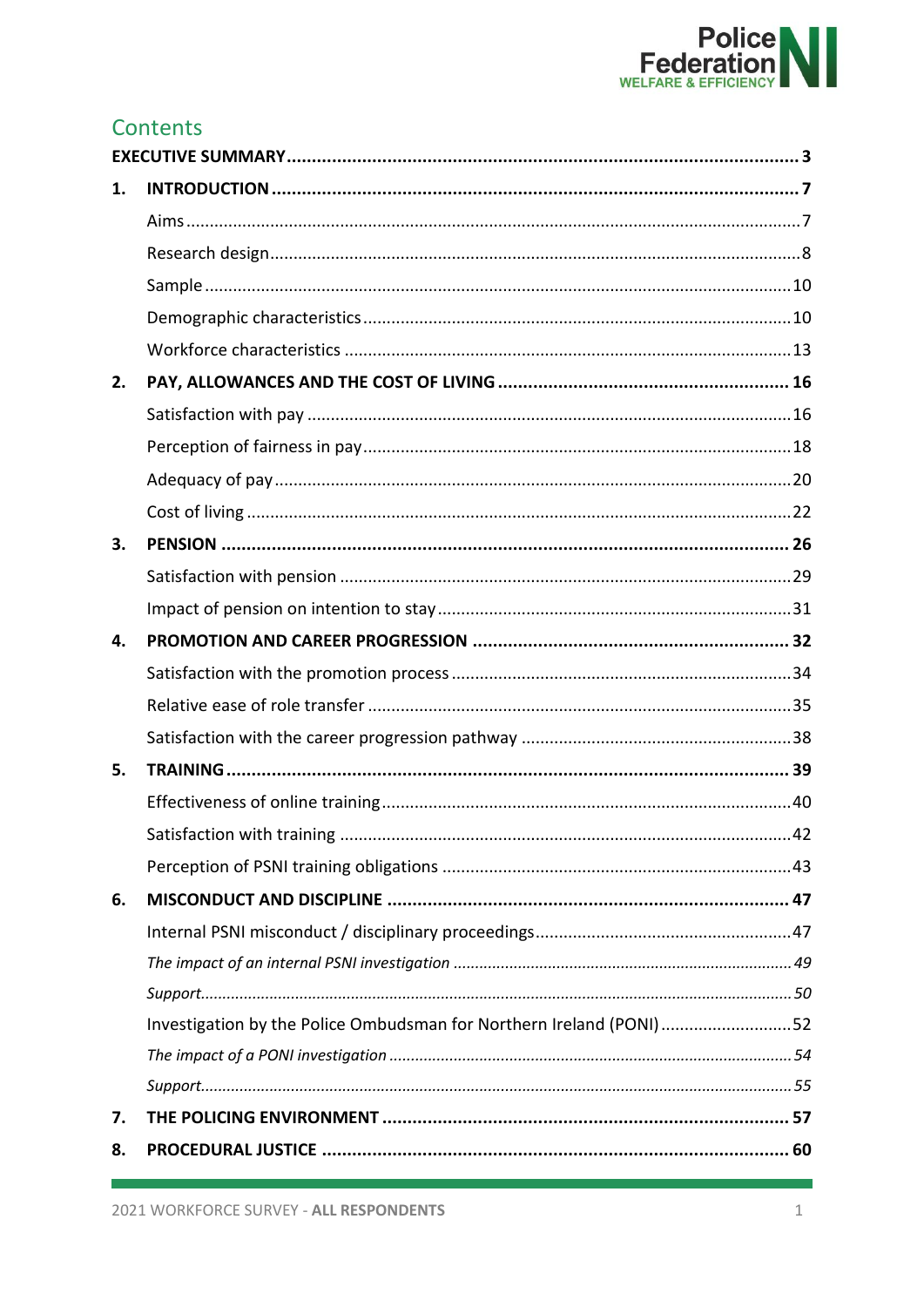

| 9.              |  |  |
|-----------------|--|--|
|                 |  |  |
|                 |  |  |
|                 |  |  |
|                 |  |  |
| 10 <sub>1</sub> |  |  |
|                 |  |  |
| 11.             |  |  |
|                 |  |  |
|                 |  |  |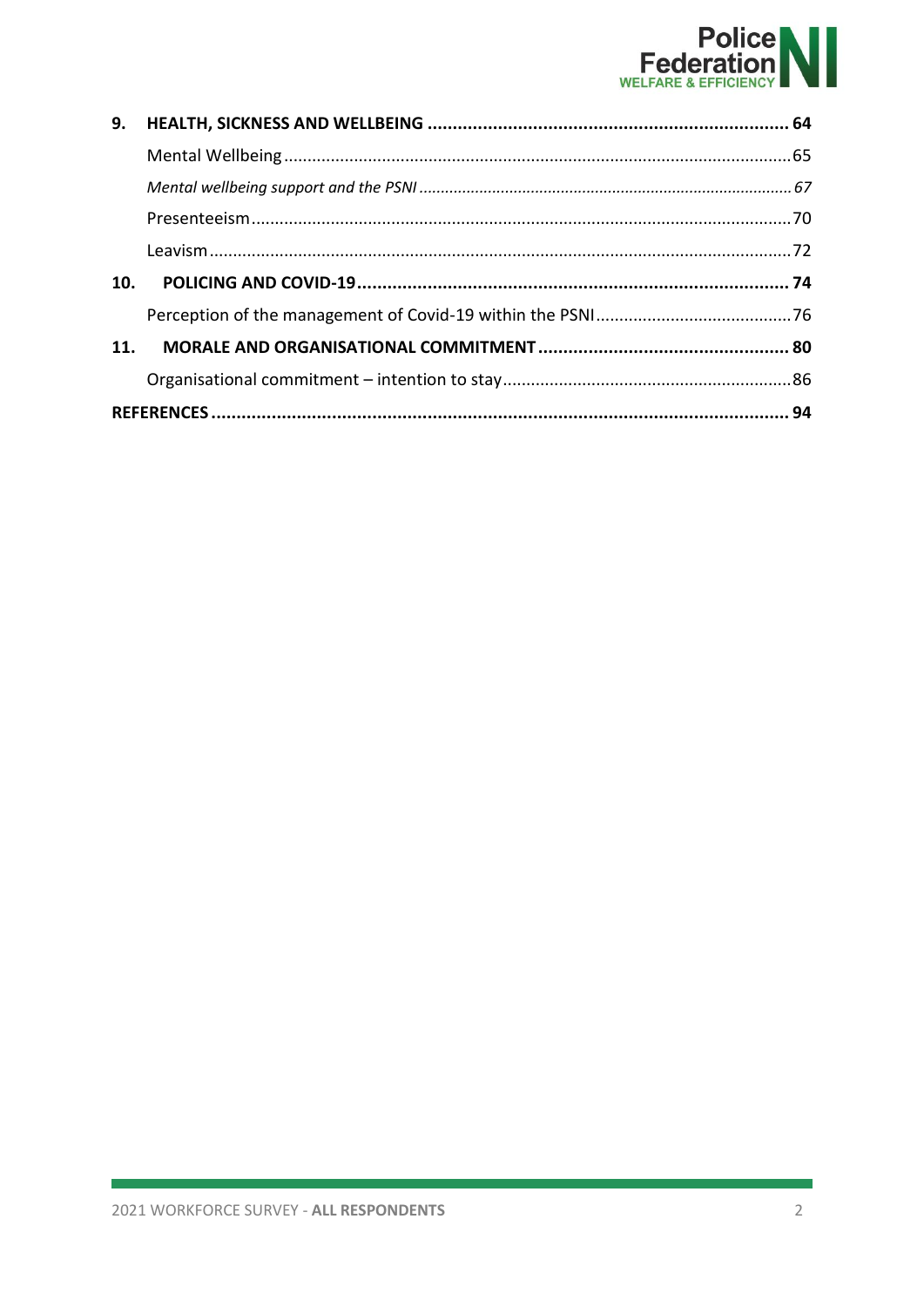

# <span id="page-3-0"></span>Executive Summary

- The final, useable sample consisted of 2,368 responses to this survey. This represents a response rate of 35% of all federated officers in Northern Ireland.
- The margin of error for this survey was 2%, with a confidence interval of 95%.

## Pay, Allowances and the Cost of Living

- A high level of dissatisfaction was measured across all three measures for pay and allowances; 61% of respondents reported being dissatisfied or very dissatisfied with their basic pay, 57% reported being dissatisfied or very dissatisfied with their allowances and 60% reported being dissatisfied with their overall remuneration.
- A majority of respondents disagreed or strongly disagreed with each of the four fairness of pay statements including 68% who disagreed or strongly disagreed that they are fairly paid considering the amount of experience and training they have, 74% who disagreed or strongly disagreed that they are fairly paid considering the amount of effort they put into their job, 77% who disagreed that they are fairly paid considering the hazards they face and 83% who disagreed that they are fairly paid considering the stresses and strains of their job.
- Almost a third of respondents (31%) disagreed that their pay is adequate enough to provide for the basic things in life, whilst 42% disagreed that they get enough money from their pay to live comfortably. 72% of respondents disagreed or strongly disagreed that their pay increases have been enough to maintain their standard of living.
- 63% of respondents disagreed or strongly disagreed that they are better off now than they were five years ago whilst 73% disagreed that their household is financially better off now than before the Covid-19 crisis.
- 10% of respondents reported that, on a monthly basis, they never or almost never have enough money to cover all of their essentials, whilst 34% of respondents reported that they currently worry about their personal finances every day or almost every day.

## Pension

- 1% of respondents reported that they have opted out of their police pension scheme with a further 6% intending to opt out after April 2022. A majority of respondents (59%) are currently undecided what to do regarding membership of their pension scheme in 2022.
- 63% of respondents reported being dissatisfied or very dissatisfied with their pension.
- 36% of respondents reported that their police pension scheme increases or strongly increases their intention to stay within the police, with 31% reporting that it increases or strongly increases their intention to leave.

## Promotion and Career Progression

• 57% of respondents reported that they have *not* applied for promotion to the next rank. The top three reasons cited as barriers to applying for promotion included that it would not be worth it for the responsibilities and pressures of the job (21%), that the promotion process is too time consuming (16%) and that it would not be worth it for the salary (14%).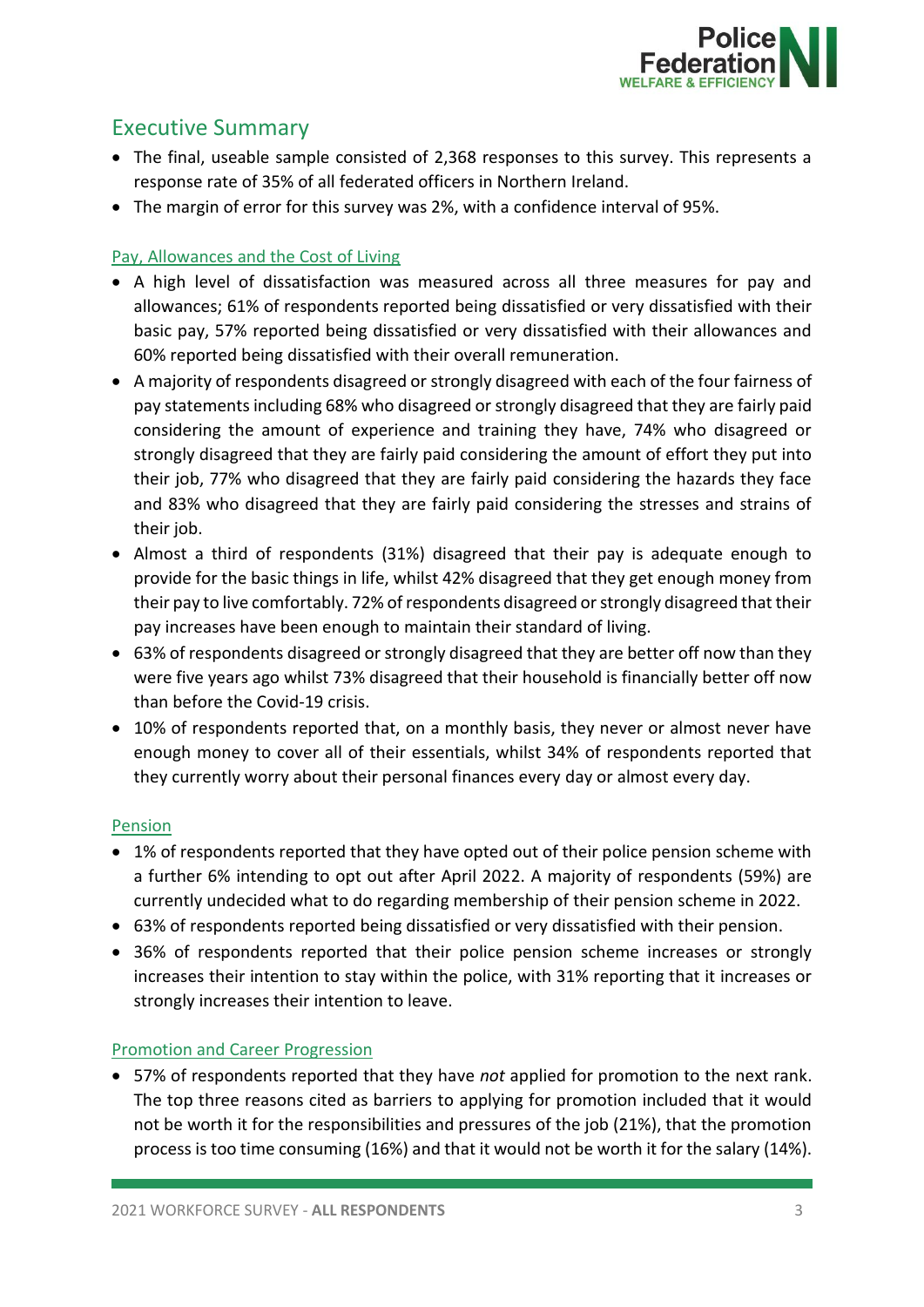

- Of the respondents who reported they *had* been through the promotion process, 59% reported that they were dissatisfied or very dissatisfied with the process.
- Almost three quarters of all respondents (73%) reported that the process of transferring between roles within the PSNI was either difficult or very difficult, with a further 50% disagreeing or strongly disagreeing that opportunities to apply for specialist posts are available to them.
- A majority of respondents (54%) reported being dissatisfied or very dissatisfied with the career progression pathway within the PSNI.

#### **Training**

- 57% of respondents reported that they have *not* been able to complete all of their mandatory or refresher training over the previous year. The top three reasons for this include the impact of Covid-19 restrictions (49%), an inability to get an allocated training slot (23%) and issues associated with workload (13%).
- 78% of respondents disagreed or strongly disagreed that online firearms training represented an affective training method. 65% disagreed that online training was an effective method for Personal Safety Programme (PSP) training, whilst 55% disagreed that online first aid training was effective. 35% of respondents disagreed or strongly disagreed that spit and bite guard online training was an effective training method.
- At 54%, a larger proportion of respondents reported being dissatisfied or very dissatisfied with their opportunities for training, relative to the level of dissatisfaction with the training they receive, at 33%.
- 41% of respondents disagreed or strongly disagreed that the PSNI had met its obligation with respect of providing refresher training to keep skills up to date, 53% disagreed that they had met their obligations for up-to-date training and development. 55% of respondents disagreed or strongly disagreed that the PSNI provide the necessary training for them to do their job well, whilst 62% disagreed that they are provided with support when they want to learn new skills.

#### Misconduct and Discipline

- More than three quarters of survey respondents (78%) reported that they have *never* been subject to an internal misconduct/disciplinary process, whilst 21% stated they have.
- 67% of respondents who had been subject to a misconduct / disciplinary investigation reported that the investigation had a negative or very negative impact upon their physical health, alongside 92% who stated that it had a negative or very negative impact upon their mental health. 86% of respondents reported a negative impact of internal misconduct / disciplinary proceedings on their personal life and 88% on their professional life.
- 61% of respondents reported that they received no support from the PSNI during misconduct / disciplinary proceedings.
- 77% of respondents reported that they have been subject to an external Police Ombudsman for Northern Ireland (PONI) investigation**.**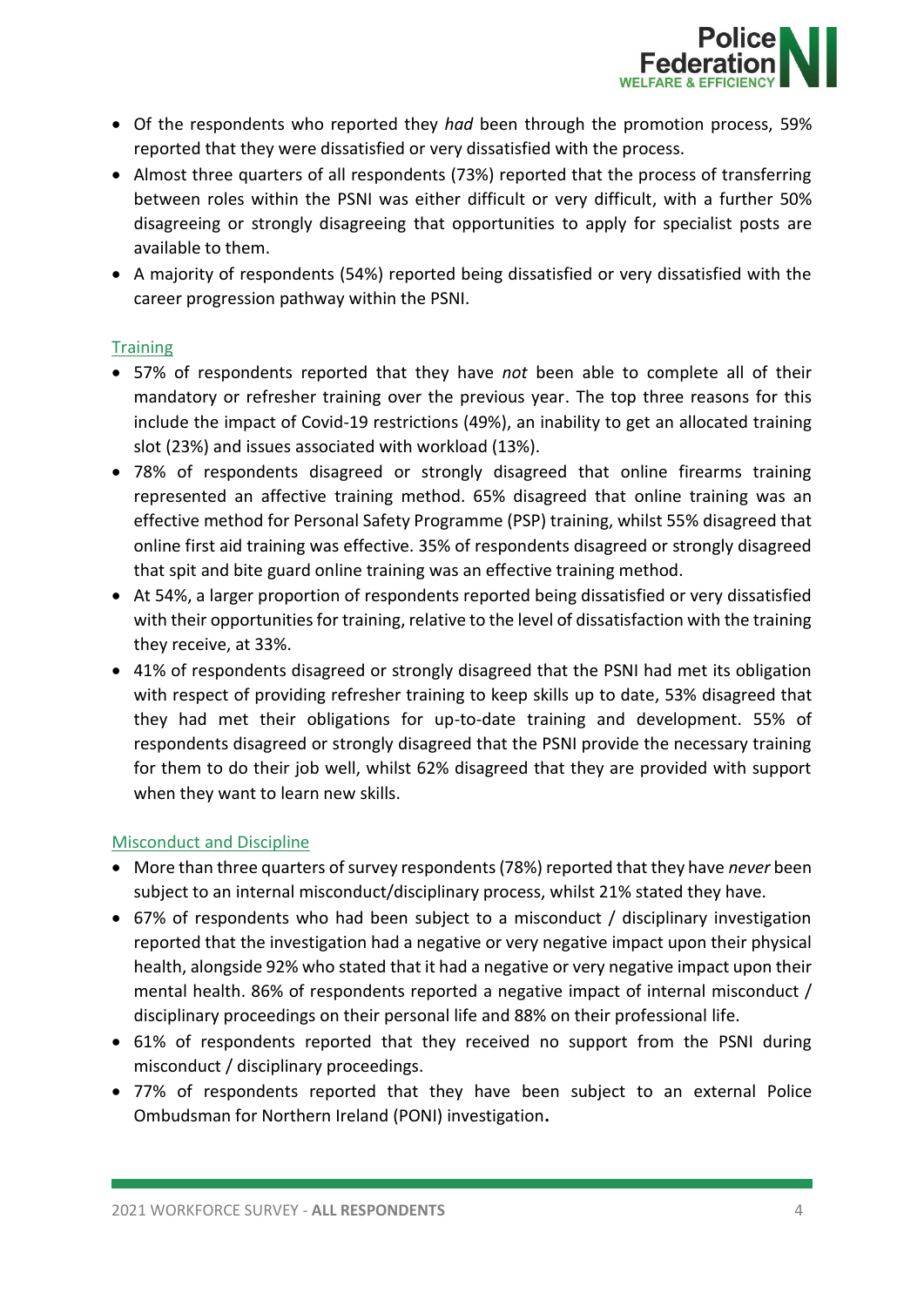

- 38% of respondents reported a negative or very negative impact of a PONI investigation on their physical health and 72% on their mental health. 54% reported a negative or very negative impact on their personal life and 63% on their professional life.
- Almost three quarters (73%) of all respondents who stated that they have been subject to a PONI investigation reported that they received no support from the PSNI.

#### The Policing Environment

- 50% of respondents reported that high profile international, national and local events have had a negative effect on their ability to perform their day-to-day policing role, whilst 61% reported that these events have had a negative effect on how they feel about being a police officer.
- 56% of respondents reported that their own perception of the PSNI as an impartial police service had been negatively affected by these high-profile events, whilst 85% stated that they felt the public perception of an impartial police service has been negatively or very negatively affected.

#### Procedural Justice

- 43% of respondents disagreed or strongly disagreed that they are treated fairly within the PSNI, with 49% disagreeing that the people they work with in the PSNI are treated fairly.
- 58% of respondents disagreed or strongly disagreed that decisions which affect them are usually made in a fair way compared to 77% who disagreed that there is a general sense that things within the PSNI are handled in a fair way and 76% who disagreed that the PSNI management takes account of their views and opinions.

#### Health, Sickness and Wellbeing

- 64% of respondents self-reported their physical health as good or very good, with 14% reporting it as poor or very poor.
- 62% of respondents reported zero sickness absence days during the preceding 12 months, with 38% reporting one or more days of sickness absence. According to respondents, the average number of sickness absence days for 11.14.11% of respondents reported sickness absence associated with mental ill-health, with the average number of days at 12.83.
- Almost half of respondents (48%) disagreed or strongly disagreed that the PSNI encourage officers to talk openly about mental health and wellbeing, alongside 58% who disagreed or strongly disagreed that they would feel confident disclosing any difficulties with their mental health with their line manager. Despite this, 55% of respondents agreed or strongly agreed that their line manager would be supportive of difficulties they may experience with their mental health and wellbeing. 23% of respondents disagreed.
- However, 47% of respondents agreed or strongly agreed that a person would be treated differently (in a negative way) if they disclosed difficulties with their mental health and wellbeing.
- 69% of respondents reported at least one occurrence of presenteeism associated with their physical health in the previous 12 months and 67% reported at least one occurrence associated with their mental health and wellbeing.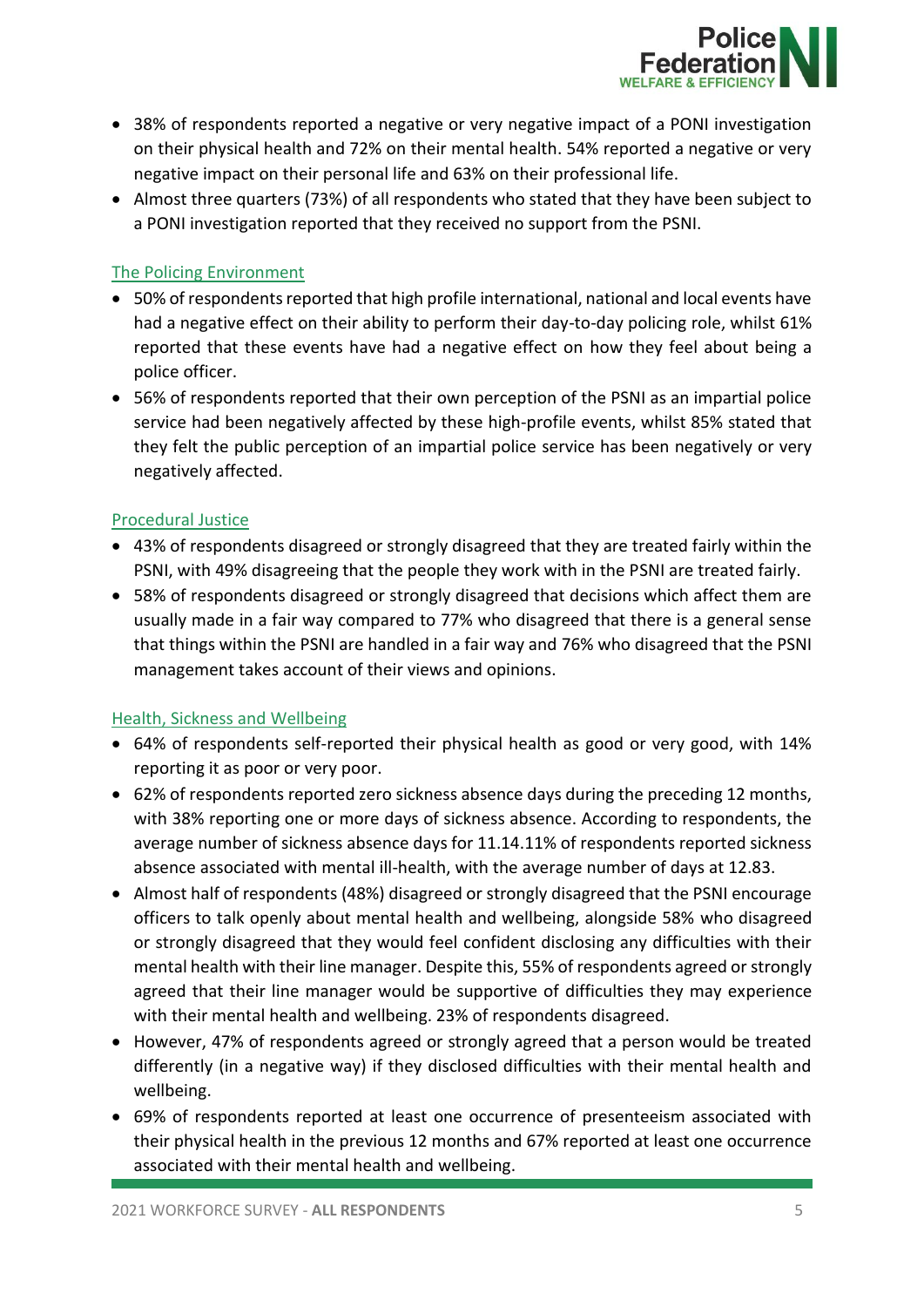

• 47% of respondents reported at least one episode of leavism associated with their physical health in the previous 12 months and 51% associated with their mental health.

#### Policing and Covid-19

- Half of all respondents (50%) stated that they did not have, or did not think they have had, Covid-19 since the pandemic began. 33% of respondents reported that they had, or think they had, Covid-19.
- 48% of respondents reported that they think they contracted Covid-19 through workrelated activities, with 25% reporting through non-work-related activities.
- Half of all survey respondents (50%) disagreed or strongly disagreed that the PSNI managed the service well during the Covid-19 pandemic, whilst 47% agreed or strongly agreed that they had access to all of the equipment they personally needed to protect them from Covid-19 whilst at work.
- 80% of respondents disagreed or strongly disagreed that the new policing powers which were introduced to manage Covid-19 were clear, alongside 65% who disagreed that the exposure to risk of policing during the pandemic has been fully understood.
- A majority of survey respondents (72%) disagreed or strongly disagreed that the degree of priority given to police officers during the vaccination programme was fair.

#### Morale and Organisational Commitment

- 60% of respondents reported their personal morale as low or very low, followed by 66% who reported low team morale and 89% who reported low service wide morale.
- The top three most commonly selected factors in negatively impacting personal morale were the delay in implementing pay increases and pay awards (92%), how the police are treated (86%) and the impact of NI's political environment (80%).
- 69% of respondents reported that they are intending to remain with the PSNI until pension age or at least for the next two years with a further 13% stating their intention to leave the service within the next two years or as soon as they can.
- The top three most commonly selected factors in having a major effect on intention to leave the PSNI included personal morale (70%), the impact of policing on health and wellbeing (56%) and how the police are treated (57%).
- 80% of respondents disagreed or strongly disagreed that members of the PSNI are respected by society, alongside 75% who disagreed that they feel valued by the PSNI and 73% who disagreed that they feel valued by society.
- 69% of respondents disagreed that the PSNI motivate them to help it achieve its objectives whilst 61% disagreed that the PSNI inspires them to do the best in their job.
- 57% of respondents would not recommend joining the police to others. Despite this, 51% agreed or strongly agreed that they feel proud to be in the police.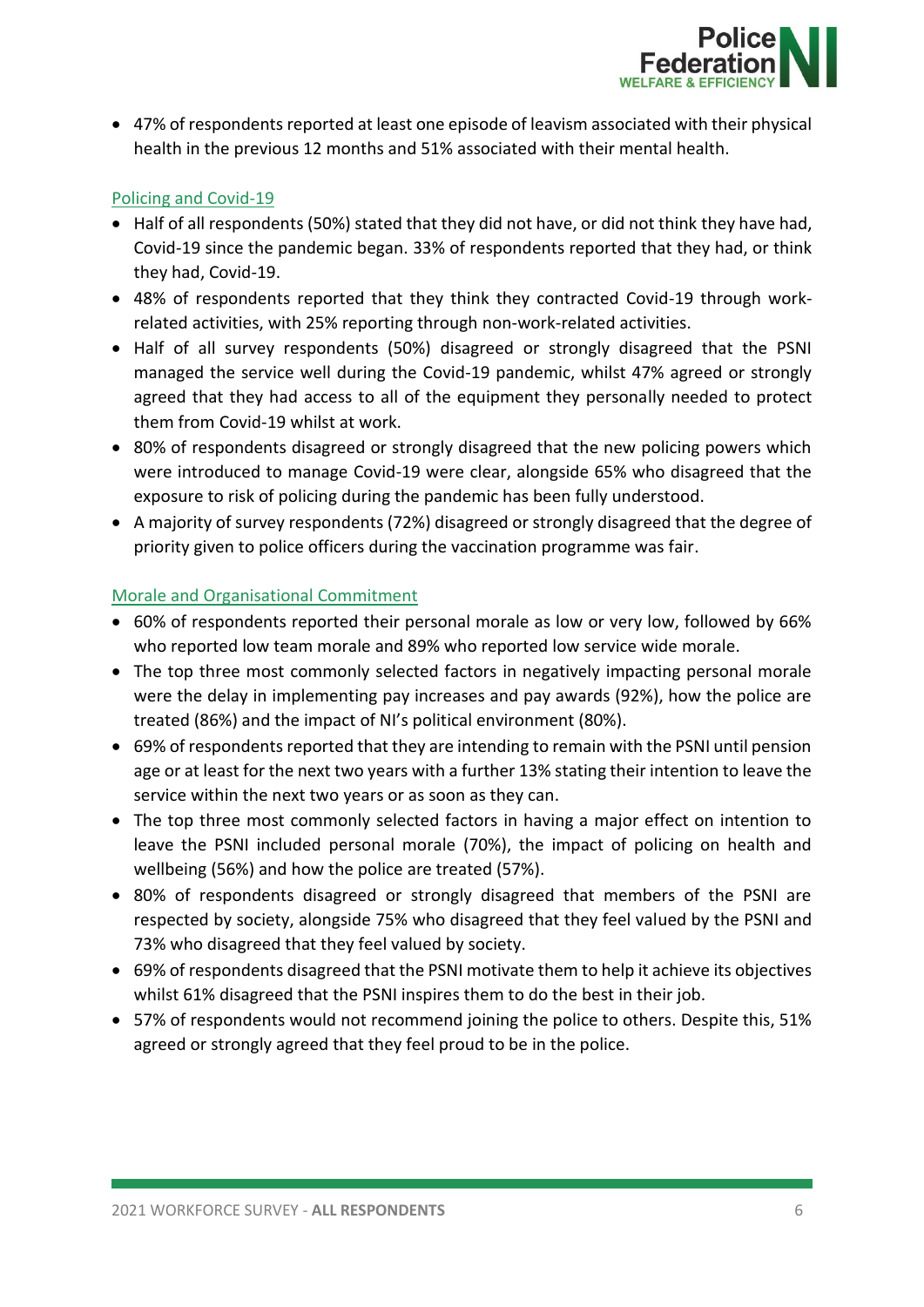

## <span id="page-7-0"></span>1. Introduction

- 1.1. Policing across the UK has faced significant challenges over the last decade, with unprecedented budget cuts, harmful reductions in officer numbers, declining mental health and wellbeing and soaring demand. These challenges are as evident in Northern Ireland as they are elsewhere, and they show little sign of abating. This context is not new, it has formed the backdrop for the last two Workforce Surveys conducted by the Police Federation for Northern Ireland (PFNI), and it continues to do so for the third PFNI Workforce Survey. However, in 2021 this context is further complicated by the impact of the Covid-19 pandemic and real concerns regarding the independence of the process by which police officers pay, terms and conditions are set within the UK.
- 1.2. This is the third Workforce Survey conducted by the PFNI. The first Workforce Survey, which was carried out in 2015, provided a benchmark for the analysis of key workforce issues as identified by federated officers serving in the Police Service of Northern Ireland (PSNI). The results from the 2015 survey provided, for the first time, first-hand indisputable evidence from serving police officers of areas of strain across the PSNI workforce. This paved the way for a greater recognition of the importance of listening to the views of serving officers.
- 1.3. The PFNI's second Workforce Survey was conducted in 2018 and this enabled an analysis of how the views and opinions of serving PSNI officers had changed in the three years since 2015. The data from this survey formed an integral part of the evidence submitted to the Police Remuneration Review Body (PRRB) in 2019 and 2020, helping to secure a 2.5% increase in the salaries of police officers in Northern Ireland in both years. This survey also focussed on the importance of wellbeing within policing, providing, for the first time, a standardised wellbeing score for police officers in Northern Ireland as well as investigating issues such as presenteeism and leavism.
- 1.4. The 2021 Workforce Survey is the first PFNI survey conducted since the appointment of the new PSNI Chief Constable, Simon Byrne. This survey provides updated evidence relating to many of the workforce issues previously explored including satisfaction with pay, allowances and pensions, procedural justice, health and wellbeing and morale. However, it also provided the opportunity to obtain evidence from officers on issues which are currently of interest to policing in NI including in relation to the promotion process, training opportunities, misconduct and disciplinary processes, the wider policing environment and the impact of Covid-19.

## <span id="page-7-1"></span>Aims

1.5. In keeping with our previous Workforce Surveys, the PFNI 2021 Workforce Survey has the following five key aims: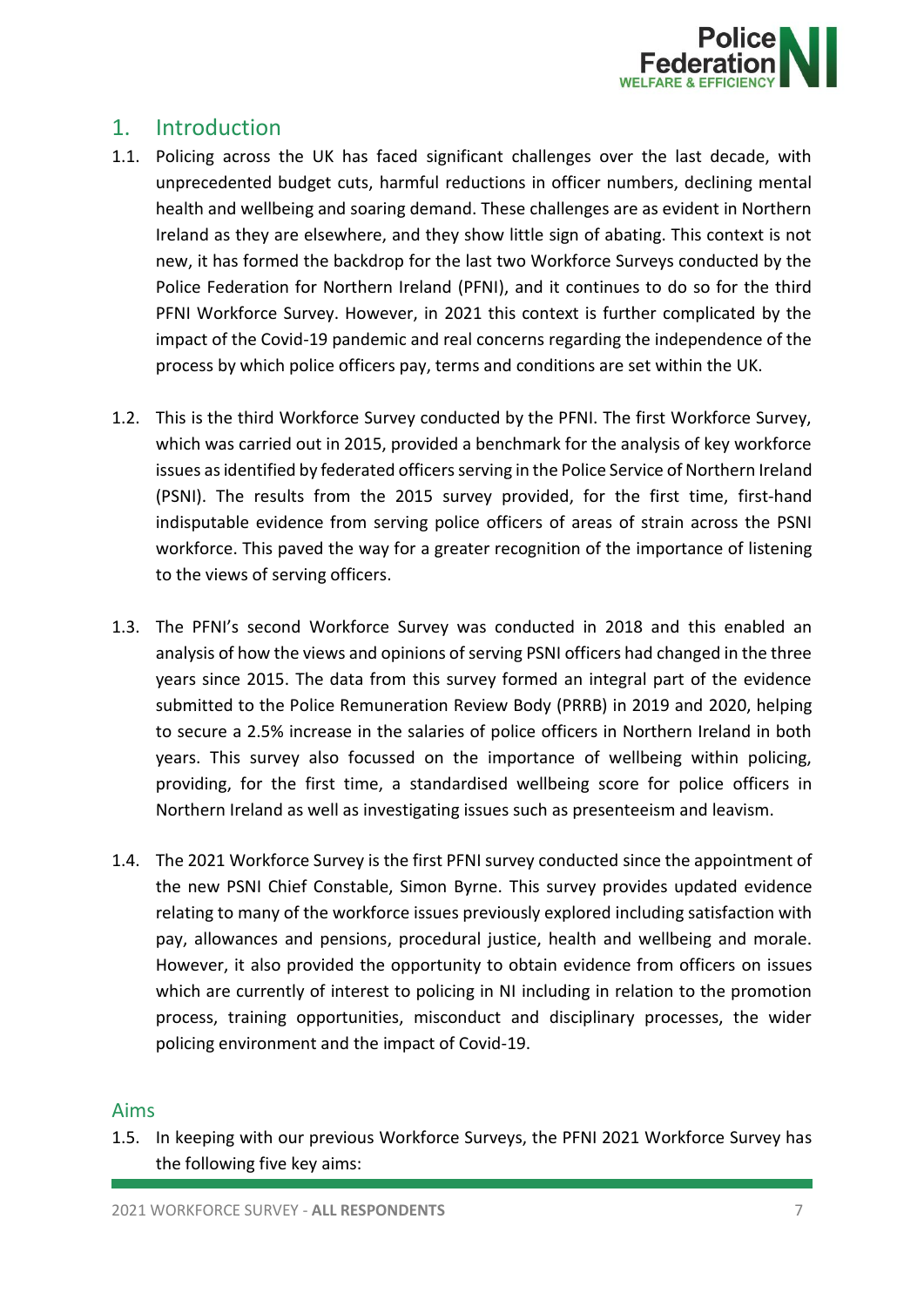

- 1) To gather the views of serving federated police officers in NI regarding various workplace issues
- 2) To conduct a comparative analysis of changes in the views and attitudes of PSNI officers overtime based upon the results from the 2015 and 2018 Workforce Surveys
- 3) To conduct a comparative analysis of the views and opinions of serving police officers in NI with their counterparts in England and Wales, where comparisons are possible
- 4) To provide evidence to the Police Remuneration Review Body (PRRB) as part of the annual pay review process regarding elements of pay and reward and the impact on morale and motivation
- 5) To provide updated evidence to the PSNI regarding key workforce issues, with the aim of encouraging debate and discussion to assist with the implementation of positive change within the service.

## <span id="page-8-0"></span>Research design

- 1.6. As with the PFNI's previous Workforce Surveys, the 2021 Workforce Survey utilised a single data collection method: namely the distribution of an online survey to all serving, federated PSNI officers. The survey was developed using the online survey tool Snap Surveys. The survey launched to respondents on Tuesday the 9<sup>th</sup> of November 2021 and remained open for a period of three weeks, closing on Tuesday the 30<sup>th of</sup> November 2021.
- 1.7. Respondents were provided with detailed information regarding their participation before freely providing their consent for their participation in the study. Participation was dependent upon this consent which included confirmation that participants had read and understood the information provided, that they understood that their participation was made on a voluntary basis, that their responses would be anonymous and that only anonymised data would be published. Respondents were also informed that whilst they could end their participation at any point during the completion of the survey, any responses they had already provided could not be withdrawn due to the anonymous nature of the online survey tool.
- 1.8. The questionnaire was designed by the PFNI Research Department, in collaboration with the PFNI Permanent Officials and with reference to previous PFNI Workforce Surveys as well as surveys distributed by the Police Federation for England and Wales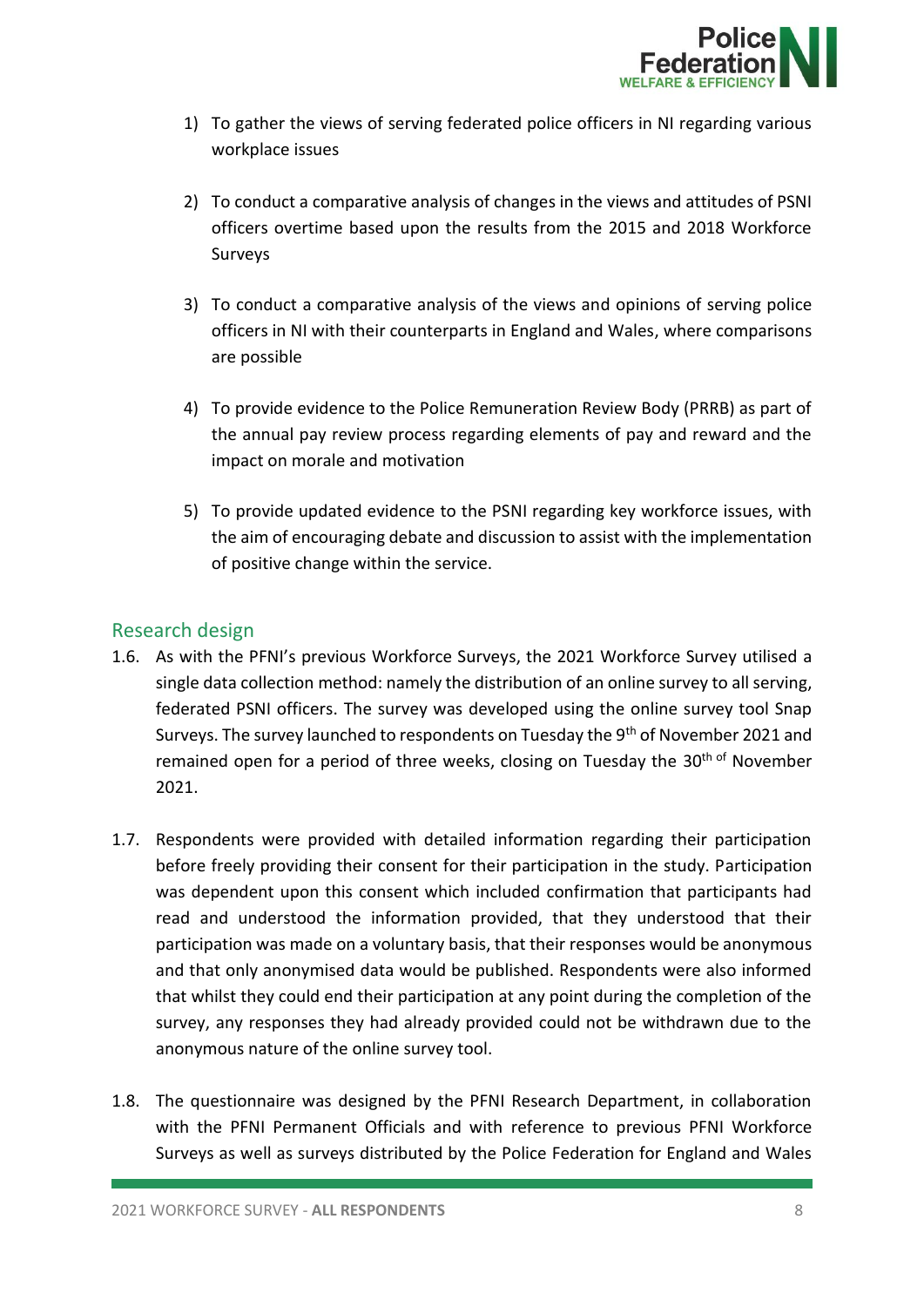

(PFEW) in 2020. A central design feature of this survey was the use of adaptive questioning to help reduce the number of questions seen by respondents depending upon previous answers given, thus reducing respondent burden. The only mandatory questions included in this survey were those questions which determined the adaptive questioning.

- 1.9. The questionnaire covered a wide range of topics which reflect some of the most pressing issues within policing in NI at the time of design. However, as evidenced from the research aims, the design also aimed to provide an over time comparison with the results from both the 2015 and 2018 Workforce Surveys, as well as a comparison with police forces in England and Wales. This is an important comparative base, providing evidence of how workplace issues in policing in NI are viewed within a wider UK policing context. This England and Wales comparator utilises two specific surveys, namely the 2020 PFEW Demand, Capacity and Welfare Survey<sup>i</sup>, as well as the 2020 Pay and Morale Survey<sup>ii</sup>.
- 1.10. All the data analysis was conducted by the PFNI Research Department, including both the analysis of the quantitative survey responses as well as the qualitative 'free text' responses. The quantitative analysis was conducted via SPSS 24 which involved the statistical analysis of the demographic and workforce data in order to assess sample representativeness, as well as the analysis of each survey question as provided by the full sample and when split by key demographic and workforce characteristics. All the results presented in this report have been rounded to the nearest whole number, however, please note that due to rounding not all of the results will add to 100%. Furthermore, as the majority of the questions were not mandatory or involved survey routing, the base number will change for each question.
- 1.11. When analysing and interpreting the quantitative data, some data groups have been combined for ease of interpretation. For example, in the use of a 5-point Likert scale ranging from strongly agree to strongly disagree, the two agree categories will have been grouped as well as the two disagree categories; this enables reporting based upon the *overall* level of agreement or disagreement. In addition, in order to protect the identity of all respondents and to ensure no data disclosure, no cells with counts less than 5 will be reported upon. Furthermore, where calculation may lead to the identification of such cells, numeric values have been excluded or categories have been combined.
- 1.12. The second phase of the data analysis involved the detailed examination and thematic coding of more than 1,000 qualitative responses. This was a largely manual process, and the initial themes were chosen based upon the key topics in the survey. These themes were then expanded upon to include key issues emerging from the text.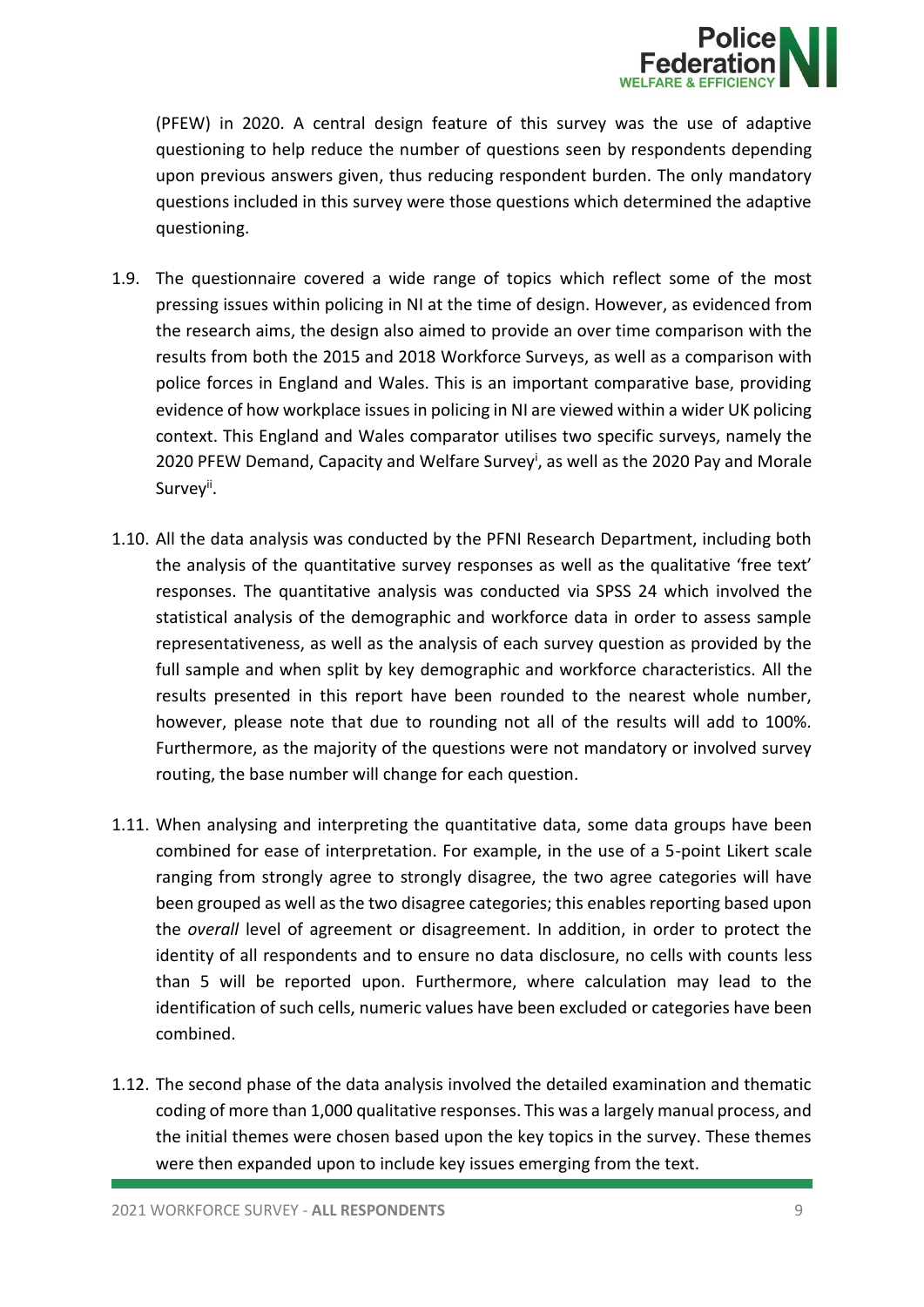

## <span id="page-10-0"></span>Sample

- 1.13. As with the previous PFNI Workforce Surveys, the 2021 survey utilised a random sampling strategy, providing all federated police officers in NI with the opportunity to participate. This strategy, the response rate achieved, and the statistical representativeness of the data are the three key strengths of this study. In total, 2,672 responses were submitted to the 2021 Workforce Survey, however following detailed data cleansing<sup>1</sup>, the final useable sample was reduced to 2,368 cases. As of  $1^{st}$ November 2021, there were 6,711 federated officers serving in the PSNI<sup>iii</sup>, giving a response rate of 35% of all federated officers. This compares with the 37% response rate achieved for the 2015 Workforce Survey and the 38% achieved for the 2018 Workforce Survey.
- 1.14. In determining the representativeness of the survey sample, relative to the population, the margin of error and confidence intervals were calculated. These statistics identify how much the survey results would be *expected* to reflect the views of the overall population. Without surveying every individual in the target population, some degree of error is inevitably involved. The margin of error statistic highlights how much more or less the results may be in reality. The smaller the margin of error, the more confidence can be gained from the results. In academic studies a 5% margin of error is the commonly recognised standard.
- 1.15. The margin of error for the 2021 PFNI Workforce Survey is 2%, with a confidence interval of 95%. This means that 95% of the time the results will be within -2% and +2% of the numbers cited. For example, if 75% of respondents selected 'satisfied' to a survey question, we can estimate, with 95% confidence, that 73%-77% of the total PSNI federated population would answer the same.

## <span id="page-10-1"></span>Demographic characteristics

1.16. Information was gathered on eight demographic characteristics, the results of which can be seen in Table 1 below. To protect the identity of all respondents and to ensure no data disclosure, no cells with counts less than 5 have been reported. Furthermore, where calculation may lead to the identification of such cells, categories have been combined.

<sup>1</sup> Data cleaning involved the removal of any 'partial' responses who had not completed *at least* two thirds of the survey, as well as a 'time check' to ensure no respondents had sped through the survey in an unrealistic completion time i.e. less than 2 minutes. A thorough sense checking of the data was also conducted to ensure no respondents had provided a service length which was greater than their age or a rank/role length which was greater than their service length. A sense check was also conducted to ensure no respondent reported more sickness absence for mental ill-health reasons, than their total number of sickness absence days.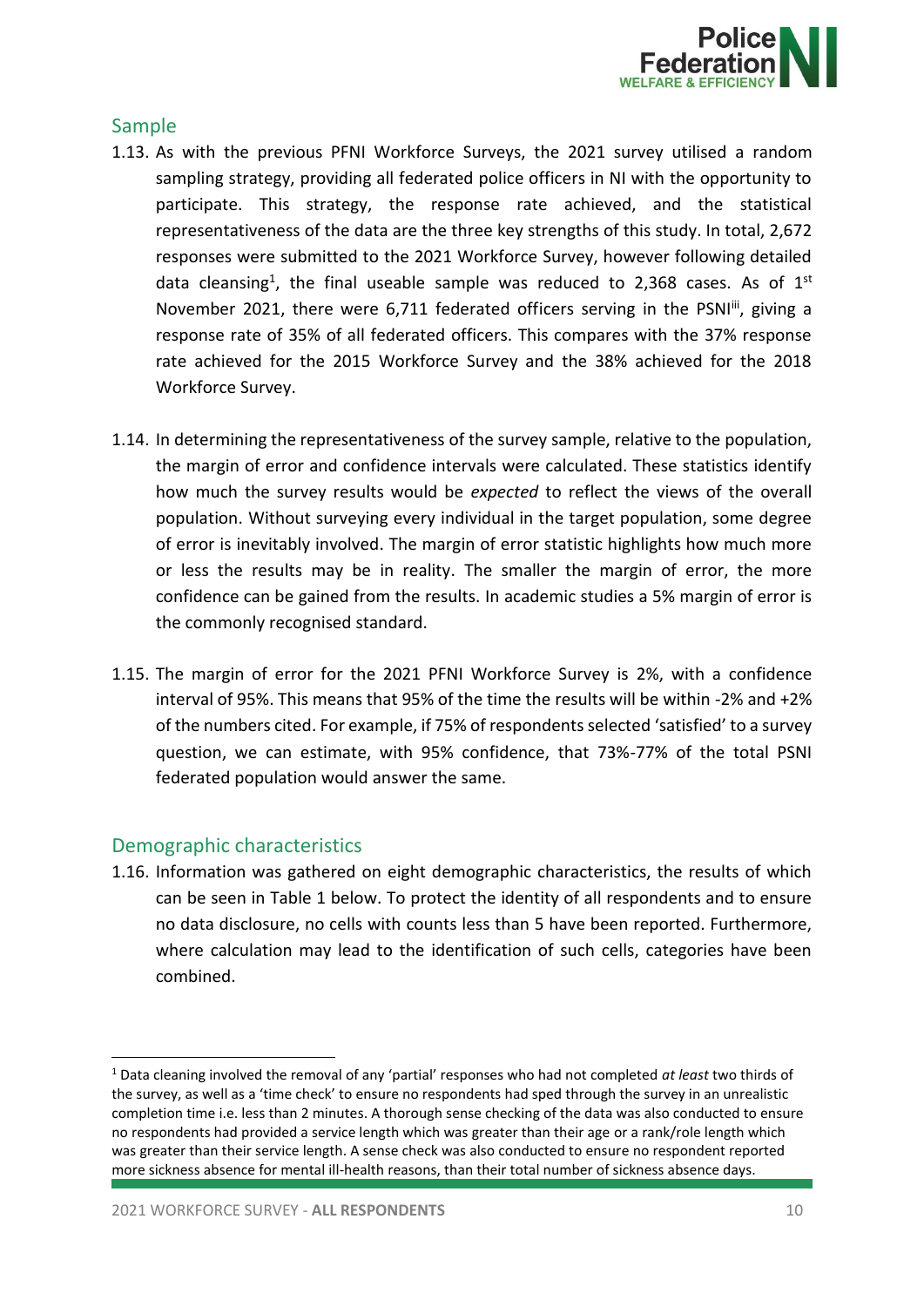

|                                                             | $N$ (valid %) |  |
|-------------------------------------------------------------|---------------|--|
| Gender                                                      |               |  |
| Man                                                         | 1,672 (71%)   |  |
| Woman                                                       | 655 (28%)     |  |
| Trans/non-binary/gender non-conforming/prefer not to say    | 25(1%)        |  |
| Age                                                         |               |  |
| 18-25                                                       | 58 (3%)       |  |
| $26 - 33$                                                   | 359 (16%)     |  |
| 34-41                                                       | 665 (29%)     |  |
| 42-49                                                       | 760 (33%)     |  |
| 50-57                                                       | 426 (18%)     |  |
| $58+$                                                       | 48 (2%)       |  |
| <b>Sexual orientation</b>                                   |               |  |
| Heterosexual/straight                                       | 2,220 (94%)   |  |
| <b>Bisexual</b>                                             | 20(1%)        |  |
| Gay/lesbian                                                 | 66 (3%)       |  |
| Prefer not to say                                           | 54 (2%)       |  |
| <b>Disability</b>                                           |               |  |
| No                                                          | 1,996 (85%)   |  |
| Yes                                                         | 276 (12%)     |  |
| Prefer not to say                                           | 69 (3%)       |  |
| <b>Marital status</b>                                       |               |  |
| Single                                                      | 257 (11%)     |  |
| Long term/established relationship                          | 426 (18%)     |  |
| Married/in a civil partnership                              | 1,489 (63%)   |  |
| Separated, but still legally married/in a civil partnership | 77 (3%)       |  |
| Divorced/widowed                                            | 116 (5%)      |  |
| <b>Ethnic background</b>                                    |               |  |
| White                                                       | 2,329 (99%)   |  |
| Traveller/Indian/Pakistani/Bangladeshi/Chinese/Black/Mixed  | 15 (1%)       |  |
| <b>Educational qualification</b>                            |               |  |
| No qualifications                                           | 38(2%)        |  |
| Below degree level                                          | 1,120 (48%)   |  |
| Degree or equivalent                                        | 950 (40%)     |  |
| Higher degree or equivalent                                 | 248 (11%)     |  |
| Religion                                                    |               |  |
| Protestant                                                  | 1,168 (50%)   |  |
| Catholic                                                    | 608 (26%)     |  |
| Muslim/Buddhist/Hindu/Jewish/Sikh/Other                     | 75 (3%)       |  |

#### *TABLE 1: DEMOGRAPHIC CHARACTERISTICS*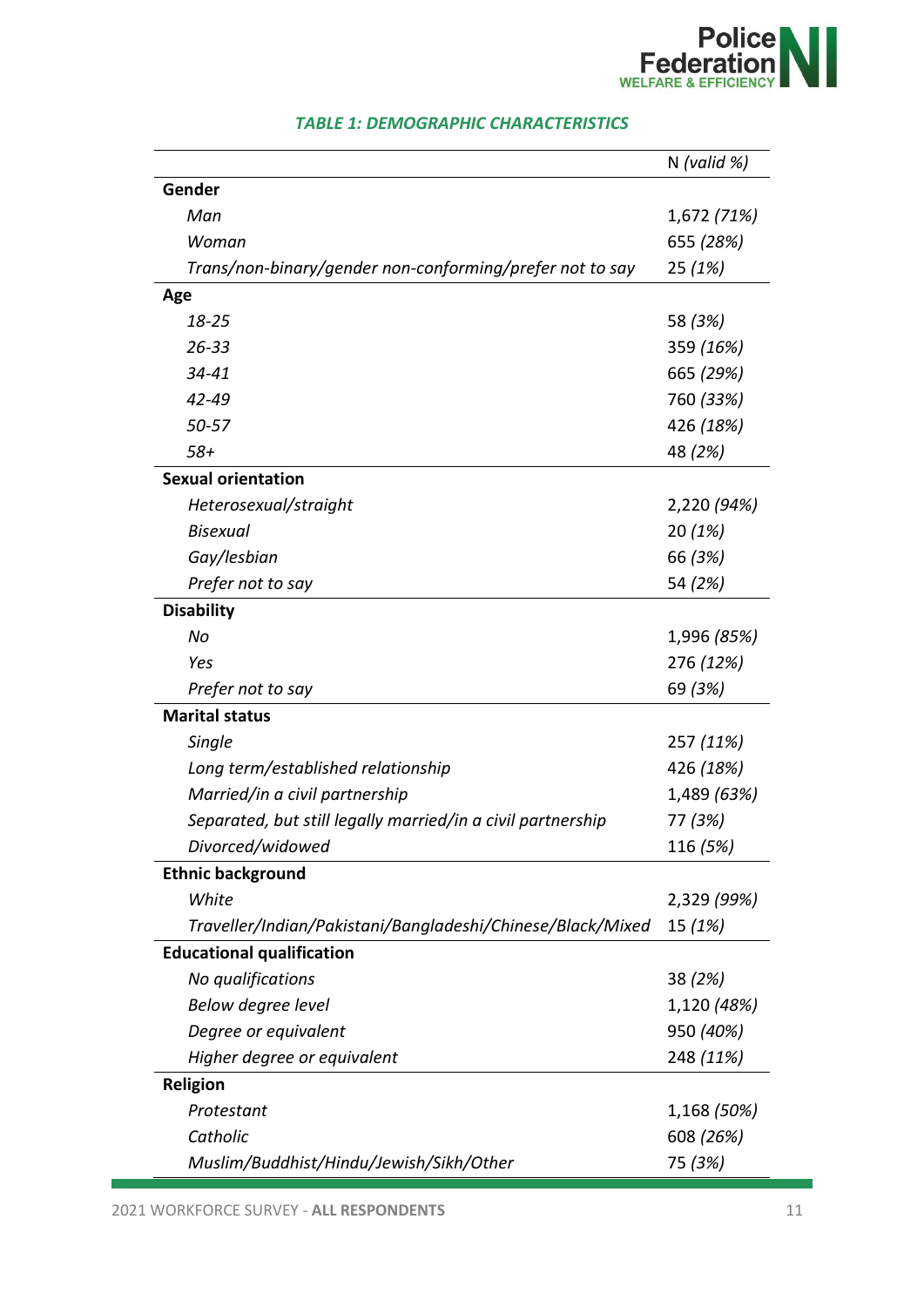

- 1.17. Of the 2,368 respondents included in the final, useable sample 71% were men, 28% were woman and 1% reported as trans, non-binary, gender non-conforming or preferred not to say. As of the 1<sup>st</sup> of November 2021, the PSNI workforce composition statistics<sup>iv</sup> reported that 70% of the PSNI workforce were men and 31% were women.
- 1.18. Respondents were aged between 21 and 65+, with an average age of 42. 3% of respondents were aged between 18 and 25, 16% were between 26 and 33, 29% were between 34 and 41, 33% were between 42 and 49, 18% were between 50 and 57 and 2% were aged 58+.
- 1.19. 94% of respondents reported their sexual orientation as heterosexual/straight, whilst 1% reported being bisexual, 3% report being gay or lesbian and 2% preferred not to say. 12% of respondents reported that they had a disability, defined as a physical or mental impairment that has a substantial long term adverse impact on their ability to carry out day to day activities. 85% of respondents did not report having a disability whilst a further 3% preferred not to say.
- 1.20. 11% of respondents reported that they are currently single, 18% are in long term/established relationships and 63% are married or civilly partnered. A further 3% are separated and 5% are divorced or widowed. 99% of respondents reported that their ethnic background is white and due to the presence of small numbers, the remaining ethnic backgrounds have been combined, with just 1% of respondents either from a Traveller, Indian, Pakistani, Bangladeshi, Chinese, Black Caribbean, Black Africa, Black other or mixed ethnic background. This compares with the PSNI workforce composition statistics<sup>v</sup>, which identify that as of the 1<sup>st</sup> of November 2021, just 0.58% of the PSNI officer workforce are from an ethnic minority background.
- 1.21. 2% of respondents reported having no formal qualifications, with 48% stating that they below degree level qualifications. 40% reported having a degree or equivalent qualification and 11% a higher degree or equivalent. As such, 51% of all respondents were educated to at least degree level.
- 1.22. As a key demographic identifier in NI, respondents were asked to outline their religion or belief. 50% of respondents reported their religion as Protestantism and 26% reported that they are Catholics. Due to the presence of small numbers the remaining religion groups have been combined, with 3% of respondents stating they are Muslim, Buddhist, Hindu, Jewish, Sikh or other. An additional 21% of respondents stated they are of no religion. This compares to data released by the PSNI<sup>vi</sup> which identifies that as of the  $1<sup>st</sup>$ of November 2021 67% of PSNI officers were Protestant, 32% were Catholic and just 1%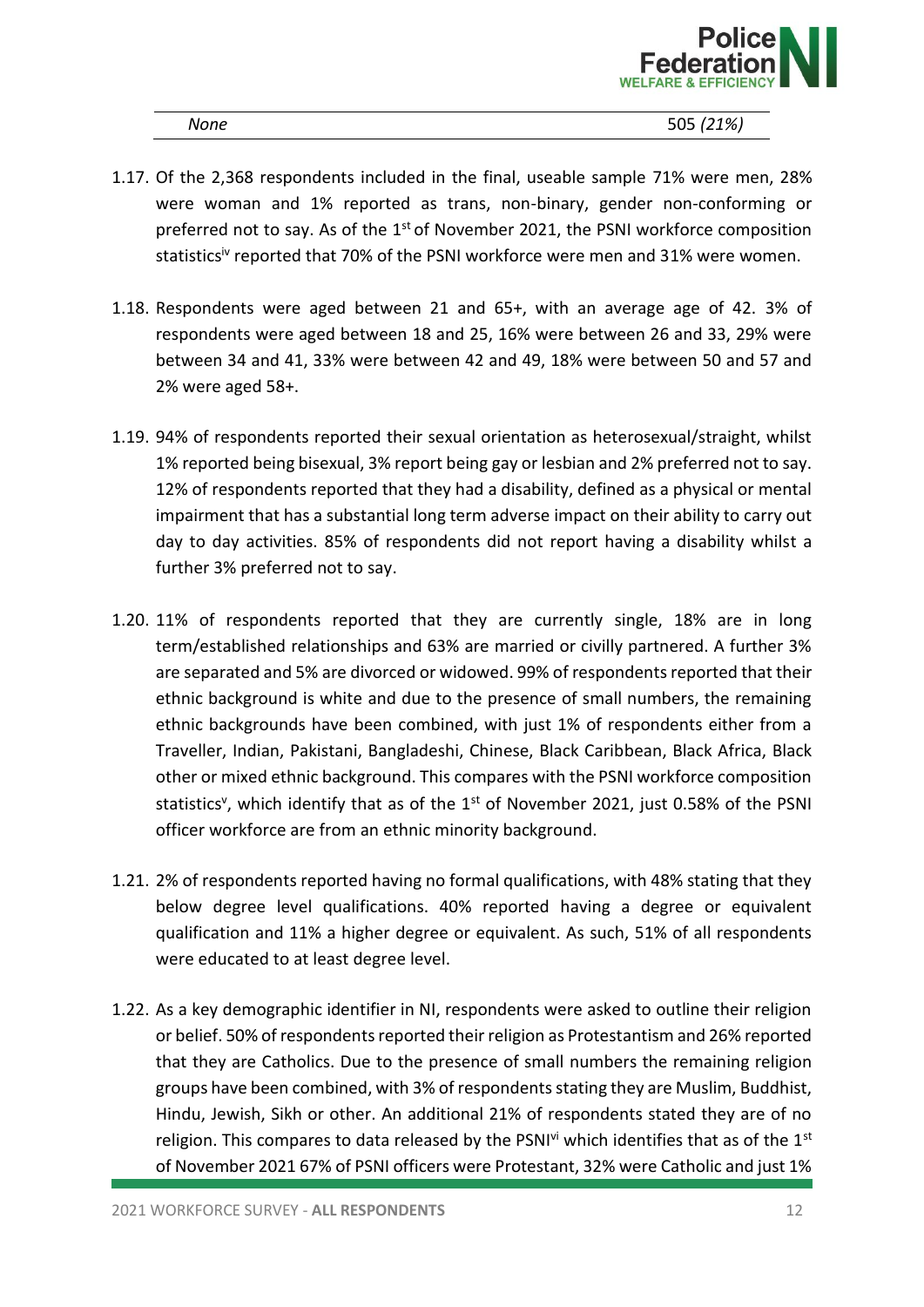

were 'not determined'. This poses questions about how religion is determined and recorded within the PSNI and the importance of the 'third group' i.e., no religion.

## <span id="page-13-0"></span>Workforce characteristics

1.23. Information was also gathered on five workforce characteristics, with the results shown in Table 2 below.

|                                        | $N$ (valid %) |
|----------------------------------------|---------------|
| Rank                                   |               |
| Constable                              | 1,762 (74%)   |
| Sergeant                               | 389 (16%)     |
| Inspector                              | 177 (8%)      |
| Chief Inspector                        | 40 (2%)       |
| <b>Role</b>                            |               |
| Neighbourhood (NPT)                    | 290 (12%)     |
| Response (LPT)                         | 549 (24%)     |
| Call management, CTC, Criminal Justice | 170 (7%)      |
| Custody                                | 44 (2%)       |
| <b>Operational Support</b>             | 352 (15%)     |
| <b>Crime Operations</b>                | 853 (37%)     |
| <b>Training</b>                        | 78 (3%)       |
| Service length                         |               |
| 0-2 years                              | 132 (6%)      |
| 3-5 years                              | 223 (9%)      |
| 6-10 years                             | 263 (11%)     |
| $11-15$ years                          | 598 (25%)     |
| 16-20 years                            | 612 (26%)     |
| 21-25 years                            | 255 (11%)     |
| 26-30 years                            | 219 (9%)      |
| 31+ years                              | 61 (3%)       |
| <b>Rank length</b>                     |               |
| 0-2 years                              | 398 (17%)     |
| 3-5 years                              | 401 (17%)     |
| 6-10 years                             | 333 (14%)     |
| 11-15 years                            | 521 (22%)     |
| 16-20 years                            | 421 (18%)     |
| 21-25 years                            | 152 (6%)      |
| 26-30 years                            | 104 (4%)      |
| $31 + years$                           | 32 (1%)       |

#### *TABLE 2: WORKFORCE CHARACTERISTICS*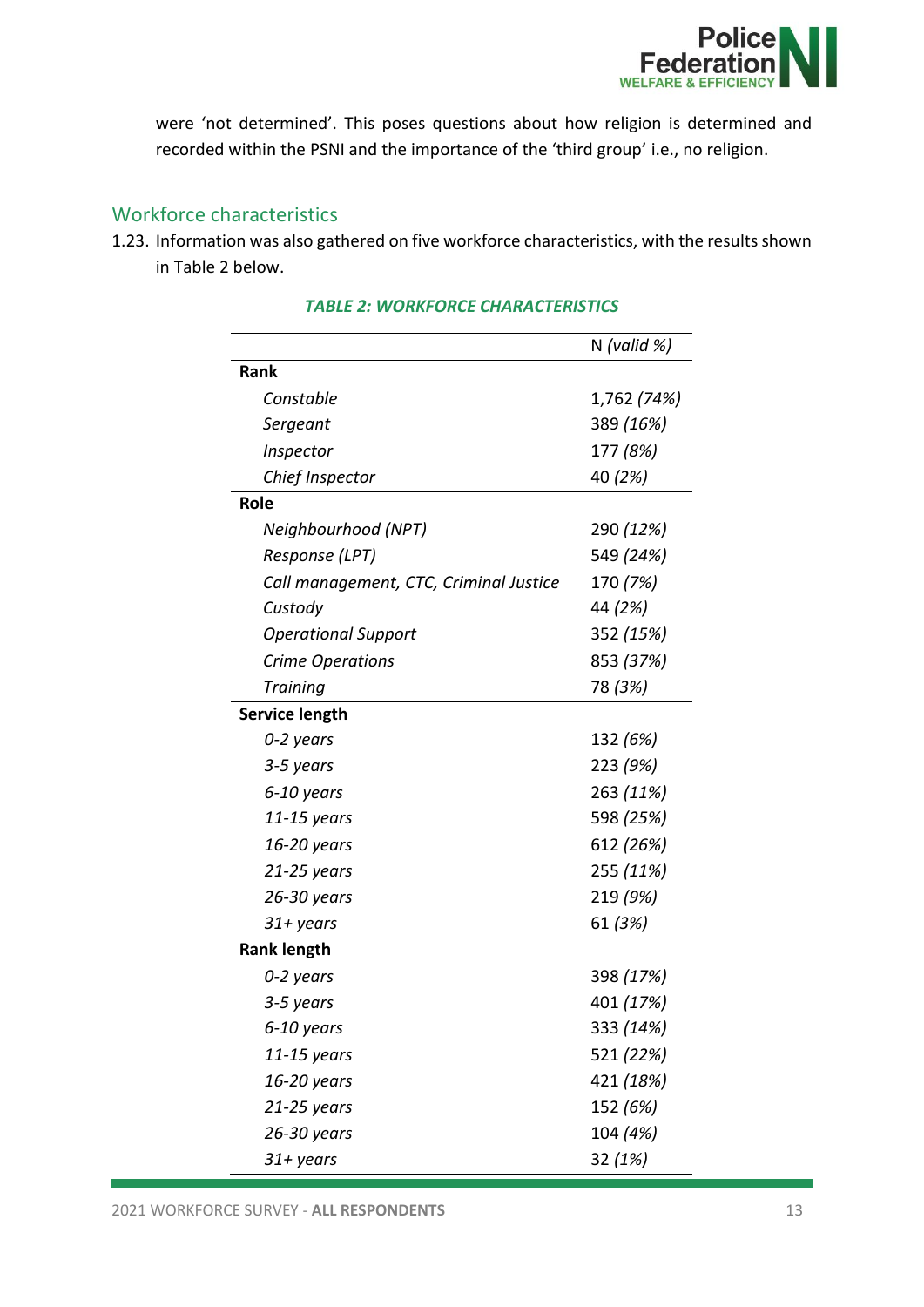

| <b>Role length</b> |             |  |
|--------------------|-------------|--|
| 0-2 years          | 1,106 (47%) |  |
| 3-5 years          | 638 (27%)   |  |
| 6-10 years         | 293 (12%)   |  |
| $11-15$ years      | 227 (10%)   |  |
| 16-20 years        | 75 (3%)     |  |
| $21-25$ years      | 11(1%)      |  |
| 26+ years          | 11(1%)      |  |

- 1.24. Of all the respondents, 74% reported their current rank as Constable, followed by 16% who reported their rank as Sergeant. A further 8% reported they are at the rank of Inspector, and 2% at the rank of Chief Inspector. This compares to the PSNI strength of police service statistics<sup>vii</sup> from the  $1<sup>st</sup>$  of November which reported that 76% of PSNI officers are at the rank of Constable, 16% are Sergeants, 5% are Inspectors and 1% are Chief Inspectors.
- 1.25. 12% of respondents stated that they are currently deployed in a Neighbourhood Policing (NPT) role, with a further 24% deployed in a response (LPT) role. As such, 36% of respondents report working on the front line of policing. 7% of respondents reported operating in call management, CTC, criminal justice, whilst 2% reported working in a custody role. 15% of respondents stated their current role was in operational support, 37% in crime operations and 3% in training. Data provided to the PFNI by the PSNIviii identifies that as of the  $10<sup>th</sup>$  of November 2021 13% of PSNI officers were in Neighbourhood teams, 35% were in response roles, 9% were in call management, CTC, criminal justice, 1% were in custody roles, 13% were in operational support functions, 26% were in crime operations and 3% were in training.
- 1.26. The average service length of all respondents was 15 years, with a minimum of zero years and a maximum of more than 40 years' service. 6% of respondents reported being in their initial 2-year probation period, with 9% reporting having between 3 and 5 years' service. A further 11% reported having between 6 and 10 years' service and 25% between 11 and 15 years' service. 26% of respondents reported serving as a police office for between 16 and 20 years, 11% between 21 and 25 years, 9% between 26 and 30 years and 3% more than 31 years' service.
- 1.27. The average length of time respondents had served in their current rank was 11 years. 17% of respondents reporting being at their current rank for between 0 and 2 years, with 17% reporting having been at their rank for between 3 and 5 years. A further 14% reported being at their current rank for between 6 and 10 years, with 22% reporting between 11 to 15 years. 18% have been at their rank for 16 to 20 years, 6% for 21 to 25 years, 4% for 26 to 30 years and 1% for more than 31 years.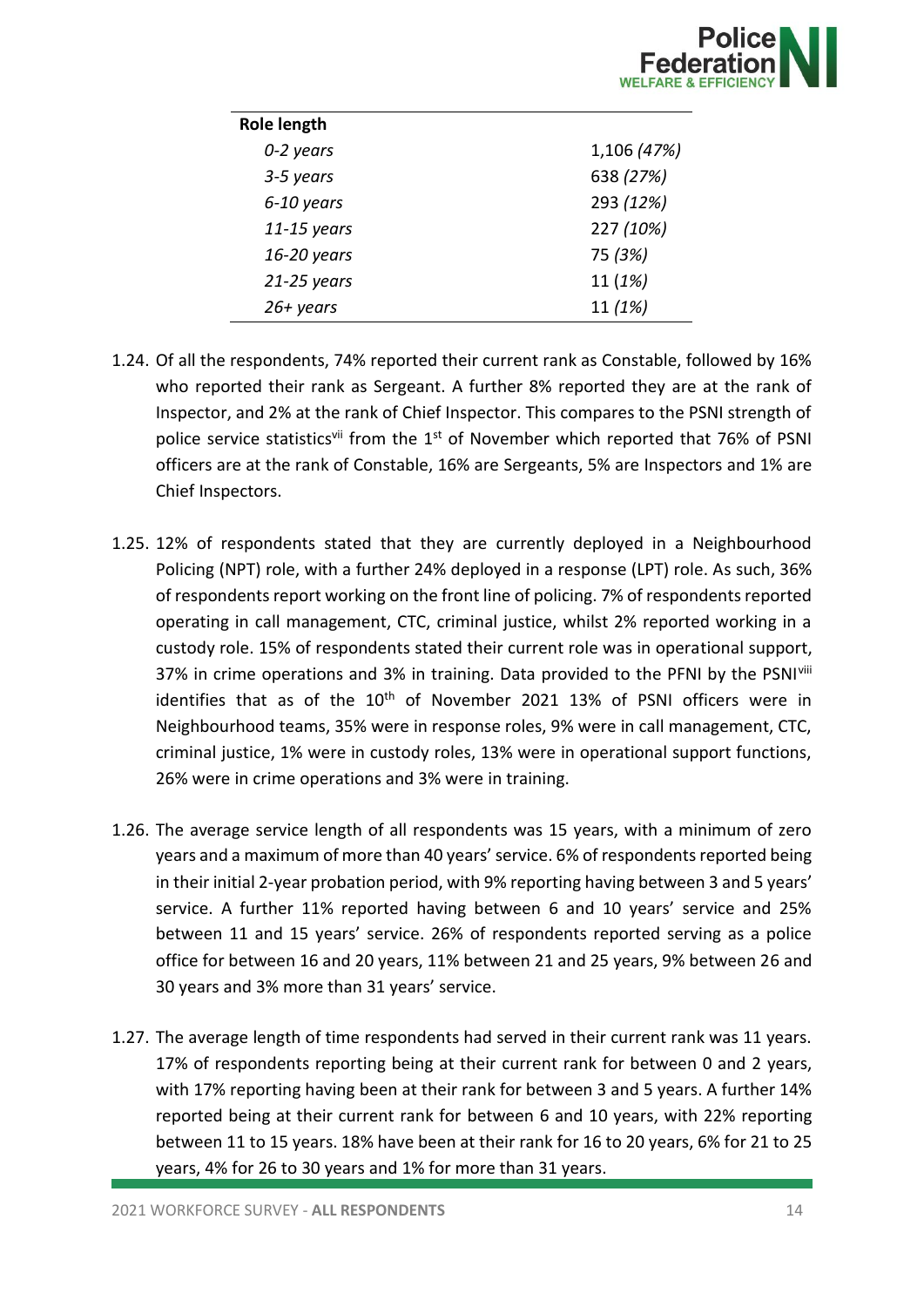

1.28. The length of time respondents reported being in their current role ranged from zero years to more than 26 years; the average number of years was 5. 47% of respondents reported being in their current role for 0 to 2 years, with 27% between 3 and 5 years. 12% reported being in their current role for 6 to 10 years, 10% for 11 to 15 years and 3% for 16 to 20 years. 1% of respondents had been in their role for 21 to 25 years and 1% for more than 26 years.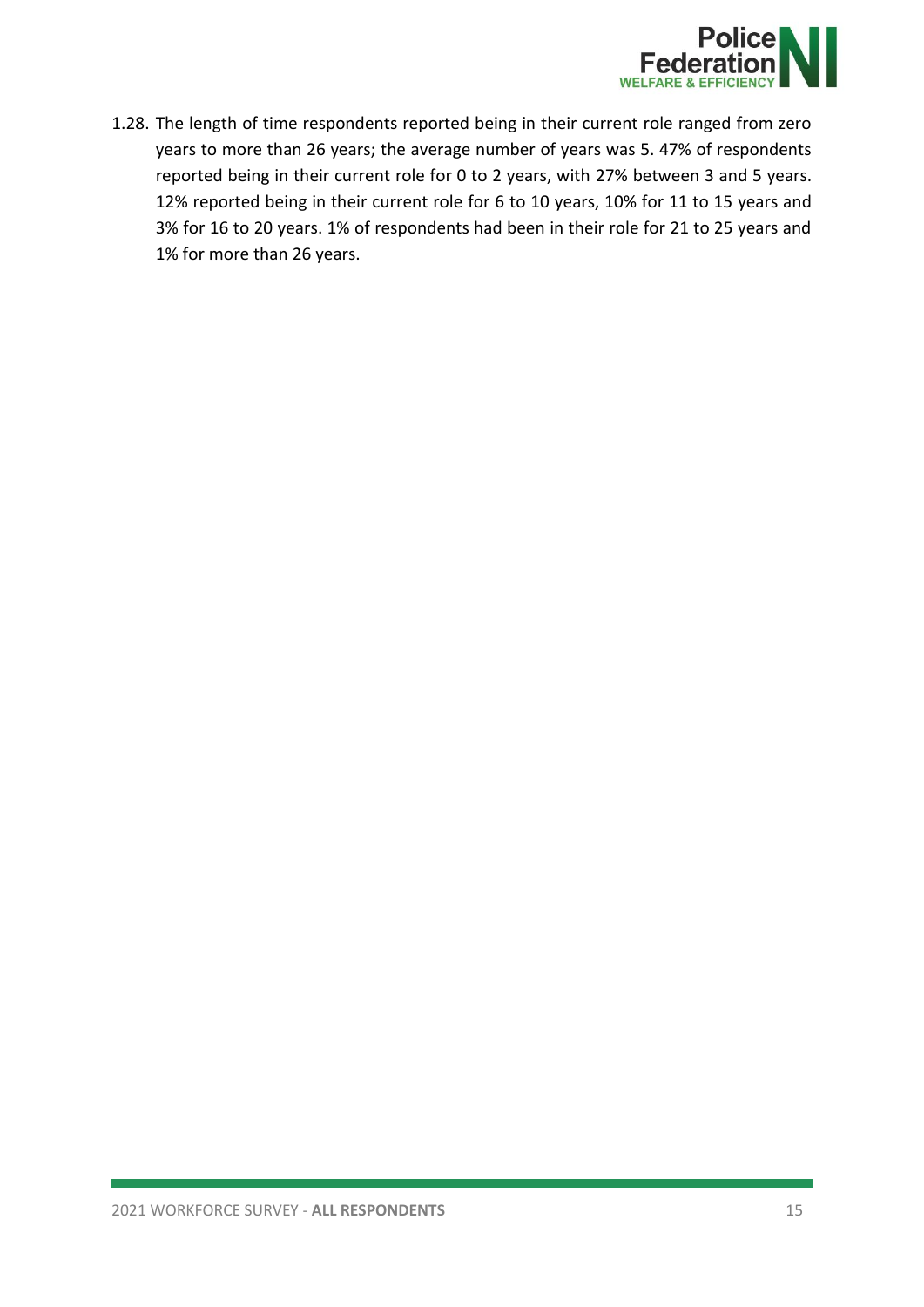

## <span id="page-16-0"></span>2. Pay, Allowances and the Cost of Living

- 2.1. To assist with understanding the views and opinions related to issues associated with remuneration, all survey respondents were asked to identify if they were at the top of their respective pay scales, if so, how long they had been at the top and if not, how many years they had remaining until they reached the top. This data provided an understanding if respondents were continuing to receive incremental pay increases or relied solely upon pay awards to see any positive change in the value of their take home pay.
- 2.2. Just under a third of respondents (31%) reported they are *not yet* at the top pay point for their rank, indicating they continue to receive incremental pay increases on an annual basis. In contrast 68% of respondents reported that they are currently at the top pay point for their rank, indicating that outside of promotion, pay awards are the only means by which their pay can and will increase.
- 2.3. Of those who are already at the top of their pay scale, more than a quarter (26%) have been there for more than 10 years, meaning that in the last 10 years these officers have seen their salaries increase by just 11%. A further 23% of respondents have been at the top of their pay scale for between 6 and 9 years, with 40% reaching their top pay point between 2 and 5 years ago and 11% less than 2 years ago.
- 2.4. Of those respondents who have yet to reach the top of their pay scale, 10% will do so within the year with a further 13% by the end of the following year. 62% of these respondents will be at the top of their pay scale within 2 to 6 years, with the remaining 8% having 6 or 7 years of incremental payments remaining.

## <span id="page-16-1"></span>Satisfaction with pay

2.5. All survey respondents were asked to rate their level of satisfaction with their basic pay, their allowances and their overall remuneration (pay and allowances combined). **A high level of dissatisfaction was measured across all three measures for pay and allowances.** 61% of respondents reported being dissatisfied or very dissatisfied with their basic pay, alongside 57% who reported dissatisfaction with their allowances. In total, 60% of respondents stated they are dissatisfied or very dissatisfied with their overall remuneration. In contrast, the level of satisfaction with basic pay (26%) was slightly higher than the satisfaction levels for either allowances or overall remuneration, at 23% for both.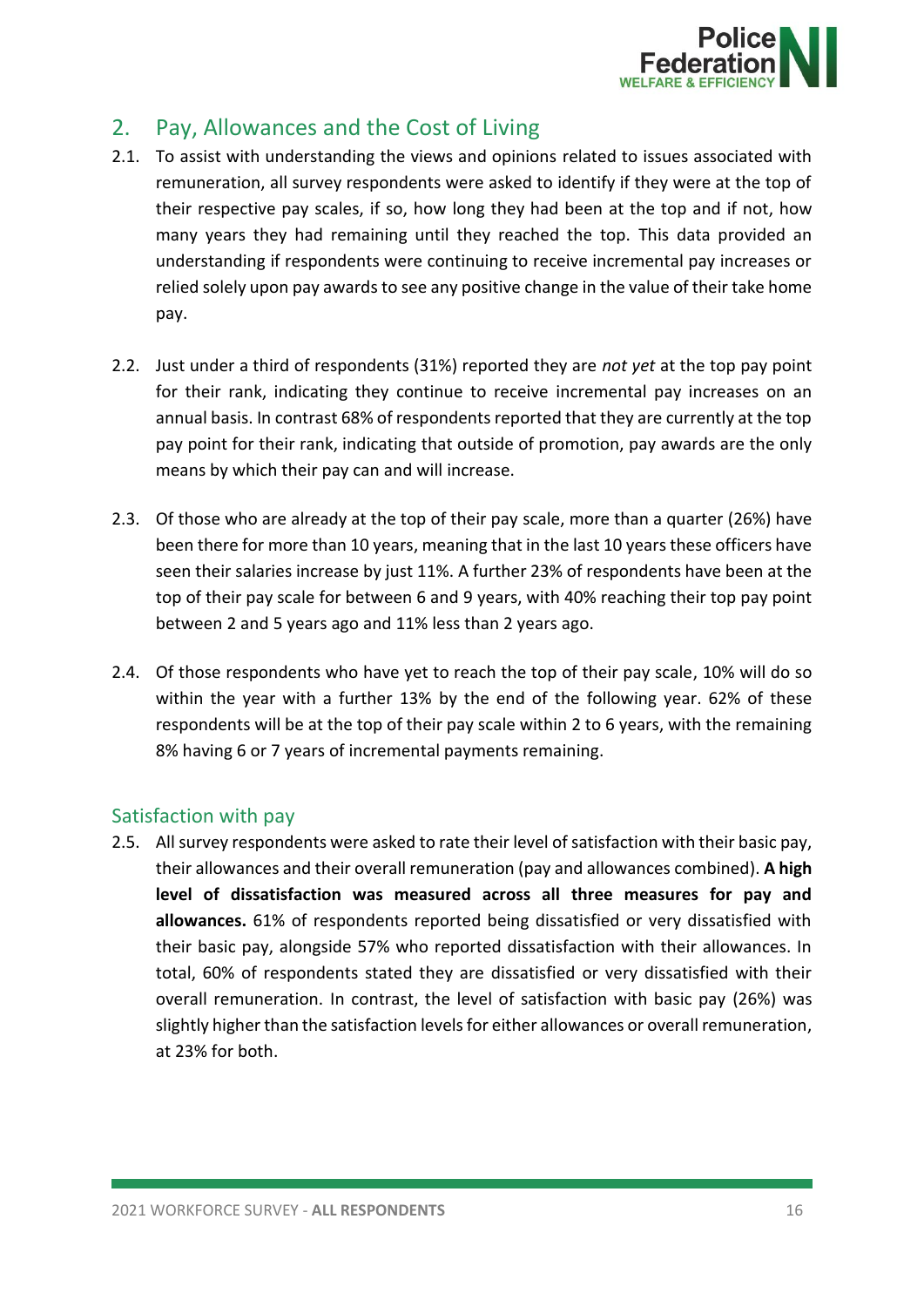



*Figure 1: How satisfied are you with each of the following...? (All respondents) %*

- 2.6. The analysis of levels of satisfaction with basic pay by position within the pay scale identifies that respondents who are *not* at the top of their pay scale are more likely than those who are, to report being dissatisfied or very dissatisfied with their basic pay, at 66% and 59% respectively. This trend is also mirrored in the levels of satisfaction with 24% of those *not* at the top of their pay scale reporting satisfaction with their basic pay, relative to 27% of those who are. This hints at the relative importance of the financial value of take-home pay (particularly for those with a number of years to go until they reach the top of the pay scale), rather than the perceived positive impact of the anticipated receipt of incremental increases in pay overtime.
- 2.7. **The level of dissatisfaction among serving PSNI officers regarding their remuneration has remained stable since the 2018 Workforce Survey** with a 3p.p. increase in dissatisfaction with allowances and a 1p.p. decrease in dissatisfaction overall. At 60%, the level of dissatisfaction with basic pay has remained the same as that reported in 2018. However, as reported in the previous workforce survey report, this remains a significant increase in the level of dissatisfaction reported since 2015, up from 44% dissatisfaction in allowances, 40% dissatisfaction in overall remuneration and 32% dissatisfaction in basic pay.
- 2.8. Respondents to the PFEW 2020 Pay and Morale Survey were more likely than respondents in NI to report dissatisfaction with these areas of remuneration. Whilst 61% of respondents in NI reported dissatisfaction with their basic pay, this increased to 69% in England and Wales. In addition, when compared with 57% of respondents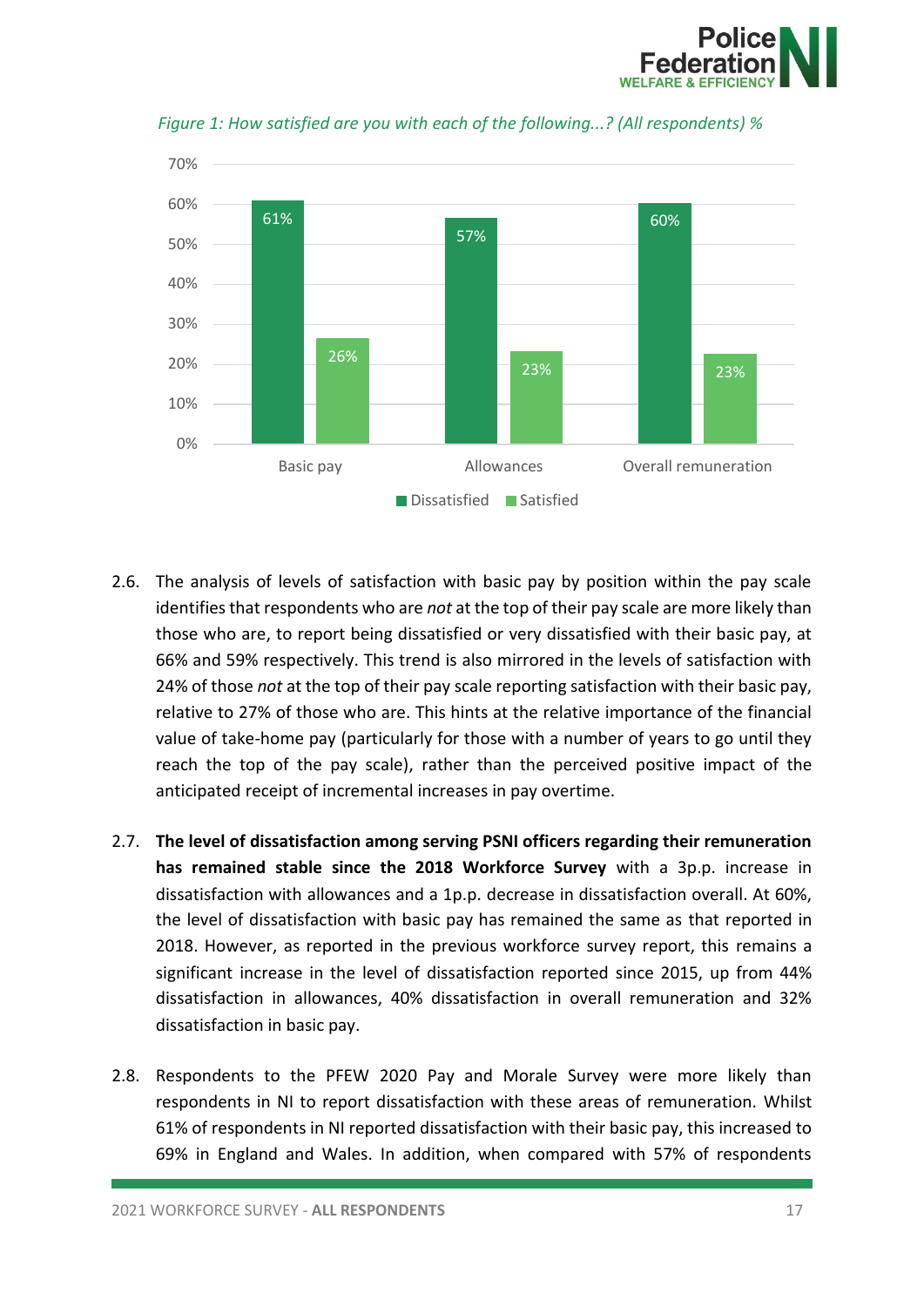

reporting dissatisfaction with their allowances in NI, 67% of respondents in England and Wales did so. Furthermore, dissatisfaction with overall remuneration was 71% in England and Wales compared to 60% in NI.

2.9. When provided with the opportunity to voice their opinion on issues of pay, respondents were consistently vocal in their dissatisfaction and often provided an understanding of how this is viewed relative to alternative employment opportunities.

> "In regard to pay and benefits, new officers are paid a disgraceful amount, an amount that has fallen in direct comparison to officer that joined 20 years ago. How can Policing be an attractive career prospect at £1 more an hour than a job where your major responsibility is stacking shelves? (Inspector, 16-20 years' service)

> "…top rate Police Constable pay is being overtaken by low skilled jobs such as building site labourer…It is no longer a well-paid job. I know many officers now seeking an additional job or looking to leave the PSNI due to the pay. Every year there is an issue with a 1 percent pay rise which in real terms is a pay cut year on year and has been like that for a long time... Basic living is now a struggle on a top rate Constables pay" (Constable, 16-20 years' service)

> "Pay scales within PSNI are extremely poor. Starting salary is terrible when compared to likes of low responsibility jobs like Tesco etc. With minimum wage etc being increased makes PSNI pay bad compared to other low skilled jobs. It is becoming more difficult to justify staying as a police officer when for a minor pay cut, work life balance, job satisfaction and stress could be reduced significantly" (Constable, 6-10 years' service)

> "Part of the considerations for joining was the Pension and pay and conditions, but over the past 12 years we have basically taken a pay cut every year due to inflation and the benefits e.g. food and NI allowance are being eroded. This has affected my wellbeing and I am deeply worried about my financial future after 25 years of service. I feel totally undervalued by the Government and public for doing a dangerous job and keeping the public and other officers safe" (Constable, 21-25 years' service)

## <span id="page-18-0"></span>Perception of fairness in pay

2.10. **A majority of respondents disagreed or strongly disagreed with each of the four fairness of pay statements**, this includes 68% who disagreed or strongly disagreed that they are fairly paid considering the amount of experience and training they have. However, one in five respondents did agree or strongly agree with this statement. 74%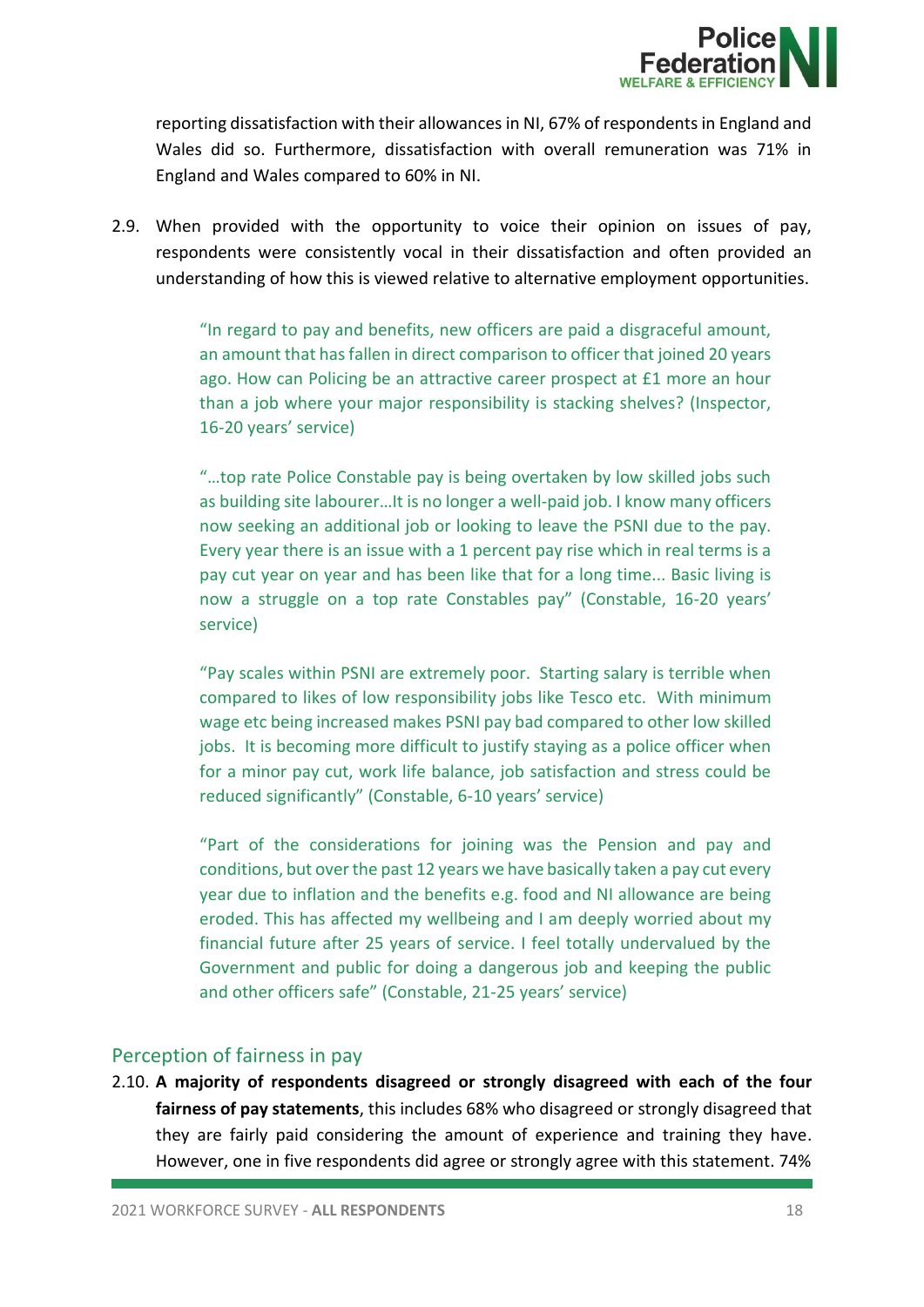

of respondents disagreed or strongly disagreed that they are fairly paid considering the amount of effort they put into their job, whilst 15% agreed with this statement.



## *Figure 2: Please rate the extent to which you agree or disagree with the following statements...? (All respondents) %*

- 2.11. Almost four in five respondents (77%) disagreed that they are fairly paid considering the hazards they face, with 13% agreeing or strongly agreeing with this statement. However, the highest level of disagreement with the perception of fairness statements involved fairness relating to the stresses and strains of the job, with 83% of respondents disagreeing with this statement and only 10% in agreement with it.
- 2.12. The perception of fairness in pay provided to serving police officers has altered slightly over time, with a greater proportion of survey respondents agreeing with the statement that they are fairly paid considering their training and experience in 2021, at 20%, compared to 13% in 2018. However, this is a reduction from a series high of 24% in 2015. The level of disagreement with the perception of fair pay with regards to the hazards faced has remained stable over the three survey periods, at 76%, 76% and 77% respectively. In contrast, disagreement with fairness of pay relating to the stresses and strains of the job reduced from 80% in 2015 to 69% in 2018. However, in 2021 this increased to a series high of 83%. No time-based comparator is available for perceptions of fairness pay in relation to effort.
- 2.13. The results obtained from police officers in NI are similar to those collated from police officers in England and Wales in 2020, with disagreement in the perception of fairness in pay related to experience and training at 68% and 69% respectively, disagreement in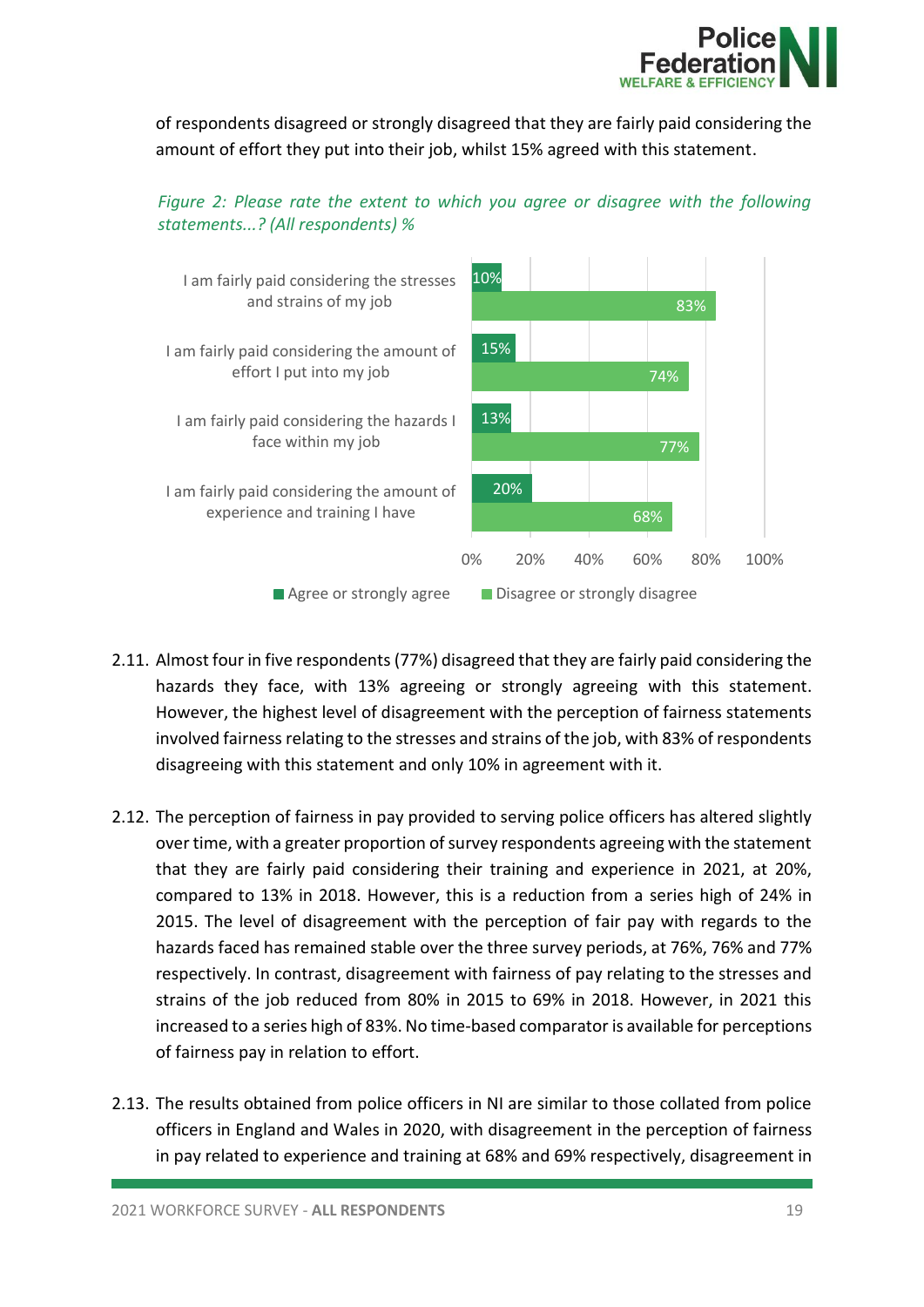

relation to hazards in the job at 77% and 77% respectively and disagreement with regards to stresses and strains at 83% and 86% respectively. No comparator is available for perceptions of fairness in pay in relation to effort.

2.14. Respondents also expressed their dissatisfaction with the fairness of their pay through their qualitative responses:

> "Taking into consideration the risks involved with the job and the fact that I have to travel a total of over 120 miles round trip to go to station, I believe I am not paid anywhere near enough for the rank of a Constable. I am now worse off financially than what I was 5 years ago" (Constable, 0-2 years' service)

> "Pay is terrible, and the threat of pay freezes…Pay is very low to start with and the increments are too long to receive over the years considering the stress and lack of work life balance" (Constable, 0-2 years' service)

> "Police pay and pension links closely to mental health and feeling valued in the workplace. If we were treated and paid fairly then perhaps working within the Police would be a positive experience… I was threatened and lost money as I had to move out of my home and sell my car" (Sergeant, 16-20 years' service)

> "Pay: Very poor considering the work we do within the community and the risk that we regularly take within the course of our duties. Nearly two years out on the ground and working for £1550 per month in hand is simply not worth what we go through" (Constable, 0-2 years' service)

## <span id="page-20-0"></span>Adequacy of pay

- 2.15. In assessing the adequacy of police pay at the most rudimentary level i.e., in its ability to provide for the basic things in life, almost half (48%) of all survey respondents agreed or strongly agreed with this statement. However, almost a third (31%) of survey respondents disagreed. This was the only adequacy of pay statement to produce a greater proportion of respondents in agreement with it. 42% of respondents disagreed or strongly disagreed that they get enough money from their pay to live comfortably, with a third of respondents (33%) in disagreement with this statement.
- 2.16. **Almost three quarters (72%) of respondents disagreed that the pay increases they receive are enough to maintain their standards of living**. Just 12% of respondents were able to agree with this statement. Furthermore, just 24% of respondents reported being financially better off now than they were five years ago, with 63% in disagreement. In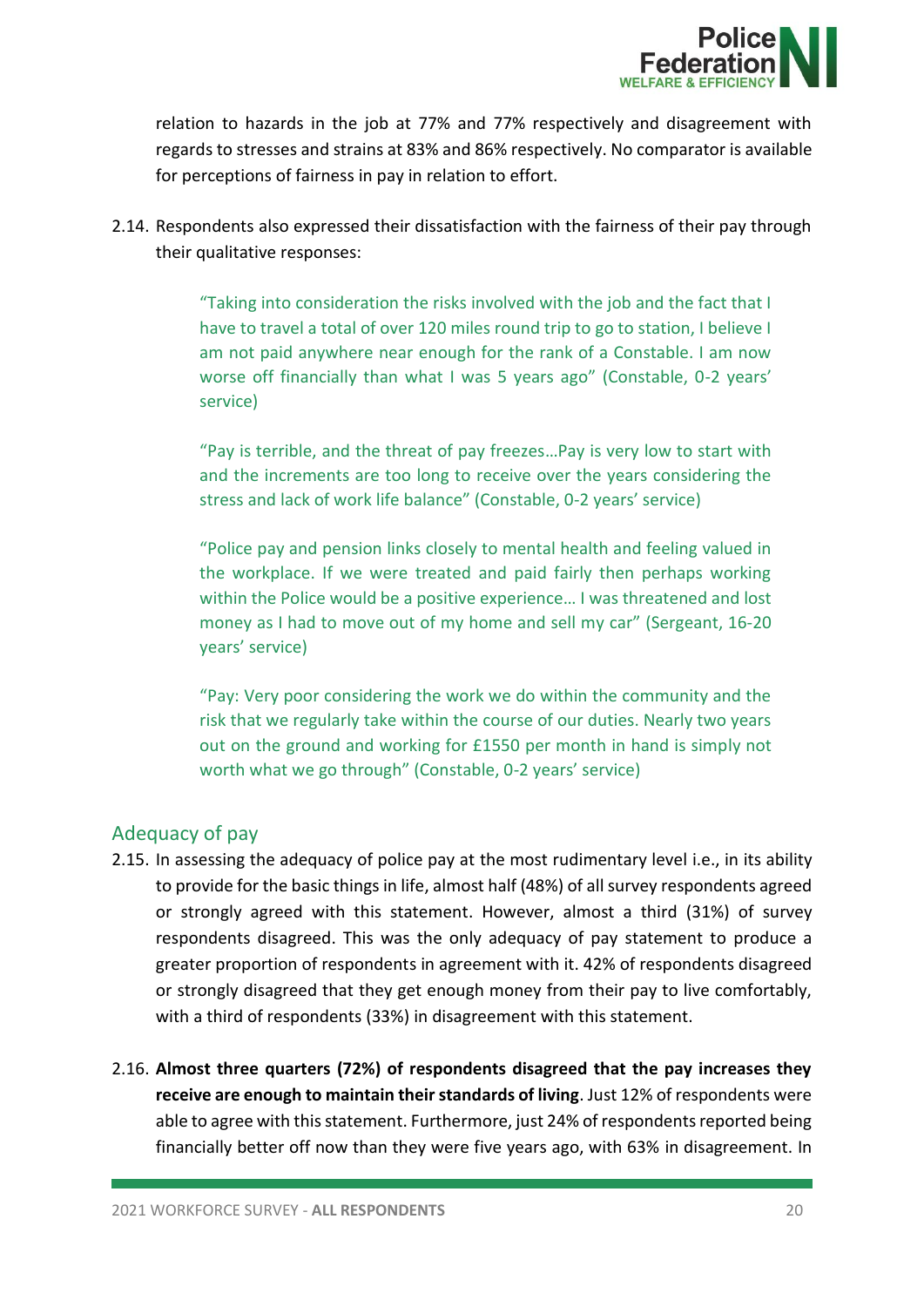

addition to this, just 8% of respondents stated that their household is financially better off now than it was before the Covid-19 pandemic. Almost three quarters of respondents (24%) disagreed with this statement.





- 2.17. These statements were not included in the 2015 Workforce Survey, however when compared to the results obtained in the 2018 Workforce Survey, they do highlight some improvement in perceptions of adequacy of pay. Since 2018 the percentage of officers agreeing or strongly agreeing that their pay is adequate enough to provide for the basic things in life has increased from 29% to 48%, whilst the proportion agreeing that they get enough money to live comfortably has increased from 27% to 33%.
- 2.18. However, the level of *disagreement* related to the impact of pay increases and the maintenance of a standard of living has increased from 69% in 2018 to 72% in 2021. Nevertheless, in comparing the financial position with five years previous, 71% of respondents in 2018 disagreed that they were financially better off, compared to 63% in 2021.
- 2.19. No comparator data is available for the analysis of the difference in the perception of the adequacy of pay between police officers in England and Wales with those in NI.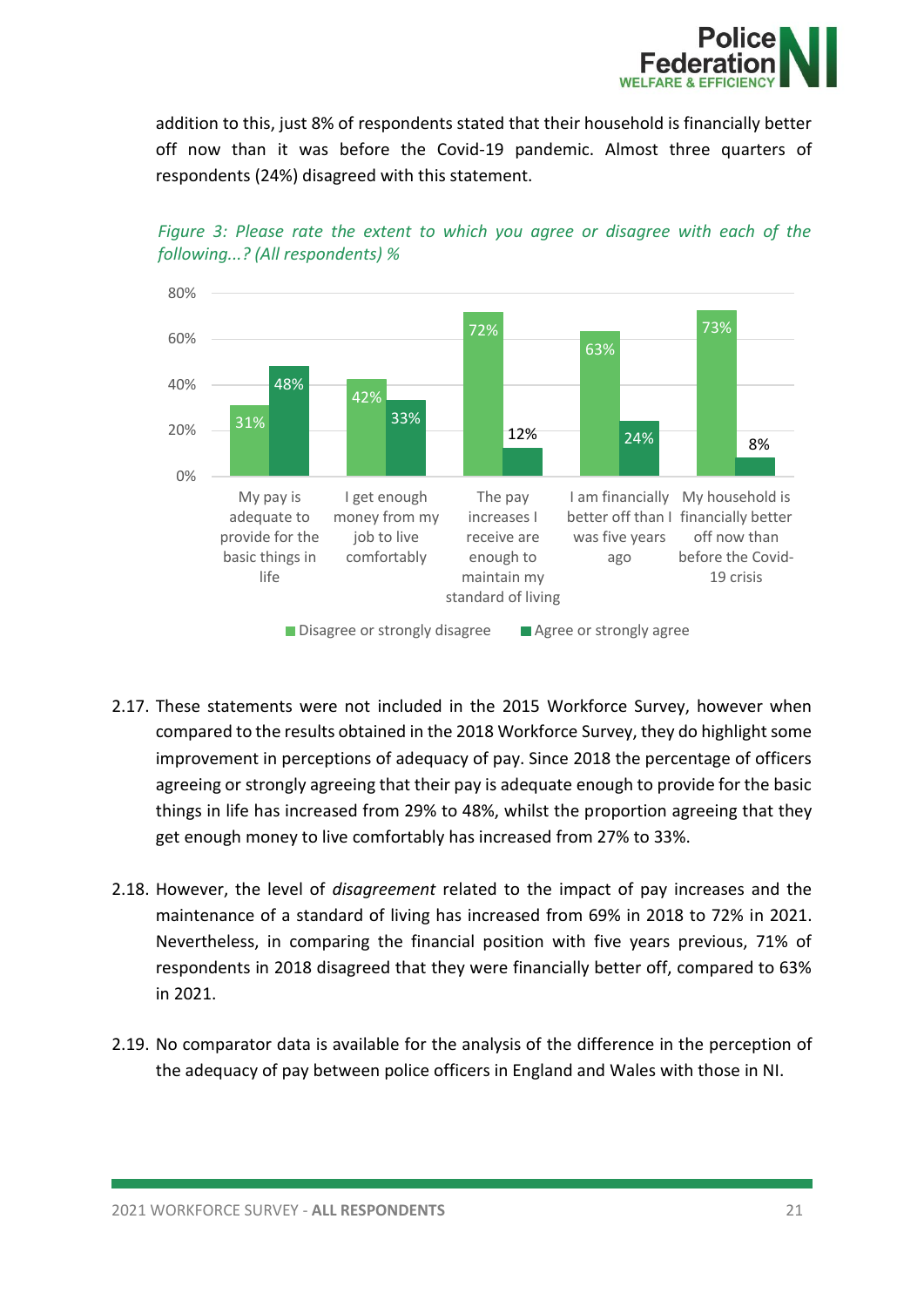

2.20. These questions and the link between remuneration and personal living standards resulted in a large number of qualitative responses aimed at highlighting the personal and family impact of police pay.

> "Pay and Benefits have been continually eroded, so many benefits have just been removed from us. Basic pay has not kept up with inflation so in real terms I am worse off now than when I joined the job" (Constable, 26-30 years' service)

> "I genuinely don't understand how after reaching 20years in service and being promoted to Sgt I am financially worse off than a few years ago. The cost of living has risen exponentially whilst Police pay has plateaued. (Sergeant, 16-20 years' service)

> "Generally, I view the organisation as a vocational job. I love what I do. A number of external factors affect that: 1. The pay scale is dreadful I accept that I am generally inexperienced, but I barely get enough money to cover my needs, wants are a real stretch. The pay is dreadful I feel a fair pay take home should be approx. £2000 per month including NI allowance" (Constable, 0-2 years' service)

## <span id="page-22-0"></span>Cost of living

2.21. Respondents were asked a number of questions to ascertain their opinions on the cost of living and the impact of this on their personal circumstances. **10% of respondents reported that, on a monthly basis, they never or almost never have enough money to cover all of their essentials.** Almost three quarters of survey respondents (73%) identified that they almost always have enough money to cover their essentials. This compares to 84% of respondents in England and Wales in 2020 who reported that they almost always had enough money to cover their essentials, and 7% who stated the never or almost never did.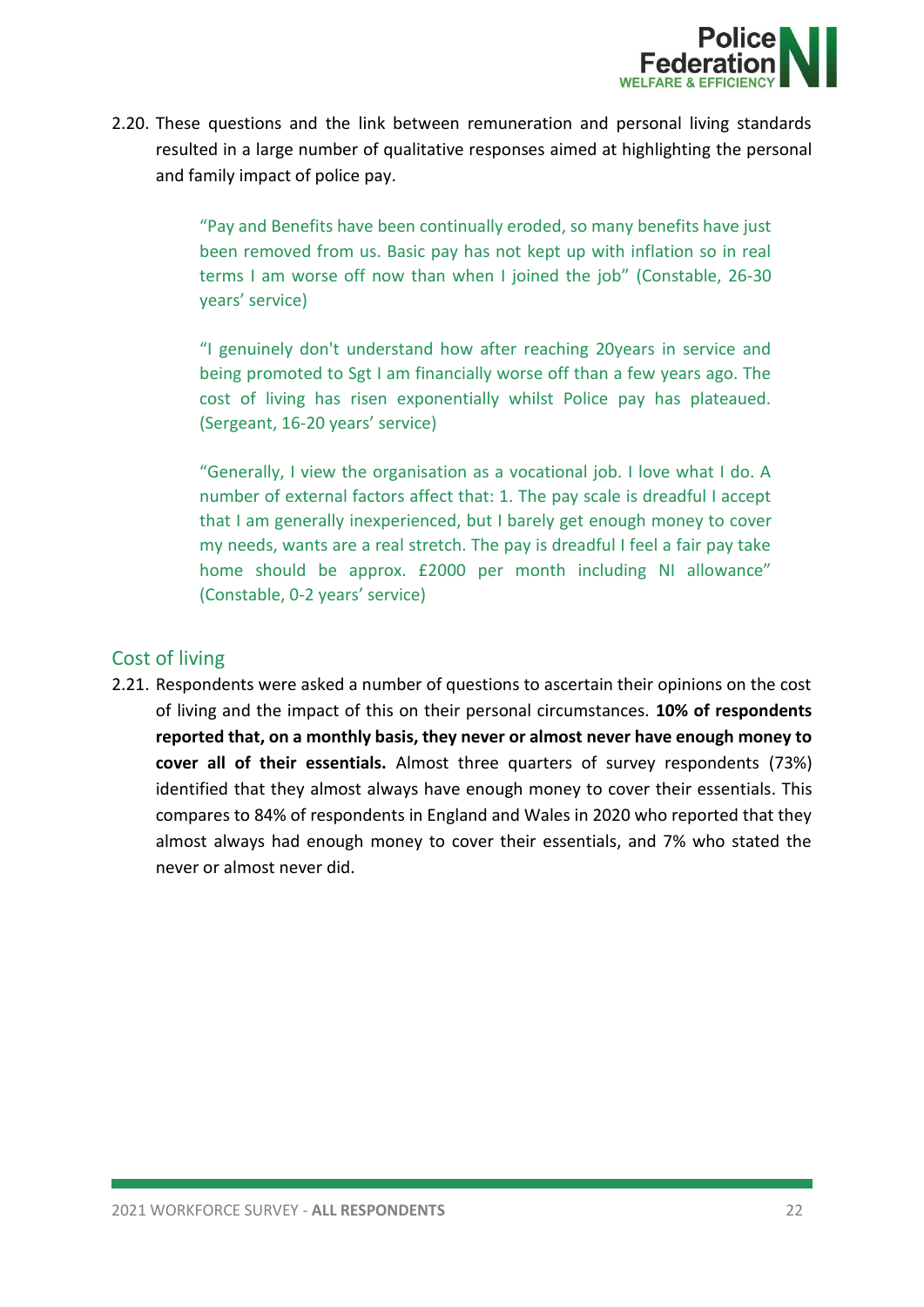



*Figure 4: Thinking about your expenditure each month, how often do you have enough money to cover all of your essentials? (All respondents) %*

- 2.22. The affordability of housing is a significant element of the cost of living. As such, respondents were asked to rate their perception of the affordability of housing in the area in which they live. 28% of respondents reported this as affordable or very affordable, compared to 57% who stated it is expensive and 15% who reported it as very expensive.
- 2.23. The issue of housing affordability is compounded in NI as many police officers report having to live in a small number of specific areas in order to safeguard their personal security. This can have significant implications for the cost of housing for police officers in NI (as evidenced in this survey data), with some of the more affordable locations deemed less appropriate. Furthermore, this also has implications for travel, transport and work-life balance as often living close to their main place of work is not considered possible, resulting in many officers having to travel significant distances to their work. According to the NI Travel Survey, the average commuting distance in NI between 2017 and 2019 was 9.6 miles<sup>ix</sup>. In contrast, the average commuting distance reported by police officers in this survey was 18.9miles; almost double the average NI commuting distance. This is an indication of the additional commuting time and cost burden placed on police officers as a result of their public service.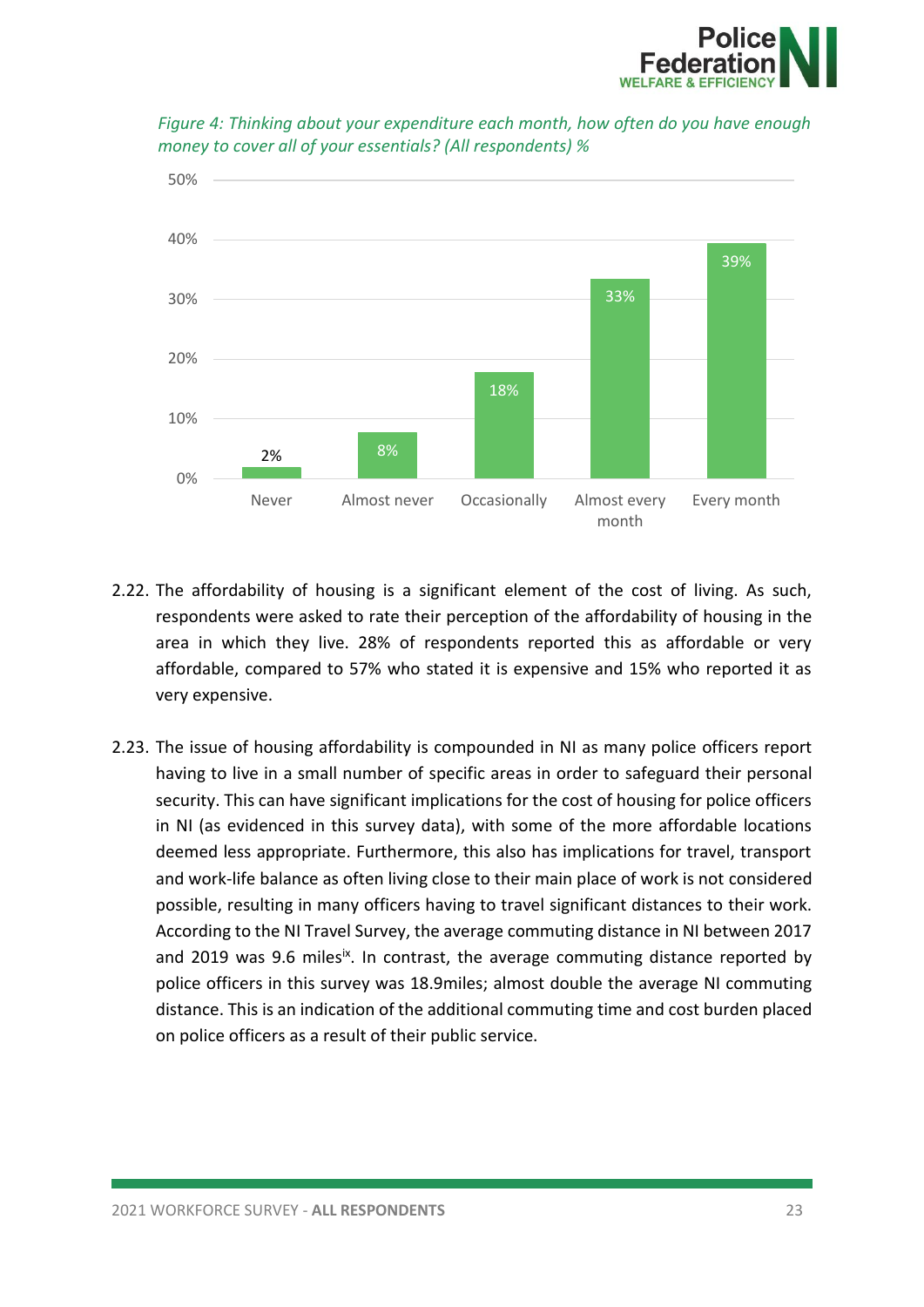



*Figure 5: How would you rate the affordability of housing in the area you live in? (All respondents) %*

2.24. More than one third of all survey respondents (34%) reported that they currently worry about the state of personal finances every day or almost every day, with just 13% of respondents stating that they never or almost never have to worry about their finances. No time-based benchmark is available to understand how this has altered over time, however respondents to the PFEW 2020 Pay and Morale Survey returned similar results, with 37% of respondents stating they worry every day or almost every day and 13% stating they never or almost never worry about the state of their personal finances.



*Figure 6: How often do you find yourself worrying about the state of your personal finances? (All respondents) %*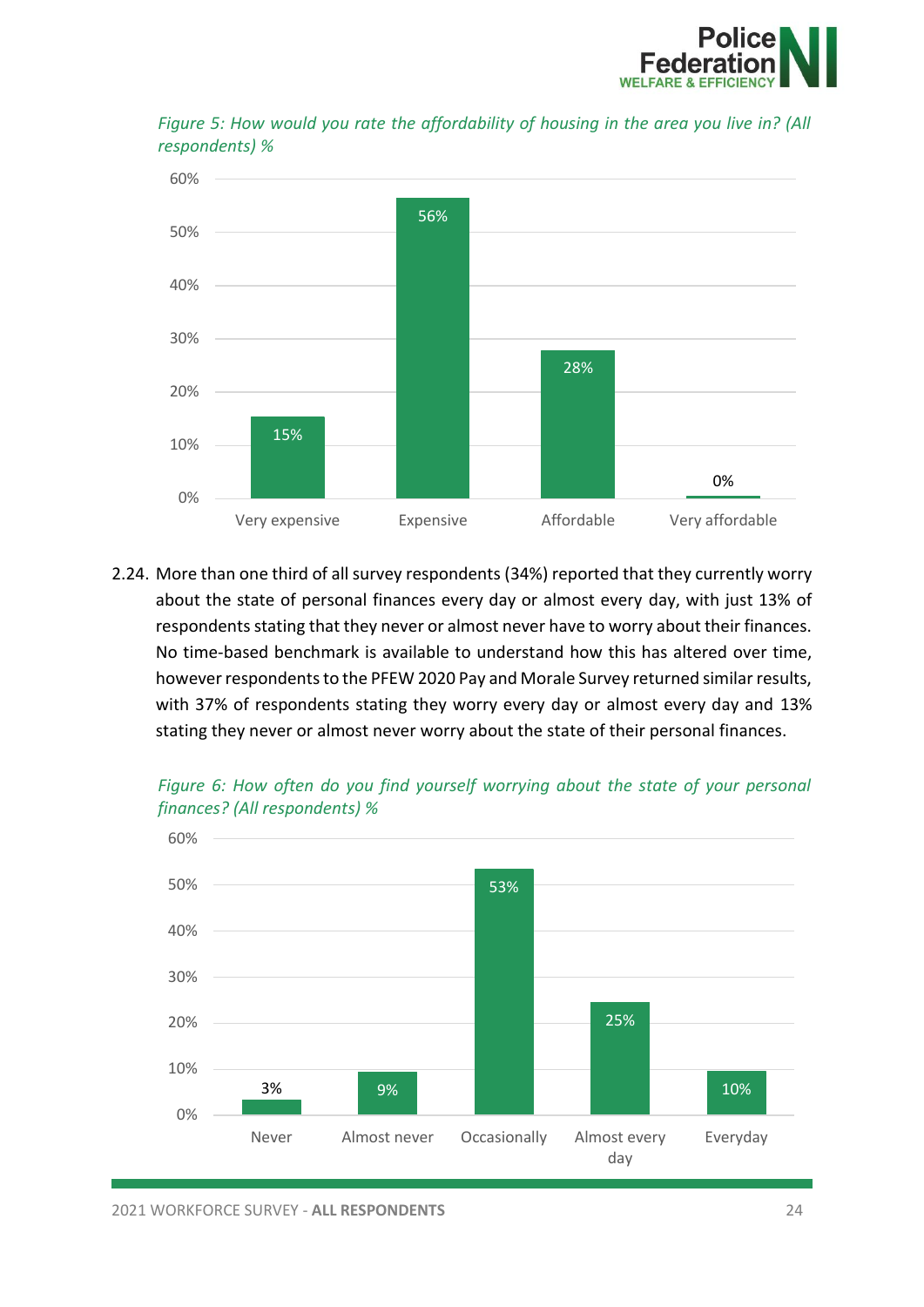

2.25. The qualitative data identified a high level of awareness of the impact of inflation on the cost of living and how police pay had performed relative to this.

> "With the increases in household bills and the cost of living I am now thinking about what luxury items I can afford, whereas this was not the case before as the police was considered a well-paid job" (Sergeant, 16-20 years' service)

2.26. However, in addition the inclusion of questions relating to commuting distance and the perception of the affordability of housing provoked a strong response from survey respondents.

> "I…believe there should be a maximum distance for Officers to have to travel to work. I am based more than 60 miles from home and after a series of night shifts, travelling home can be extremely dangerous…. this issue is not only a health and safety risk but financially, I am being subjected to very expensive fuel costs" (Constable, 0-2 years' service)

> "I travel 82 miles daily to and from work which per 4-week pattern is a total of 1,312 miles and with an increase in fuel of about 15p this certainly adds up" (Constable, 3-5 years' service)

> "I travel 108 miles a day to work, my costs to actually get to my normal place of duty compared to my pay is terrible. Any expendable income I have is spent on travelling to work" (Constable, 3-5 years' service)

> "I greatly enjoy my job and where I am based however in relation to pay, I live 58 miles from work and had no choice in where I was stationed. I have to complete a 116-mile trip for work each day and this is expensive in fuel, services of my vehicle and new tyres every 3/4 months. This can…be hard on some of the tighter turnarounds due to tiredness" (Constable, 0-2 years' service)

> "Due to the threat level, it is not safe to reside in the majority of lower class/republican areas meaning limited options of areas to purchase properties which are often very expensive & puts people from these demographics off joining the police" (Constable, 3-5 years' service)

> "The security risk is very high but because of the pay and reward I am handcuffed to the places I live because of the cost of housing. I come from a working-class nationalist area and have had to sacrifice a lot to become a police officer" (Constable, 16-20 years' service)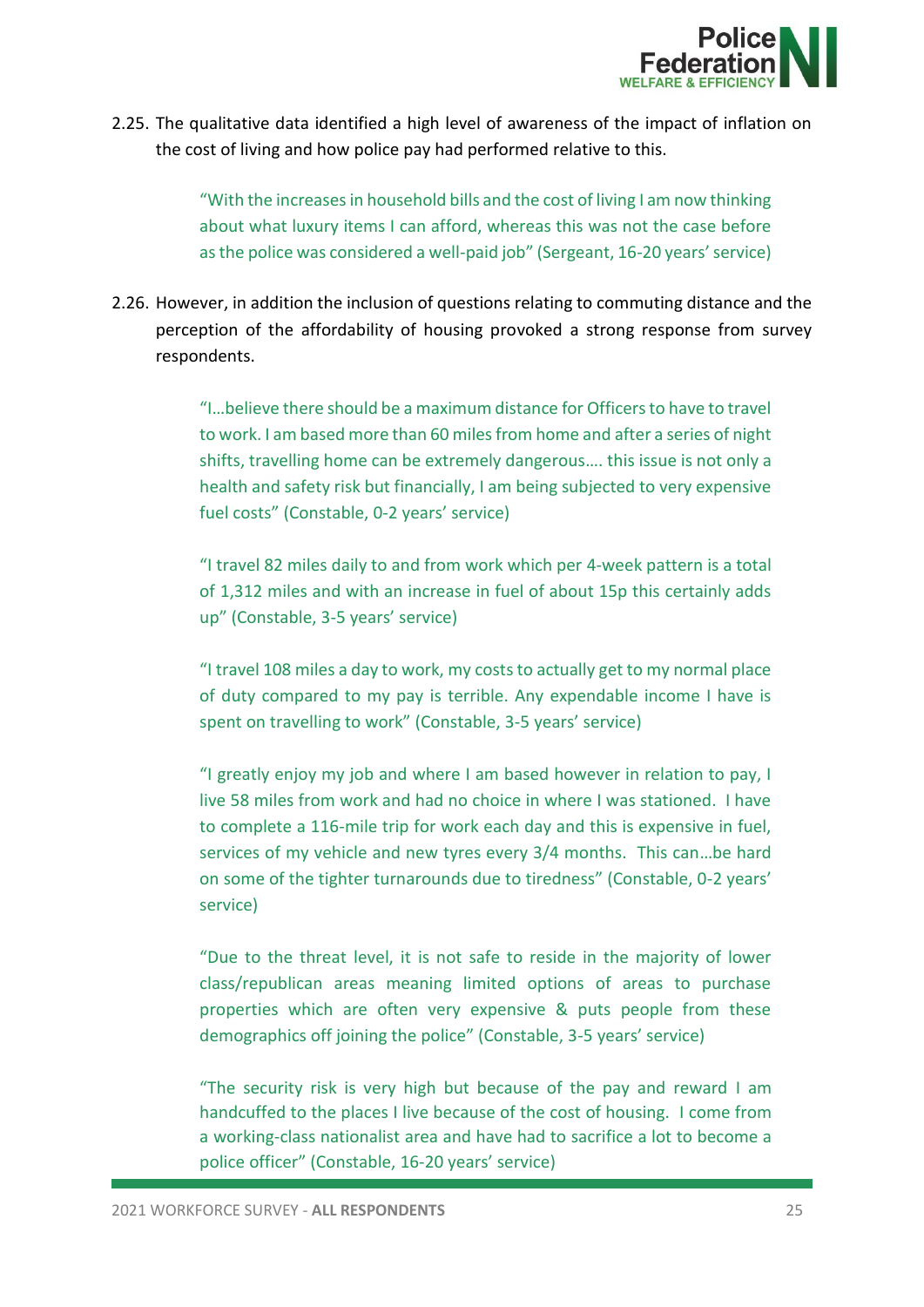

## <span id="page-26-0"></span>3. Pension

- 3.1. The pension package provided to police officers forms a key element of their overall remuneration package and therefore the views and opinions of officers regarding their pension has significant implications for job satisfaction. Furthermore, with recent changes to (and subsequent legal action related to) the police pension scheme, this survey provided an opportunity to assess the intentions of officers regarding membership of their pension, and what implications this may have for their future policing career.
- 3.2. Respondents were initially asked to identify which police pension scheme they were a member off prior to April 2015 and the introduction of the new CARE pension, tapered protections and associated legal challenges.



*Figure 7: Up until 1st April 2015, what pension arrangements were you a member of? (All respondents) %*

- 3.3. 46% of respondents reported membership of the 1988 police pension scheme, with a further 30% stating they were members of the 2006 police pension scheme. These respondents would have been directly impacted by the introduction of the 2015 CARE scheme, with outcomes differing depending on age. 2% of respondents stated they were not a member of either scheme, with a further 4% unsure of what scheme they were a member of. 18% of respondents noted that they had joined the service post 2015, meaning they were automatic members of the 2015 CARE scheme.
- 3.4. Respondents were asked to identify what action was taken regarding their pension following the introduction of the CARE scheme in 2015. 21% of respondents reported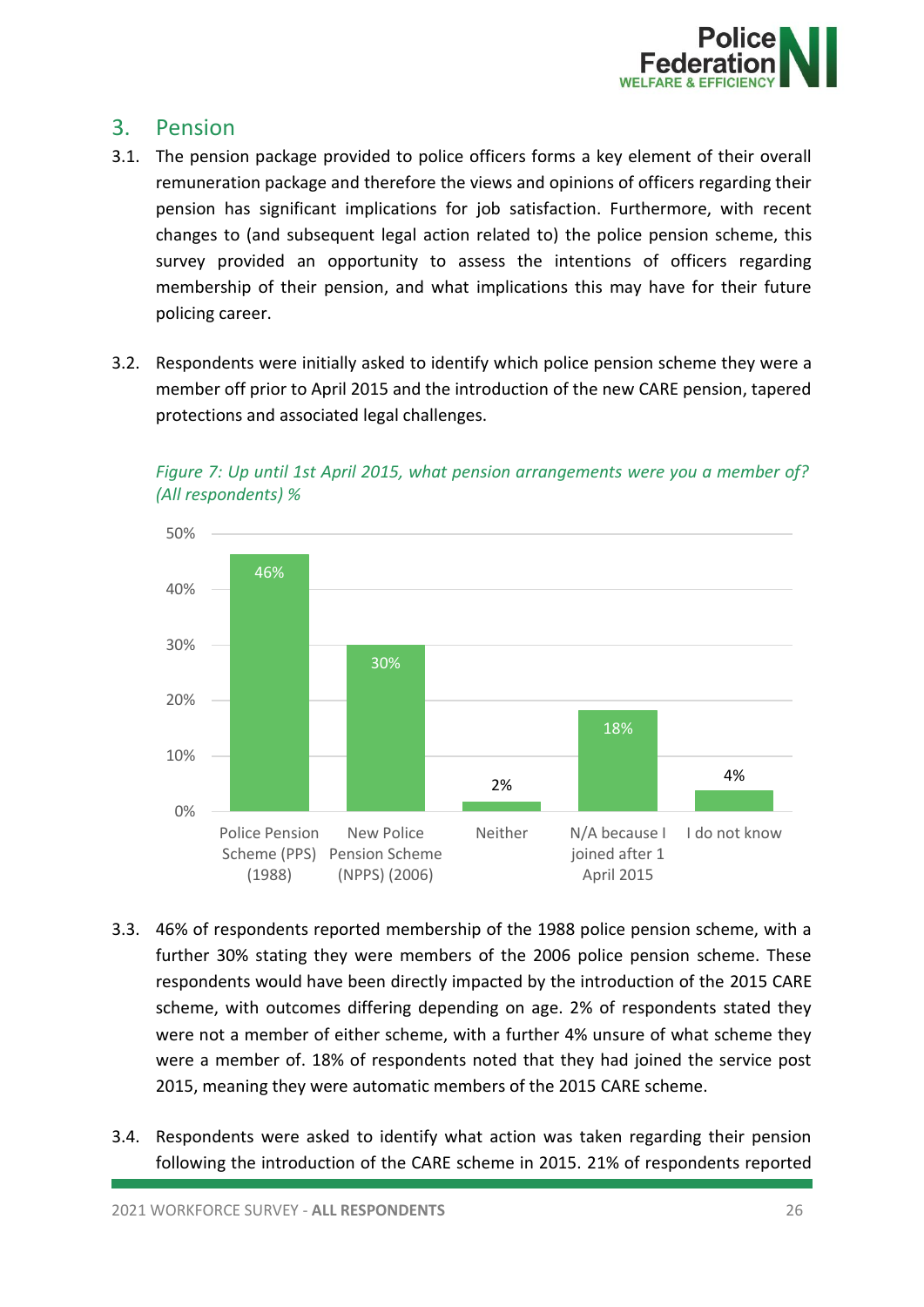

some degree of protection in their original pension scheme, including 8% with full protection and 13% with tapered protection. The largest proportion of respondents reported having no protections in their original pension scheme and being transferred into the CARE scheme on the  $1<sup>st</sup>$  of April 2015, a further 9% were unsure if they had any level of protection, but noted they were also transferred to the new scheme in 2015.





- 3.5. 13% of respondents stated they started with the PSNI after 2015 and have therefore only ever been a member of the 2015 scheme. 5% stated they are unsure if they are currently in the CARE scheme or not alongside 16% who were unaware of their answer to this question; there remains a lack of knowledge regarding personal pension provisions. 1% of respondents stated that they have opted out of their pension scheme. However, of those respondents who have stated that they have already opted out, 70% are aged over 50 years old, with 56% having more than 31 years' service.
- 3.6. With further changes to the police pension due in April 2022, following the outworking's of the legal action regarding the age discrimination case relating to the 2015 CARE scheme, respondents were also asked to outline their intentions regarding their pension post April 2022.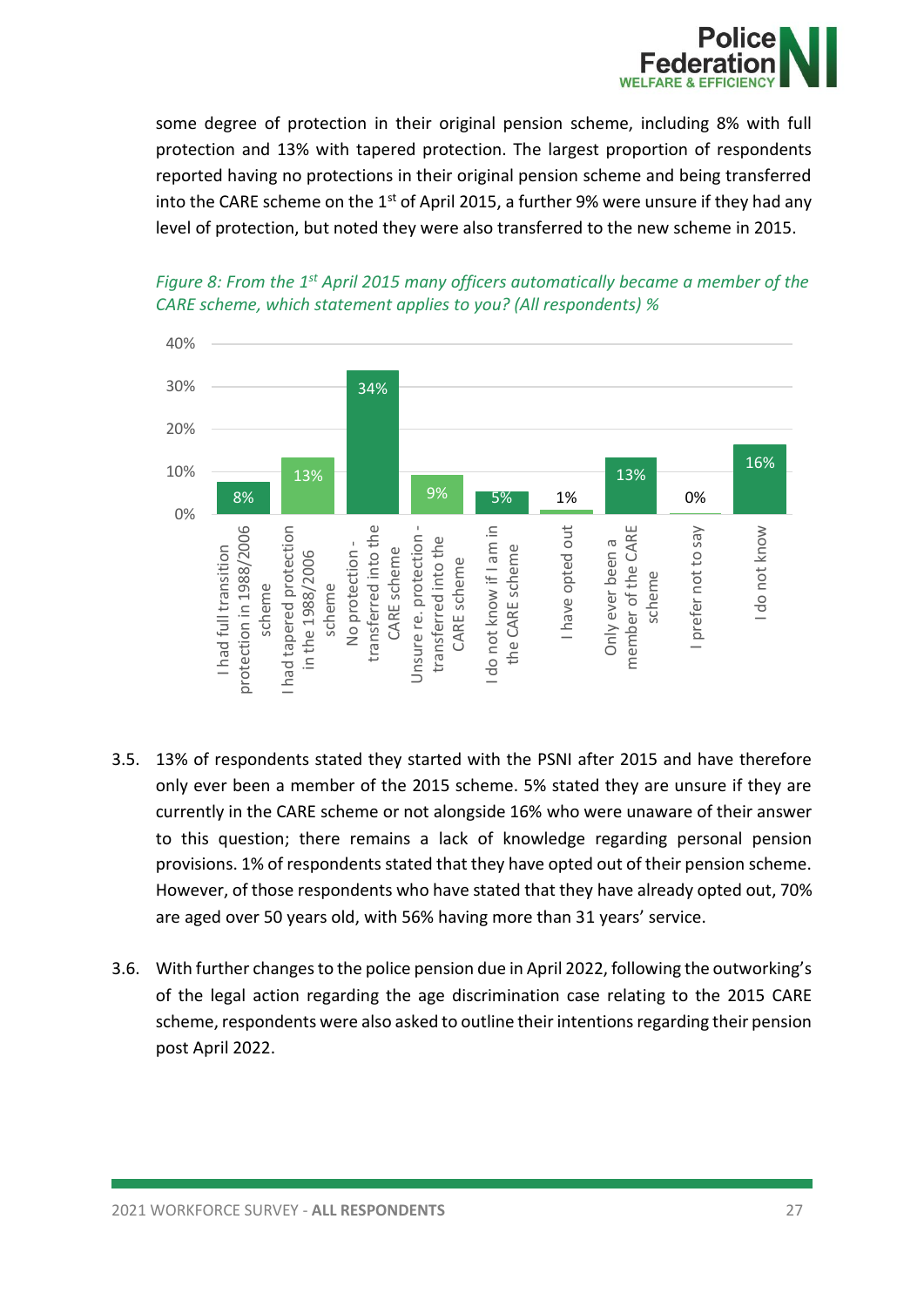



*Figure 9: Post 1st April 2022, what are your intentions in respect of membership of the police pension scheme? (All respondents) %*

- 3.7. Less than a third of respondents (29%) report that they are intending on remaining in the CARE scheme after April 2022, with a further 59% unsure at this time. However, 6% of respondents report that they are intending to opt out of the scheme at that point. Contrary to the characteristics of those who reported they have already opted out of their pension scheme, less than half (49%) of those who stated that they *intend* to opt out post April 2022 were aged over 50 years old, with just 20% having more than 31 years' service.
- 3.8. The qualitative data identifies a significant proportion of respondents who have opted out or who are intending to opt out due to issues of affordability, with respondents reporting the need for the money at the present time; "*I need the extra money at the minute whilst kids are growing up*" (Constable, 3-5 years' service); "*Current cost of living and cost of pension scheme – I don't have enough extra money right now to make these payments*" (Constable, 0-2 years' service)
- 3.9. However, there is also a distinct lack of detailed knowledge regarding a number of elements relating to the police pension. For example, there is a belief that the police pension scheme is significantly worse than pensions offered elsewhere in the public sector, alongside a belief that it is '*not financially beneficial'* which may be driving a desire to opt out of the scheme. A well-designed, succinct and simple education campaign may assist in reducing the level of opt-outs.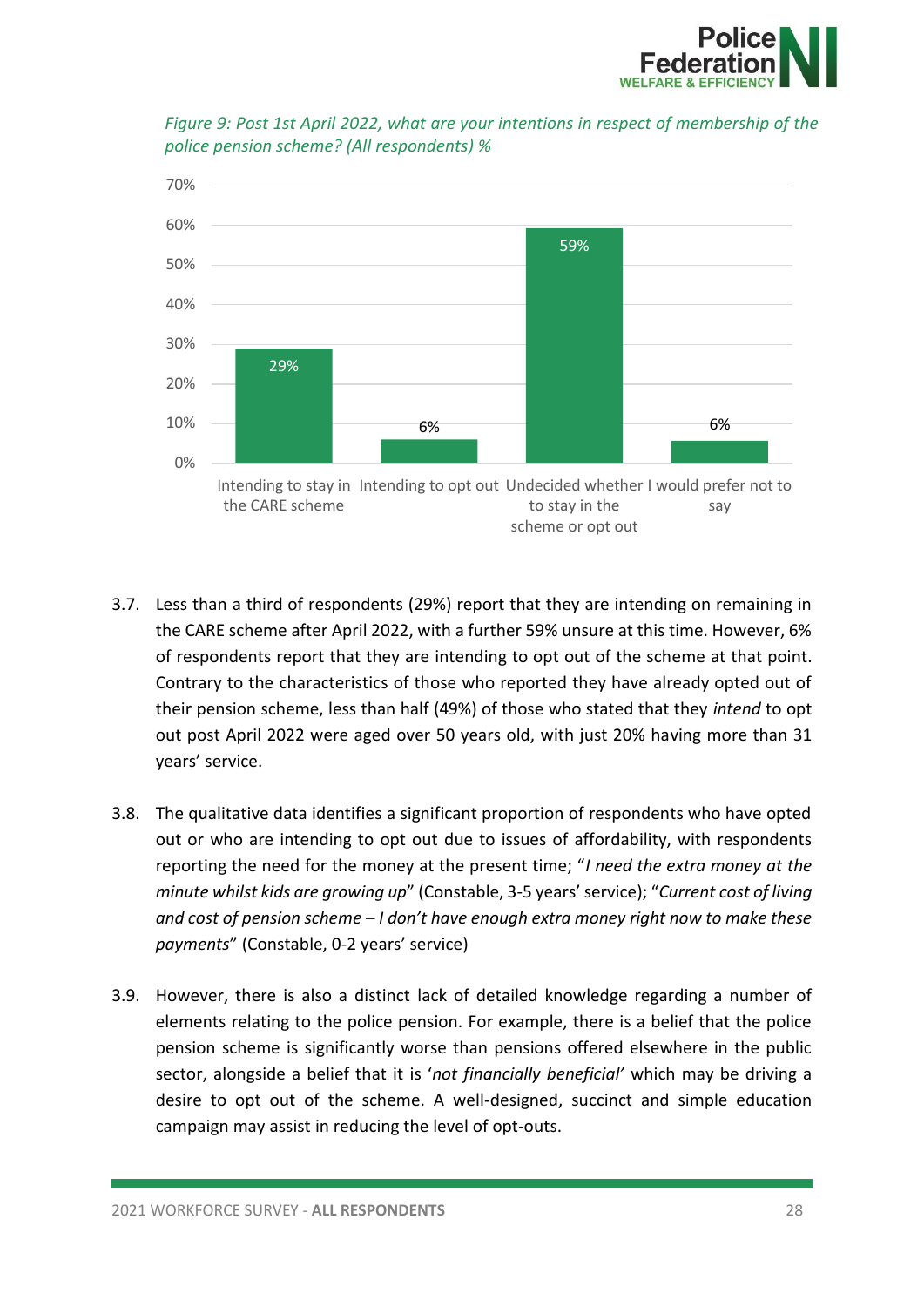

## <span id="page-29-0"></span>Satisfaction with pension

3.10. Similarly to pay and allowances, respondents were asked to rate their level of satisfaction with their pension**. 63% of respondents reported being dissatisfied or very dissatisfied with their pension, this is higher than the level of dissatisfaction reported for basic pay (61%), allowances (57%) and overall remuneration (60%)**. In a similar trend, the proportion of respondents who reported that they are satisfied or very satisfied with their pension was lower, at 18%, than the proportion who reported being satisfied with their basic pay (26%), allowances (23%) and overall remuneration (23%).





- 3.11. The proportion of respondents who reported being dissatisfied or very dissatisfied with their pension was highest, at 85%, for those who stated that they had no transitional protection and were transferred onto the CARE scheme in 2015. This reduced to 78% of those who had tapered protection and 72% of those who are unsure if they had protection but were transferred onto the CARE scheme. In contrast, 42% of those who had full tapered protection said they were dissatisfied with their pension alongside 27% of those who joined the PSNI after 2015 and were automatically enrolled in the CARE scheme. It is unsurprising therefore that satisfaction levels were amongst the highest for those who joined after 2015 (39%) and those with full transitional protection (32%), whilst satisfaction levels were lowest for those with no tapered protection (6%). The events surrounding the introduction of the CARE pension scheme in 2015 continue to strongly influence (dis)satisfaction with the police pension scheme.
- 3.12. The proportion of respondents who reported dissatisfaction with their pension has remained stable since 2015 when 61% of respondents reported being dissatisfied or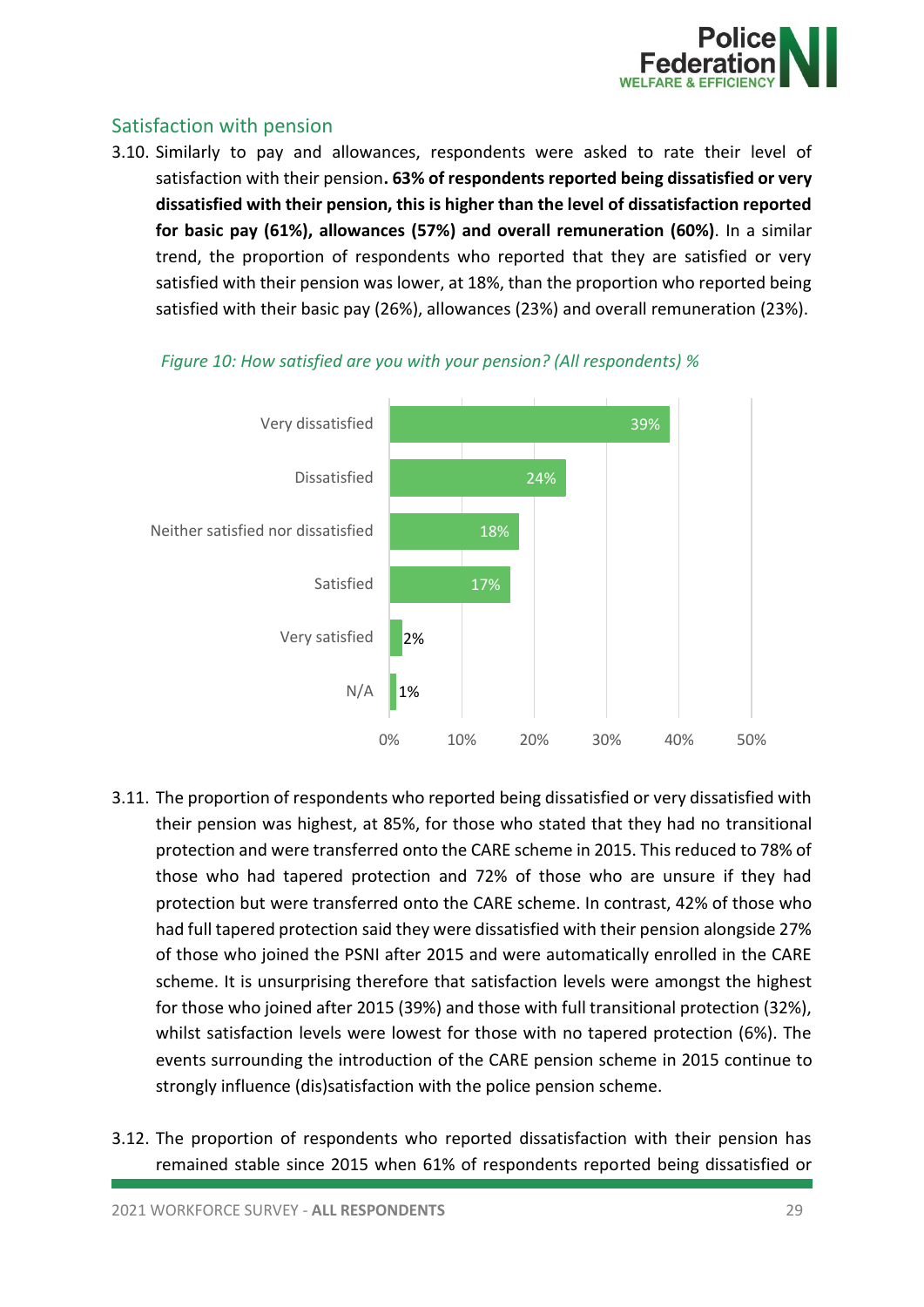

very dissatisfied, and 2018 when 65% of respondents reported being dissatisfied or very dissatisfied. However, **the level of satisfaction with pensions has continued to decline from a series high of 25% of respondents in 2015, to 20% in 2018 and 18% in 2021.**

- 3.13. No comparator data is available for the analysis of (dis)satisfaction with pensions between police officers in England and Wales with those in NI.
- 3.14. Perhaps unsurprisingly, the impact of the introduction of the CARE pension scheme in 2015 continues to have a significant impact upon how officers view their pension arrangements and the feelings of value they attribute to their worth as a police officer. Furthermore, as will be outlined in Section 11, the police pension continues to have a significant impact upon morale within the PSNI.

"We have had token pay rises, if any for the past 9 years or so, seem set to be hit with a pay freeze for 2021/22 and worst of all, that nice pension (1988 scheme) that we signed up to has been snatched from under our feet" (Constable, 16-20 years' service)

"The pension issue is my major worry at this current time" (Constable, 21- 25 years' service)

"The pension issue needs to be addressed…At this stage I feel that I have been robbed of my pension and have no idea when I could actually retire. This has an adverse effect on me and my colleagues who now feel undervalued and under apricated doing their role" (Constable, 21-25 years' service)

"Pension reforms have had a very negative affect on me personally to the point it has demotivated me to progress further for promotion" (Inspector, 21-25 years' service)

3.15. However, the results also identified a significant lack of knowledge in relation to the police pension, both in terms of the benefits available under the CARE relative to other public sector pensions, and in relation to the ongoing changes to the scheme and what this means for individuals who are considering their retirement options.

> "I would like to see the pension issues resolved now as time is running out between now and April 22, as it stands, I have no information to make an informed decision on my future" (Constable, 16-20 years' service)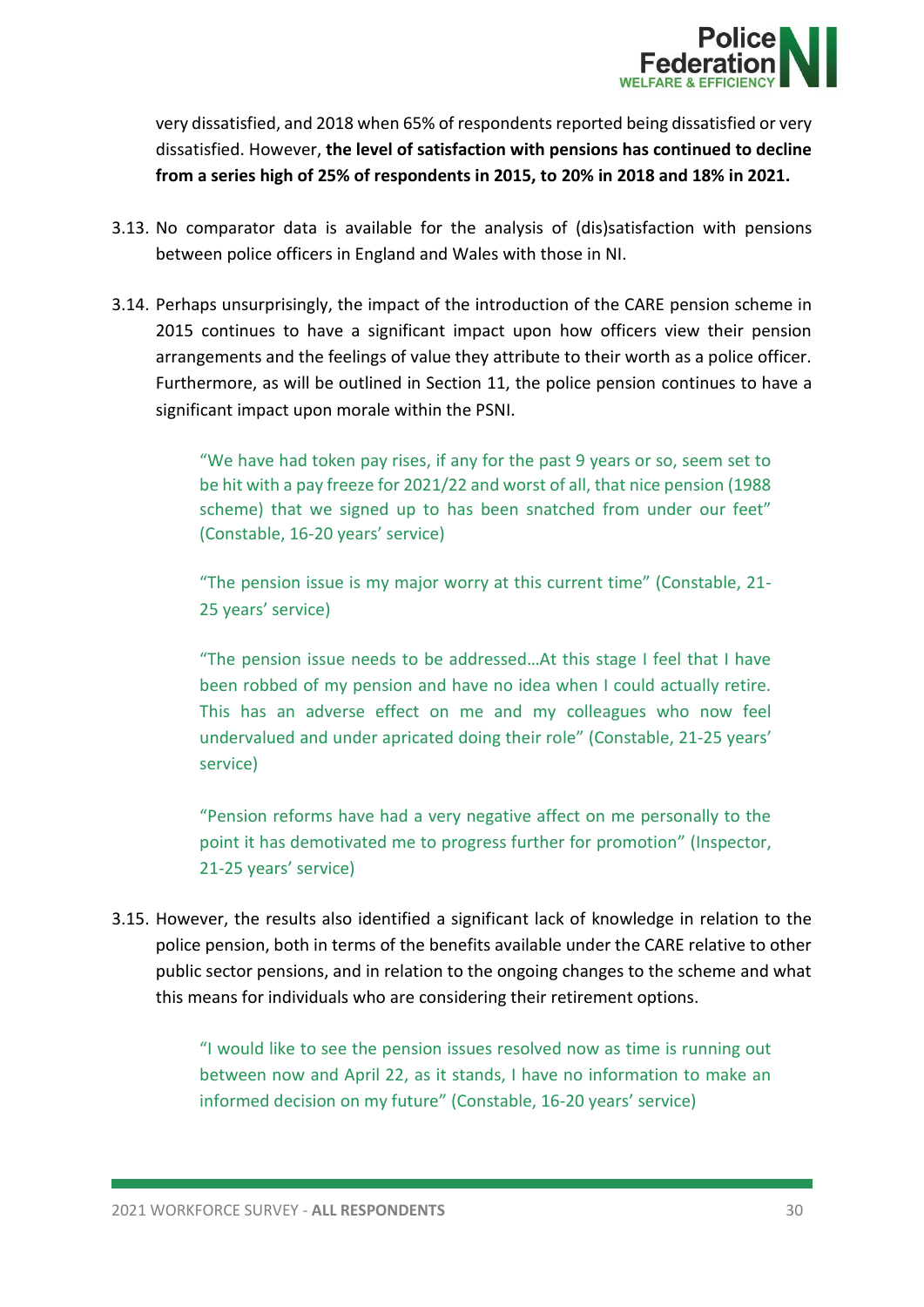

"I have 28 years served, I'm 48 years old, however I'm caught waiting on the pension 'remedy' from the government. I cannot accurately plan my future and feel as if I'm trapped having to work 35-40 years in the police instead of the 30 I had planned for" (Constable 26-30 years' service)

"The uncertainty regarding the pension is having a very negative effect on my wellbeing. It effects my financial/personal/work decisions and how my future looks. I need clarity and information to make my plans" (Sergeant, 21- 25 years' service)

## <span id="page-31-0"></span>Impact of pension on intention to stay

3.16. As the data above indicates, the police pension scheme and the introduction of change within the scheme can have significant impact upon perceptions of fairness and job satisfaction within the police. As such, respondents were asked to identify what impact the police pension scheme has on their intentions to stay in or leave the police service.



*Figure 11: What impact does your pension have on your intention to stay in or leave the police service? (All respondents) %*

3.17. **Despite the high levels of dissatisfaction with the police pension, 36% of respondents reported that their police pension increases or strongly increases their intention to stay within the police service**, with a further 33% reporting it has no effect on their intention to stay or to leave. At 31%, a smaller proportion of respondents reported that their pension increases or strongly increases their intention to leave the service.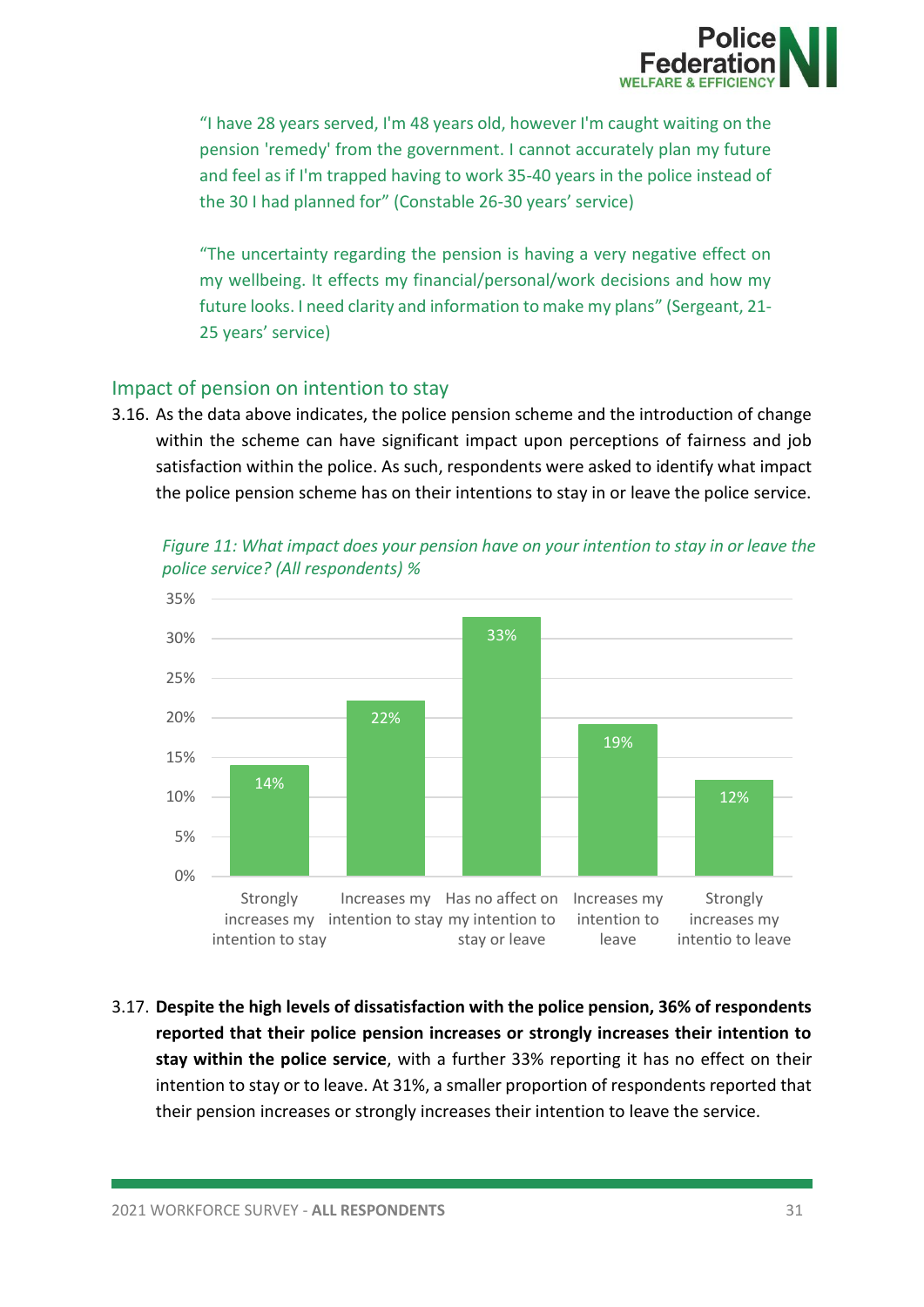

# <span id="page-32-0"></span>4. Promotion and Career Progression

- 4.1. Career progression, opportunities for promotion and role transfer are important workforce issues which can have implications for job satisfaction if not appropriately managed or not generally understood. Within literature there is a consensus regarding the value of career development to employee satisfaction, with positive job satisfaction scores associated with good career development systems as well as an understanding of how the system works and how it is accessed. Good career development systems can enhance employee engagement in the workplace and in-turn improve organisational effectiveness, via the appropriate matching of employee aspirations with organisational challenge and direction<sup>x</sup>.
- 4.2. In order to analyse the impact of career progression on job satisfaction within the PSNI, survey respondents were asked a range of questions relating to the promotion process and opportunities for role transfer. All survey respondents were asked to identify if they have applied for promotion to the next rank up from the rank they are currently in.



## *Figure 12: Have you applied for promotion to the next rank up? All respondents (%)*

4.3. **57% of respondents reported that they had** *not* **applied for promotion to the next rank, with the remaining 43% reporting they had applied**. This compares to 67% of respondents in 2015 who, at the time, had not applied for promotion and 81% of respondents to the 2020 PFEW Pay and Morale survey who stated they had not applied for promotion. 35% of respondents reported they had applied for promotion but had been unsuccessful, compared to 6% who were successful and who were awaiting appointment. The remaining 2% of respondents were in the process of applying.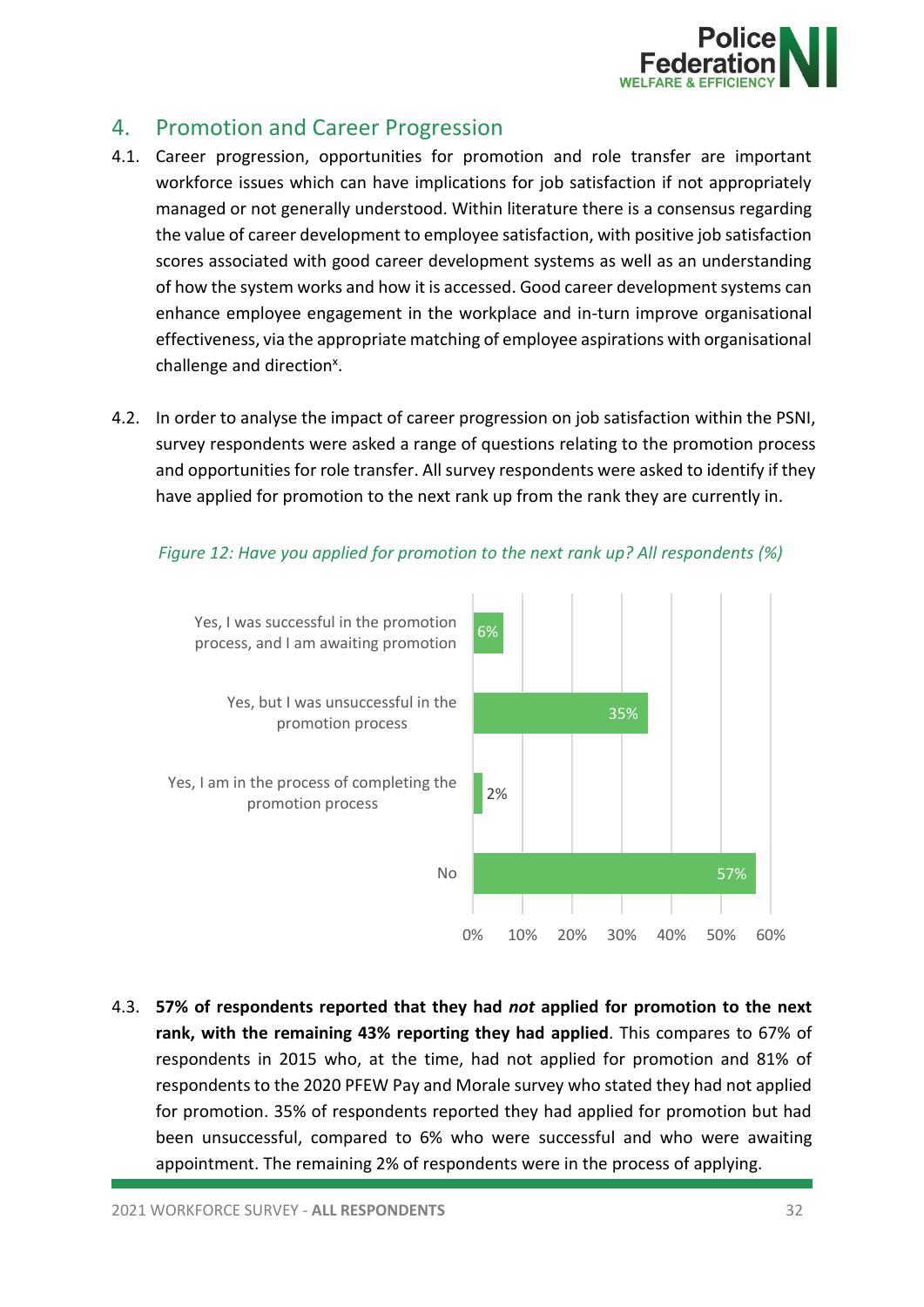

4.4. All of the respondents who stated they had *not* applied for promotion were then asked to identify, from a list of ten response options, their *main* reasons for *not* applying. Respondents were able to select more than one response and an 'other please specify' option was also available.



*Figure 13: What are your main reasons for not applying for promotion? (Routed question) %*

- 4.5. **The most commonly selected response, as selected by more than one in five respondents to the question, was that it promotion would not be worth it for the responsibilities and pressures of the job**. The second most commonly selected response related to the time-consuming nature of the promotion process, selected by 16% of respondents. 15% of respondents reported they had not applied for promotion as it would not be worth it for the salary, whilst 14% stated they had too many commitments in their personal/family life.
- 4.6. Although fewer response options were available to respondents in the 2015 PFNI Workforce Survey, a comparison of barriers to applying for promotion remains of interest. In 2015 the most commonly reported reason for not applying for promotion was a desire to remain in their current rank, as selected by 26% of respondents. In 2021 just 8% of respondents selected this option. The second most commonly selected option in 2015 was the negative impact of promotion on personal/family life, as selected by 22% of respondents, whilst 16% of respondents reported that it would not be worth it for the salary on offer.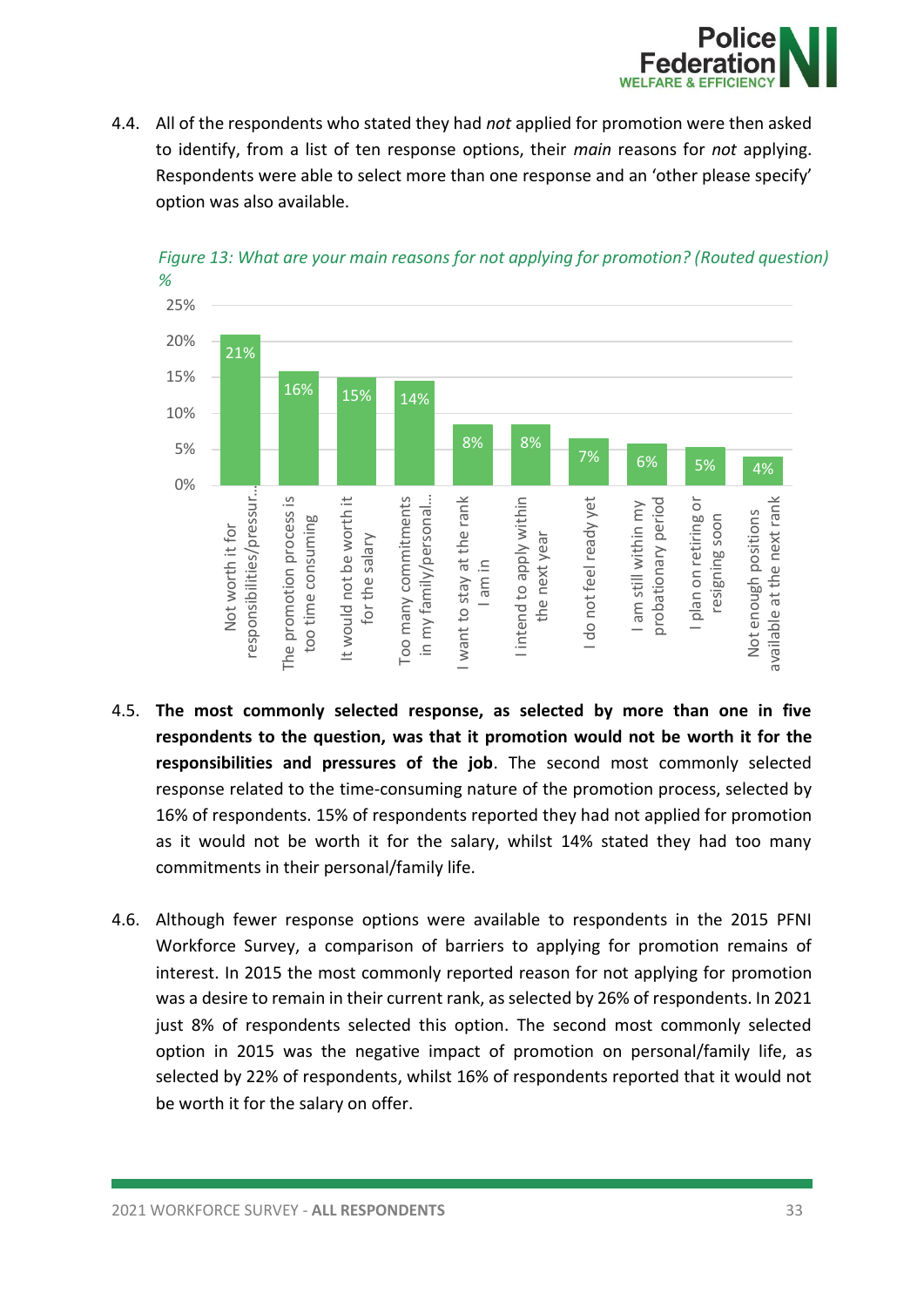

4.7. Concerns regarding the increasing level of responsibility and pressure at the next rank was also cited as the greatest barrier to applying for promotion in England and Wales, with 44% of respondents to the 2020 PFEW Pay and Morale Survey selecting this option. Salary was the next most significant barrier in England and Wales, with 40% of respondents identifying that the salary is simply not worth it and similarly to police officers in NI, officers in England and Wales ranked the time-consuming nature of the process as a barrier, at 32% of respondents.

## <span id="page-34-0"></span>Satisfaction with the promotion process

4.8. **Of the respondents who reported they had been through the promotion process, 59% reported that they were dissatisfied or very dissatisfied with the process**. Just 9% of respondents reported a level of satisfaction with the process. This is similarly to results provided by officers in England and Wales in 2020 with 65% reporting dissatisfaction with the process and 10% reporting they were satisfied.



*Figure 14: How satisfied or dissatisfied are you with the promotion process? (Routed question) %*

4.9. The results from these questions have highlighted a that a majority of survey respondents have not applied for promotion from their current rank, with issues including concerns about responsibilities and work pressures, the slow promotion process, inadequate pay and reward and the potential detrimental impact on personal and family lives as key barriers to applying for promotion within the PSNI. This is then compounded with almost one in seven respondents reporting dissatisfaction with the promotion process.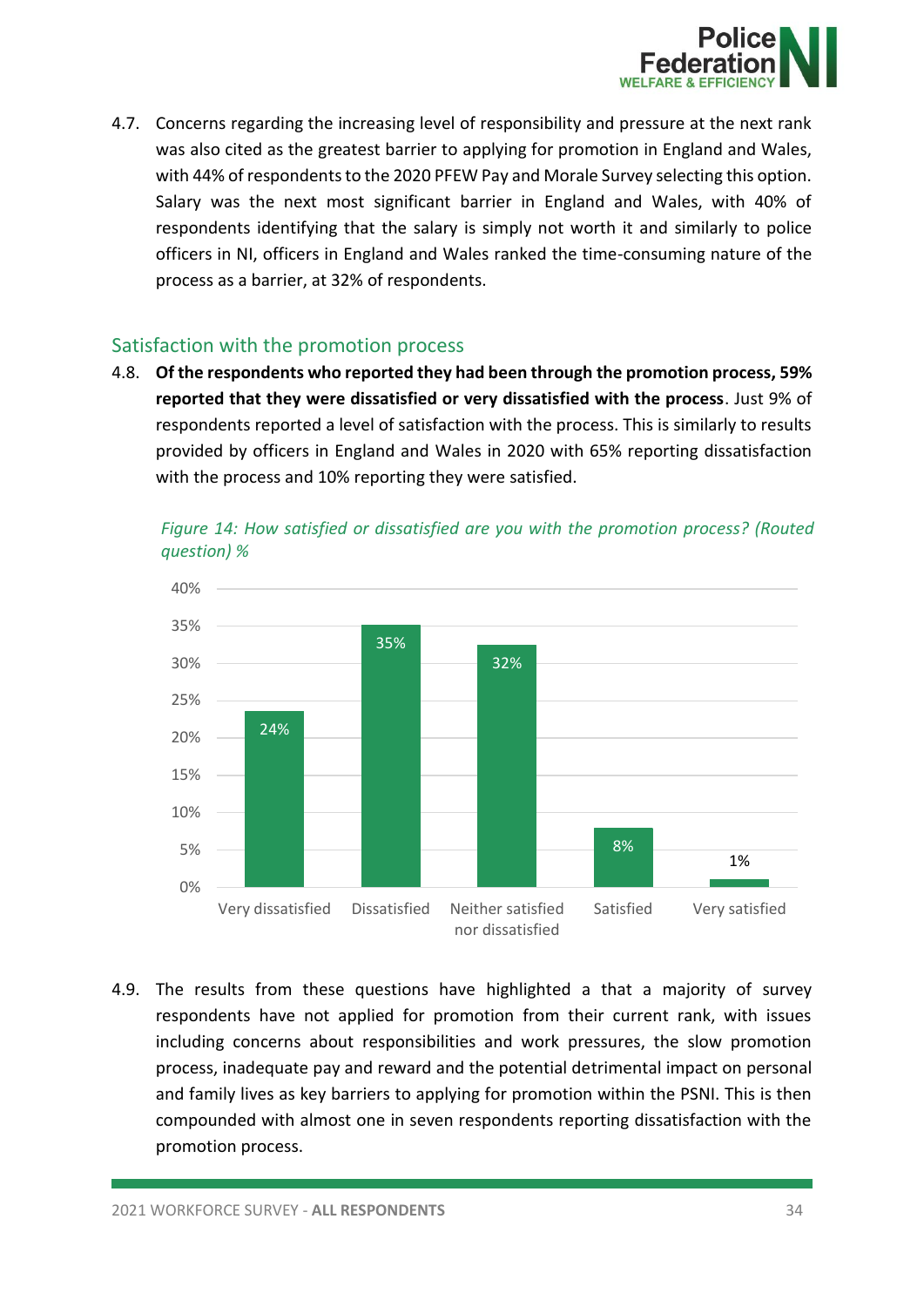

4.10. This high level of dissatisfaction with the promotion process was also evident in the responses provided through the qualitative data.

> "I'm an officer with more than 23 years' service in Northern Ireland. Up until the last process I was always motivated to serve and in my years as a Sgt I have been T/Promoted to Inspector. I've never had any issues preforming at this rank and feel I have led people…I feel extremely disappointed and let down by our organisation that after proving myself continually at Inspector rank that I'm given 40 minutes with 3 strangers. This has had a massive impact of my confidence, mental health and my finances. We need to seriously take a look at our promotion processes and reward the people who demonstrate their capabilities" (Sergeant, 21-25 years' service)

> "The promotion process at board stage has shown inconsistencies with the application of the CVF. It has resulted in personal interpretation of values by panel members rather than a definition, and for a system that staff are to be measured against, very few officers have received training in it unless part of panels" (Sergeant, 16-20 years' service)

> "I believe the promotion process should include consultation with line managers and an interview, not just a board where marks are earned for 'buzz words'" (Constable, 3-5 years' service)

> "The process needs overhauled and assessment days needed. The exam does not pick the best colleagues for promotion" (Sergeant, 16-20 years' service)

> "Promotion Process - The board process is too subjective and the result depends more on the panel than the performance of the candidate. There is no review of the person's ability to operate outside of what they say they have done…No critical assessment of any work is performed by the organisation. An ongoing portfolio of evidence could be recorded and presented to demonstrate a capability for the role. This can then be discussed and CVF assessed on real world achievements and actions" (Sergeant, 16-20 years' service)

## <span id="page-35-0"></span>Relative ease of role transfer

4.11. Career progression includes more than promotion from one rank to another, with issues of role transfer and specialisation also of importance. A series of new survey questions were designed to gather the views of federated officers on the availability and ease of such opportunity within the PSNI.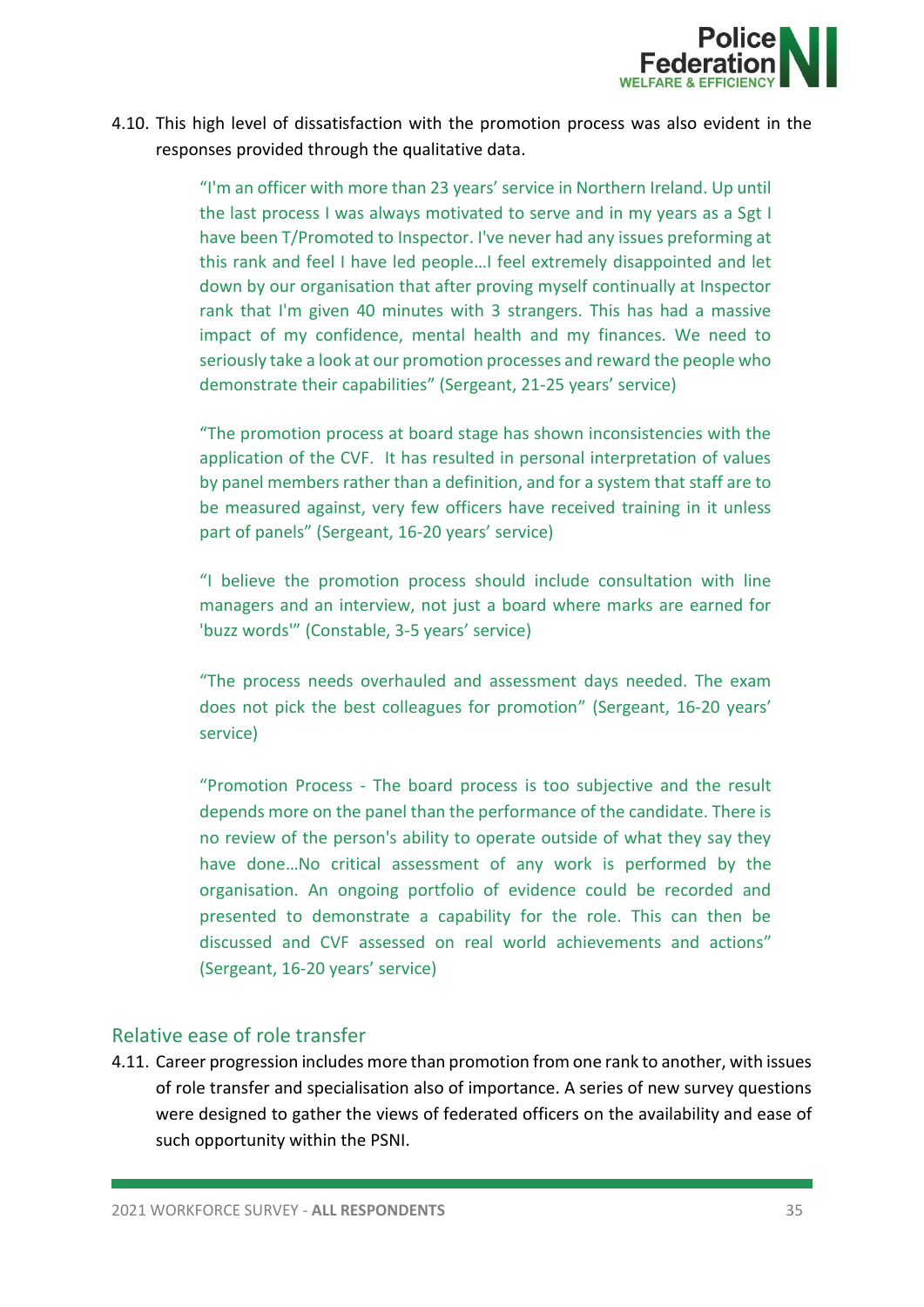



*Figure 15: How difficult, if at all, do you feel it is to transfer between roles within the PSNI? (All respondents) %*

- 4.12. Just 3% of all respondents reported that they found the process of transferring between roles within the PSNI as easy or very easy, a further 24% were neutral on the issue. However, **almost three quarters of all respondents (73%) reported that the process of transferring between roles within the PSNI was either difficult or very difficult**, indicating that officers can remain in roles for a significant period of time. This can have potential implications for job satisfaction.
- 4.13. Whilst just 3% of respondents reported some ease in transferring between roles in the PSNI, 20% agreed or strongly agreed that opportunities to apply for alternative specialist posts are available to them. However, half of all respondents (50%) disagreed or strongly disagreed with this statement.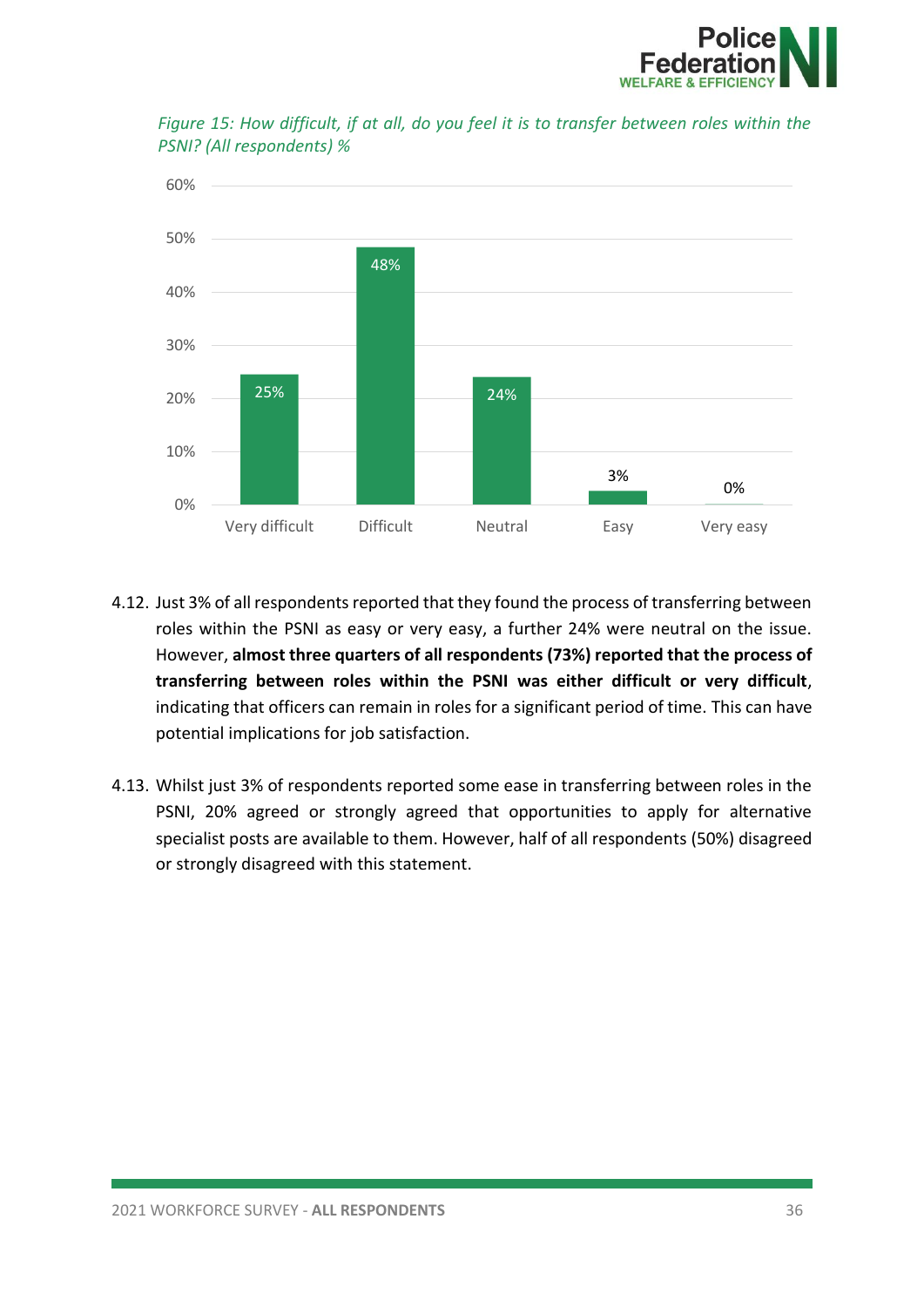

*Figure 16: To what extent do you agree or disagree that opportunities to apply for alternative specialist posts are available to you? (All respondents) %*



### 4.14. The qualitative data also provided an insight into issues arising for individual officers in the transfer between roles.

"There is a shortage of detectives. Yet having been a C3 Detective Sergeant with multitude of experience across serious and organised crime - I have no ability to transfer into a 'real' detective role in C1 or C2. I can apply as a Constable or apply as an Inspector, but there is no option at Sergeant - there are loads willing to try!" (Sergeant, 16-20 years' service)

"As a Sgt in LPT I feel trapped in the role. There are no opportunities for uniform Sgts to move sideways or specialise as all promotions are now skills mapped for officers already within the departments… I understand the skills mapping process makes it easy for HR but it provides no development for current Sgts" (Sergeant, 11-15 years' service)

"It is unfair that officers cannot apply for specialist roles as they have not been offered the chance to obtain police driving card of category 3.b when colleagues of significantly less service have been offered the opportunity. Career development opportunities should not be based on whether you have been lucky enough to get offered a course depending on your district" (Constable, 3-5 years' service)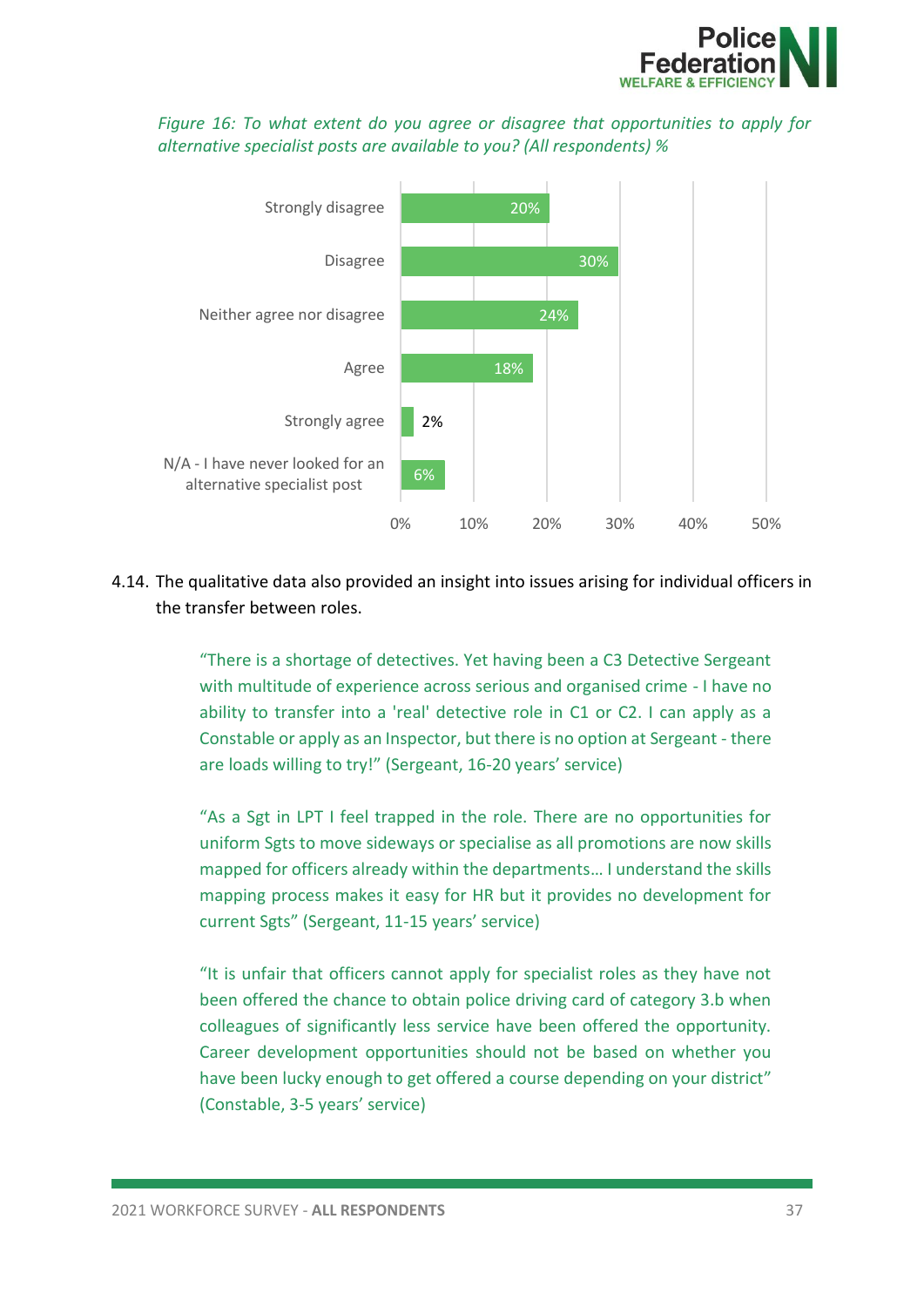

## Satisfaction with the career progression pathway

4.15. With a majority of respondents (57%) reporting that they had not applied for promotion from their current rank, alongside a high level of dissatisfaction (65%) with the promotion process as reported by those who have applied for promotion and evidence of difficultly in transferring between roles, it is perhaps unsurprising that **a majority of respondents (54%) reported being dissatisfied or very dissatisfied with the career progression pathway within the PSNI.** Less than one in seven respondents reported being satisfied or very satisfied with the career progression pathway, whilst a further 4% reported being unaware of how career progression is facilitated within the PSNI.

*Figure 17: To what extent are you satisfied or dissatisfied with the career progression pathway within the PSNI? (All respondents) %*

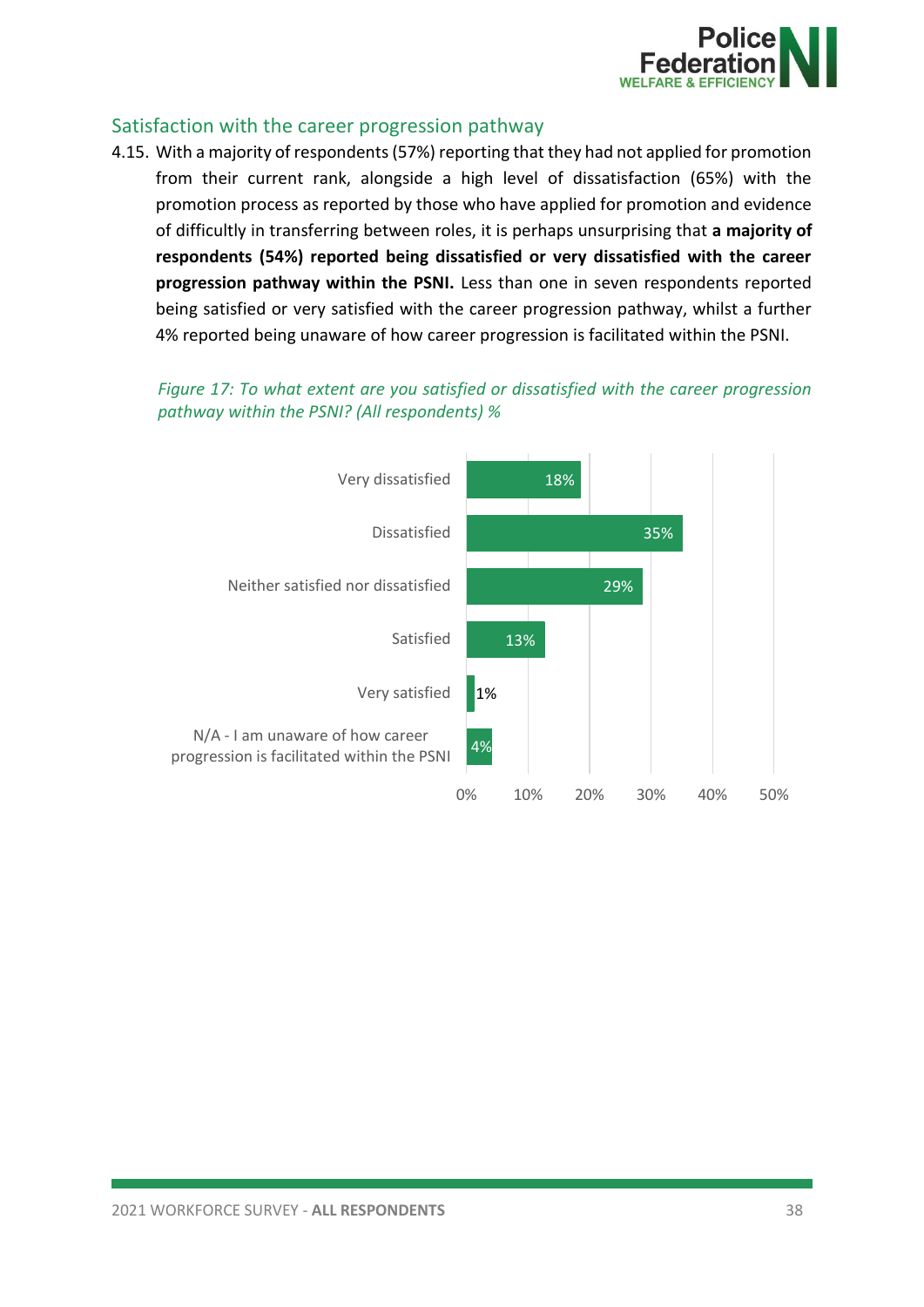

## 5. Training

- 5.1. Availability of, and satisfaction with, the training opportunities provided to employees combines with issues of promotion and career progression to provide an important insight into areas of job satisfaction. If employees are unable to access appropriate training, and perhaps more importantly, access appropriate refresher training on areas they have previously been trained in, this can have a negative impact upon feelings of value and confidence in the workplace and the employer.
- 5.2. To understand the baseline measure regarding current training uptake, all survey respondents were asked to identify if they had been able to complete all their mandatory or refresher training over the previous 12 months.

*Figure 18: Have you been able to complete all your mandatory or refresher training over the past 12 months? (All respondents) %*



5.3. **A majority of respondents (57%) reported that they had not been able to complete all of their mandatory or refresher training over the previous year**, with a further 10% unsure if they had. One third of respondents (33%) stated they had completed their training. All the respondents who reported that they had not completed their training were then asked to identify the *main* reason for this. **Almost half (49%) reported that Covid-19 restrictions had prevented them from doing so, whilst 23% reported that they were unable to get an allocated training slot** and a further 13% highlighted issues with workload and an inability to give time over to training as a result. A further 5% of respondents reported issues associated with restricted duties, restricted access or being repositioned/relocated as a barrier to completing their training, with 4% stating that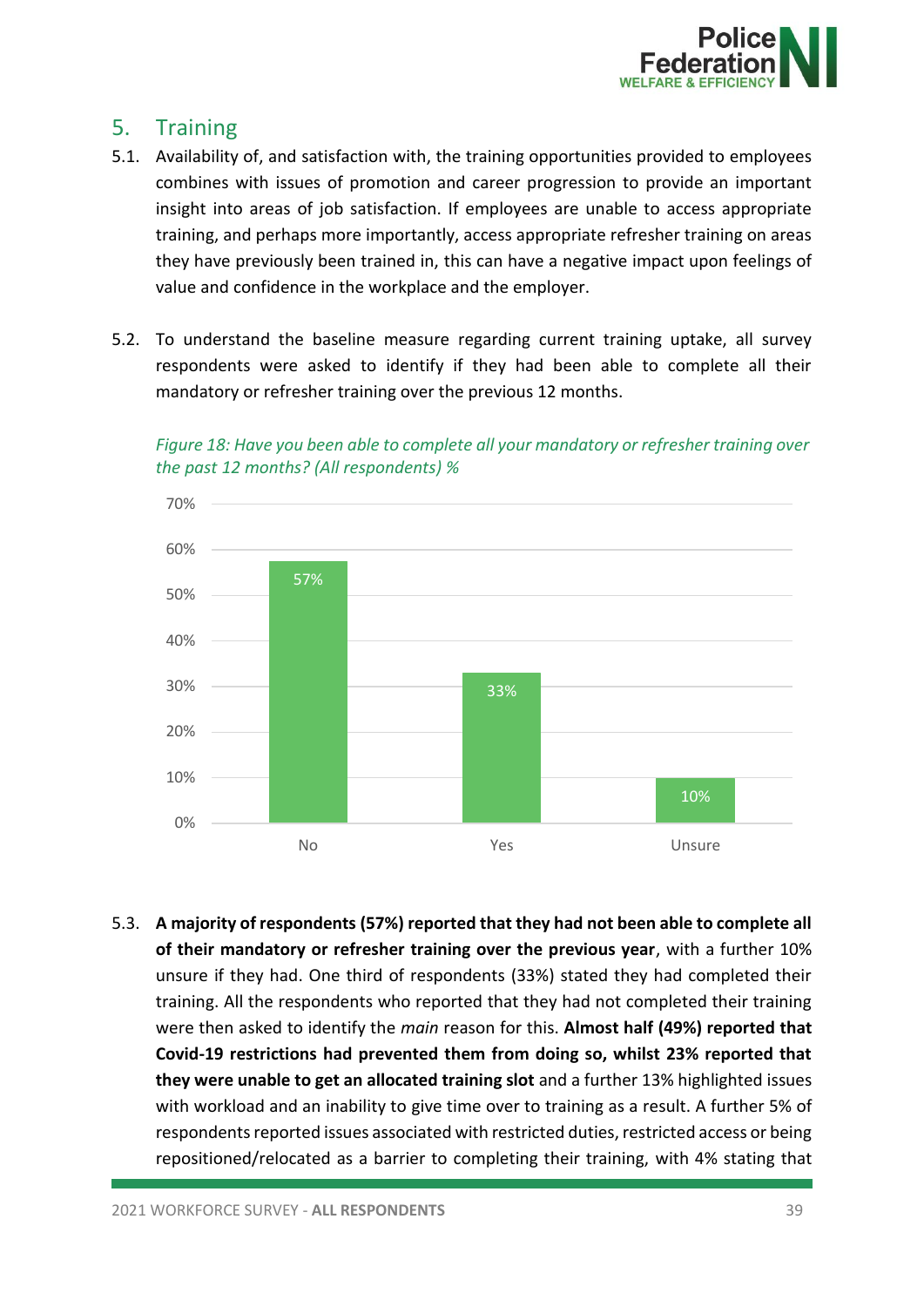

their supervisor did not allocate appropriate time to enable them to complete their training. Other barriers to completion included injury (3%) and sickness absence (2%).

### Effectiveness of online training

- 5.4. Respondents were asked to highlight their level of (dis)agreement regarding the effectiveness of training in an online setting in several practical areas of policing, these include firearms training, personal safety programme (PSP), first aid training and spit and bite guard training. **A majority of respondents disagreed or strongly disagreed that online training was an effective training method for three of the four areas of police training**, however the level of disagreement varied significantly depending upon the training course.
- 5.5. The level of disagreement regarding the effectiveness of online training, as a training method, was highest for firearms training. Almost four in every five respondents disagreed or strongly disagreed that online training is an effective training method for firearms training, including 57% who strongly disagreed. 9% agreed or strongly agreed that this was an effective training method.
- 5.6. At 65%, the level of disagreement regarding the effectiveness of online Personal Safety Programme training was also high, however 17% of respondents agreed this was an effective method to deliver PSP training. 55% of respondents disagreed or strongly disagreed that as a training method, online training was not effective in delivering first aid training, whilst 27% agreed.
- 5.7. As the most recently introduced training package, 35% of respondents disagreed or strongly disagreed that spit and bite guard online training was an effective training method, compared to 34% who agreed or strongly agreed.

"The self-training by common terminal is not proper training and only seems to be a backside covering process" (Constable, 21-25 years' service)

"In respect of training I feel that where possible it should be done practically and not on a screen. I feel that much of the online learning is mundane, poorly designed and ineffective. Under no circumstances do I feel it appropriate or effective to complete Public Order or Firearms training online" (Constable, 16-20 years' service)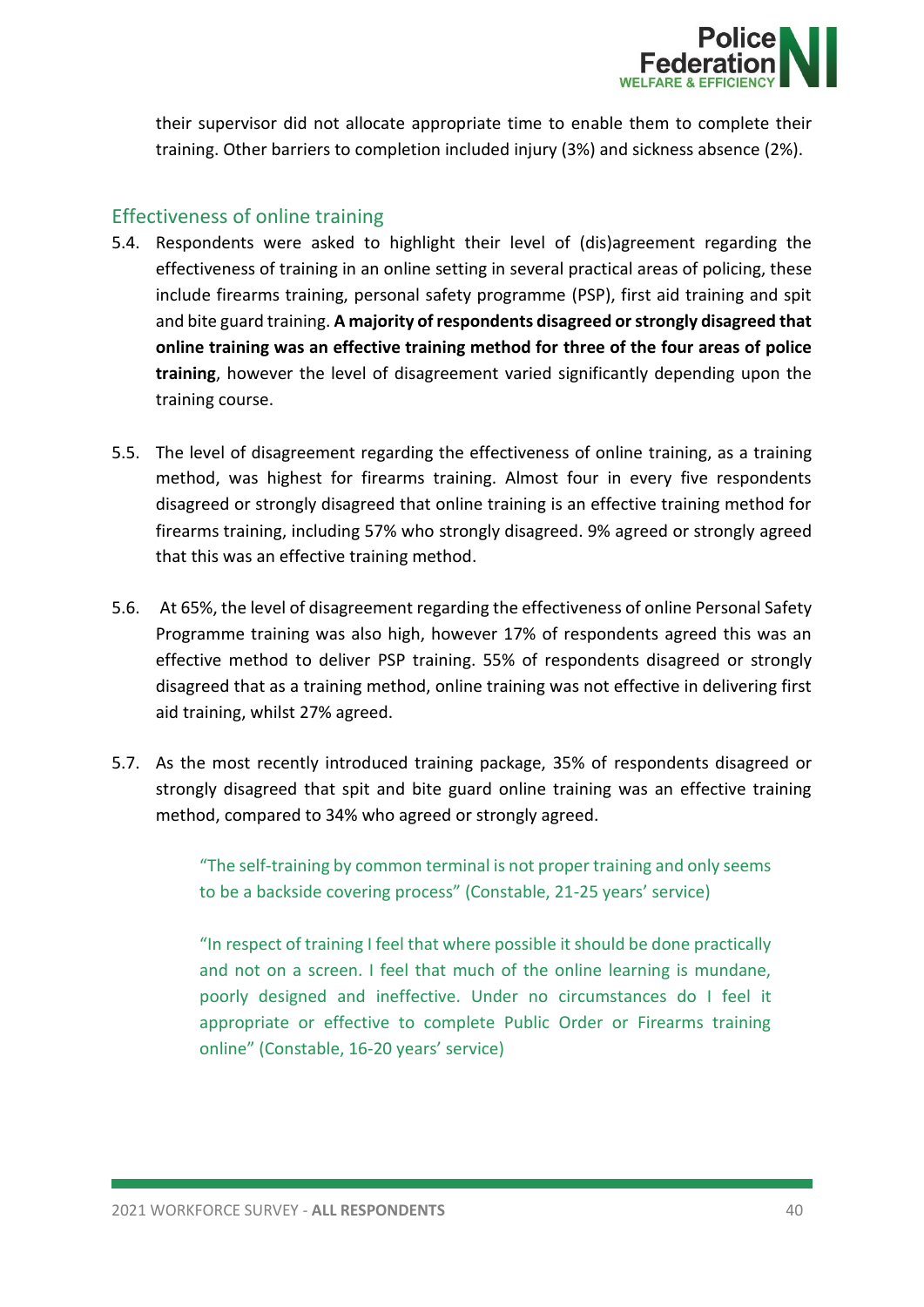

*Figure 19: Level of (dis)agreement with the effectiveness of online training as a training method for Firearms Training (All respondents) %*



#### *Figure 21: Level of (dis)agreement with the effectiveness of online training as a training method for First Aid Training (All respondents) %*



*Figure 20: Level of (dis)agreement with the effectiveness of online training as a training method for Safety Programme Training (PSP) (All respondents) %*



### *Figure 22: Level of (dis)agreement with the effectiveness of online training as a training method for Spit & Bite Guard Training (All respondents) %*

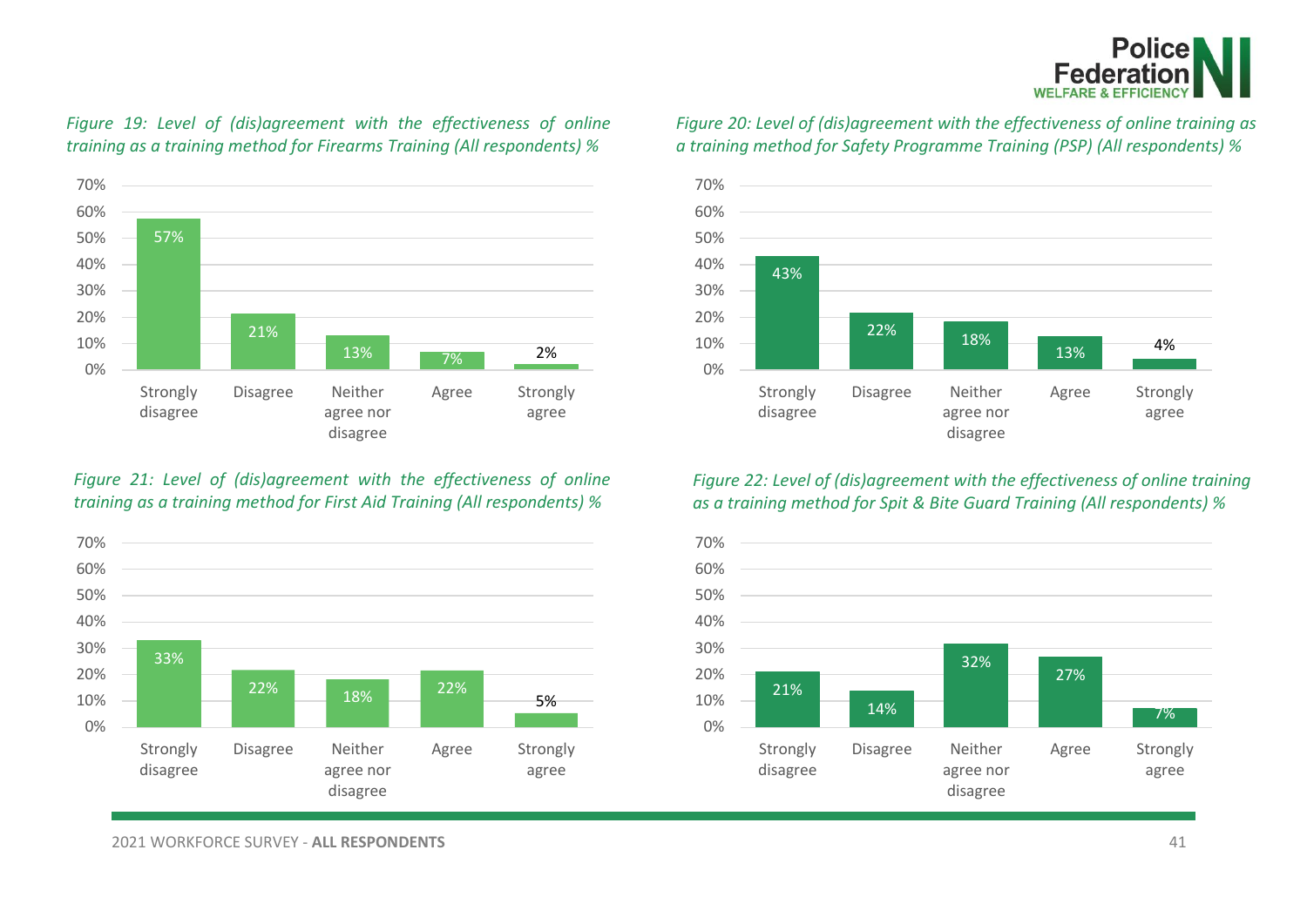

## Satisfaction with training

5.8. Respondents were asked to rate their level of satisfaction with their opportunities for training and the training they are given. **At 54%, a larger proportion of respondents reported being dissatisfied or very dissatisfied with their opportunities for training, relative to the level of dissatisfaction with the training they receive, at 33%.** Conversely, 18% of respondents reported feeling satisfied or very satisfied with their opportunities for training, relative to 36% who were satisfied or very satisfied with the training they are given.

*Figure 23: How satisfied are you with your opportunities for training and the training you are given? (All respondents) %*



- 5.9. These results suggest that when training *is* provided, respondents are more likely to report that they are satisfied with it, however a greater impact upon them and their satisfaction with their training packages, is the opportunities for training which are provided. However, when compared with the results obtained in the 2015 Workforce Survey (these questions were not asked in 2018), there has been some improvement in satisfaction levels. For example, the level of dissatisfaction in opportunities for training has declined from 60% 2015 to 54% in 2021 and from 46% dissatisfaction with the training given in 2015 to 33% in 2021. This trend is also mirrored in the levels of satisfaction, with 18% of respondents in 2021 satisfied with their opportunities for training compared to 16% in 2015 and 36% of respondents satisfied with the training given in 2021 relative to 25% in 2015.
- 5.10. However, when analysed alongside the results obtained from police officers in England and Wales in the 2020 Pay and Morale Survey there emerges a significant difference in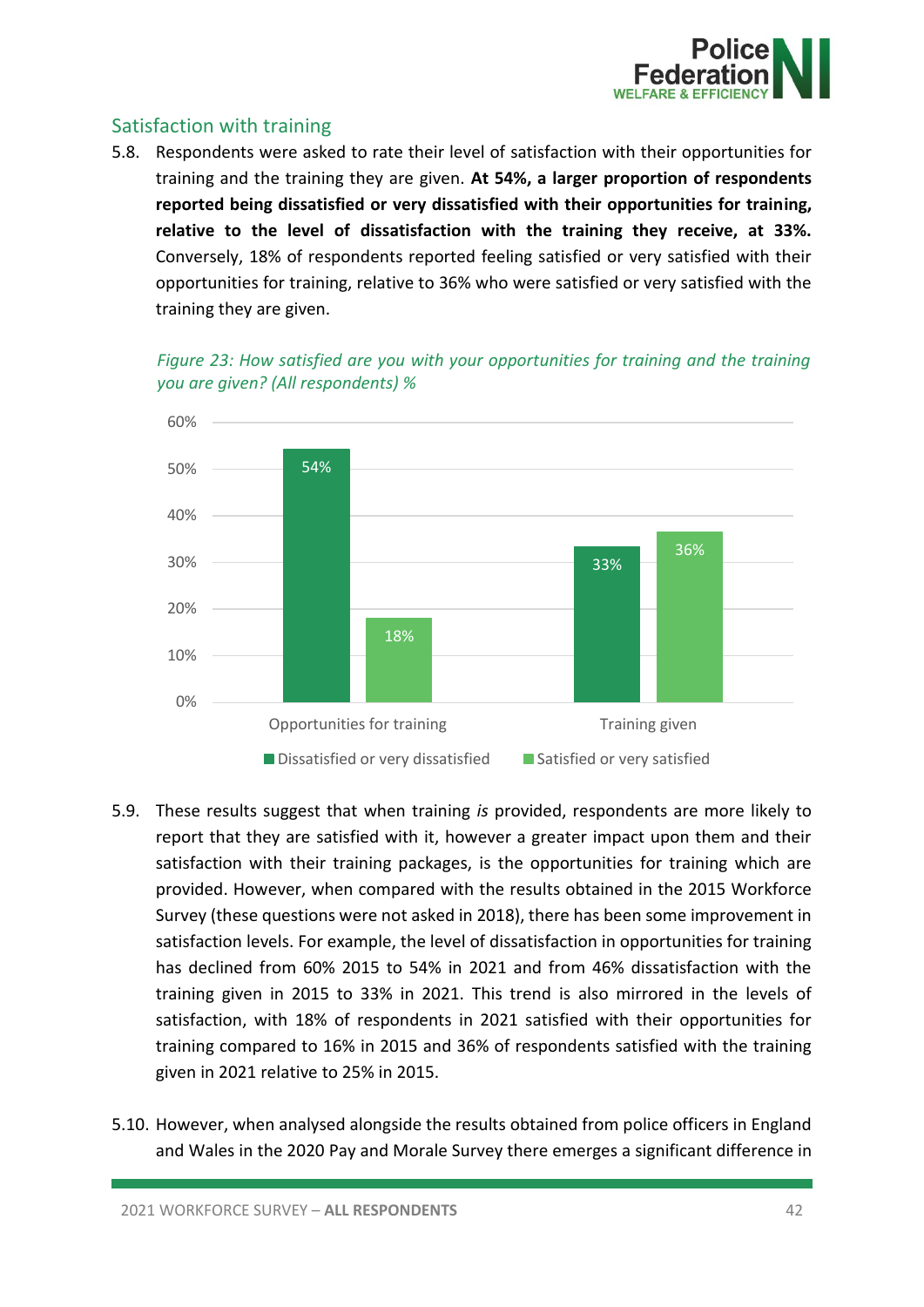

the levels of (dis)satisfaction with opportunities for training. 39% of respondents in England and Wales reported being dissatisfied with their opportunities for training, relative to 54% of respondents in NI, whilst 31% of respondents were satisfied in England and Wales, compared to 18% in NI. The difference in the levels of (dis)satisfaction with the training given is smaller between England and Wales and NI and the trend has been reversed. 37% of respondents in England and Wales reported being dissatisfied with the training they receive and 33% reported being satisfied, compared to 33% of respondents in NI who reported dissatisfaction with the training they receive and 36% satisfied.

#### Perception of PSNI training obligations

5.11. Respondents were presented with four statements designed to assist with understanding the perception of respondents regarding the PSNI's met or unmet obligations with training. The level of disagreement with each of these statements varied, with the highest level of disagreement relating to support when respondents wish to learn new skills. 62% of respondents disagreed or strongly disagreed with this statement, compared to 11% who agreed or strongly agreed.



*Figure 24: Please rate the extent to which you agree or disagree that the PSNI has met its obligations to you with regards to each of the following...? (All respondents) %*

5.12. 55% of respondents disagreed or strongly disagreed that the PSNI provide the necessary training to do their job well. This is in line with the 54% of respondents who reported being dissatisfied with the training opportunities provided by the PSNI. Less than a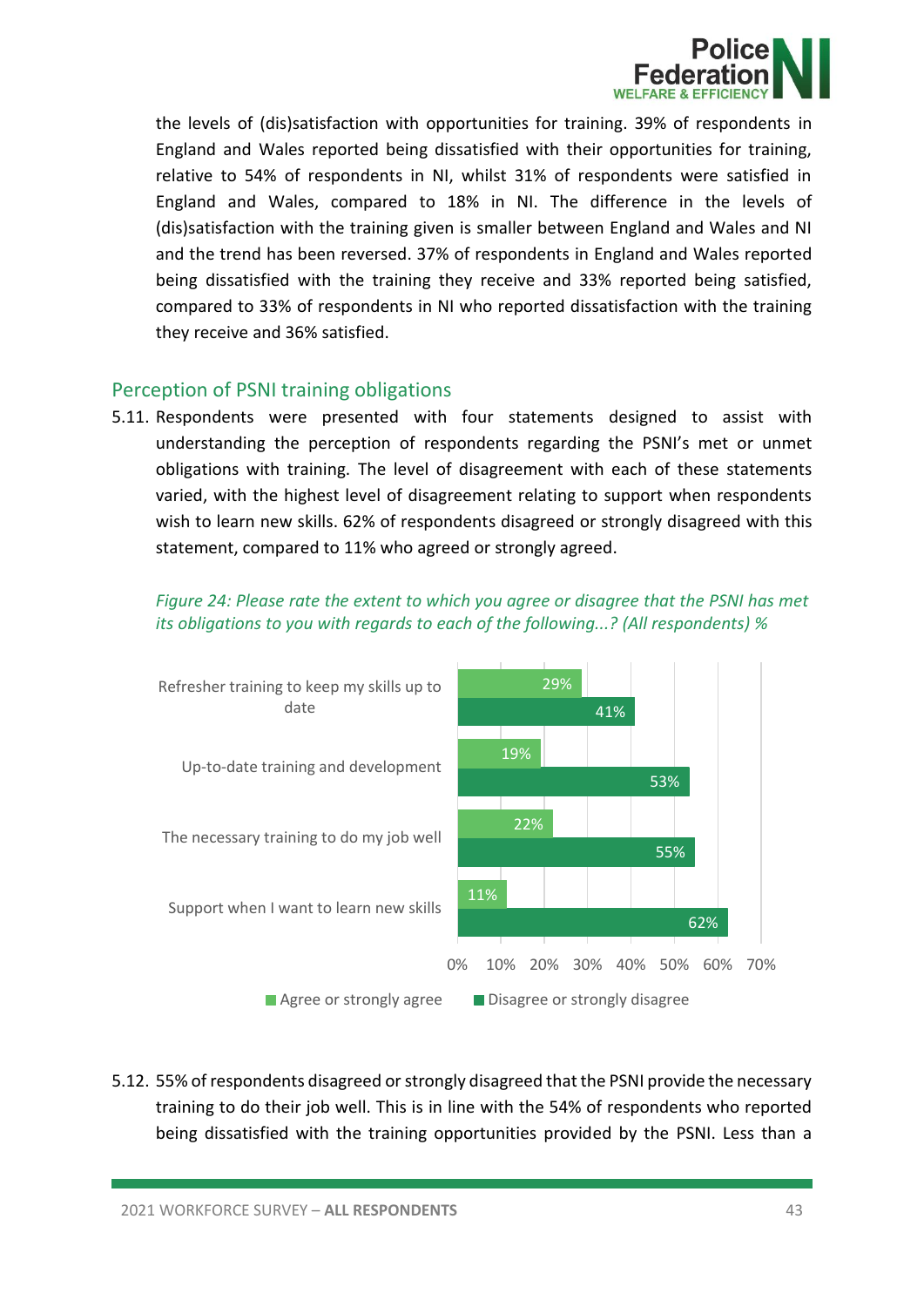

quarter of respondents agreed or strongly agreed that they are given the necessary training to do their job well.

- 5.13. 53% of respondents stated that they disagreed or strongly disagreed that the PSNI provides them with up-to-date training and development, with less than one fifth agreeing with this statement. This result is underpinned by the 57% of respondents who reported they had not completed all of their mandatory or refresher training in the previous 12 months. However, it is worth noting that almost half of these respondents noted Covid-19 restrictions as the main reason for not completing their training.
- 5.14. The lowest level of disagreement was for the PSNI's obligation in providing refresher training to keep skills up to date. 41% of respondents disagreed that the PSNI have met their obligations in this regard, whilst 29% agreed.
- 5.15. Three of the four perception of PSNI training obligation statements are comparable with the 2015 PFNI Workforce Survey and with the 2020 PFEW Pay and Morale Survey. Between 2015 and 2021, the perception of police officers relating to the training obligations of their employer has remained stable, with 64% of respondents in 2015 disagreeing or strongly disagreeing that the PSNI support respondents when they want to learn new skills, compared to 62% in 2021. 50% of respondents in 2015 disagreed that the PSNI provides up to date training and development, compared to 53% in 2018. However, there has been a 10-percentage point increase in the proportion of respondents who reported that the PSNI provide the necessary training to officers to do their job well, increasing from 45% in 2015 to 55% in 2021. This coincides with the proportion of respondents agreeing or strongly agreeing with this statement remaining steady at 23% in 2021 and 22% in 2021.
- 5.16. When compared to the results obtained from the PFEW 2020 Pay and Morale Survey there emerges a significant difference in the levels of (dis)agreement relating to met or unmet obligations from the employer. 41% of respondents in England and Wales disagreed or strongly disagreed and 30% agreed or strongly agreed that their police service provides support to them when they want to learn new skills. This compared to 62% and 11% respectively in NI. 40% of respondents in England and Wales disagreed or strongly disagreed that their police service provides them with the necessary training to do their job well, compared to 55% of respondents in NI. Furthermore, 43% of respondents in England and Wales reported that they receive up to date training and development, compared to 53% in NI.
- 5.17. The information provided within the qualitative data identifies a general dissatisfaction at the lack of training opportunities as well as an understanding of the specific types of training which has caused issues and specific roles.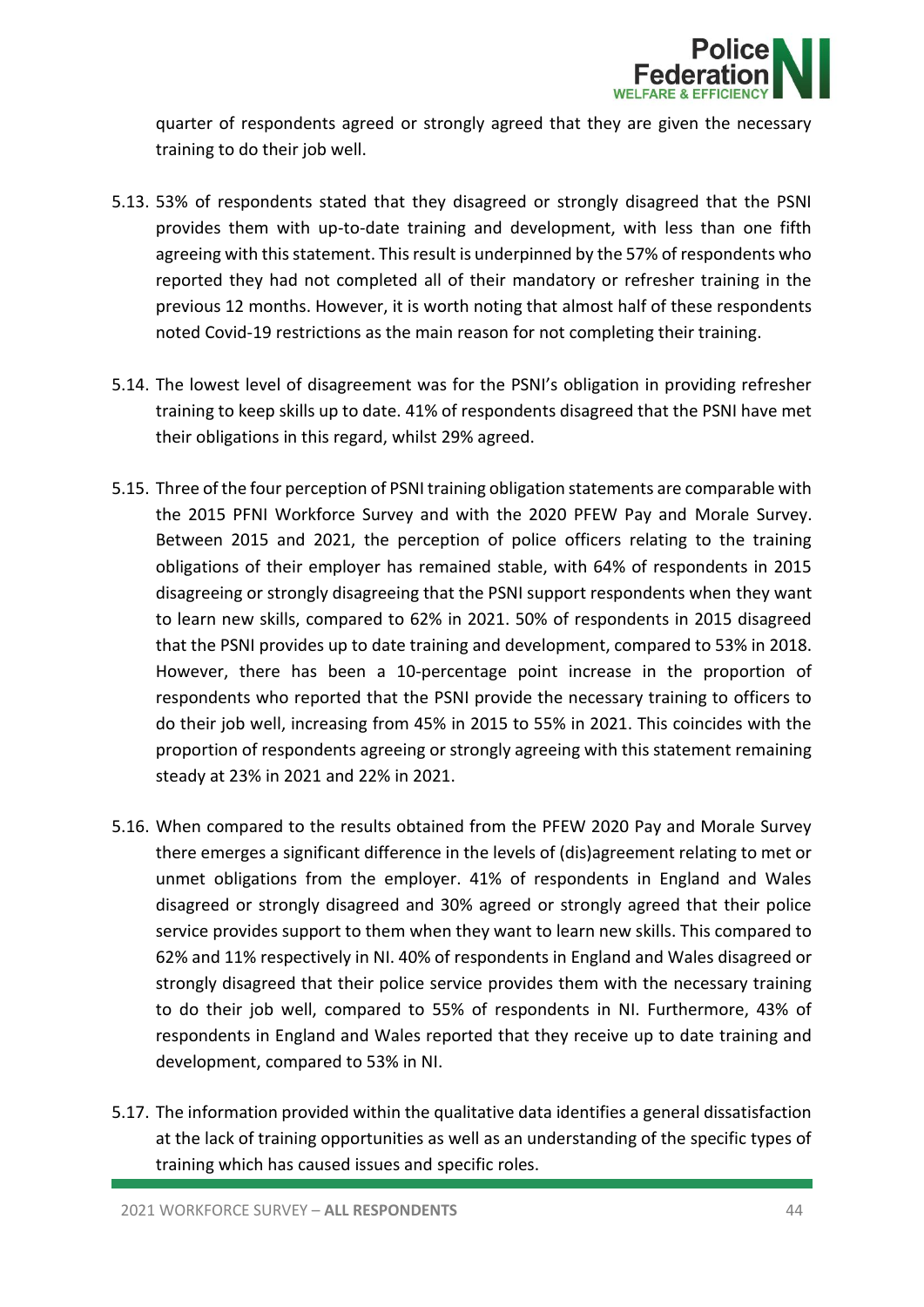

"Training very disappointing - been waiting to get my driving course for 2 years and my theory tests have now run out this month… Also applied for public order some time ago and nothing has come from this… Understand COVID has had an impact but no discussion or plan in regard to training / refresher in general" (Constable, 3-5 years' service)

"Training needs- if you move role your new department will not keep up your training e.g. I waited for several years to be pursuit trained, I transferred to another role only to be told I wasn't eligible to be refresher trained - what a waste of money and skills" (Constable, 16-20 years' service)

"Whilst I appreciate that back logs have been created as a result of Covid 19. In my experience the opportunities to partake in training programs or to learn new skills have been extremely poor with often enormous wait times being the issue. People often wait years for training courses" (Constable, 0- 2 years' service)

"Access to training is extremely poor and having a massive detrimental effect on response policing and putting the public at risk" (Constable, 3-5 years' service)

"The level of training provided in particular to Custody Sgts in order to complete the job is completely unsatisfactory" (Sergeant, 16-20 years' service)

"More opportunities for training are needed especially driving courses. Training opportunities need to be more fairly allocated" (Constable, 3-5 years' service)

"Driving courses are near impossible to be placed on, leading to occasional shifts in LPT where due to training, annual leave or sick leave there may be no response trained drivers to cover a 10-hour shift thus causing multiple issues and depriving the community of a fully functioning Police service" (Constable, 0-2 years' service)

"I believe the PSNI is not currently providing suitable training for LPT officers soon enough. LPT officers are on the ground and training such as Stinger, Driving Courses etc are not available. I understand there has been issues with this due to Cov19… Better training within LPT would allow officers on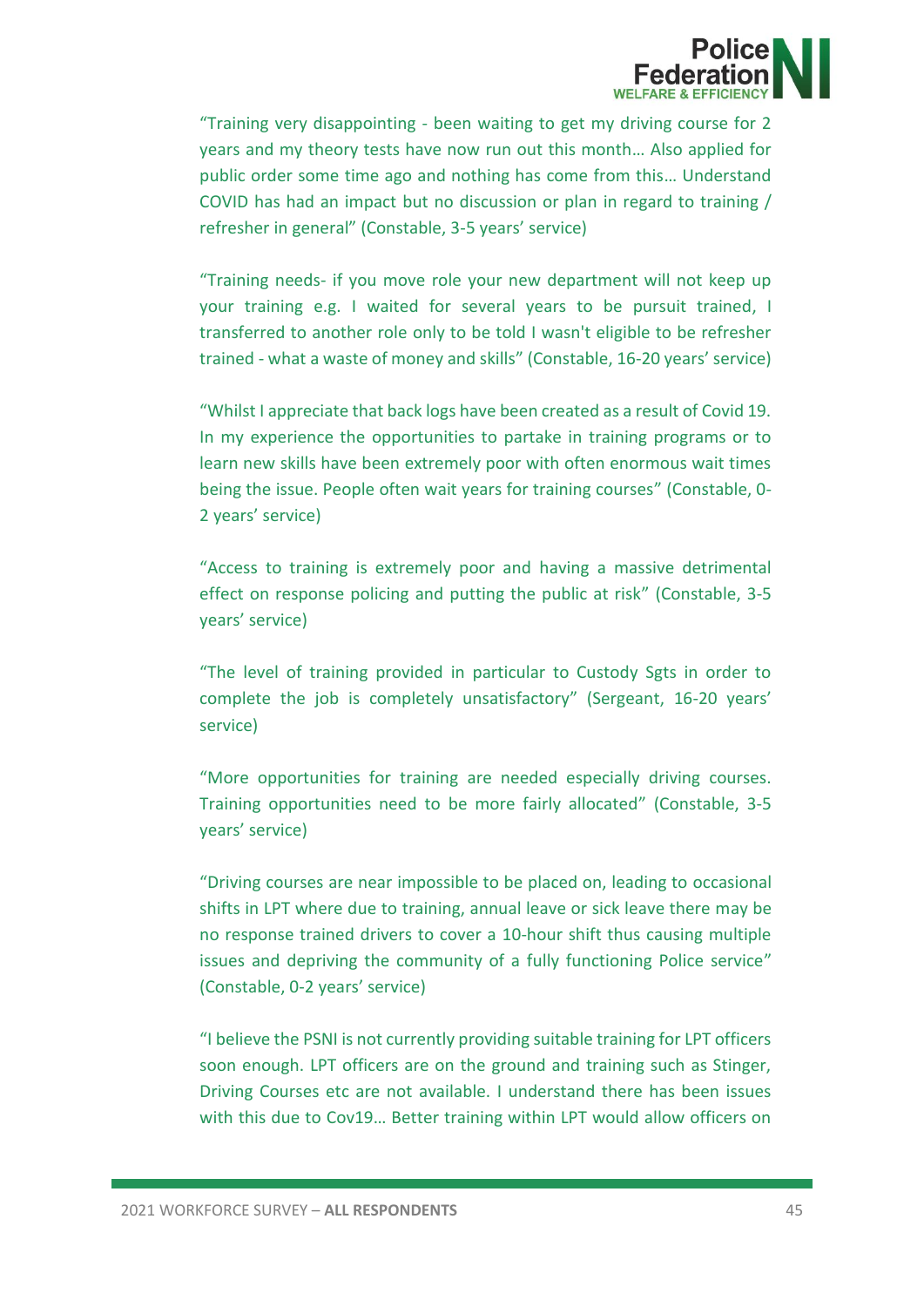

the ground to deal with incidents more effectively" (Constable, 0-2 years' service)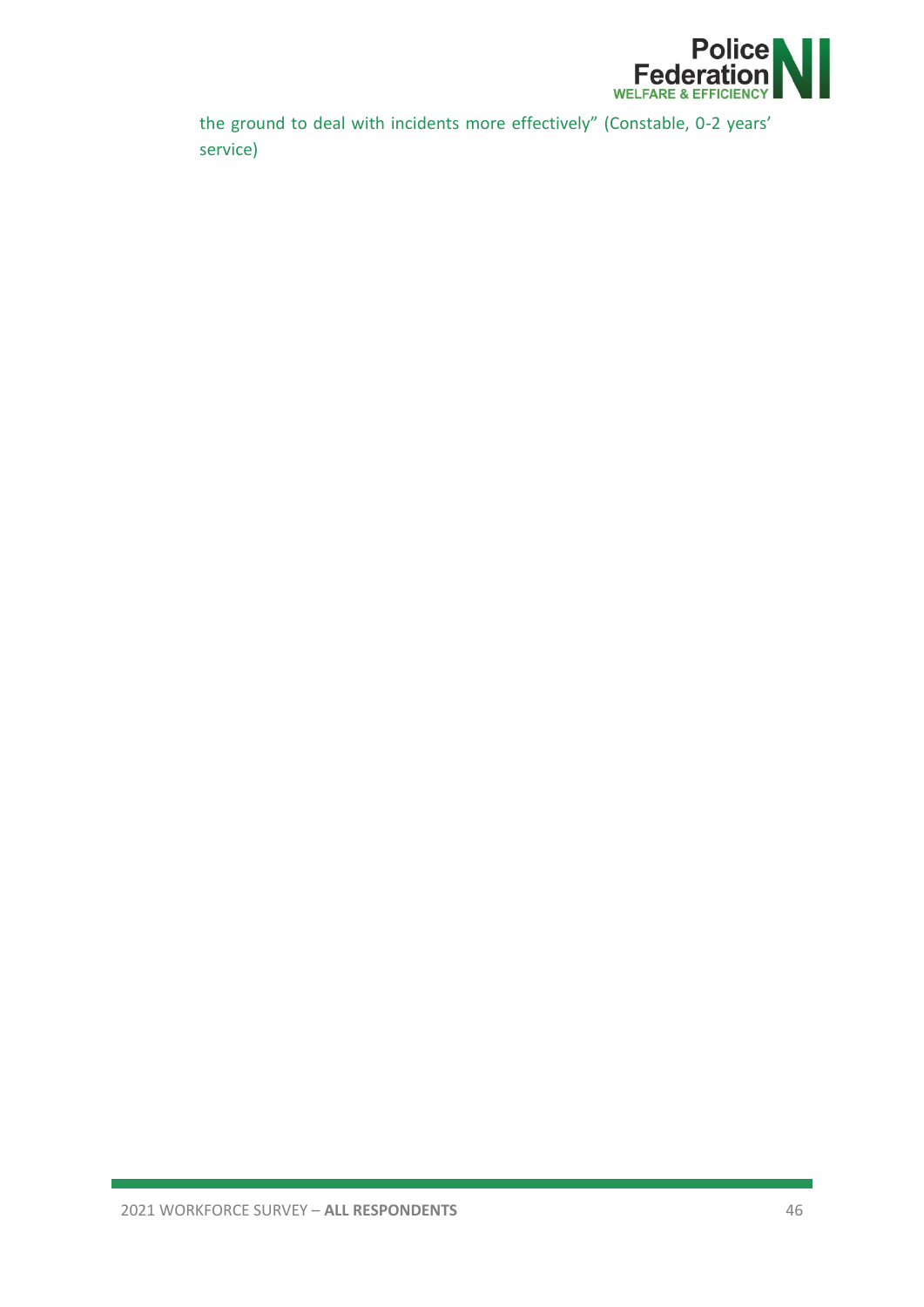

# 6. Misconduct and Discipline

- 6.1. Respondents were asked several questions relating to both the internal PSNI misconduct and disciplinary process as well as questions regarding external investigations as conducted by the Office of the Police Ombudsman for Northern Ireland (OPONI). These questions aimed to gain an understanding of the scale of misconduct and disciplinary proceedings as well as the impact of these processes on serving police officers in NI.
- 6.2. Respondents were first asked to identify if any action has been taken against their performance or attendance in previous 12 months using the formal Unsatisfactory Performance Process (UPP). 96% of respondents reported that they have not had any action taken against them using UPP in the previous 12 months, with 2% reporting they had and a further 1% reporting that they were unsure.

#### Internal PSNI misconduct / disciplinary proceedings

6.3. More than three quarters of survey respondents (78%) reported that they have never been subject to an internal misconduct/disciplinary process. 21% of respondents stated they have been subject to proceedings, including 16% who have undergone one investigation and 4% who have been the subject of more than one investigation.

*Figure 25: As a serving PSNI officer, have you ever been subject to misconduct / disciplinary proceedings? (All respondents) %*



6.4. All the respondents who stated that they *have* been subject to a misconduct / disciplinary investigation were asked to identify how long their (most recent)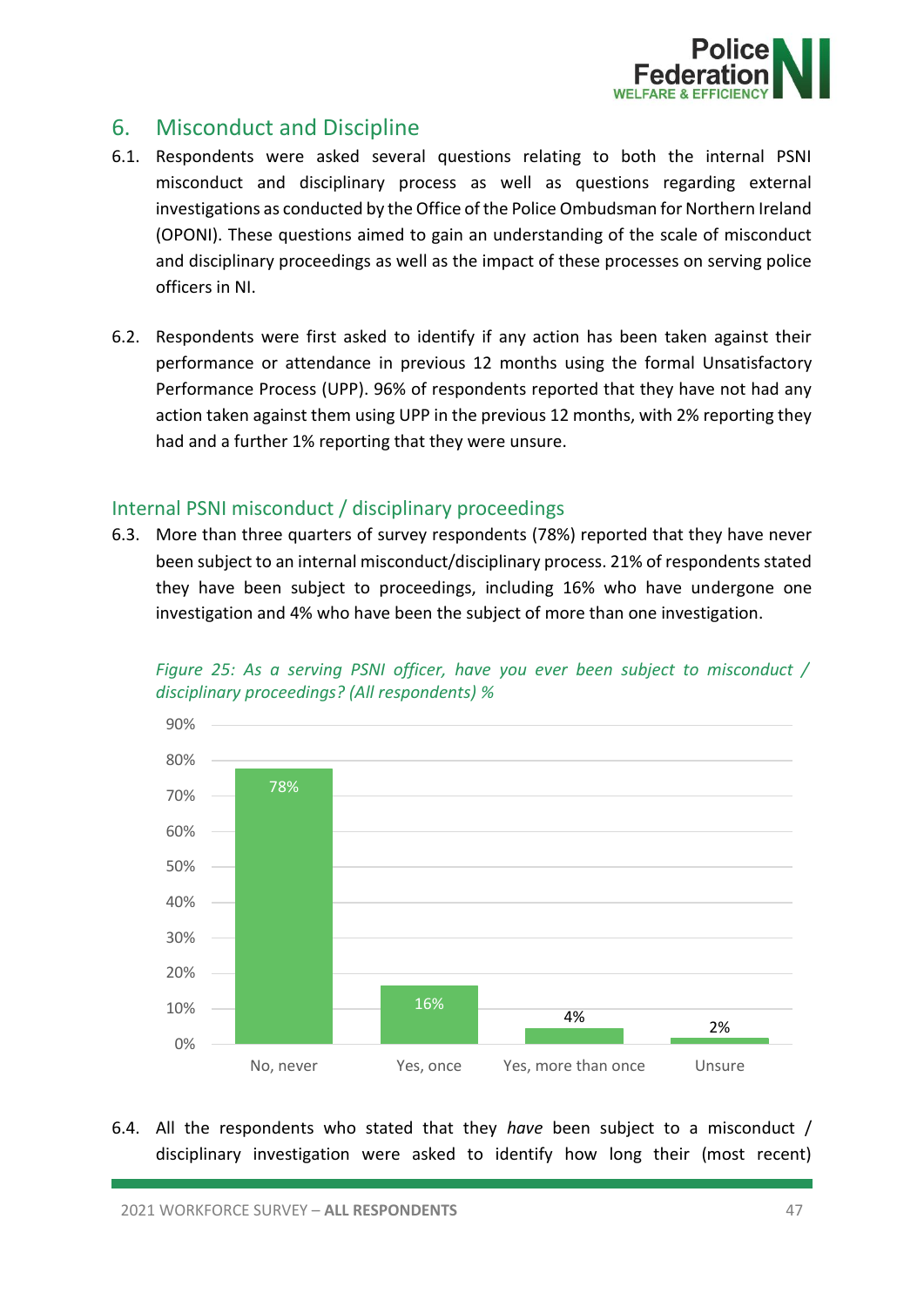

proceedings took to conclude. 61% of respondents reported that their investigation concluded in less than one year, including 10% in less than 2 months, 31% in 3 to 6 months and 20% in 7 to 12 months. 22% of respondents reported that their proceedings concluded within 1 to 2 years and 17% reported that their investigation lasted more than 2 years.

6.5. 3% of respondents identified that their most recent misconduct / disciplinary investigation is on-going. 40% of these respondents stated that their investigation has been on-going for less than one year. 16% reported that their investigation has been continuing for between 1 and 2 years, whilst the remaining 44% reported that their investigation has been on-going for more than 2 years.

*Figure 26: Thinking about the most recent misconduct / disciplinary proceedings you were involved in, please identify if you were repositioned during the investigation? (Routed question) %*



- 6.6. 21% of all of the respondents who have been subject to misconduct / disciplinary proceedings reported that this resulted in them being repositioned during the investigation. 79% of respondents were not repositioned. 31% of those who were repositioned, were repositioned for less than 6 months, 24% were repositioned for between 7 and 12 months, 17% for between 1 and 2 years and 28% for more than 2 years. 1% of respondents reported they are currently in a repositioned role owing to a misconduct / disciplinary investigation.
- 6.7. 6% of respondents who have been subject to misconduct / disciplinary proceedings reported that they were suspended from duty during the investigation. 61% of these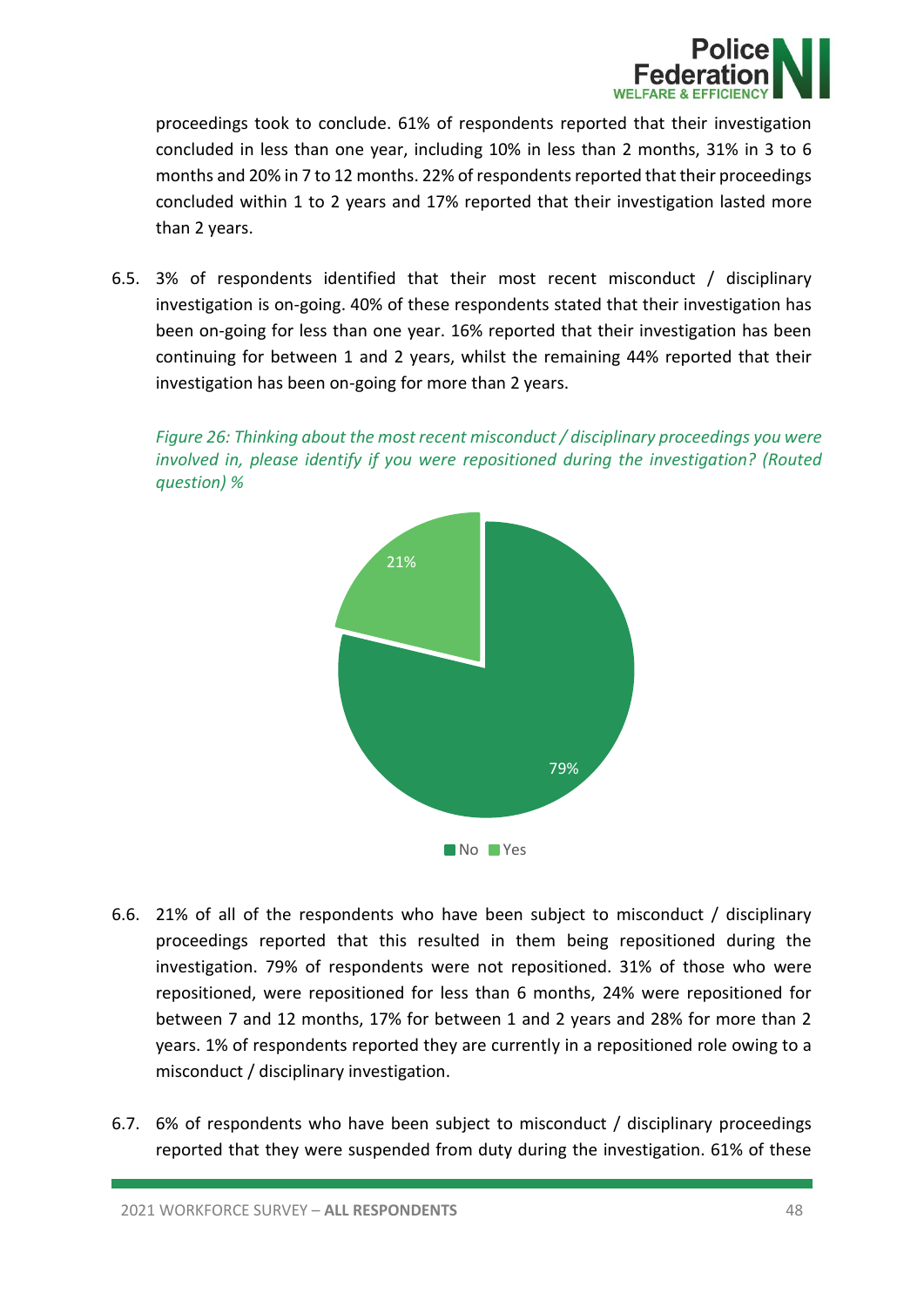

respondents were suspended for between 1 and 12 months, with 39% suspended for more than 1 year. Officers who are currently suspended pending a misconduct / disciplinary investigation have been unable to complete this survey.

#### The impact of an internal PSNI investigation

- 6.8. Little is currently known or understood about the impact of such investigations on an individual's health and wellbeing. Respondents who had been subject of a misconduct / disciplinary investigation were asked to rate what impact the investigation had on their personal and professional life, as well as on their physical and mental health.
- 6.9. A total of **67% of respondents who had been subject to a misconduct / disciplinary investigation reported that the investigation had a negative or very negative impact upon their physical health**. 32% stated it had no impact. The proportion of respondents who stated that the investigation had a negative impact on their physical health increased in line with the length of time it took for the investigation to conclude, increasing from 36% of respondents who stated that the investigation concluded within one month, to 63% of those who stated that it concluded with 5 to 6 months and 81% of those who stated that it took more than 2 years for proceedings to end.





6.10. These results have been reported after the investigation has concluded. However, importantly 83% of those who reported that their misconduct / disciplinary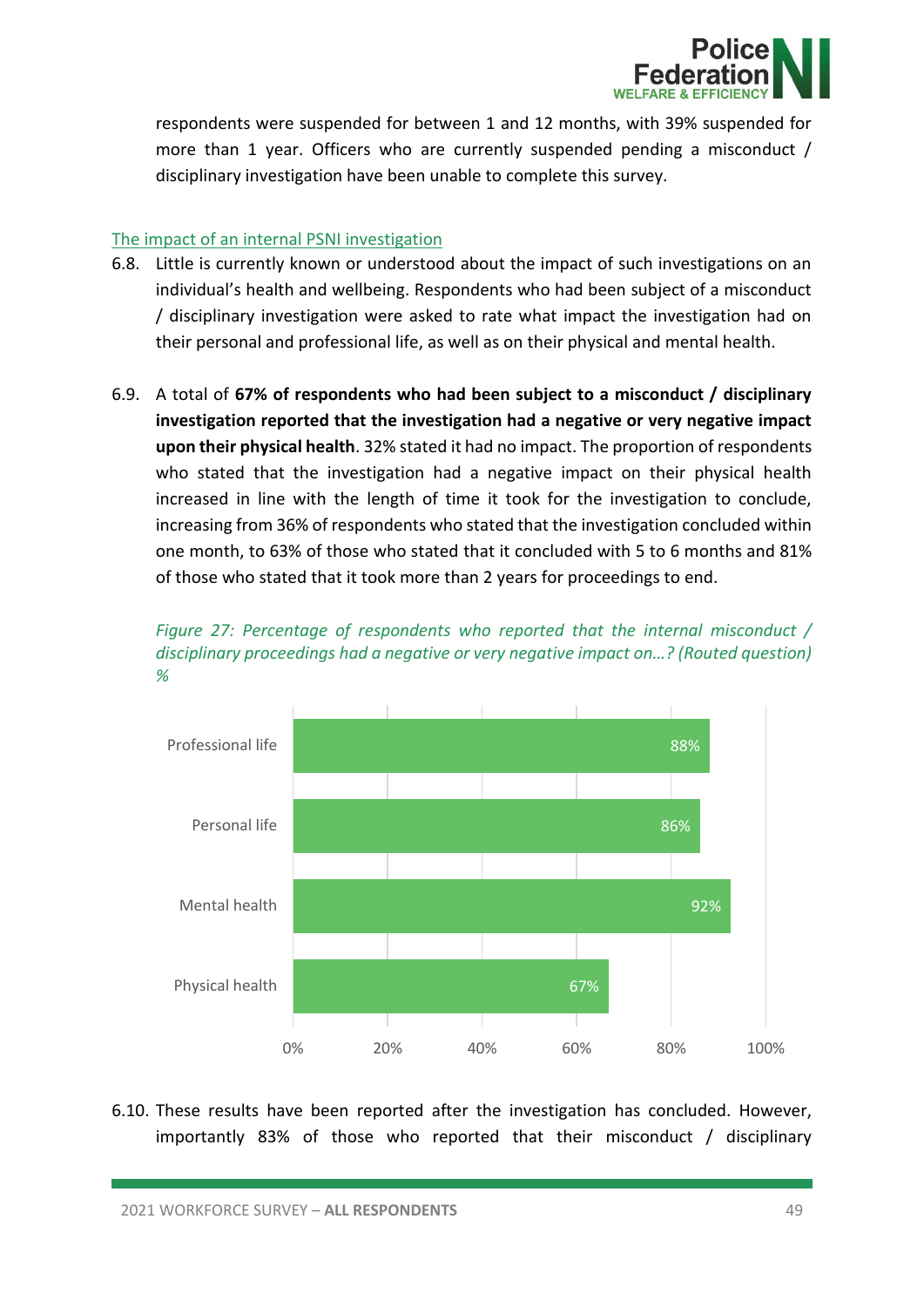

investigation is currently on-going also reported a negative or very negative impact upon their physical health.

- 6.11. **At 92% a greater proportion of respondents who have been subject to a misconduct / disciplinary investigation reported a negative or very negative impact upon their mental health, relative to their physical health**. Just 6% reported that this investigation had no impact upon their mental health. Unlike the impact on physical health, the correlation with length of investigation is less clear, with a very high proportion of respondents in all investigation length categories reporting a negative or very negative impact upon their mental health. This includes 86% of those who reported the investigation concluded within 1 month, 90% who reported it concluded between 3 and 4 months, 100% who stated it concluded between 9 and 10 months, and 95% who reported that it took more than 2 years for the investigation to conclude. This suggests that the impact of an internal misconduct / disciplinary investigation is immediate and prolonged.
- 6.12. **Respondents reported that the negative impact of internal misconduct / disciplinary proceedings was similar for both personal and professional lives, at 86% and 88% respectively**. However, a clear trend again emerges identifying the correlation between length of investigation and proportion of respondents reporting a negative or very negative impact. 59% of respondents who stated that the investigation concluded within 1 month reported a negative or very negative impact upon their personal life, this increased to 88% of those who reported that the investigation concluded with 7 to 8 months and to 94% of those who reported the investigation did not conclude for more than 2 years.
- 6.13. Similarly, 68% of respondents who reported that the proceedings concluded within 1 month reported a negative impact upon their professional life, increasing to 90% who stated that the investigation concluded between 7 and 8 months and 95% who reported that the investigation did not conclude for more than 2 years. A high proportion of respondents who reported that the misconduct / disciplinary proceedings are ongoing reported a negative or very negative impact, including 87% who reported a negative impact on personal life and a 91% who reported a negative impact on their professional life.

#### Support

6.14. **Despite the high proportion of respondents reporting negative or very negative impacts on their health, their personal and their professional lives, a majority of respondents (61%) identified that they received no support from the PSNI during the misconduct / disciplinary proceedings.** 27% of respondents stated that they received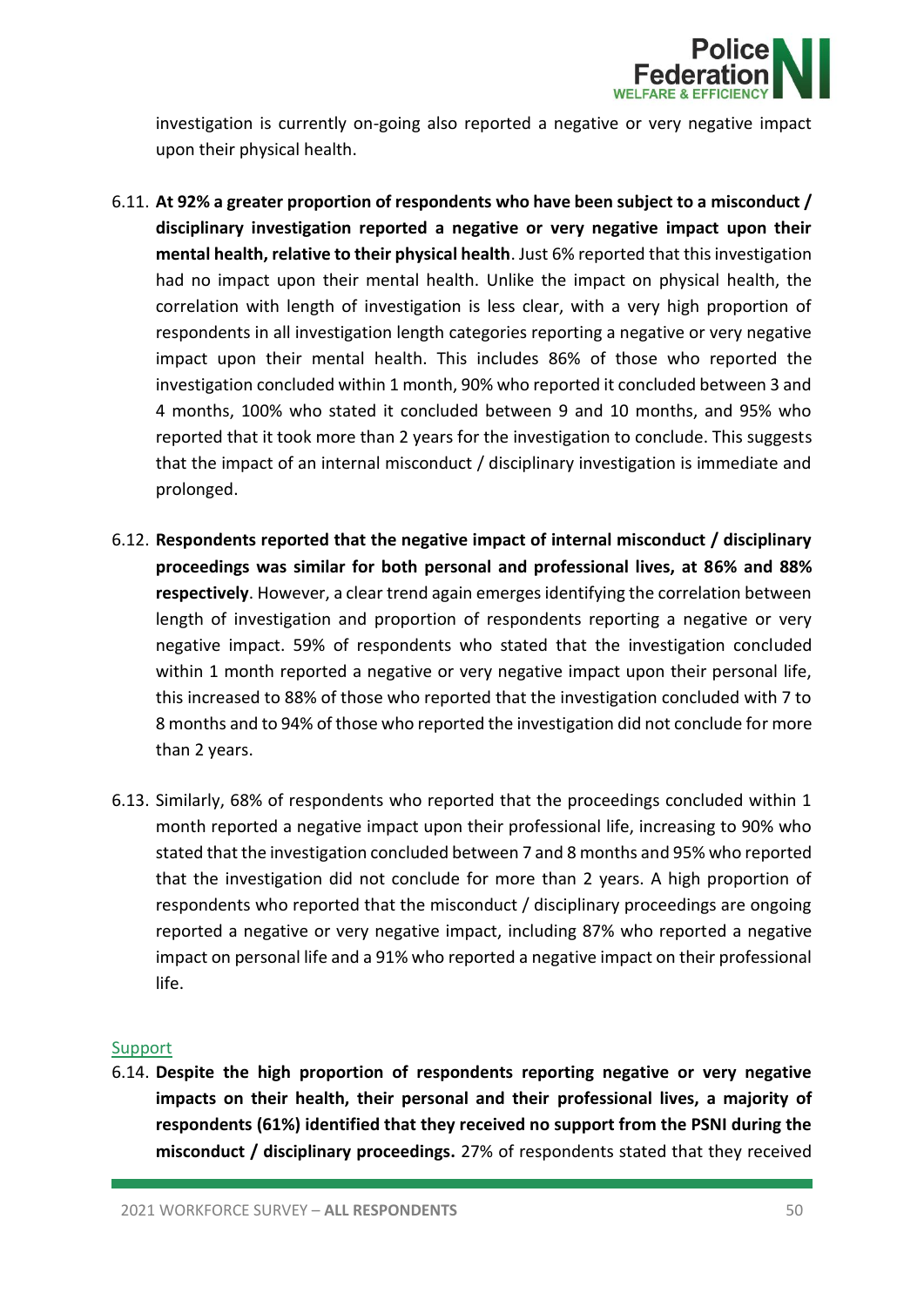

only minimal support, with 10% reporting that they received some support. Just 2% of respondents stated that they received a lot of support, or they were fully supported throughout the process.

## *Figure 28: What level of welfare support was provided to you by the PSNI during these misconduct / disciplinary proceedings? (Routed question) %*



6.15. The qualitative results provided an insight into the views of officers regarding the length of time both internal and external investigations took to conclude as well as a stark insight into the realities of how this impacts an officers personal and professional life.

> "I am currently undergoing an internal investigation… I had been removed from my role and repositioned. The stress and anxiety have caused my physical and mental health to fall. My family is also affected by this. I have had no help and guidance whatsoever. The PSNI are supposed to support mental health… I was a very keen and proactive officer, this process has now changed my outlook completely to which I feel I will never recover" (Constable, 16-20 years' service)

> "I always loved my job and worked hard throughout the course of my career. Unfortunately, the discipline procedure has changed my perception and I find it hard to recover from that even though totally cleared of any wrongdoing, the stress and anxiety will last indefinitely" (Constable, 21-25 years' service)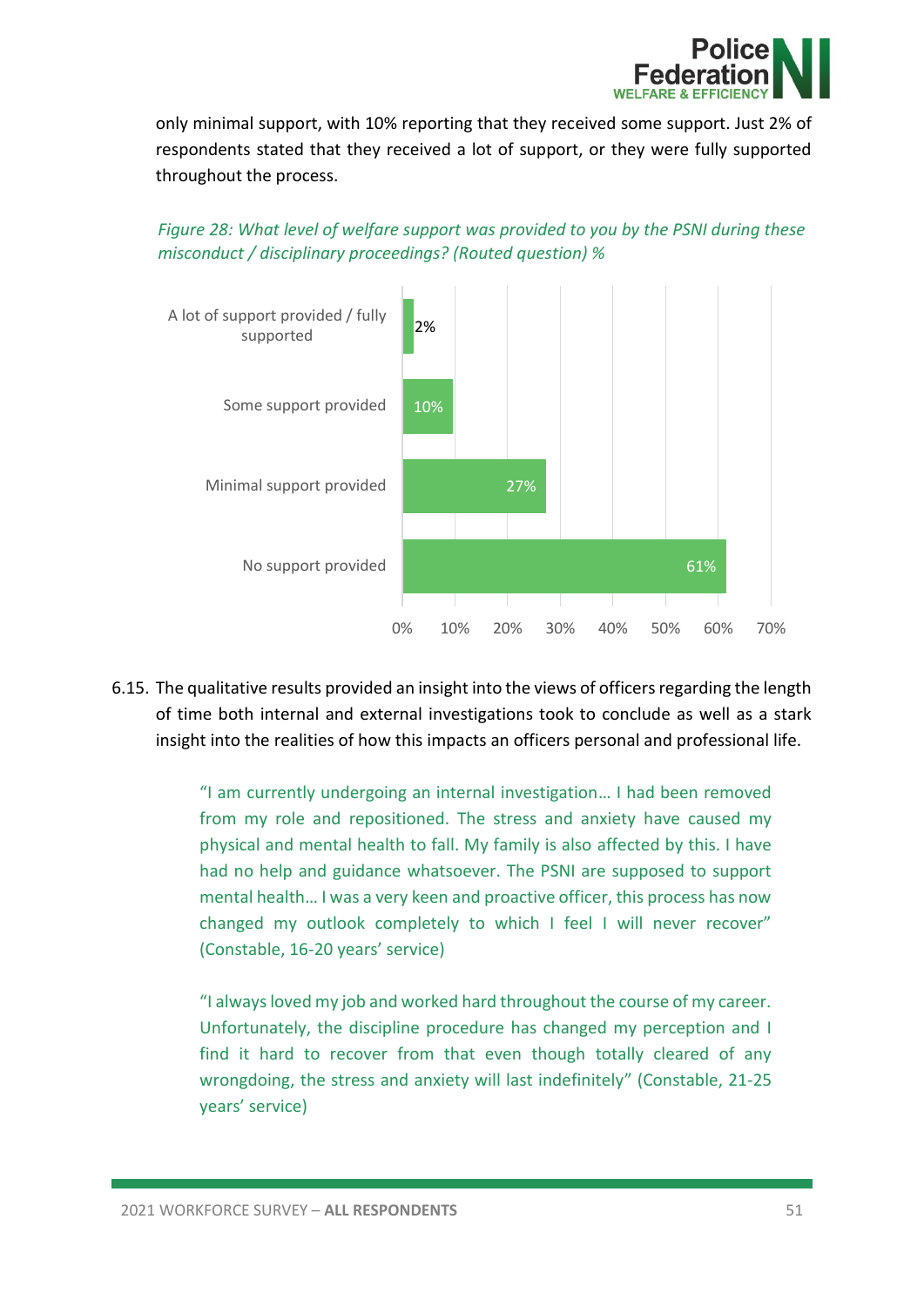

"The manner in which the PSNI handle disciplinary repositioning and suspension is woefully poor…There is no appeal process, no audit trail, no fairness or consistency. There is no transparency, and no voice is given to the officers concerned…In many cases the effects of re-positioning are far worse for the officer than what would be the punishment for the alleged misdemeanour. The damage that this approach causes to individual officers is huge and career changing… When an officer is subject to a disciplinary investigation, there should be an automatically triggered welfare support program. Officers who are re-positioned or suspended are at an extremely high risk of developing mental health conditions" (Constable, 11-15 years' service)

## Investigation by the Police Ombudsman for Northern Ireland (PONI)

- 6.16. Whilst 78% of respondents reported that they had never been subject to an internal misconduct / disciplinary investigation, just 21% of respondents reported that they have never been subject to an investigation by the Police Ombudsman for NI (PONI). In total **77% of respondents reported that they have been subject to a PONI investigation, including 21% who stated that they have been subject to a single investigation and 56% who reported that they have been subject to more than one investigation by PONI**.
- 6.17. All of the respondents who reported they have been subject to a PONI investigation were asked to outline how long the (most recent) investigation took to conclude. Those who are subject to an investigation which is on-going were asked to report how long the current investigation has been underway.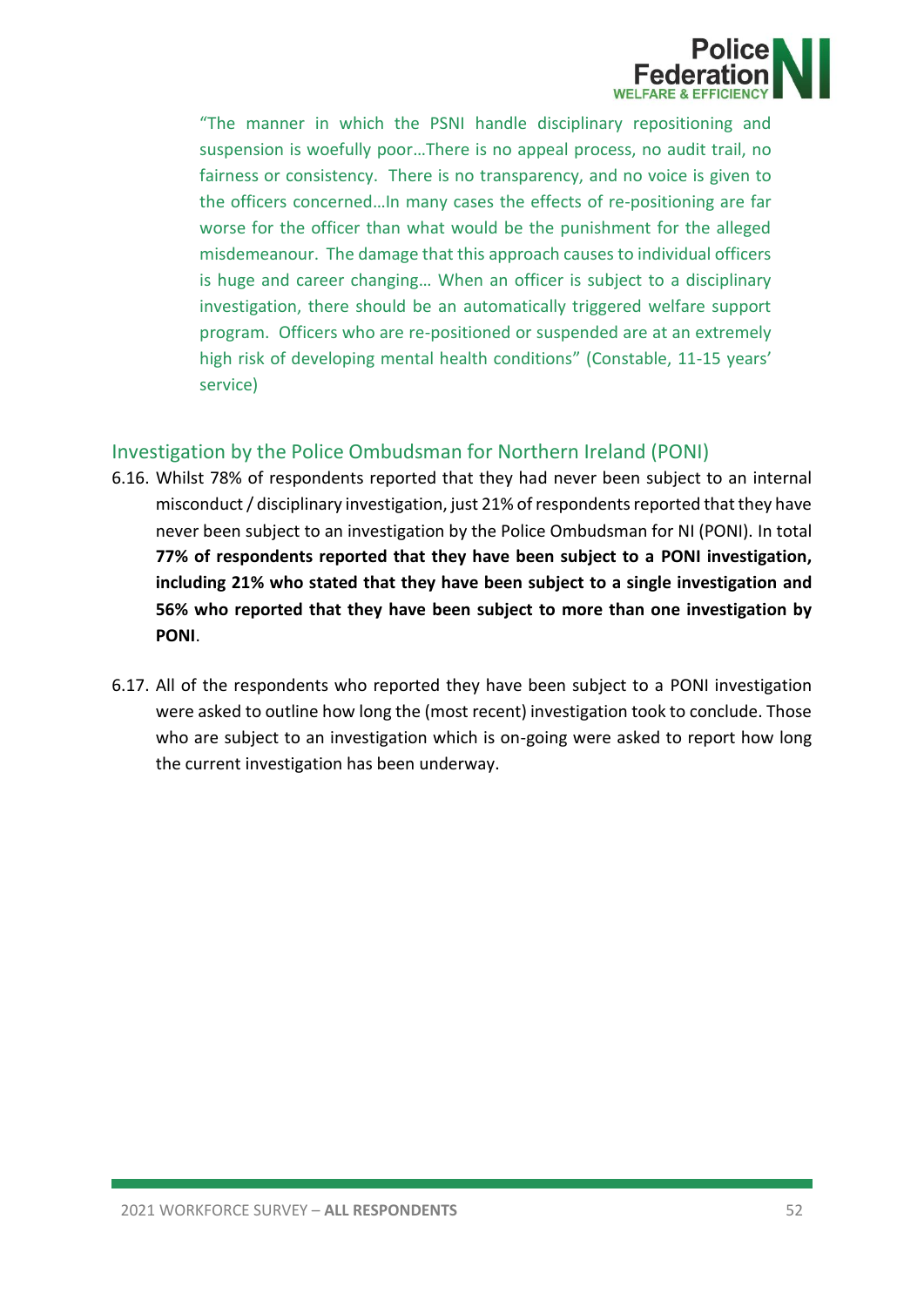



*Figure 29: As a serving PSNI officer, have you ever been subject to an investigation by the Police Ombudsman for NI (PONI)? (All respondents) %*

- 6.18. 9% of respondents reported that their (most recent) PONI investigation concluded in less than 1 month, with a further 51% reporting the conclusion of the investigation in less than 6 months. 18% of respondents stated that the PONI investigation concluded between 7 and 12 months. 13% reported investigations lasting between 1 and 2 years and 8% more than 2 years.
- 6.19. 9% of respondents reported that they are *currently* under investigation by PONI. 55% of these respondents stated that this investigation has been on-going for less than 1 year, with 25% reporting that it has been on-going for between 1 and 2 years and 20% on-going for more than 2 years.
- 6.20. Despite a significantly greater proportion of respondents reporting being the subject of an external PONI investigation, relative to an internal PSNI misconduct / disciplinary investigation, **the evidence indicatesthat the length of time taken by PONI to conclude an investigation is shorter than that undertaken by the PSNI internally**.
- 6.21. Whilst 21% of those who reported that they have been the subject of an internal PSNI misconduct / disciplinary investigation stated they were repositioned during the investigation and 6% suspended from duty, this reduces to 2% and 0% respectively for officers investigated by PONI.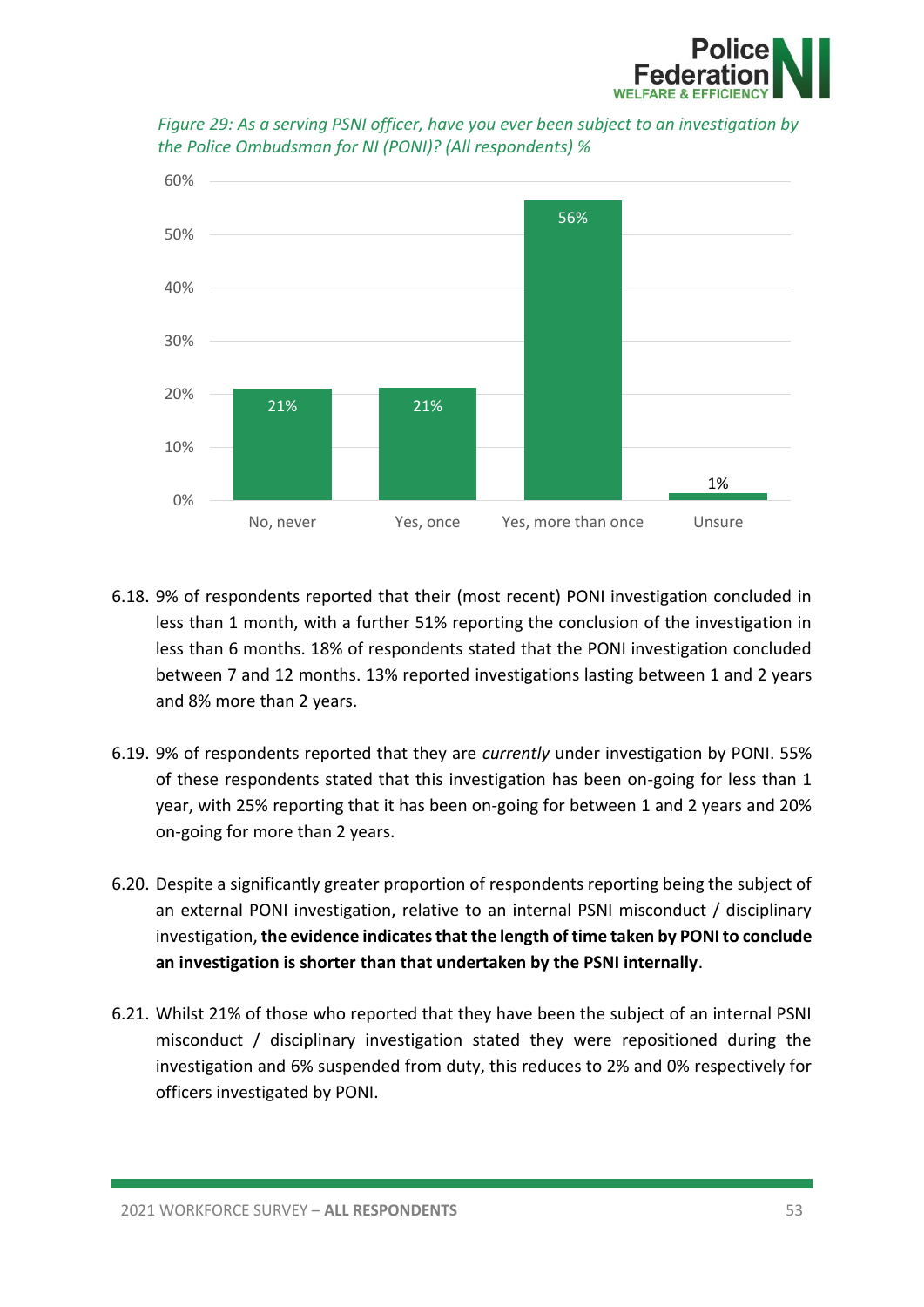

6.22. Furthermore, 59% of respondents who were repositioned during a PONI investigation reported that they were repositioned for less than a year, with 17% repositioned for between 1 and 2 years and 28% for more than 2 years. Similarly, 61% of respondents were suspended for less than 1 year during a PONI investigation, with 39% suspended for more than 1 year.

#### The impact of a PONI investigation

6.23. **The proportion of respondents who reported that a PONI investigation had a negative or very negative impact on their health, their personal or their professional life was smaller than the proportion who cited a negative impact from an internal investigation.** At 38%, the proportion of respondents who reported a negative impact on their physical health was lower than the proportion who cited a negative impact on their mental health, at 72%.



*Figure 30: Percentage of respondents who reported that the PONI investigation had a negative or very negative impact on…? (Routed question) %*

- 6.24. There was also a greater difference in the proportion of respondents who reported a negative impact on their personal life, at 54%, relative to their professional life, than was reported for the impact of an internal investigation which yielded similar results for both. Nevertheless, the results indicate the significant personal implications of a PONI investigation on health and personal/professional lives.
- 6.25. Similarity to the trend which was previously observed which identified a increased likelihood of a negative or very negative impact on health, personal or professional lives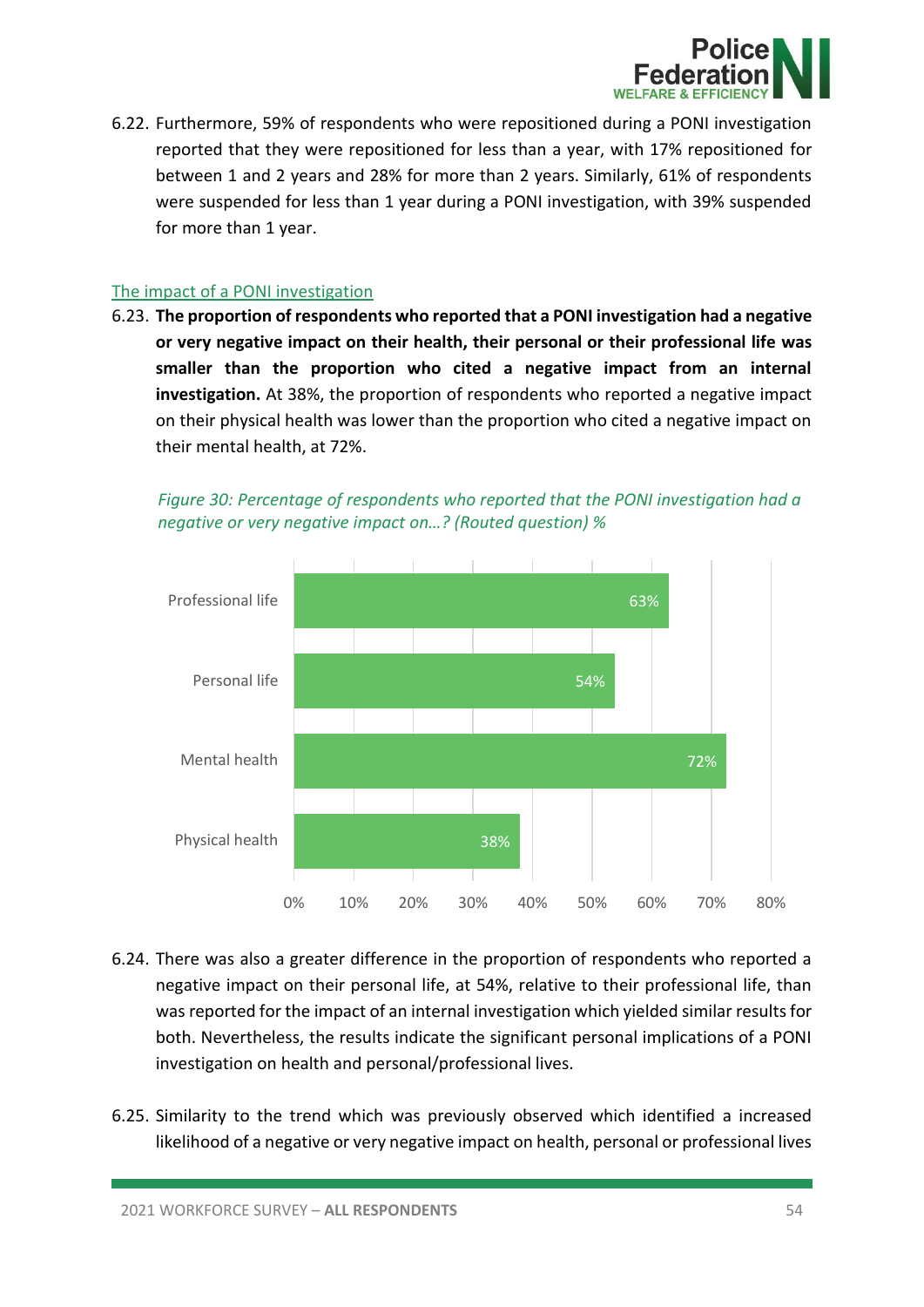

as an internal investigation increased in duration, the impact of a PONI investigation is comparable albeit less pronounced. In general, there emerges an increased likelihood of a detrimental impact of a PONI investigation the longer it takes for the investigation to conclude. For example, 67% of respondents who reported that their PONI investigation concluded in less than 1 month reported a negative or very negative impact on their physical health. This increased to 71% of those who reported it concluded in 9 to 10 months and to 77% of those who reported it took more than 2 years to conclude.

6.26. Again the impact on mental health is the outlier in this analysis, with the likelihood of reporting a negative or very negative impact on mental health similar regardless of the length of time it takes for a PONI investigation to conclude, at 94% of those who reported their investigation concluded in less than 1 month, 90% of those who reported it concluded in 11 to 12 months and 94% of those who reported that it took more than 2 years to conclude. As with an internal PSNI misconduct / disciplinary investigation, the impact on the mental health of police officers is immediate and prolonged.

#### Support

6.27. According to survey respondents, **the level of support provided to officers who are subject to a PONI investigation is less that that provided to officers who are subject to an internal misconduct / disciplinary investigation** i.e., lower than the already low levels of support reported by officers during internal investigations.



*Figure 31: What level of welfare support was provided to you by the PSNI during these PONI proceedings? (Routed question) %*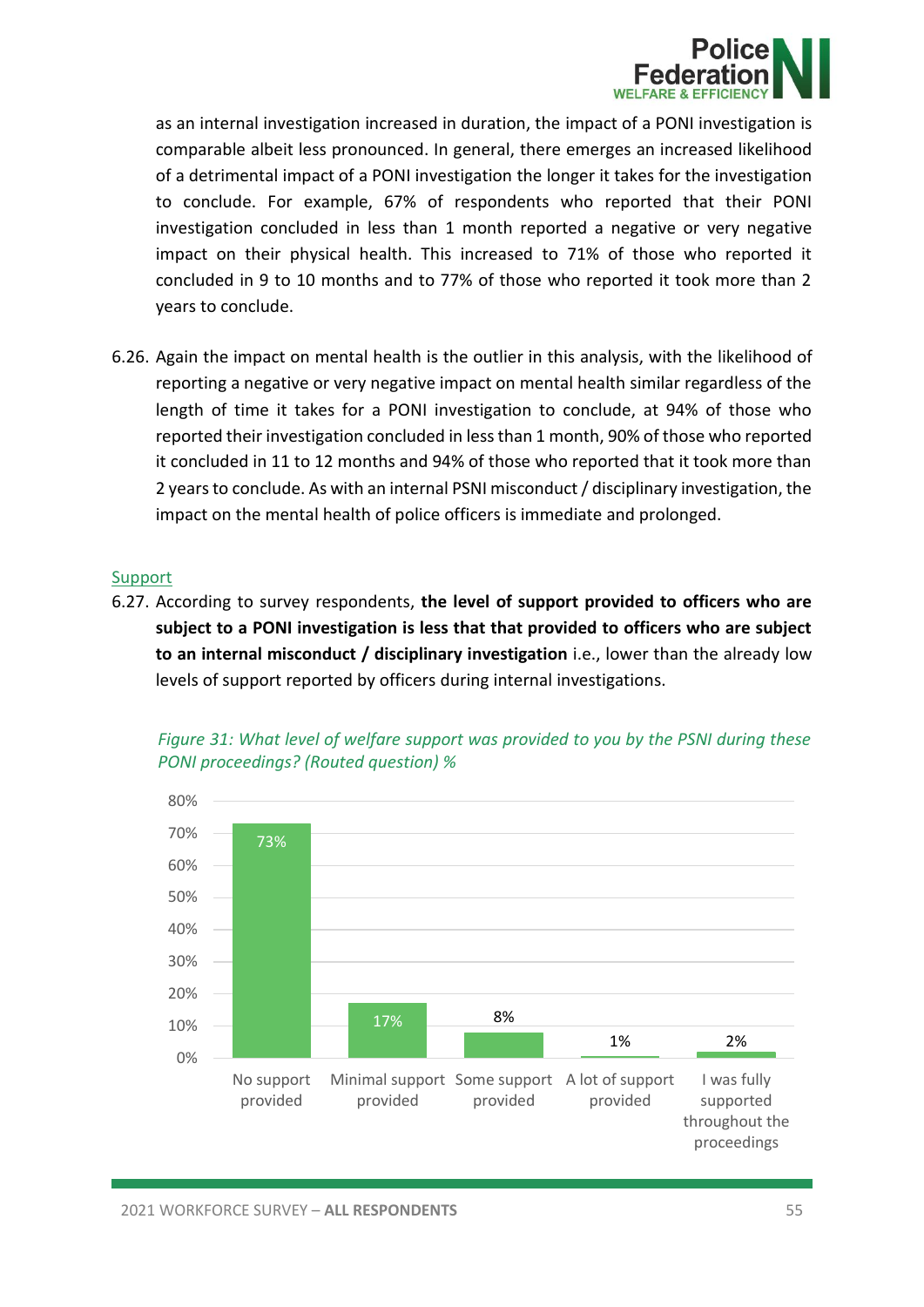

6.28. **Almost three quarters (73%) of all respondents who stated that they have been subject to a PONI investigation reported that they received no support from the PSNI**. This compares to 61% of those who had been subject to an internal misconduct / disciplinary investigation. 17% of respondents reported that they received only minimal support, with 8% stating that some support was provided. 3% of respondents stated that they received a lot of support or were fully supported throughout.

> "I have now had two interviews by PONI. Doing my job properly, lawfully and as well as I could to sitting in an interview for 2.5 hours with them trying to incriminate you and report you for offences. The stress and impact this has on the mental health and morale of police officers is something which is not only overlooked, but simply not cared about by senior management. People ask why I do the job and I honestly can't answer" (Constable, 0-2 years' service)

> "I feel the time taken for a PSD / PONI investigation is absolutely disgraceful. There is no justifiable reason for the time that is currently taking for matters to be investigated. Both need to be held to a higher standard. Further to that - the threshold for an officer to be repositioned / suspended while being investigated is extremely disappointing. An officer at the moment is not afforded the same rights as any other member of the public - It very much feels that an officer is guilty until proven innocent" (Constable, 3-5 years' service)

> "Misconduct cases and PONI investigations need to be more streamlined, and outcomes delivered in a more timely manner. The impact of being investigated cannot be underestimated. The organisation needs to support officers and staff" (Chief Inspector, 16-20 years' service)

> "Ombudsman investigation - I had absolutely no support from supervisors in relation to this, which dragged on for a year putting me under immense stress in an already stressful role" (Constable, 16-20 years' service)

> "I really feel that the issues in relation to PONI, length of time for Investigations and the position of repositioning/suspensions needs looked at urgently, far too many Officers are being repositioned and suspended for several years. This is having a massive impact on the morale of all Officers involved… massive impact on career progression and officer/staff health and wellbeing" (Sergeant, 16-20 years' service)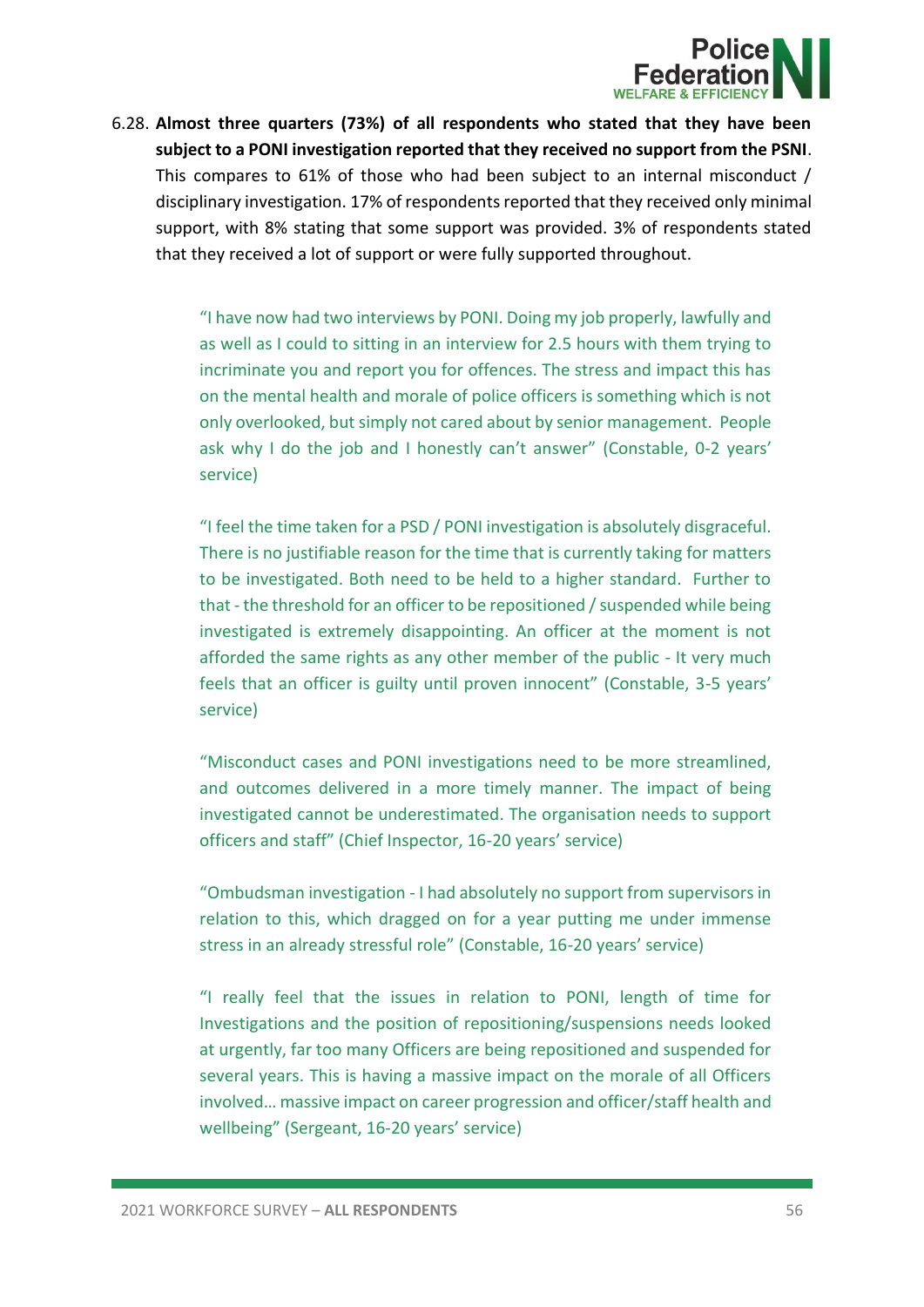

# 7. The Policing Environment

- 7.1. During the last eighteen months there have been a number of high-profile international, national and local events which have required police attendance, and which have attracted a significant level of media scrutiny. These events have included the policing response to Covid-19 and associated protests, the international and national Black Lives Matter protests and protests associated with the outworkings of Brexit. High profile local incidents included the Bobby Storey funeral in west Belfast as well as events relating to the Sean Graham Bookmakers commemoration on the Ormeau Road in Belfast. Events such as these attract a significant level of scrutiny and public commentary and this inevitably has consequences for the perception of policing, both externally and internally. The distribution of this survey offered a timely opportunity to examine how these events have been perceived by serving police officers and what impact this may have had on *their* feelings about, and perceptions of, policing.
- 7.2. Respondents were asked to identify what affect, if at all, these high-profile events had on four statements including your ability to perform your day-to-day policing role; the public perception of an impartial police service; how you feel about being a police officer and your perception of an impartial police service.
- 7.3. **Half of all the survey respondents reported that the high-profile international, national and local events have had a negative effect on their ability to perform their day-to-day policing role**. This includes 15% who reported a very negative effect and 36% who reported a negative effect. 45% of respondents stated that these events had no effect on their ability to perform their policing role. 4% reported a positive effect.
- 7.4. **More than three in every five respondents (61%) stated that the events in question had a negative or very negative effect on how they feel about being a police officer**. 32% reported the events had no effect on how they feel about being a police officer, whilst 8% reported a positive or very positive effect.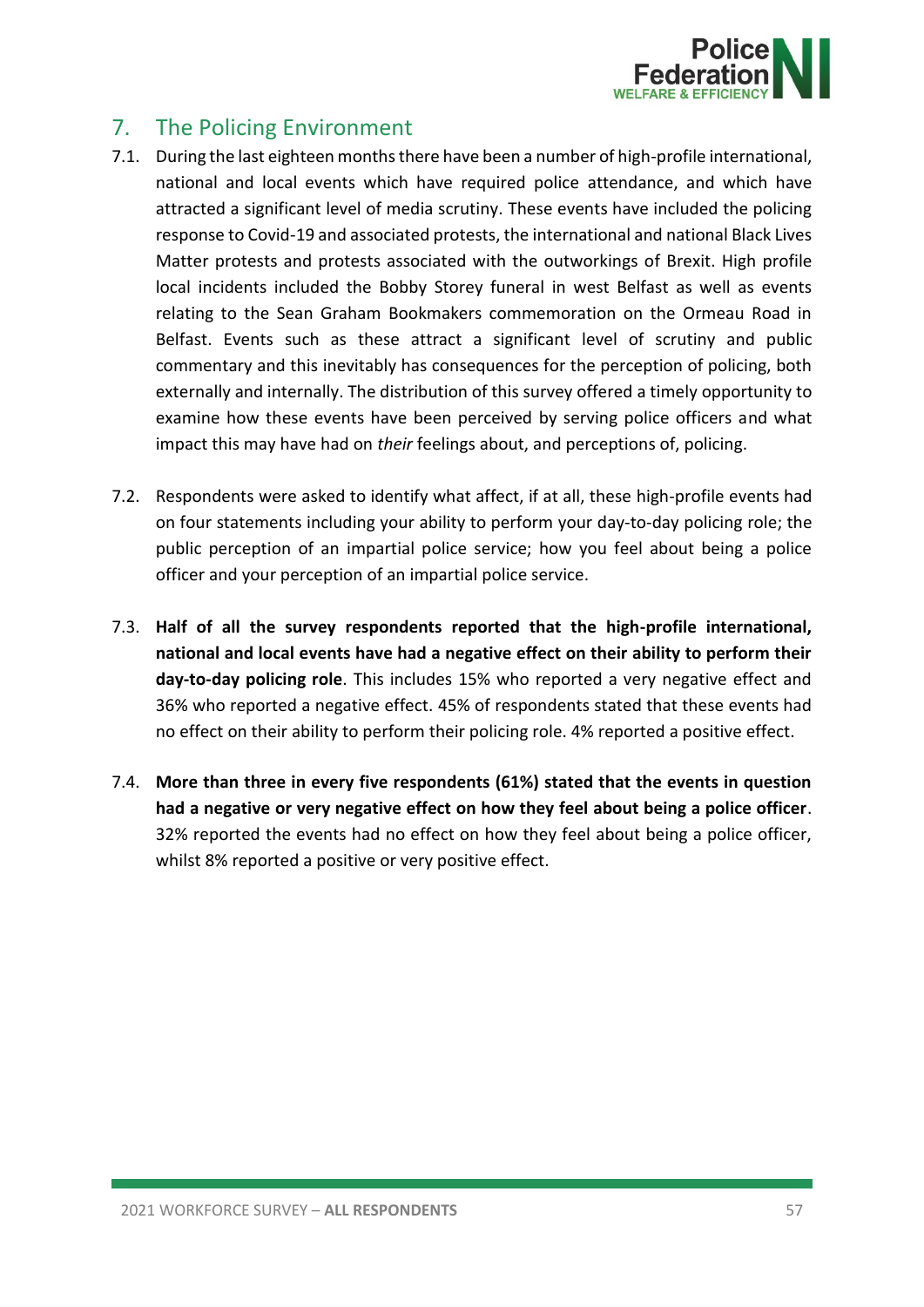



#### *Figure 32: To what extent, if at all, do you feel that high-profile international, national and local events have affected... (All respondents) %*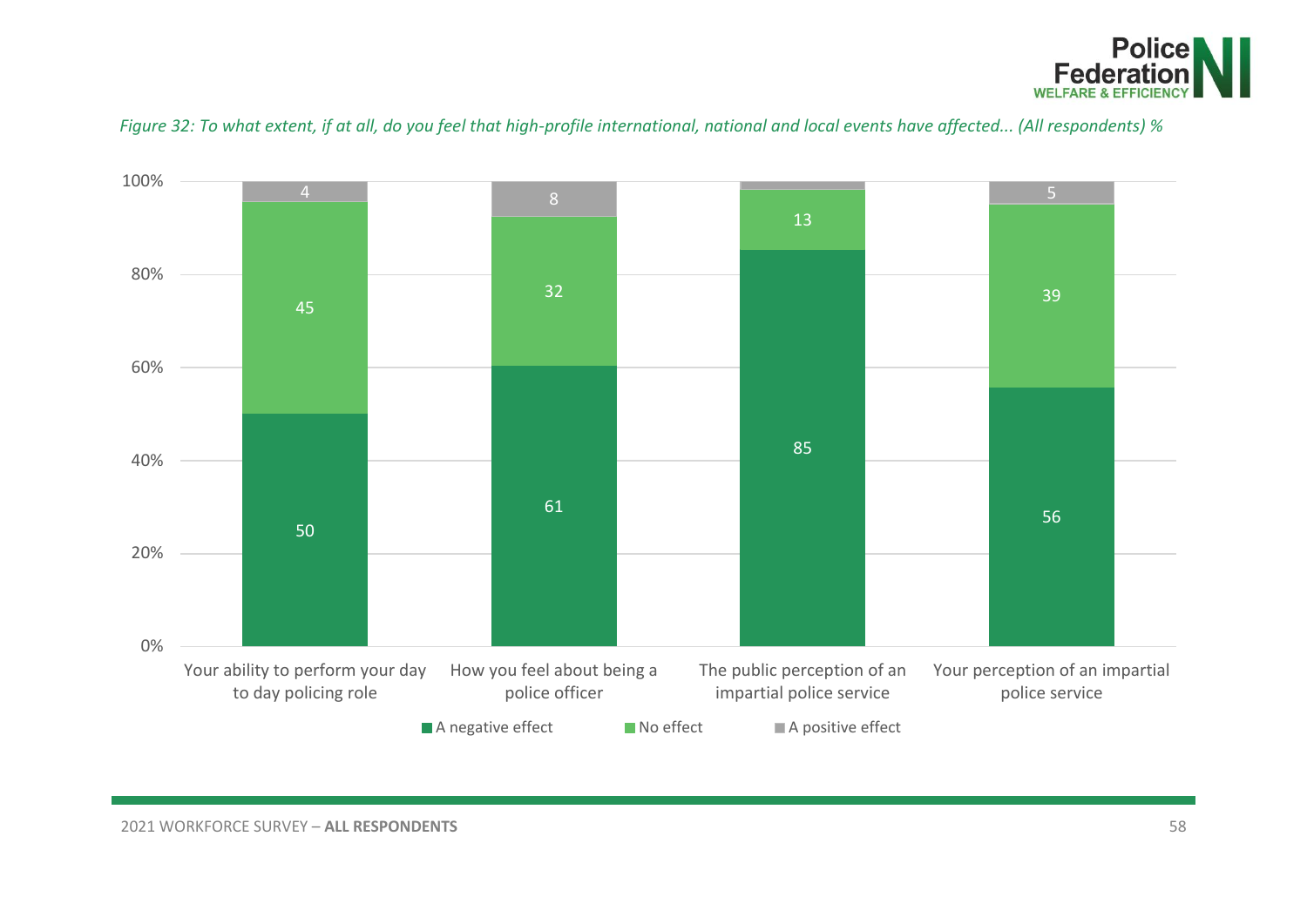

- 7.5. Respondents were also asked to consider how they feel the perception of the PSNI as an impartial police service has been impacted by the various high-profile events. **A significant majority of respondents, 85%, reported that the public perception of the PSNI as an impartial police service has been negatively or very negatively affected**, this includes 47% who reported a very negative effect and 39% who reported a negative effect. 13% of respondents stated that the public perception of an impartial police service had not been affected at all, whilst 2% reported a positive effect.
- 7.6. **A majority of respondents (56%) also reported that their own perception of the PSNI as an impartial police service had been negatively affected by the events in question**. Although a reduced majority relative to the proportion of respondents who stated that the public perception had been negatively affected, this remains a significant result with almost 6 out of 10 respondents stating that the impartiality of their own employer had been negatively impacted. This includes 25% of respondents who reported a very negative effect and 31% who reported a negative effect. 39% of respondents reported that the events had no impact on their own perception of an impartial police service, whilst 5% reported a positive effect.
- 7.7. The negative impact of these international, national and local events resulted in a significant number of qualitative contributions from respondents outlining their views on the issues raised and the impact this has on policing and on wider society.

"[These events have] … led to a loss of faith from the law abiding public who expect us to uphold the law, as such it is very hard to now have any pride in being a police officer" (Constable, 26-30 years' service)

"I understand the role of working with the public however I personally feel that policing has become too political, and this is having a negative effect on how the public view us" (Constable, 6-10 years' service)

"As a service we seem to try and appease every member of the public, but our job is to apply the law and police all circumstances professionally, courteously but robustly if required" (Constable, 21-25 years' service)

"More should be done in media platforms to portray a positive police image and correct damaging misinformation" (Constable, 16-20 years' service)

"The on-going negative press attributed to the Service needs to be addressed by the SMT with someone at the top table fighting back against the continuing criticism that the PSNI receives" (Constable, 11-15 years' service)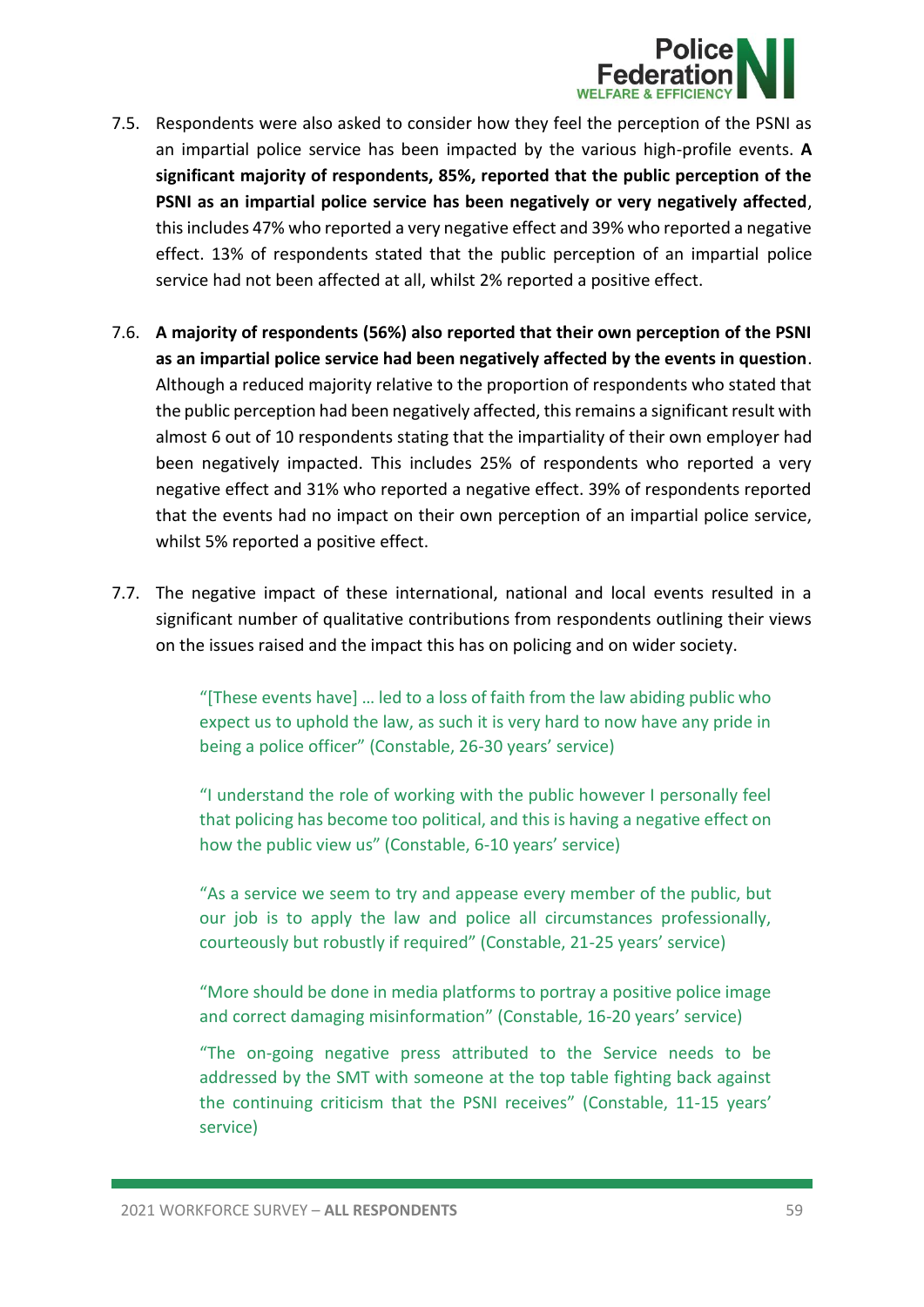

# 8. Procedural Justice

- 8.1. Procedural justice refers to the process by which decisions are made and workplace policies are established. At the core of this concept is fairness and the perception that decision making is carried out in a fair and equitable way. This is an important concept in the workplace where fair treatment, or the perception of fair treatment, has been linked to improved job satisfaction and organisational commitment<sup>xi</sup>.
- 8.2. As reported in the 2018 PFNI Workforce Survey, five items were included in the 2021 Workforce Survey to measure the perception of procedural justice within the PSNI. Four of the five items are adapted versions of questions developed by Tyler and Blader (2003), and were included in the 2015 PFNI Workforce Survey, the remaining item was a new addition to the 2018 PFNI Workforce Survey.
- 8.3. As was the case in the both 2015 and 2018, **respondents to the 2021 Workforce Survey were more likely to disagree than agree with each of the procedural justice statements**. 43% of respondents disagreed or strongly disagreed that they are treated fairly within the PSNI, with under a quarter of respondents (23%) agreeing with this. At 49% a greater proportion of respondents disagreed or strongly disagreed that the people they work with are treated fairly within the PSNI, compared to their perception of the fairness of how they are treated. 20% of respondents agreed or strongly agreed that the people they work with are treated fairly. A majority of respondents (58%) disagreed or strongly disagreed that decisions that affect them are usually made in a fair way, 13% of respondents agreed with this statement.
- 8.4. Relative to the proportion of respondents who disagreed with the first three procedural justice statements, the level of disagreement with the final two statements relating to 'things being handled in a fair way' and 'management taking account of views and opinions' recorded a much higher level of disagreement, with more than three quarters of all respondents disagreeing with both. **77% of respondents disagreed or strongly disagreed that there is a general sense that things within the PSNI are handled in a fair way, whilst 76% disagreed or strongly disagreed that the PSNI takes account of their views and opinions.** This includes 35% and 45% respectively who *strongly* disagreed with these statements. 16% of respondents agreed or strongly agreed with each statement.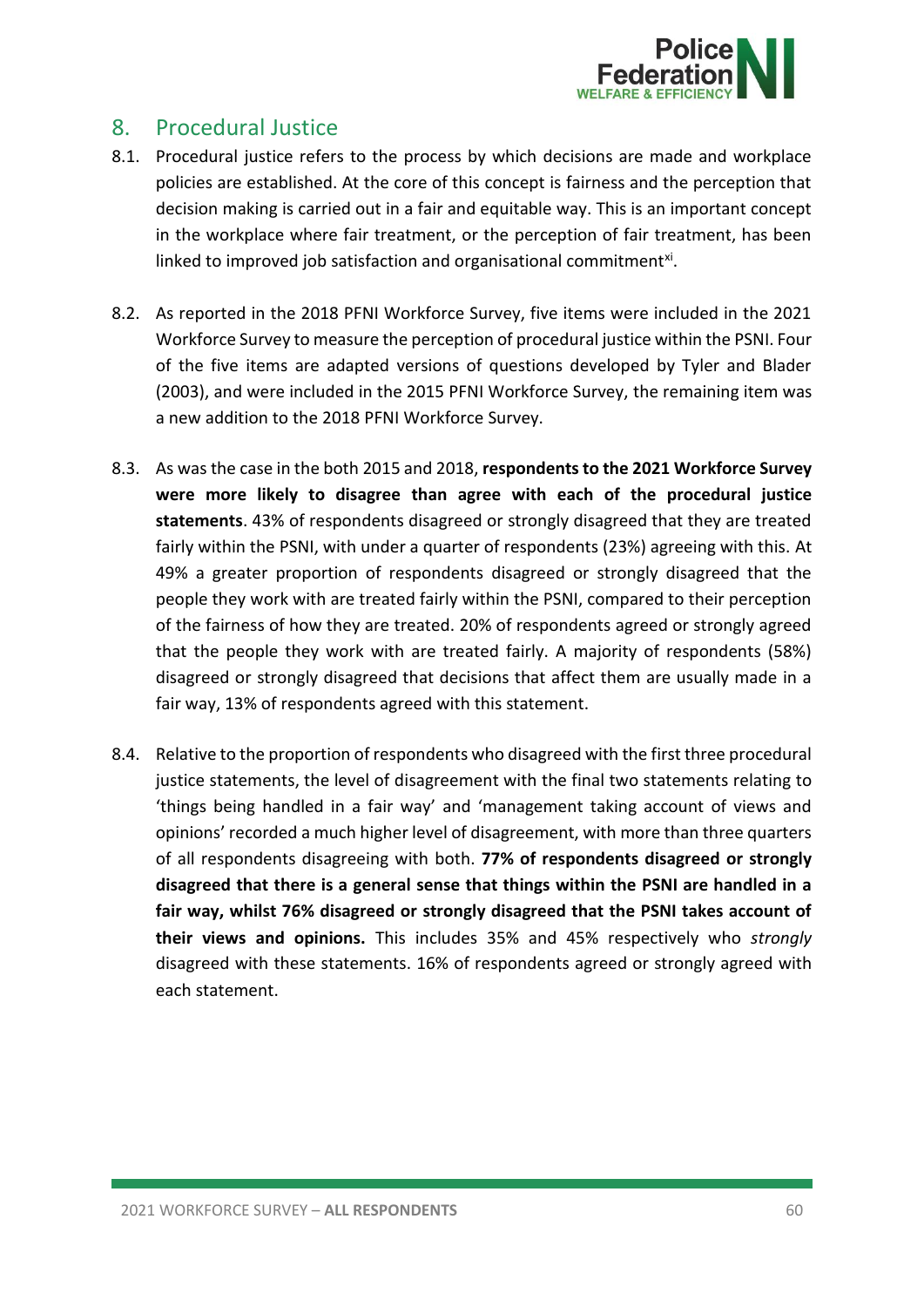



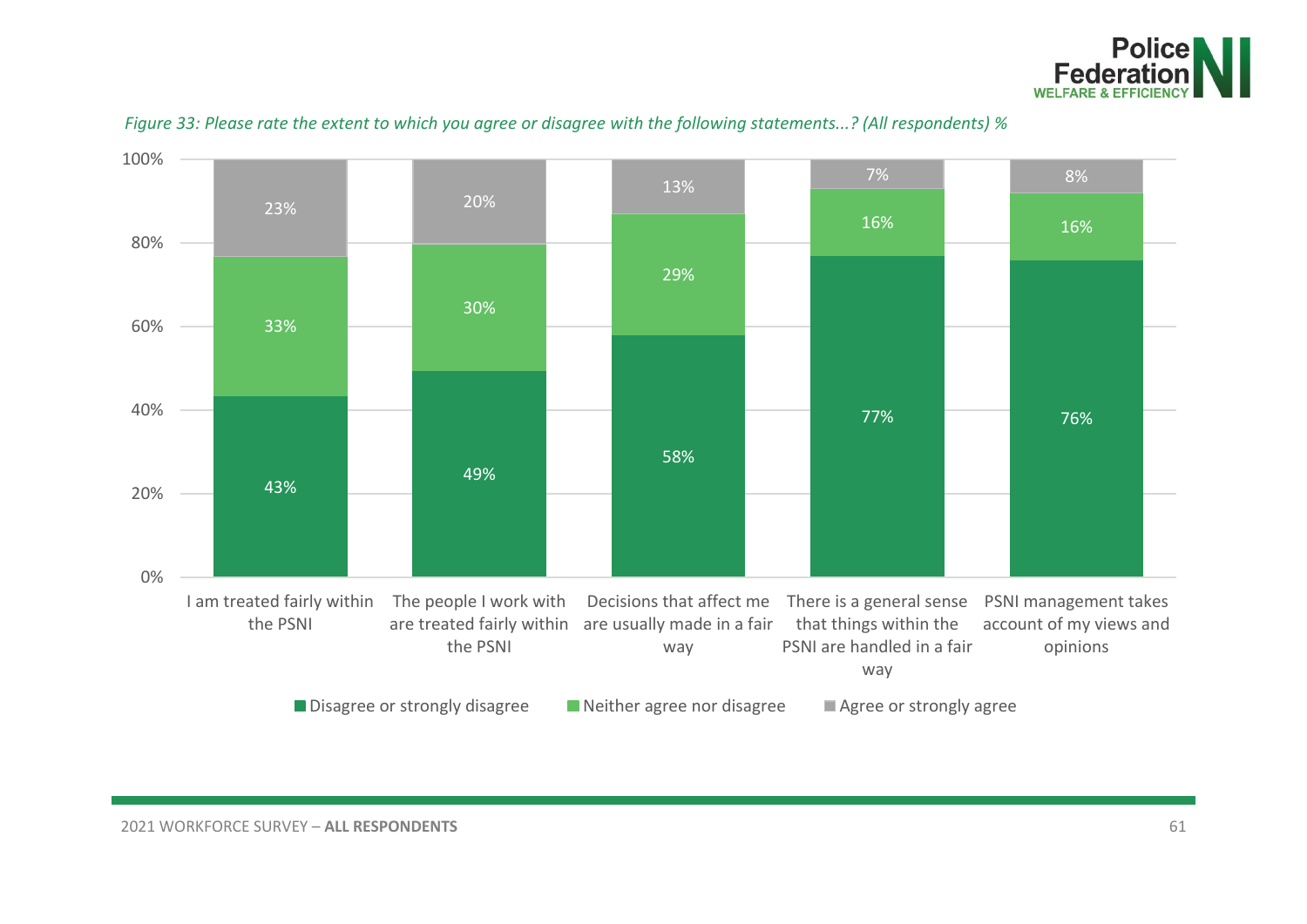

- 8.5. The proportion of respondents who disagree or strongly disagree that they are treated fairly within the PSNI has increased from 37% in 2015. However, at 47% in 2018, there has been a 4 percentage point reduction to 43% in 2021. Similarly, the proportion of respondents who agree or strongly agree that they are treated fairly reduced from 20% in 2015, to 20% in 2018, before increasing to 23% in 2018.
- 8.6. The proportion of respondents who disagree or strongly disagree that the people they work with are treated fairly within the PSNI has remained stable at 48% in 2015, 46% in 2018 and 49% in 2021. The proportion who reported that they agree with this statement has also remained similar at 21%, 23% and 20% respectively.
- 8.7. There has, however, been a general upwards trend in the percentage of survey respondents who disagree or strongly disagree that decisions which affect them are usually made in a fair way, increasing from 53% in 2015, to 56% in 2018 and 58% in 2021. There has been a 3 percentage point reduction in the level of agreement with this statement from 16% in both 2015 and 2018, to 13% in 2021.
- 8.8. The largest percentage change over time in the level of (dis)agreement with the procedural justice statements includes a 10 percentage point increase in the proportion of respondents who disagree or strongly disagree that there is a general sense that things in the PSNI are handled in a fair way. This increased from 67% in both 2015 and 2018 to 77% in 2021.
- 8.9. Finally, a 8 percentage point increase was also observed in the percentage of respondents who reported disagreement that the PSNI management takes account of their views and opinions, increasing from 68% in 2018 to 76% in 2021. This statement was not included in the 2015 Workforce Survey.

"Management continually express that they are engaging with federated ranks and listen to what is said. My experience is the opposite…Ongoing changes within District level has produced a fractured and disjointed workforce resistant to change. No persons involved in this change have been consulted with on a personal level, where engagement would have produced respect and acceptance" (Constable, 6-10 years' service)

"Senior management do not involve or consider anyone in their decision making, whilst this is a rank and file organisation, it does seem that decisions are made without any consideration of the impact it will have on officers" (Constable, 11-15 years' service)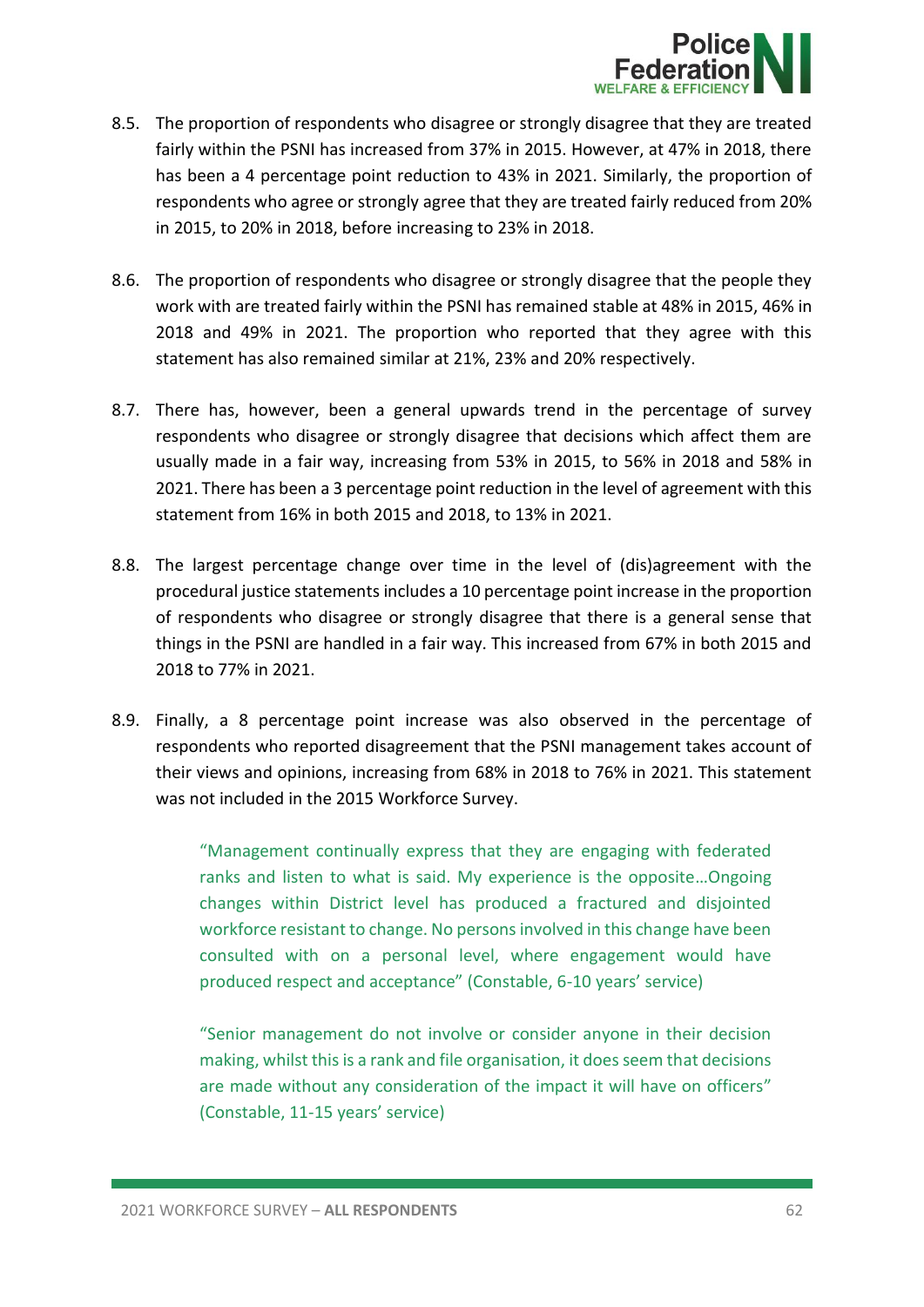

"Whilst I enjoy my day-to-day role in the Police, I get extremely frustrated by organisational and management issues which often make me feel there is no support for low ranking officers…It continually feels that no matter what you do, it is wrong and my perception of this is often compounded by Senior management condemning rather than defending officers' actions" (Constable, 26-30 years' service)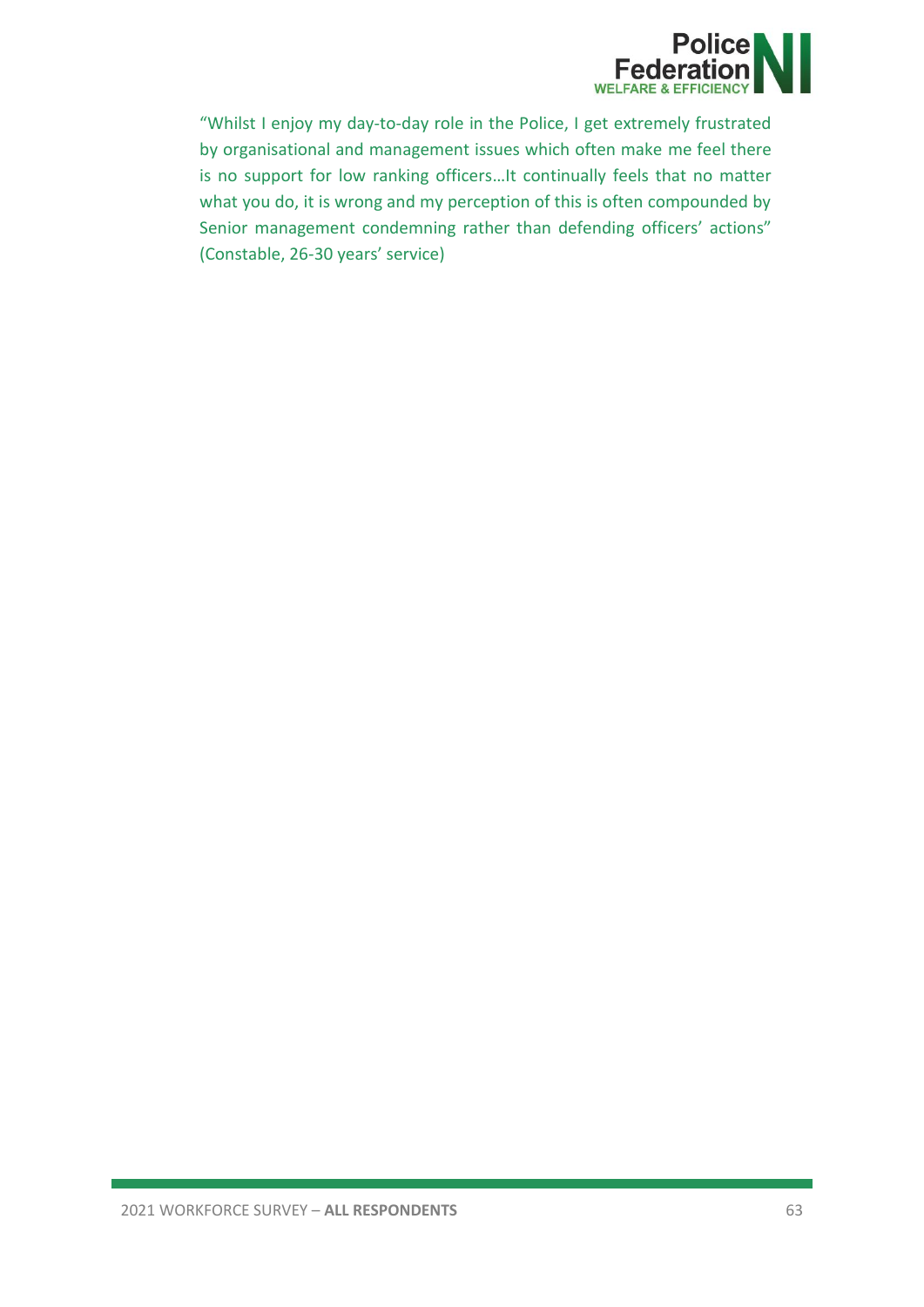

# 9. Health, Sickness and Wellbeing

- 9.1. The issue of health, sickness and wellbeing within policing has become increasingly important since the first PFNI Workforce Survey in 2015. Indeed, in the 2015 survey there was only a brief mention of the issue, with respondents asked to consider what impact their health and wellbeing had on their intention to leave the service. However, health and wellbeing emerged as a key focus of the 2018 Workforce Survey, providing a robust evidential benchmark upon which much of the data collated in the 2021 Workforce Survey can be compared. Such is the significance of this topic to discussions on modern policing, several new questions have also included in the 2021 Workforce Survey.
- 9.2. In order to fully investigate issues of health, sickness and wellbeing within the PSNI, survey respondents were first asked to self-report their overall physical health, providing a baseline understanding of health within the police service.



*Figure 34: Please rate your overall physical health? (All respondents) %*

- 9.3. **64% of respondents self-reported their physical health as very good (13%) or good (51%)**, with a further 22% reporting their physical health as neither good nor poor. 14% of respondents noted that their physical health was poor or very poor.
- 9.4. In addition to self-reported physical health, respondents were also asked to state the total number of sickness absence days they had taken in the previous 12 months, as well as the total number of these which were attributable to mental ill-health. Please note that the preceding 12 months prior to the distribution of this survey (i.e. from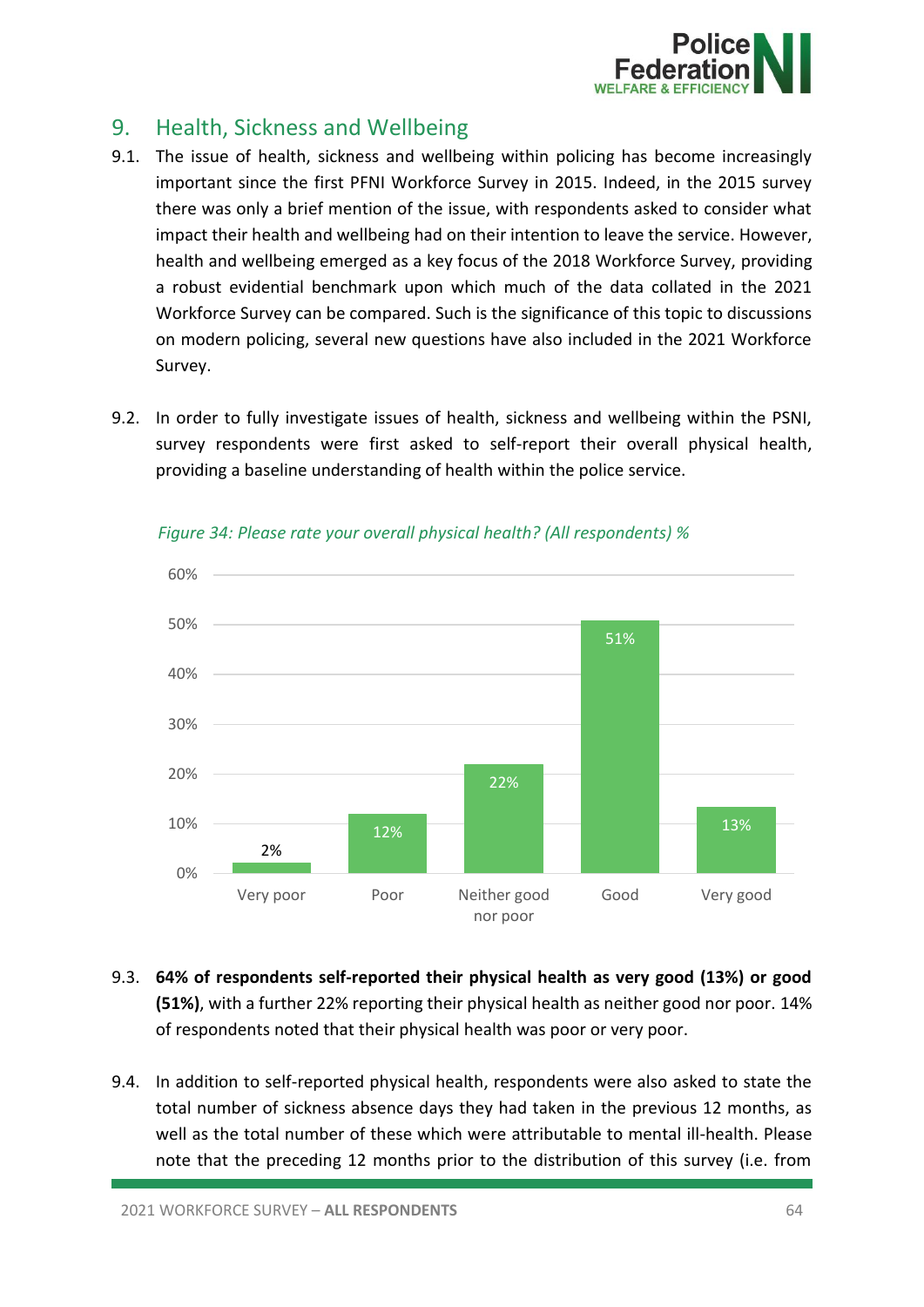

November 2020 to November 2021) incorporates a number of changing Covid-19 restrictions, including lockdown and working from home guidance. It is possible that these restrictions may have impacted upon sickness absence levels across the public and private sectors.

- 9.5. 62% of respondents reported zero sickness absence days, with **38% reporting one or more days of sickness absence in the preceding 12-month period**. Of the respondents who had at least one sickness absence, the minimum number of days taken was 1 and the maximum at more than 200. **The average number of sickness absence days was 11.14**; this is comparable with the average number of sickness absence days recorded for all PSNI officers for the 2019/20 financial year, at 12.65xii.
- 9.6. **11% of all survey respondents reported sickness absence associated with mental illhealth**. 36% of the respondents who stated that they had taken sickness absence due to mental ill-health reported between 1 and 10 absence days, 11% reported between 11 and 20 days, 21% reported between 21 and 50 days, with a further 21% reporting between 51 and 100 days. 11% of those who recorded sickness absence due to their mental health reported more than 101 days. **The average number of sickness days associated with mental ill-health in the 12 months preceding the survey was 12.83**.

### Mental Wellbeing

- 9.7. The Short Warwick-Edinburgh Mental Wellbeing Scale (SWEMWBS) was included within this survey in order to provide a measure of mental wellbeing across the sample group whilst also enabling between group comparisons. This scale was also included in the 2018 Workforce Survey providing an overtime comparison as well as in the PFEW 2020 Demand, Capacity and Welfare Survey providing a comparison with police officers serving in England and Wales.
- 9.8. The SWEMWBS is a shortened version of the Warwick-Edinburgh Mental Wellbeing Scale (WEMWBS) which was developed as a survey tool which can be used to monitor mental wellbeing at the national and local level. This scale is not a screening tool but rather measures, in a more generalised manner, mental wellbeing within the general population<sup>xiii</sup>. The full WEMWBS includes 14 items which measure subjective wellbeing and psychological functioning. The shortened scale includes 7 of these items used specifically to measure the 'feeling and functioning aspects of positive mental wellbeing<sup>'xiv</sup>. Respondents were asked to rate their experience of each of the seven positively worded statements over the previous two weeks.
- 9.9. The scale is scored by summing the response to each item. This is then transformed using a conversion table. Each respondent is assigned a final score which ranges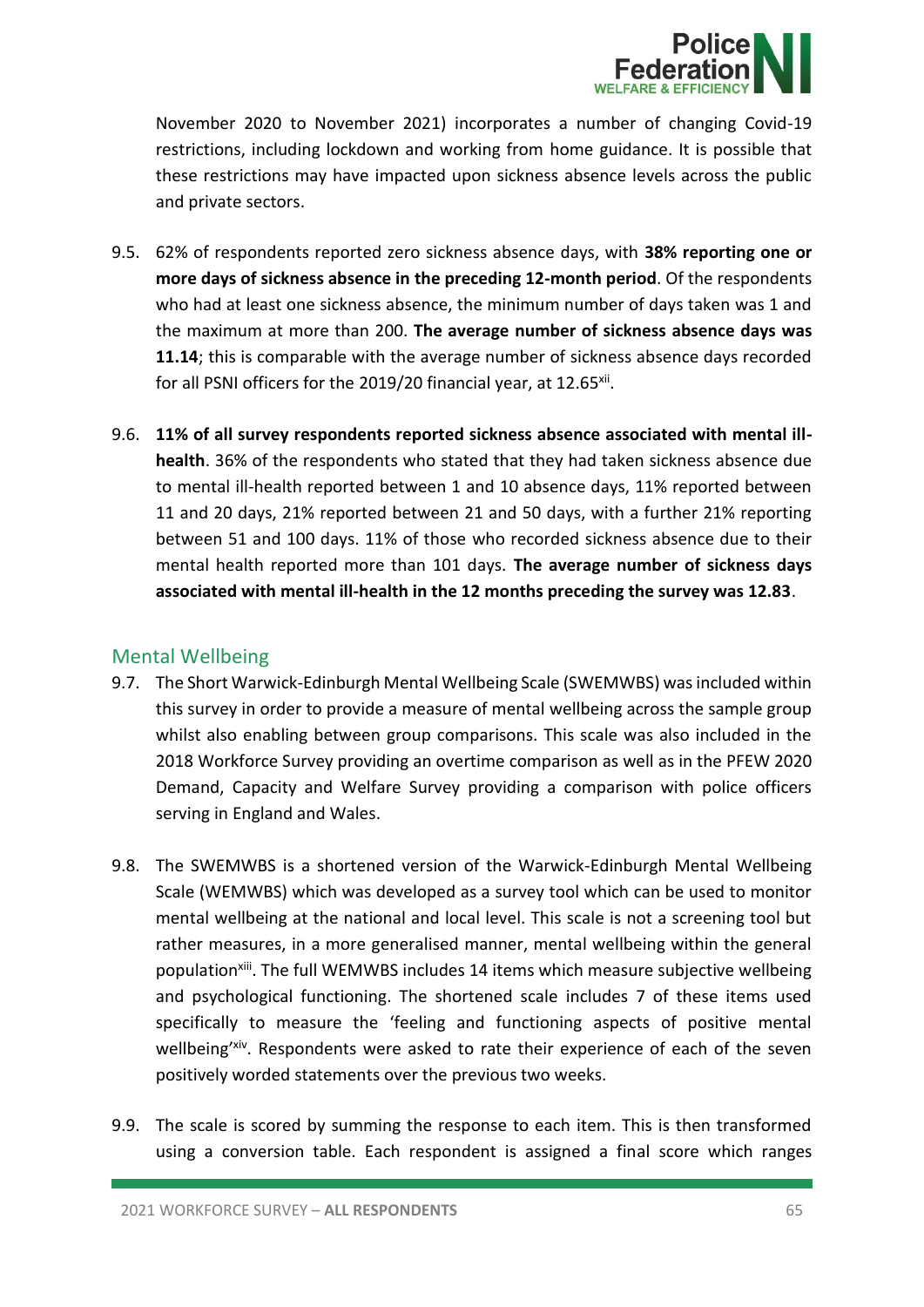

between a minimum of 7 and a maximum is 35, with a higher score indicative of 'better' mental wellbeing.

- 9.10. As in the 2018 Workforce Survey report, a list-wise deletion technique was utilised in the analysis of this data, meaning only those cases which were fully completed were included in the analysis. The final number of cases included in this analysis is 2,337. **The final transformed SWEMWBS score for the total sample population was 19.74** (with a margin of error of +/-0.16, at the 95% confidence interval. **The final transformed SWEMWBS in 2018 was 19.48 indicating an increase of 0.26 in the mental wellbeing score of PSNI survey respondents.**
- 9.11. The results provided in response to the 7 items from the SWEMWBS are provided below. The highest rated statement was 'I've been able to make up my own mind about things' with an average score of 3.5 out of 5, whilst the lowest rated stated was 'I've been feeling relaxed' at 2.6 out of 5.

|                                                       | <b>None of</b> |               | Some of  |              | All of the | <b>Mean</b> |
|-------------------------------------------------------|----------------|---------------|----------|--------------|------------|-------------|
|                                                       | the time       | <b>Rarely</b> | the time | <b>Often</b> | time       | score       |
| I've been feeling optimistic about the future         | 11%            | 29%           | 37%      | 20%          | 3%         | 2.7         |
| I've been feeling useful                              | 6%             | 20%           | 45%      | 27%          | 3%         | 3.0         |
| I've been feeling relaxed                             | 12%            | 38%           | 36%      | 13%          | 1%         | 2.6         |
| I've been dealing with problems well                  | 4%             | 13%           | 47%      | 32%          | 4%         | 3.2         |
| I've been thinking clearly                            | 4%             | 13%           | 41%      | 37%          | 6%         | 3.3         |
| I've been feeling close to other people               | 8%             | 24%           | 39%      | 25%          | 4%         | 2.9         |
| I've been able to make my own mind up about<br>things | 3%             | 9%            | 34%      | 43%          | 12%        | 3.5         |

*Table 3: Short Warwick-Edinburgh Mental Wellbeing Scale - please select the response that best describes your experience of each over the last two weeks? (Listwise deletion)*

- 9.12. The final transformed SWEMWBS score for police officers in NI was lower than that recorded by police officers in the PFEW 2020 Demand, Capacity and Welfare Survey in England and Wales, at 19.74 and 21 respectively. This suggests that police officers in NI have slightly lower level of mental wellbeing relative to their colleagues in England and Wales.
- 9.13. In addition to the use of SWEMWBS, respondents were asked to report how stressful they find their job and their life outside work, in order to understand an additional element of wellbeing. Almost half (49%) reported that they find their job very or extremely stressful, including 18% who selected extremely stressful. A further 39% of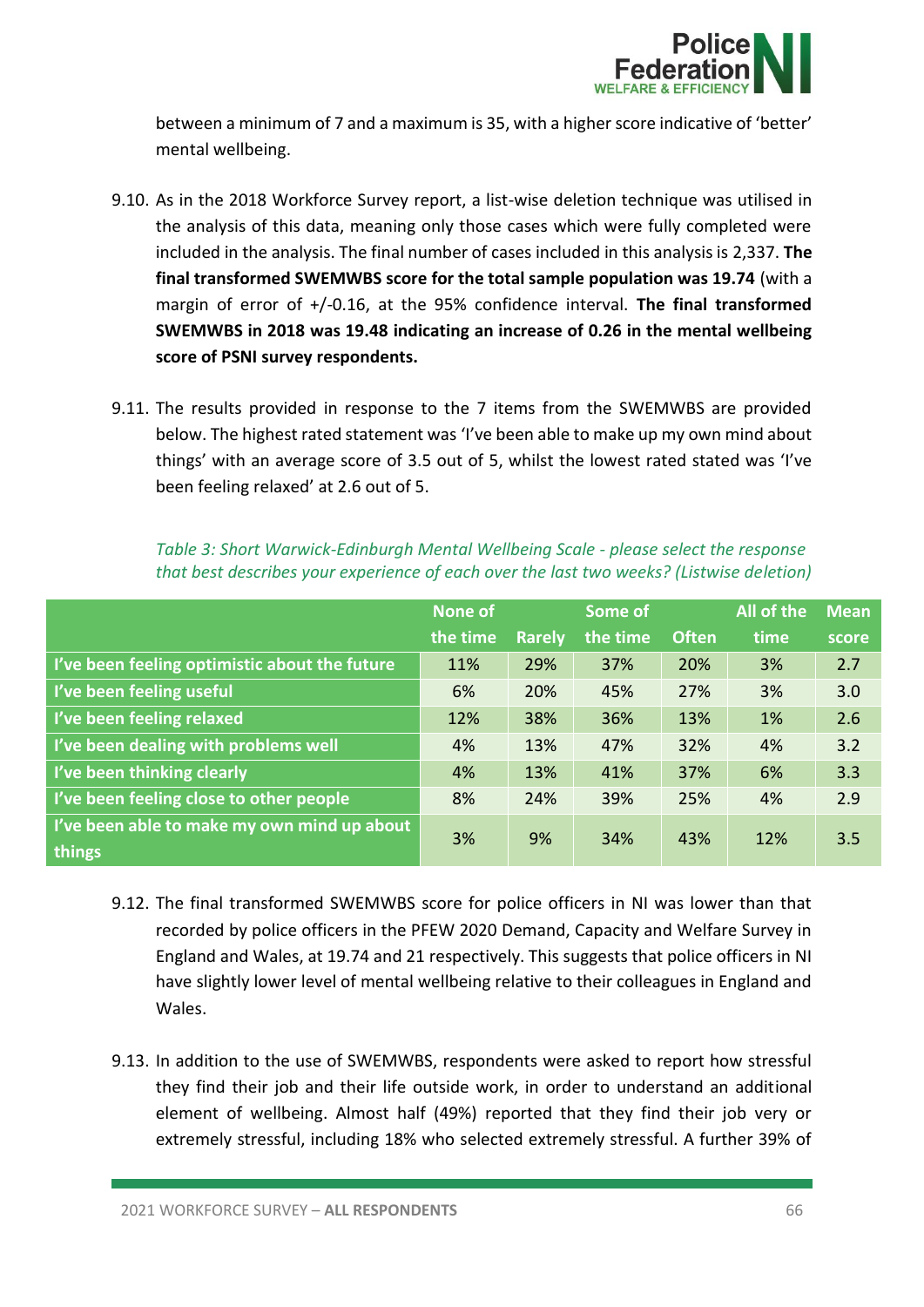

respondents reported that their job is moderately stressful, with 12% reporting it mildly stressful or not at all stressful.

9.14. 15% of respondents stated that their life outside work is very or extremely stressful, with a further 30% reporting it as moderately stressful. More than half (55%) of respondents stated that their life outside work is either mildly stressful or not at all stressful.

#### Mental wellbeing support and the PSNI

- 9.15. Respondents were asked to rate their level of (dis)agreement with five statements relating to their perception of how mental ill-health/wellbeing is discussed and treated within the PSNI. **Almost half of all survey respondents (48%) disagreed or strongly disagreed that the PSNI encourage officers to talk openly about mental health and wellbeing**, 26% agreed or strongly agreed with this statement. In addition to this, **58% of respondents disagreed or strongly disagreed that they would feel confident disclosing any difficulties with their mental health with their line manager**. 28% agreed or strongly agreed with this statement.
- 9.16. Despite the high level of disagreement with these two statements, a majority of respondents (55%) agreed or strongly agreed that their line manager would be supportive of difficulties they may experience with their mental health and wellbeing. 23% disagreed or strongly disagreed that their line manager would be supportive in this situation. Similarly, 53% of respondents agreed or strongly agreed that their colleagues would be supportive should they experience any difficulties with their mental health and wellbeing, with 21% disagreeing with this statement.
- 9.17. However, irrespective of the perception that line management and colleagues would be supportive, **47% of respondents agreed or strongly agreed that a person would be treated differently (in a negative way) if they disclosed difficulties with their mental health and wellbeing**. 27% of respondents disagreed or strongly disagreed with this. This may help with an understanding of why a majority of respondents would not feel confident disclosing issues with their mental health, despite expressing the likelihood of a supportive workplace environment.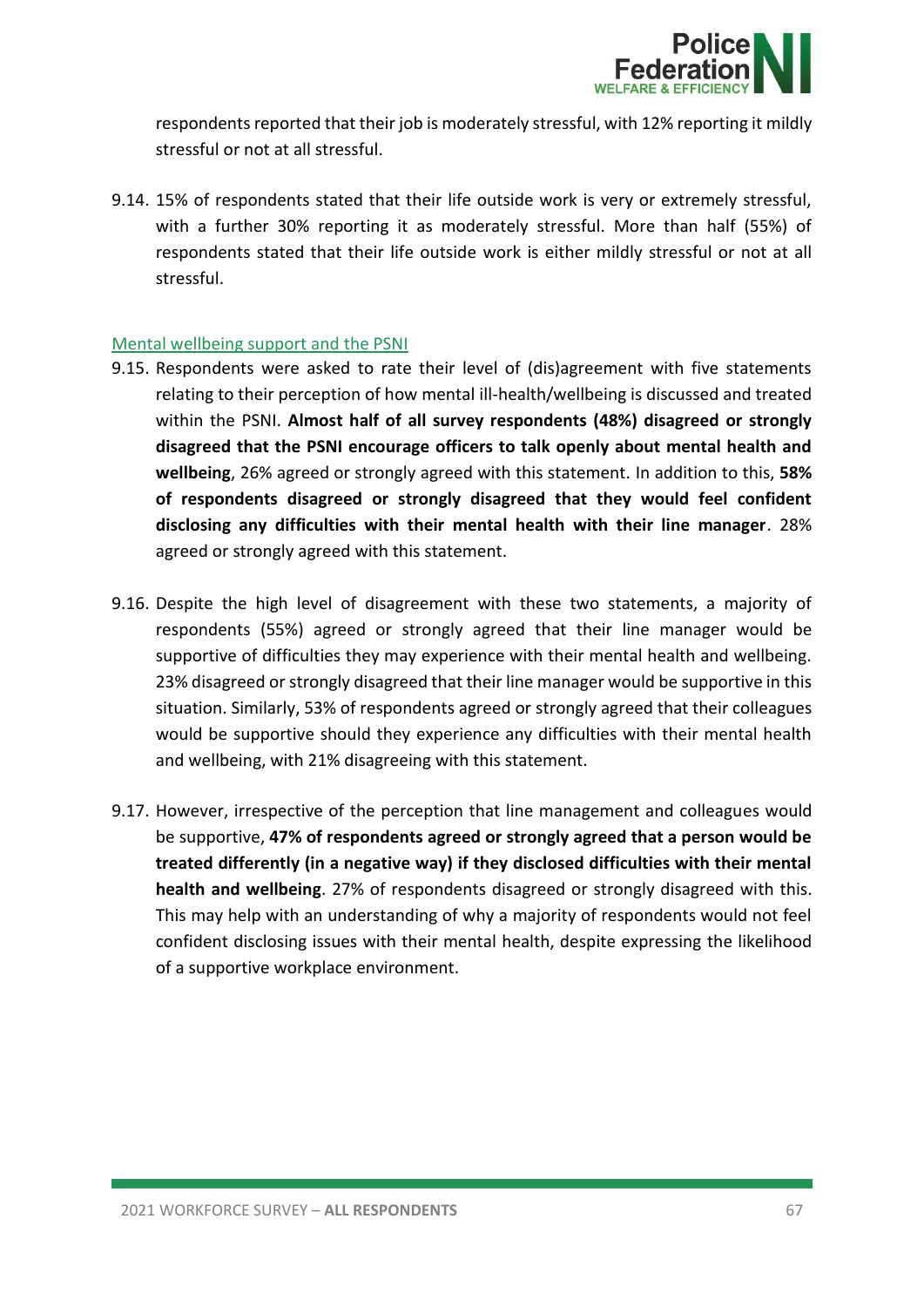



*Figure 35: Please rate the extent to which you agree or disagree with the following statements...? (All respondents) %*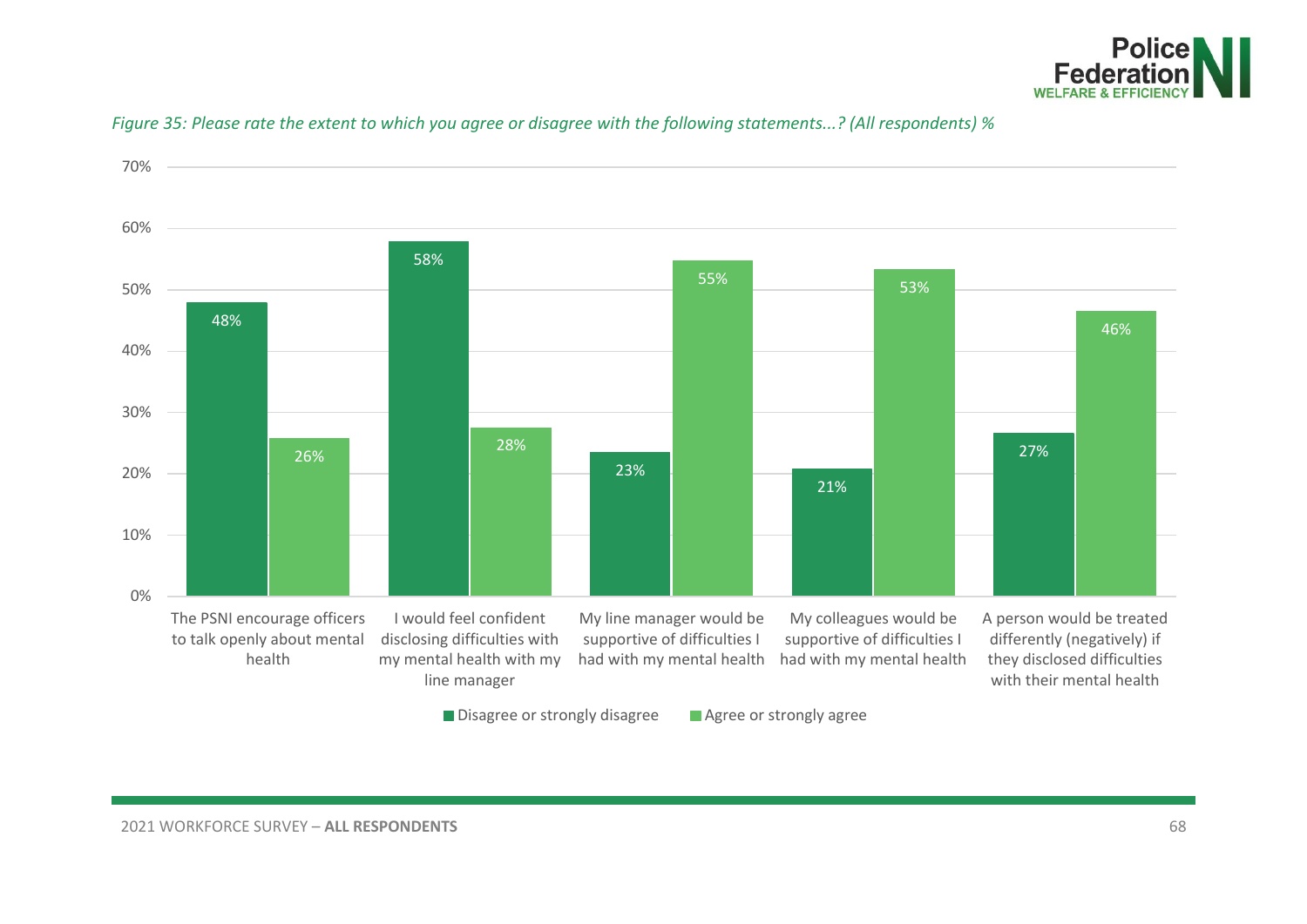

- 9.18. There were notable differences in the proportion of respondents to the PFEW 2020 Demand, Capacity and Welfare survey who agreed with each of these five statements, relative to the results from NI. **There was a 29 percentage point difference in the proportion of respondents in England and Wales who agreed or strongly that their police force encourages officers to openly talk about mental health and wellbeing, at 55% compared to 26% in NI**. The percentage of officers in England and Wales who agreed or strongly agreed that they would feel confident in disclosing difficulties about their mental health with line management was also greater, at 43% compared to 28% of respondents in NI.
- 9.19. At 63%, officers in England and Wales were more likely than officers in NI to agree that their line management would be supportive if they did disclose difficulties with their mental health and wellbeing. 55% of respondents in NI reported this. There was also a greater percentage of officers in England and Wales who agreed or strongly agreed that their colleagues would be supportive, at 64% relative to 53% of respondents in NI. This greater level of agreement with these statements in England and Wales, resulted in **fewer respondents agreeing or strongly agreeing that a person would be treated differently (in a negative way) if they did disclose difficulties with their mental health, at 32% in England and Wales compared to 46% in NI.**
- 9.20. Much of the qualitative data provided by the survey respondents supports the quantitative results previously outlined, with respondents reporting their personal experiences of health, sickness and wellbeing within the PSNI. This was particularly evident in relation to mental ill-health and workplace support.

"The organisation looks after officers' welfare in a tick box fashion, all front and no substance. Lots of posters and soundbites however actual support is lacking" (Sergeant, 16-20 years' service)

"As I supervisor I have had first-hand experience of trying to get mental health support for my staff and it is not a good experience. OHW are at saturation point and are unable to cope with demand and even when my department is willing to fund mental health care, it is impossible to obtain with barrier after barrier being put up… This causes my staff to become demoralised, as it makes them think that we don't care" (Sergeant, 11-15 years' service)

"My mental health remains significantly impacted by the stress of the job; I have not asked for help from the PSNI as the organisation only pays lip service to mental health support. I also believe that I would be unfairly treated within my department if they knew the extent of my difficulties with my mental health. I have been displaying signs and symptoms of PTSD in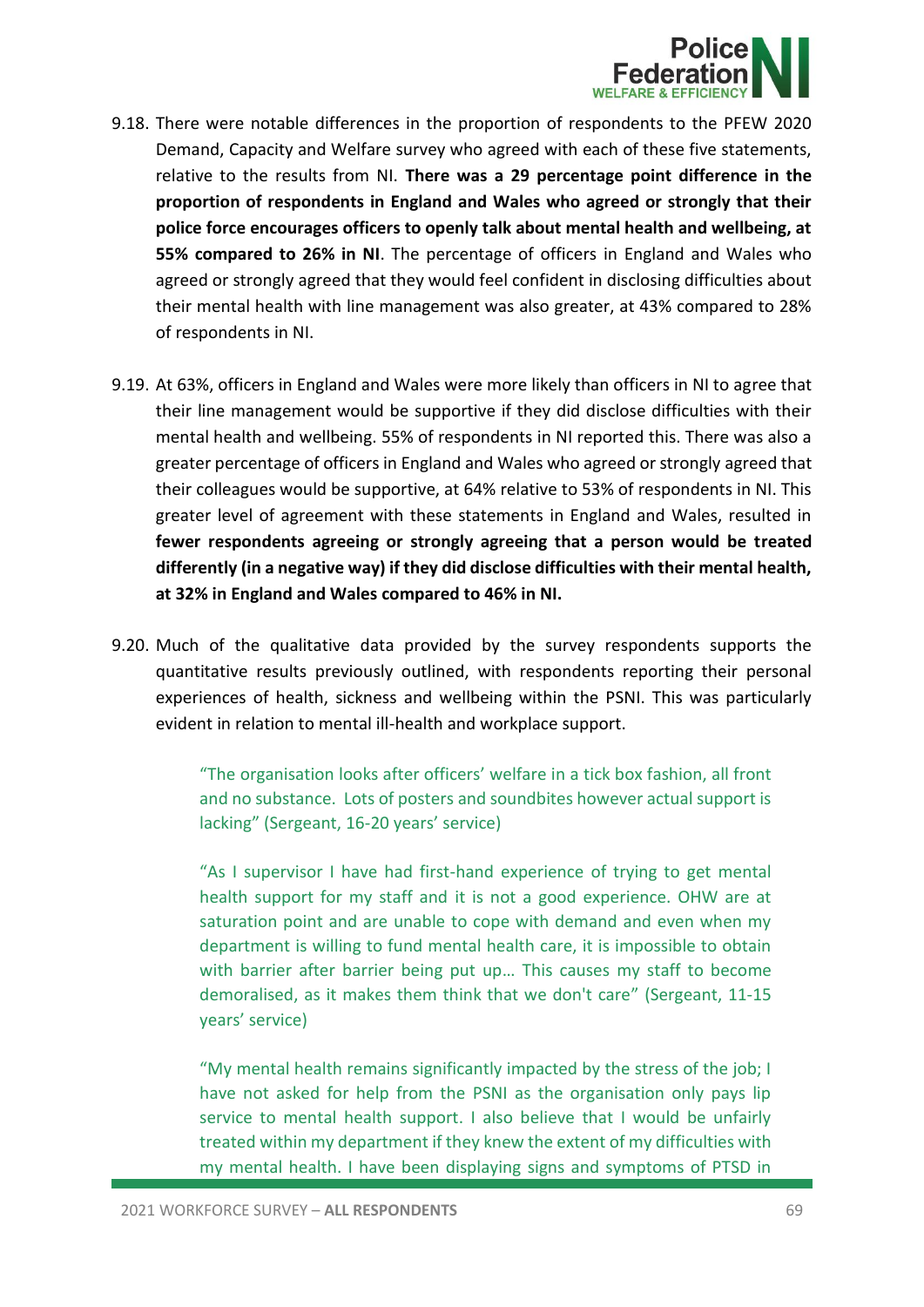

excess of 20 years. I cannot turn to the service for help as I have seen firsthand how badly colleagues have been failed when they have asked for help. I regularly struggle to cope" (Constable, 26-30 years' service)

"Support from PSNI as an organisation re. mental health of officers is incredibly poor. I unfortunately had to take an extended period of time off due to mental health and my struggles to cope day to day. I waited several weeks on some sort of contact from OHW before having to approach an outside agency for support. Despite my line managers best efforts this contact wasn't made until shortly before my return to work 4months later. I have now been added to a waiting list by OHW to speak with the clinical psychologist as I am still struggling but I've been told this will take approx. 4/5months before I can get any sort of support. It's not good enough. There are numerous emails sent out indicating that mental health support is readily available. It's not" (Constable, 16-20 years' service)

#### Presenteeism

- 9.21. Presenteeism refers to the specific problem in which employees attend work, despite suffering from ill-health (physical or mental). This is a process which ultimately reduces an individual's productivity and can be more costly than absenteeism, due to excess losses in terms of reduced output<sup>xv</sup>. Research has also identified links between presenteeism, health decline and burnout<sup>xvi</sup>, with a subsequent impact on absenteeism<sup>xvii</sup>. Understanding levels of presenteeism within the PSNI is therefore of great importance and is a key element in the exploration of issues associated with wellbeing and welfare in the workplace. The items used in this survey to measure presenteeism are an adapted version of those items included in a study by Aaronsson, Gustafsson and Dallnerxviii.
- 9.22. To contextualise the following results, it is important to reiterate that the previous 12 months respondents were asked to consider included various and changing Covid-19 restrictions including lockdown measures and working from home guidance. It is likely this will have had an impact upon the rate and impact of presenteeism within both the public and private sectors.
- 9.23. The proportion of survey respondents who reported presenteeism associated with their physical health was similar to the proportion who reported some degree of presenteeism associated with their mental health and wellbeing, at 69% and 67% respectively.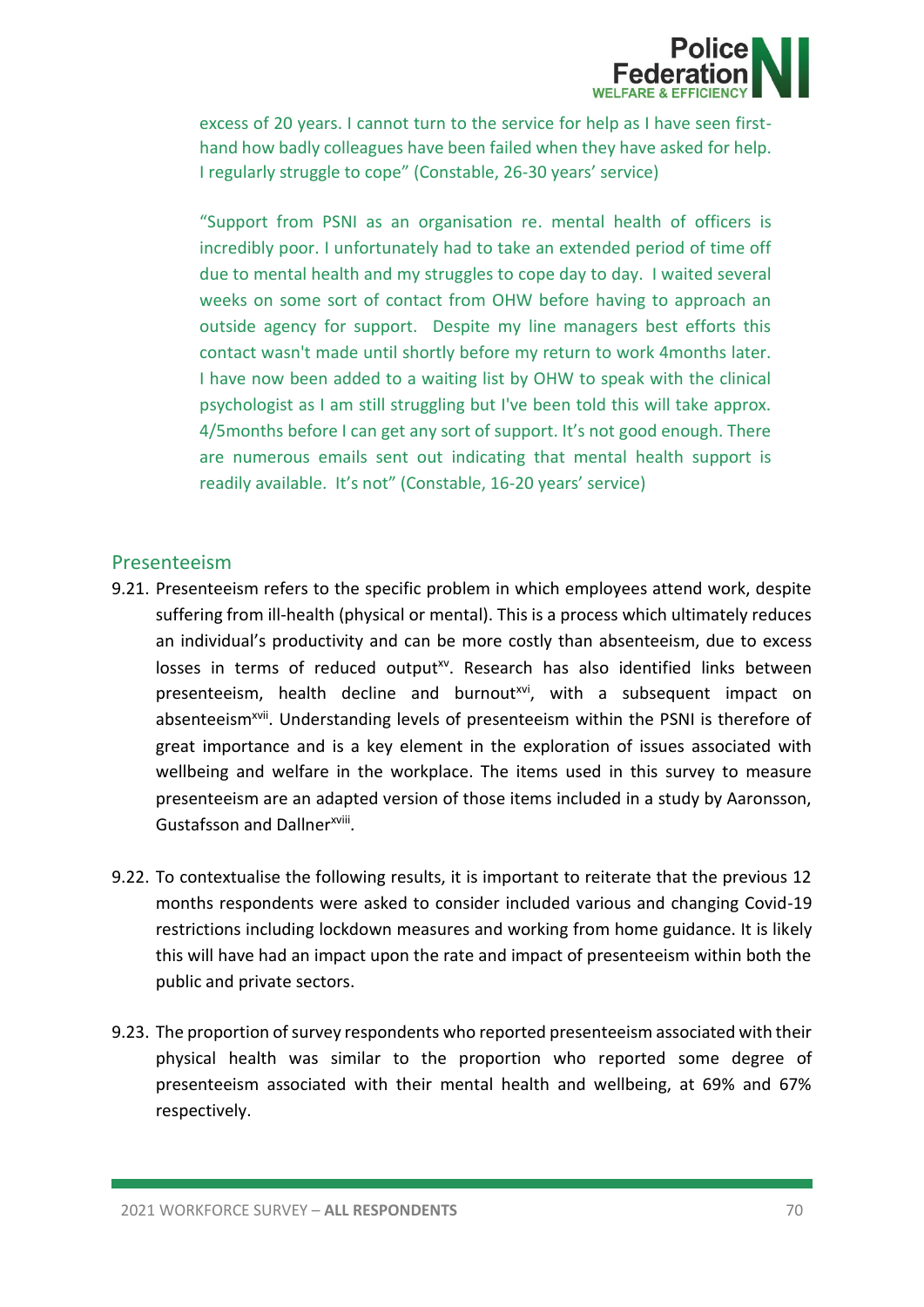

*Figure 36: Presenteeism - In the last 12 months, have you gone to work despite feeling that you really should have taken sick leave due to...? (All respondents) %*



- 9.24. However, the frequency with which respondents report presenteeism associated with mental ill-health is greater than for presenteeism associated with their physical health. For example, 29% of respondents reported more than 5 episodes of presenteeism associated with their mental heath over the previous 12 months, compared to 14% of respondents who reported more than 5 episodes associated with their physical health.
- 9.25. When analysed in respect of the evidence gathered on presenteeism in the 2018 Workforce Survey, it appears that the proportion of respondents reporting presenteeism associated with their physical health has declined, from 83% of respondents in 2018 to 69% in 2021. This includes a 4 percentage point reduction in the proportion reporting more than 5 episodes of presenteeism, from 18% in 2018 to 14% in 2021. It is possible that Covid-19 restrictions and the ability for *some* officers to work from home, have eased the burden relating to presenteeism, either via the reduction in physical ill-health requiring sickness absence, or via the potential for home working to enable those physically unwell to maintain a high degree or productivity from home.
- 9.26. However, the proportion of respondents who reported presenteeism associated with mental ill-health has remained broadly similar, at 69% in 2018 and 67% in 2021. The frequency of this type of presenteeism has also remained the same, with 27% of respondents in 2018 reporting more than 5 episodes of presenteeism associated with mental ill-health and 28% in 2021.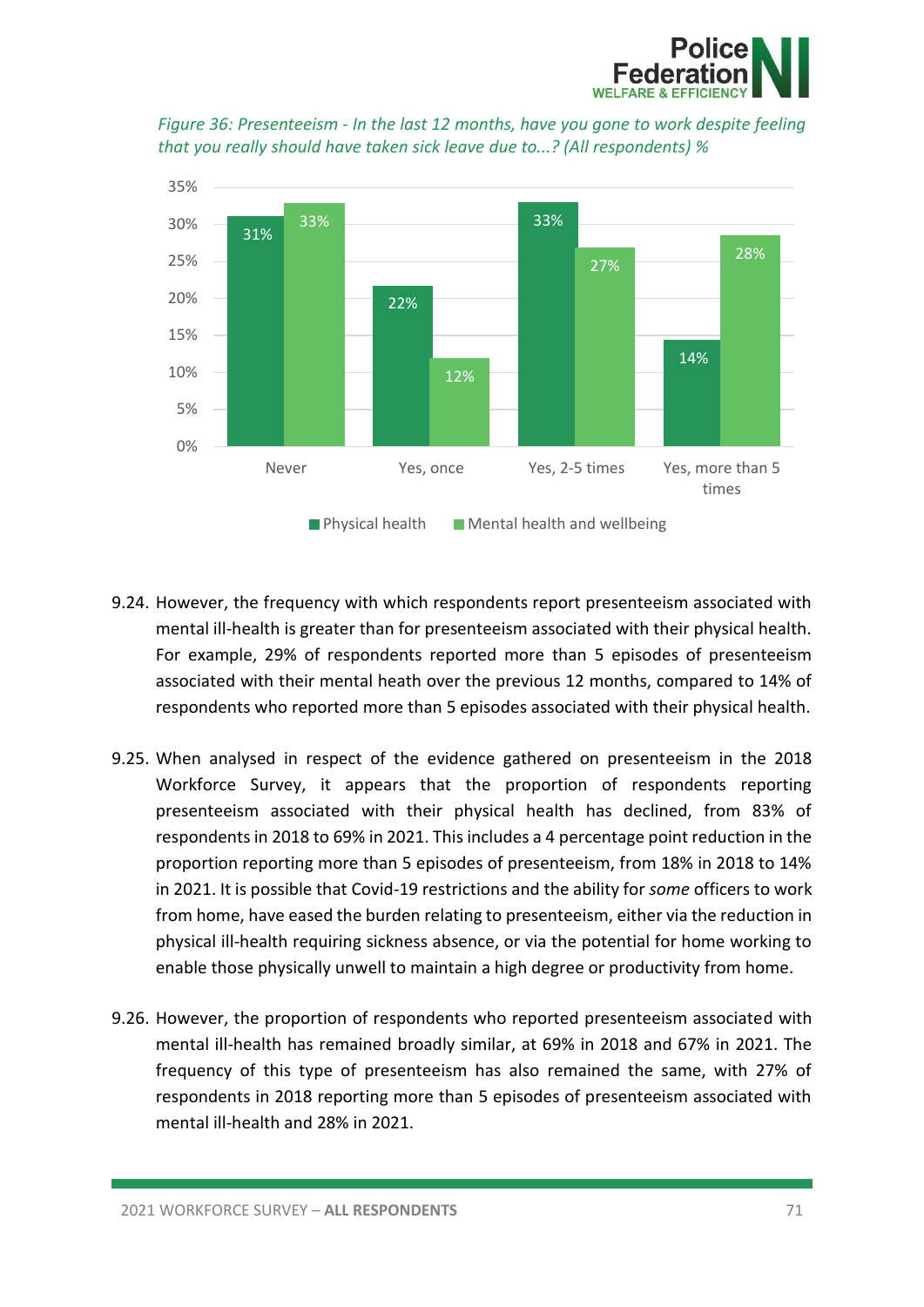

- 9.27. The proportion of respondents who reported at least one episode of presenteeism associated with their mental health was slightly higher in NI, at 69%, than that recorded in the PFEW 2020 Demand, Capacity and Welfare Survey at 66%. This trend was also evident for presenteeism associated with physical health, at 66% in England and Wales and 67% in NI.
- 9.28. A number of respondents identified their own personal experience of remaining at work, despite suffering from poor health, and the impact this subsequently had on their professional life.

"I was suffering with sleepless nights, nightmares and not being able to control my emotions, I regret now that I came forwards and admitted this, I opened up my Pandora's box, the result of which meant me being removed from my unit, no longer deemed fit to work in front line duties and been shunned by my former colleagues, my line managers did the bare essentials that they had to re. contact but I was basically left completely alone. OHW are overwhelmed by mental health issues, and I fell through the cracks for a few months not being seen or spoken to by anyone" (Constable, 30+ years' service)

"The PSNI give lip service to their employees wellbeing. I have been suffering from PTSD due to multiple incidents at work and have been told that someone will speak to me in 3 to 4 months' time to arrange an OHW appointment" (Constable, 16-20 years' service)

### Leavism

9.29. The term 'leavism' which was coined in 2013 refers to the practice by which employees use annual leave / flexi time / rest days to take time off from their work when they are unwell or; employees taking work home which they have been unable to finish in their working day or; the practice of working when on annual leave in order to catch up<sup>xix</sup>. The concept and the items used to measure it provide an additional measure of sickness in the workplace which extend beyond absence and presenteeism. This broadens current understandings of the impact of sickness on the workplace and conversely can further explain the impact of workplace stress and demand on sickness levels.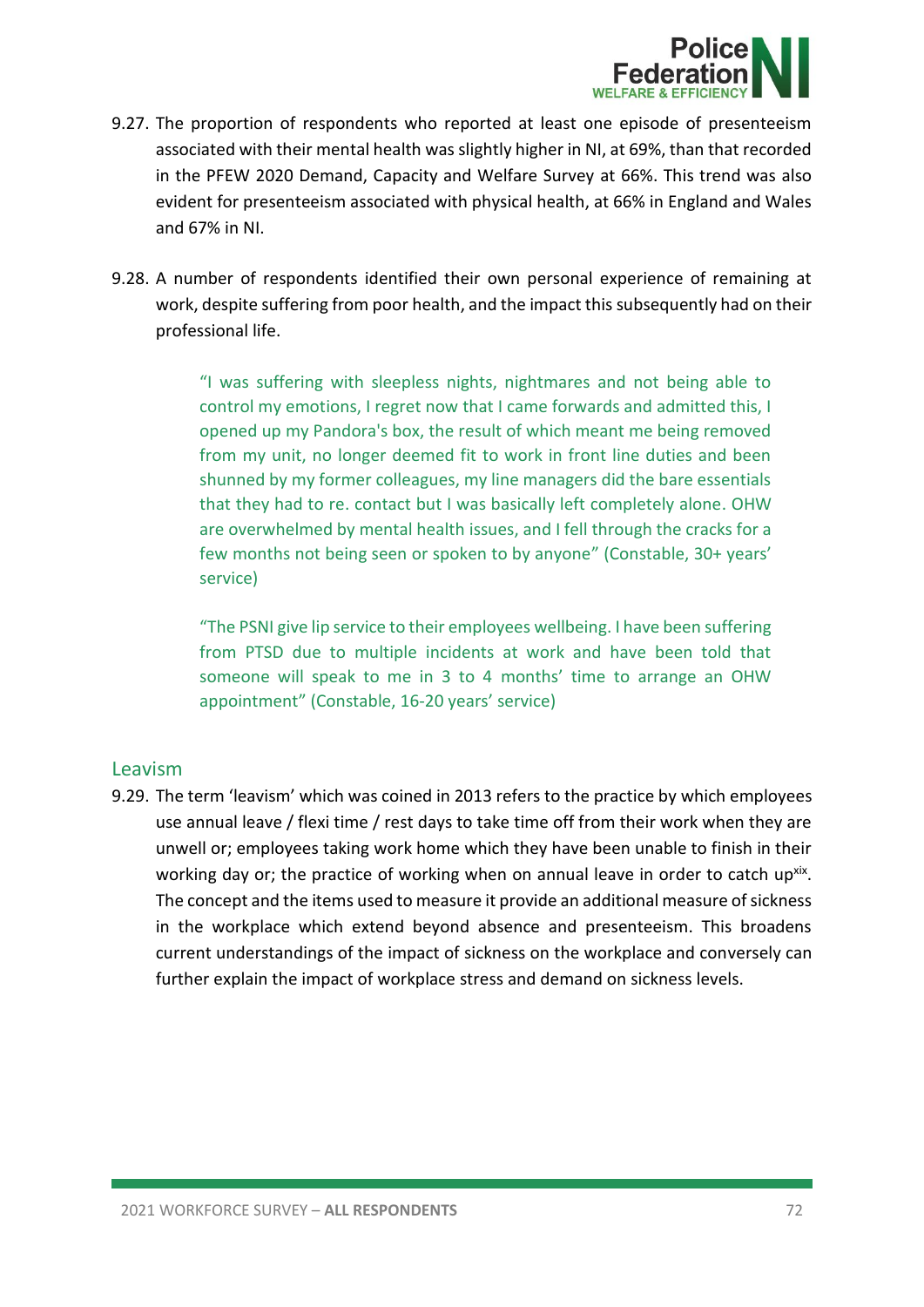

*Figure 37: Leavism - In the last 12 months, have you used annual leave or rest days to take time off due to...? (All respondents) %*



- 9.30. In a similar trend to that evidenced with presenteeism, the proportion of respondents who reported at least one episode of leavism associated with either physical health or mental ill-health is similar at 47% and 51% respectively. Again, issues associated with mental ill-health resulted in a greater frequency of leavism amongst respondents, relative to physical health. 26% of respondents reported between 2 and 5 episodes of leavism associated with their mental health, and 10% more than 5 episodes, compared to 20% who reported between 2 and 5 episodes associated with their physical health and 5% more than 5 episodes.
- 9.31. The proportion of respondents who have reported at least one episode of leavism associated with their mental health has increased from 48% in 2018 to 51% in 2021, whilst the proportion reporting leavism associated with their physical health has declined from 59% in 2018 to 47% in 2021. This trend was also evident for presenteeism.
- 9.32. No comparator data is available for the analysis of leavism between police officers in England and Wales with those in NI.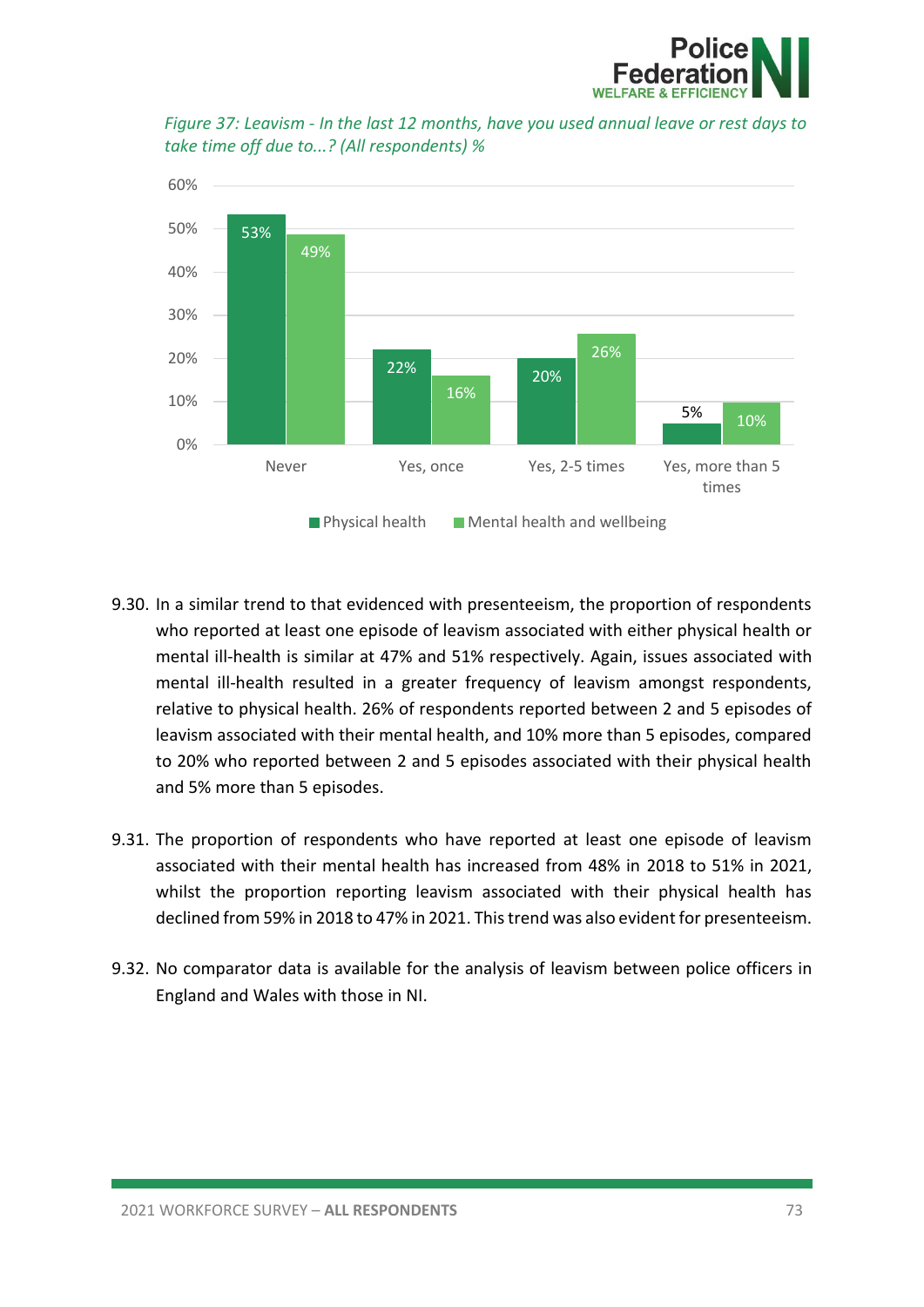

# 10. Policing and Covid-19

- 10.1. Twenty months on from the outbreak of the Covid-19 pandemic in the UK, and the impact of the virus remains a key part of the context within which respondents completed the PFNI 2021 Workforce Survey. The Covid-19 pandemic has affected every aspect of life, including within the workplace where it has added to issues of health, sickness and wellbeing. Respondents were asked a range of questions aimed at understanding the impact of the virus on their personal health and family/work circumstances, as well as gauging perception relating to a number of key areas of interest regarding the management of the pandemic within the PSNI.
- 10.2. Respondents were asked to identify if they had (or think that they have had) Covid-19 since the beginning of the pandemic. Half of all survey respondents (50%) stated no that they did not have, or did not think they have had, Covid-19. 17% of respondents reported that they were unsure. The remaining third **(33%) stated yes that they had, or think they have had, Covid-19** at some point since the pandemic began. This includes **3% who reported that they have had a positive antigen or antibody test and that they required hospital treatment**, alongside a further 14% who had a positive Covid-19 test result but did not require hospital treatment. 17% of respondents reported 'yes' based on a strong personal suspicion or medical advice.

### *Figure 38: Do you think that you have, or have had, Covid-19 since the beginning of the pandemic? (All respondents) %*



10.3. The third of respondents who stated that they had, or think they have had, Covid-19 were then asked to identify where they think they contracted it from. 48% of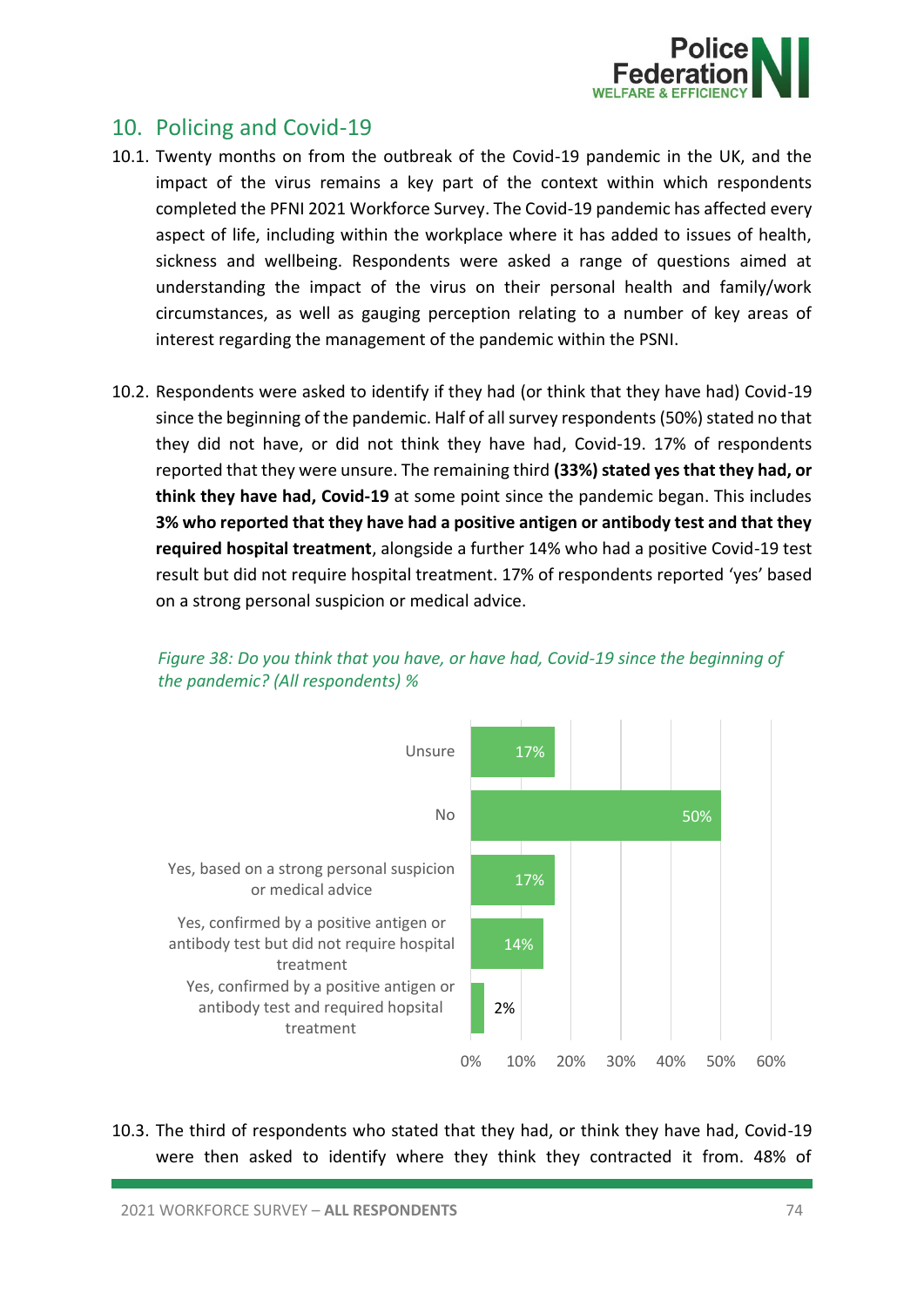

respondents reported that they think they contracted Covid-19 through work-related activities, with 25% reporting through non-work-related activities (i.e. through family or contact with friends). The remaining 28% were unsure.

10.4. Survey respondents used the open-ended text question as an opportunity to outline their personal experiences of having Covid-19 and working for the PSNI, for many respondents the physical impact of the virus was compounded by a lack of support from the service.

> "I also contracted covid while on duty and I have received no help or assistance. 14 months on I still have physical issues caused by the virus. I have not missed a single day as I continue to try and do my bit at an extremely difficult time for everyone" (Constable, 11-15 years' service)

> "As a result of contracting Covid 19 I have subsequently developed long Covid symptoms which on certain days affects me with being very tired" (Constable, 3-5 years' service)

> "Having contracted COVID 19 in July 2021, I was absent from work for a period of 45 x days. I believe that I am still suffering the effects of 'long covid' with physical fatigue playing a huge factor in my day-to-day life both at work and at home" (Constable, 21-25 years' service)

10.5. Covid-19 also resulted in a number of restrictions on our lives which had implications for how and where we could mix with others. Respondents were asked to identify if any of the following restrictions applied to them as a result of Covid-19. Respondents could select more than one option. A majority of respondents (61%) reported that they had been forced to self-isolate at home at some point during the pandemic. This is typically as a result of having Covid-19 or being identified as a close contact to someone who tested positive for Covid-19.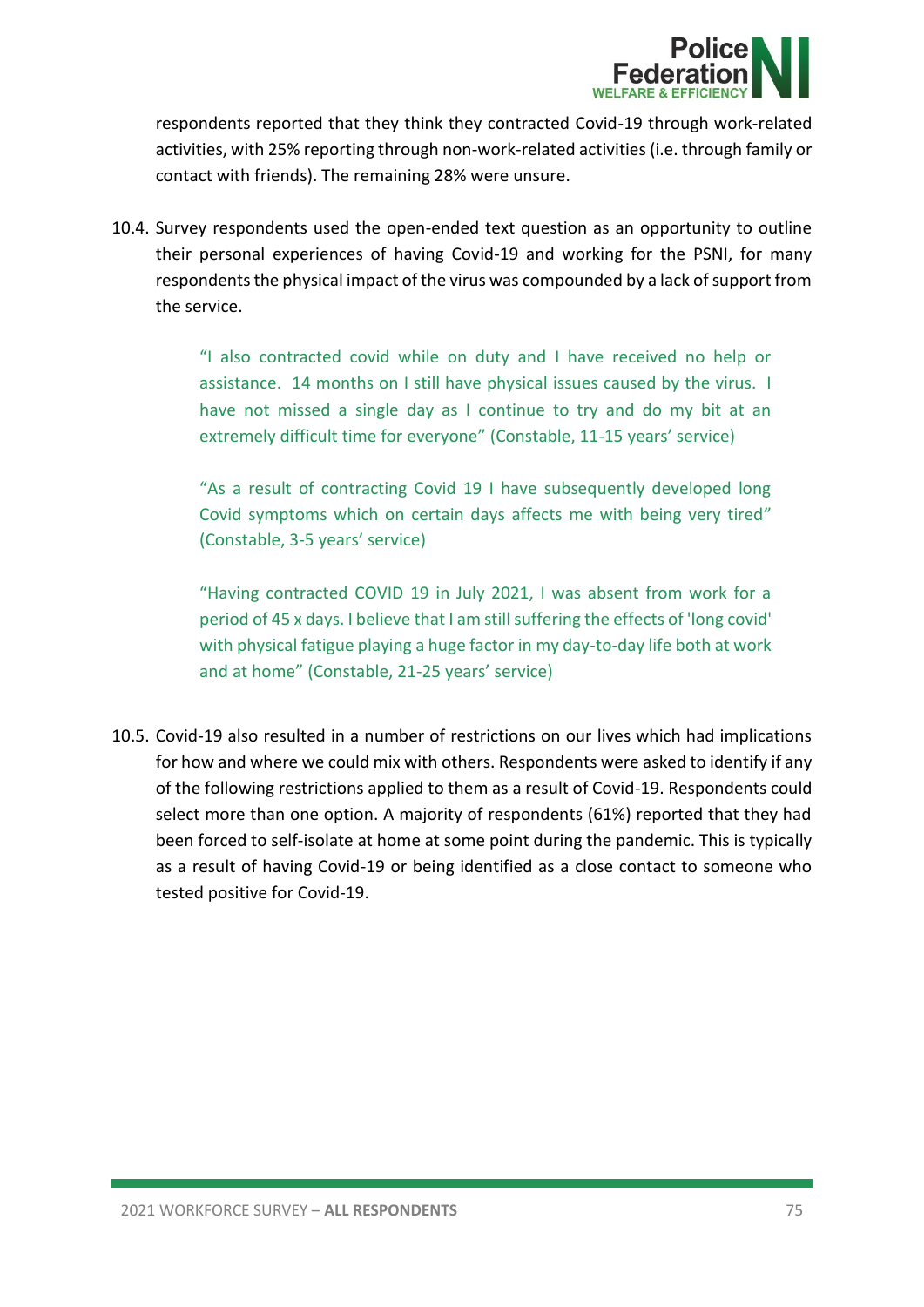

*Figure 39: As a result of Covid-19 have you had to do any of the following...? (All respondents) %*



10.6. More than a quarter of respondents (28%) also identified that they had been forced to take time off from their work to care for dependents who had been unwell or isolating as a result of Covid-19. 4% of respondents reported that they had to work from home because they are considered as a 'high risk' person with a further 3% working from home as a family member is considered as a 'high risk' person. 29% of respondents reported that none of the options applied to them during the first twenty months of the Covid-19 pandemic.

### Perception of the management of Covid-19 within the PSNI

10.7. **Half of all survey respondents (50%) disagreed or strongly disagreed that the PSNI managed the service well during the Covid-19 pandemic**. This includes 26% of respondents who strongly disagreed. 27% neither agreed nor disagreed with this statement, whilst 24% agreed or strongly agreed. A key element of the management of Covid-19 related issues involved the provision of appropriate items of Personal Protection Equipment (PPE) and despite half of respondents reporting that the service was not well managed well, **47% of respondents agreed or strongly agreed that they had access to all of the equipment they personally needed to protect them from Covid-19 whilst at work**. A third of respondents (33%) disagreed or strongly disagreed that they had access to the PPE they required, with 20% who neither agreed nor disagreed.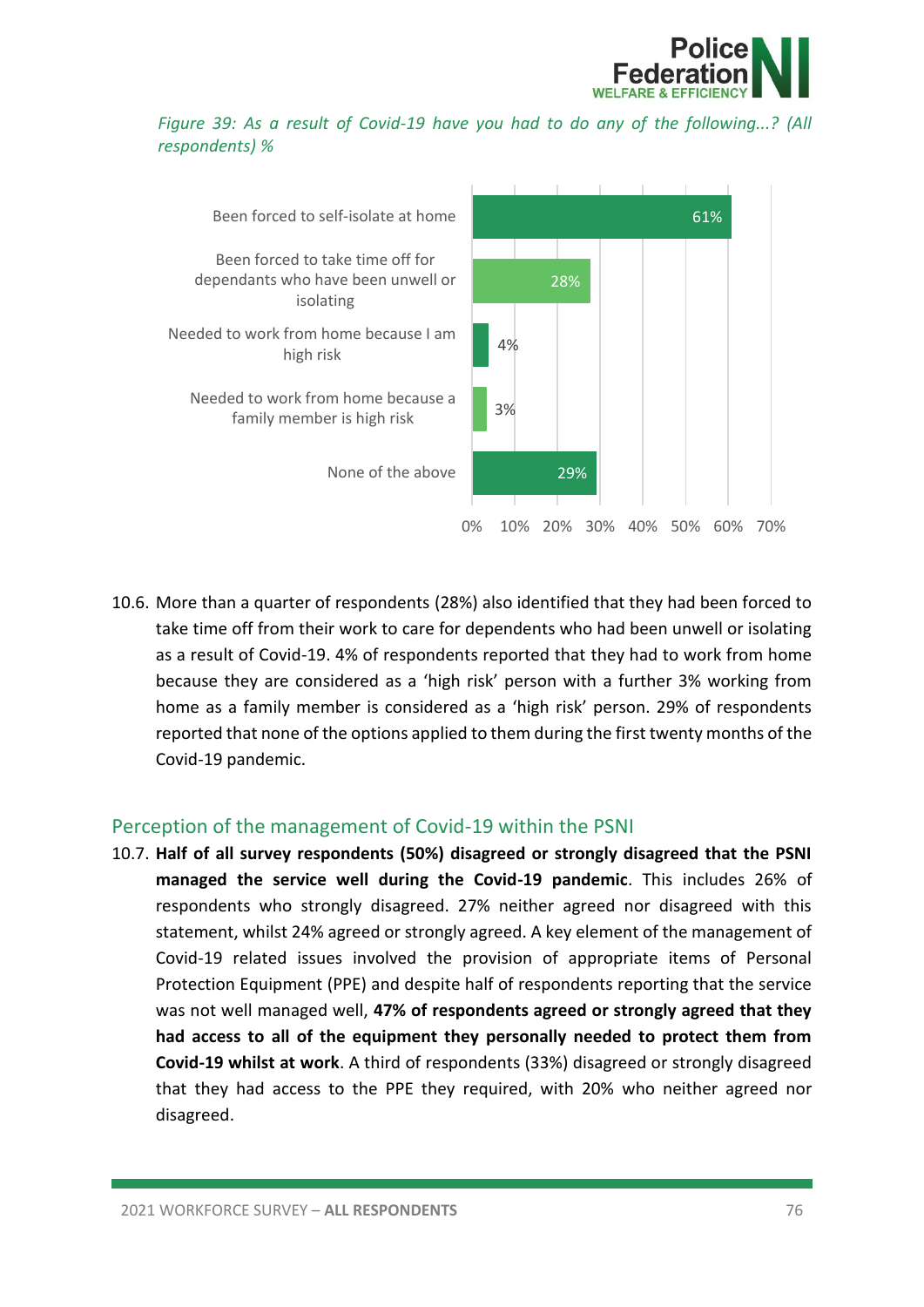

- 10.8. **A significant majority of respondents (80%) disagreed or strongly disagreed that the new policing powers which were introduced to manage Covid-19 were clear. This includes 51% of respondents who strongly disagreed**. This may go some way to explaining the high proportion of respondents who disagreed that the service has managed the pandemic well. Just 5% of respondents agreed or strongly agreed that the policing powers used to manage Covid-19 were clear.
- 10.9. **65% of survey respondents disagreed or strongly disagreed that the exposure to risk of policing during the Covid-19 pandemic has been fully understood**, suggesting that a majority of officers believe the level of risk they faced personally, as a result of their public service, is not entirely recognised. 18% of respondents neither agreed nor disagree with this statement, whilst 17% agreed or strongly agreed that the exposure to risk *is* fully understood. In addition to the high level of disagreement regarding the exposure to risk of policing during the pandemic, **a majority of survey respondents (72%) also disagreed or strongly disagreed that the degree of priority given to police officers during the vaccination programme was fair**. This includes 48% of respondents who strongly disagreed. 20% of respondents neither agreed nor disagreed that the vaccination programme was fair to police officers, whilst 8% agreed or strongly agreed.
- 10.10. No comparator data with officers in England and Wales have been used in this analysis due to the time difference into the pandemic.
- 10.11. A number of respondents appeared sympathetic to the unprecedented nature of the Covid-19 pandemic and as a result were positive about the response from the PSNI to the crisis.

"I think the way the pandemic was handled by management was exemplary at times and they often don't get the credit for how well they equipped officers at the start" (Constable, 11-15 years' service)

"Re. Covid - the PSNI did the best job it could in difficult circumstances. The PSNI was undermined by a lack of decisive action by politicians which made covid regulations practically unenforceable" (Constable, 16-20 years' service)

"I feel as frontline officer we were provided with appropriate equipment at the earliest opportunity, including force 8 masks, FRSM's and gloves in an endless supply along with sanitiser stations installed everywhere. I feel good practices were put in place in regard to the bubbling within teams, this was well managed and implemented" (Constable, 6-10 years' service)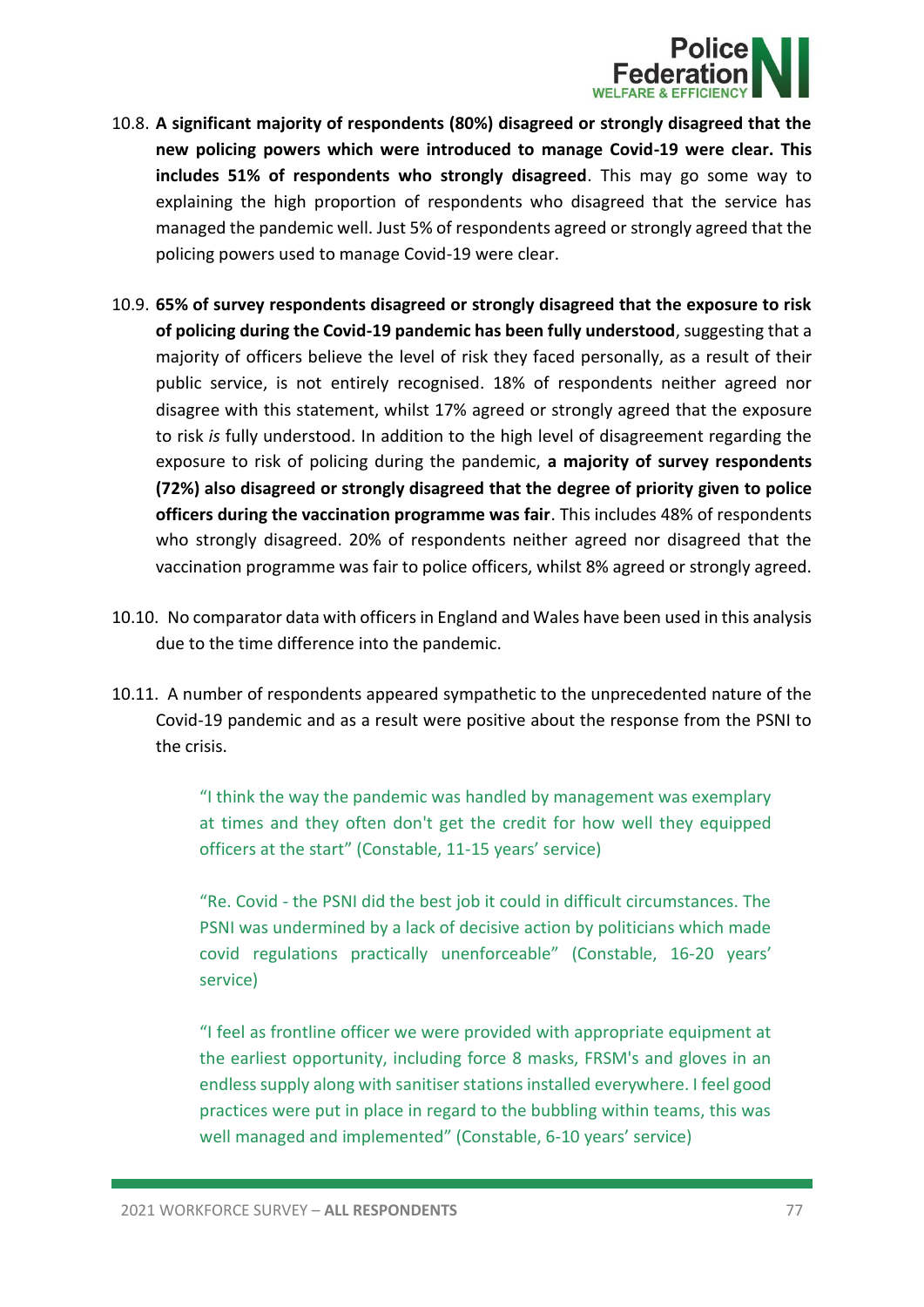



#### *Figure 40: To what extent do you agree or disagree with the following statements...? (All respondents) %*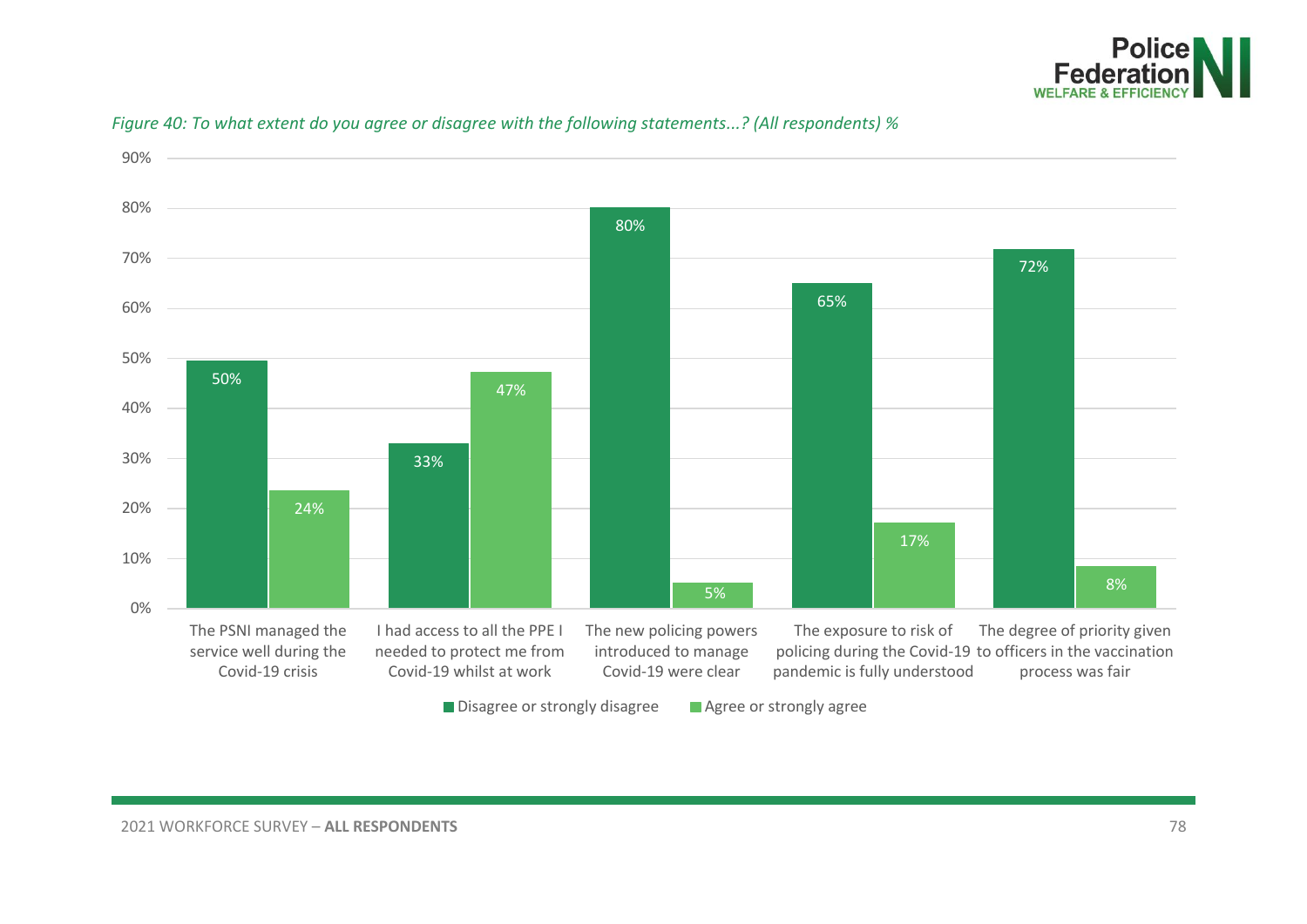

10.12. However, many respondents had less favourable comments to make regarding the handling of the crisis by the PSNI and in particular relating to the lack of priority access to vaccination.

> "In March 2020, the pandemic hit and our DST were shifted to Covid duties - basically responding to any calls for service where there was a Covid concern. We were told this would last a few weeks. It's been 18 months…My job satisfaction is basically at zero and shows no signs of changing anytime soon" (Constable, 11-15 years' service)

> "My partner is high risk; I spoke to my inspector at the time who said I was the problem and if I didn't feel like I could risk going to work and coming home that I would have to not go home… I had to work constantly in fear of bringing covid home. I spent times in isolation from my family confined in one room of the house" (Constable, 3-5 years' service)

> "Having been a frontline worker going in and out of homes during Covid I found it disgraceful that police officers were not given access to early Covid vaccinations. Having to deal with persons spitting in your face knowing that you had to wait until you were in the age-appropriate group to be vaccinated was about as morally degrading as anything I have dealt with during my existence" (Constable, 6-10 years' service)

> "No early vaccine for police even though as an LPT officer we were expected to stay on the front line and be out in the midst of it. I feel let down and completely unappreciated due to Covid 19" (Sergeant, 16-20 years' service)

> "As a frontline service, we should have been vaccinated earlier in the pandemic. As a response officer, the public we deal with did not socially distance and one my colleagues who was extremely careful in the job contracted through Covid in work and infected half our section… an early vaccination… would have prevented this and all the serious Covid sickness within PSNI" (Constable, 11-15 years' service)

> "I do not think the mental health impact of those policing frontline during the covid pandemic has truly come to light and this will be seen for years to come" (Constable, 16-20 years' service)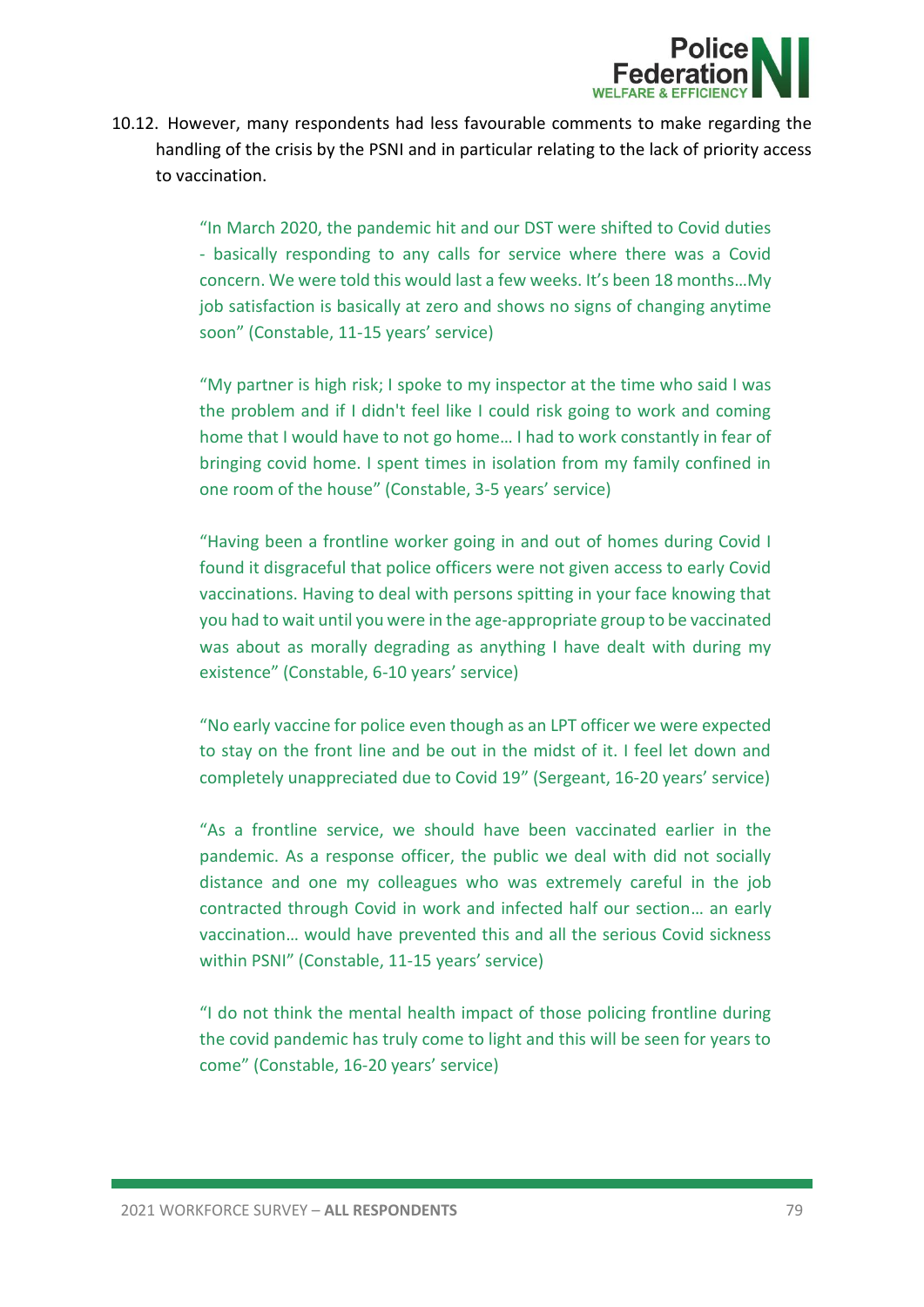

# 11. Morale and Organisational Commitment

- 11.1. Morale is an important concept within the workplace, with evidence suggesting that low levels of morale can have a detrimental impact on job motivation, performance, employee wellbeing, productivity and staff turnover<sup>xx</sup>. Respondents were asked a range of questions aimed at understanding the level of morale within and across the PSNI in 2021, as well as assisting with an exploration of the key factors which are negatively impacting morale. Furthermore, respondents had the opportunity to express their organisational commitment to the PSNI, including their intention to stay or leave the service and the factors impacting this intention.
- 11.2. Respondents were asked to identify, on a scale of 1 to 10, how satisfied they currently are with their job. 3% of respondents reported that they are not at all satisfied with their job, with a further 4% selecting option 2. A further 32% selected options 3 to 5, indicating that overall, almost one in four respondents (39%) reported being more dissatisfied than satisfied with their job. Conversely, 61% of respondents selected options on the more satisfied end of the scale, including 10% at number 6, 12% at number 7, 14% at number 8 and 10% at number 9. 14% of respondents reported being completely satisfied with their job.





11.3. Despite a majority of respondents identifying some degree of satisfaction with their job, 60% continued to report their personal morale as low or very low, compared to 13% who reported it as high or very high personal morale. The proportion of respondents who reported low or very low team and service wide morale is greater, at 66% and 89%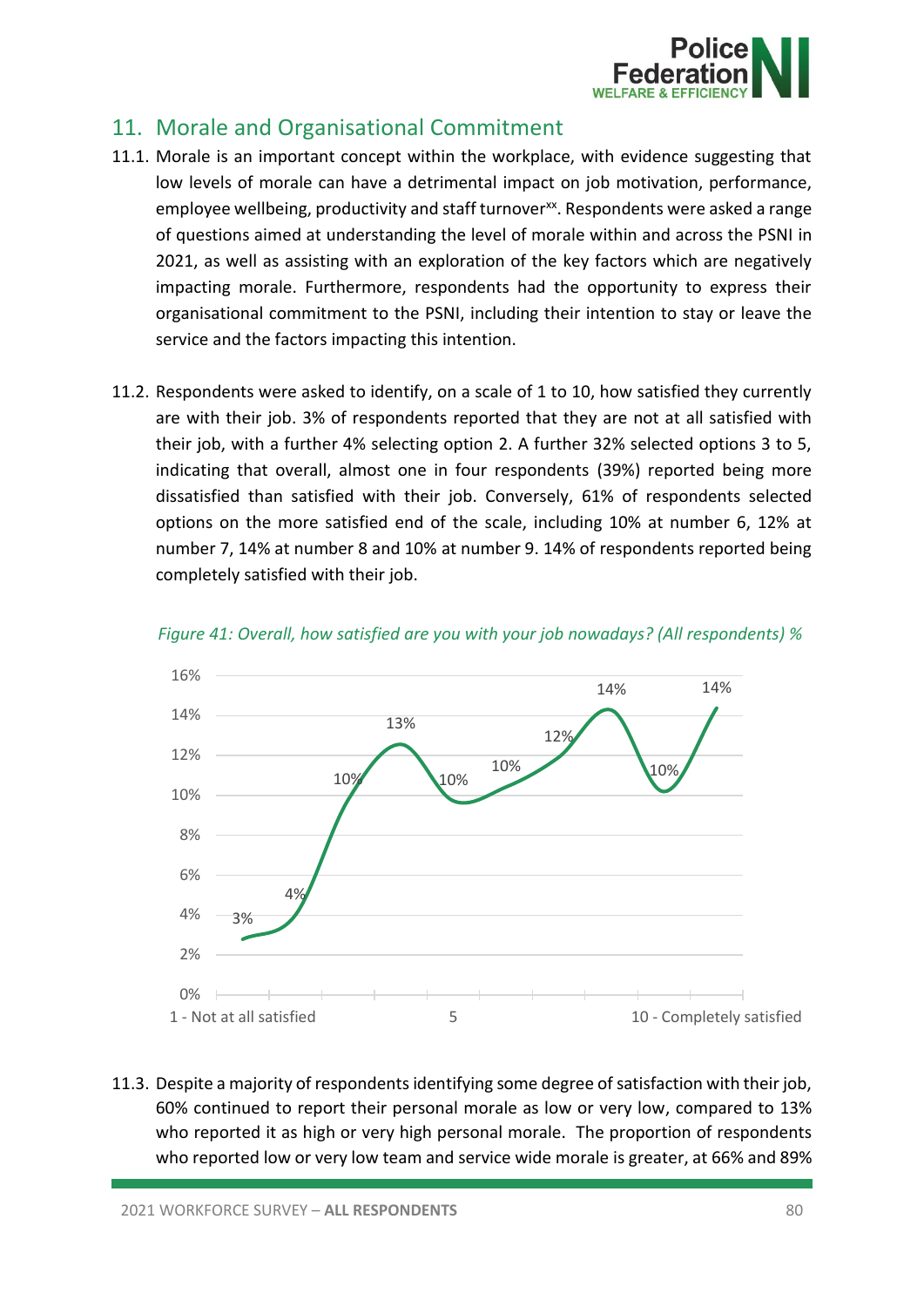

respectively. 9% of survey respondents reported high or very high team morale and just 1% high or very high service wide morale.

| Table 4: Please rate the level of morale for each of the following? [All respondents] % |     |                                      |                   |
|-----------------------------------------------------------------------------------------|-----|--------------------------------------|-------------------|
|                                                                                         |     | Low or very low Neither high nor low | High or very high |
| <b>Personal morale</b>                                                                  | 60% | <b>27%</b>                           | 13%               |
| Team morale                                                                             | 66% | 25%                                  | 9%                |
| Service morale                                                                          | 89% | 10%                                  | 1%                |

*Table 4: Please rate the level of morale for each of the following...? (All respondents) %*

11.4. As shown below, the proportion of survey respondents who have reported low team morale and low service morale has declined in each Workforce Survey since 2015. Low team morale was reported by 83% of respondents in 2015, reducing to 70% in 2018 and 66% in 2021. Similarly, low service morale was reported by 96% of survey respondents in 2015, reducing to 92% in 2018 and 89% in 2021.

*Figure 42: Percentage of survey respondents reporting low personal, team and service morale 2015, 2018 and 2021 (All respondents) %*



11.5. The proportion of survey respondents who have reported low or very low levels of personal morale reduced from a series high of 73% in 2015 to 54% in 2018. However, in 2021 the percentage of respondents who reported low or very low personal morale increased to 60%, countering the trend of continued reduction in low team and service wide morale.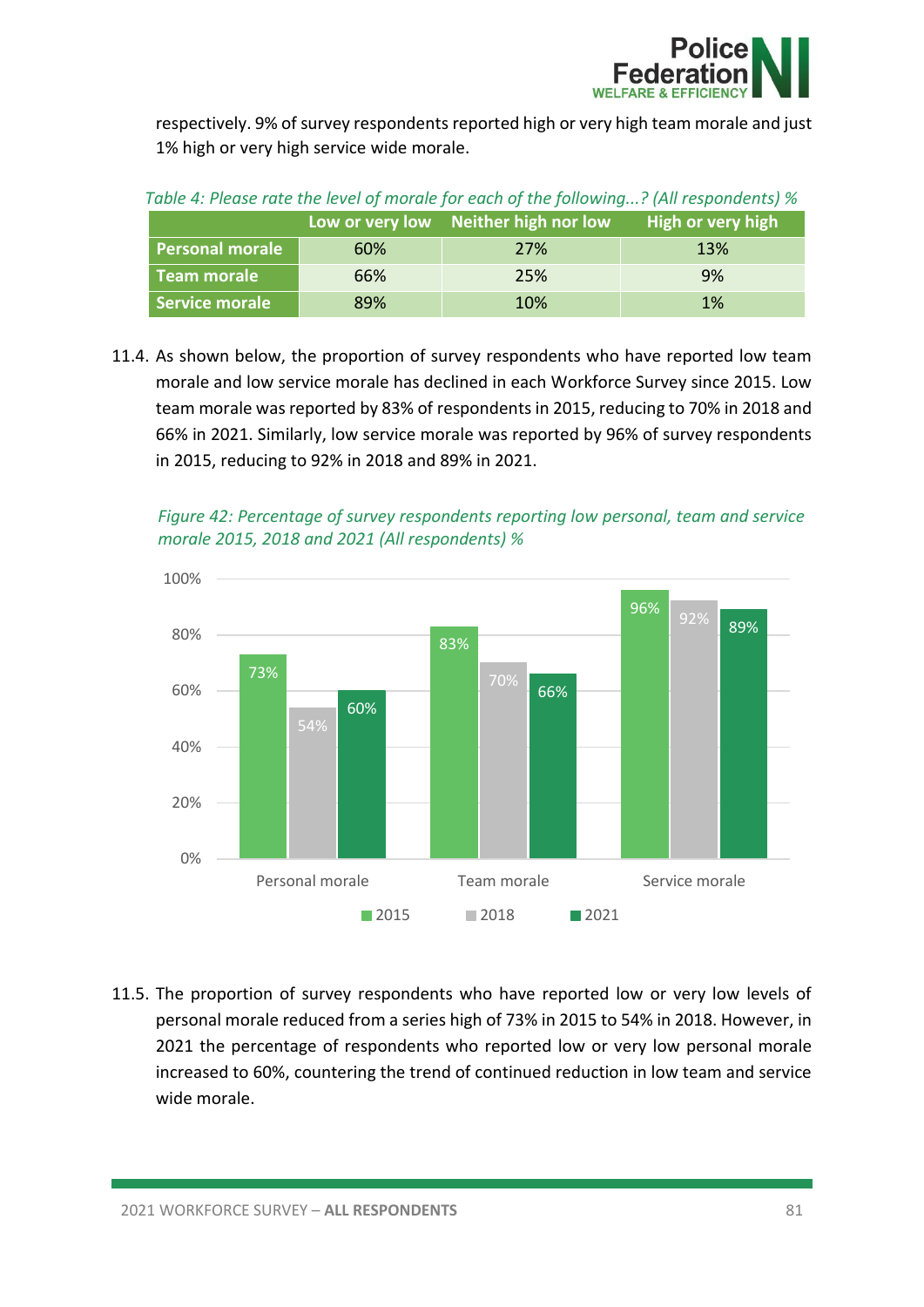

- 11.6. Respondents to the 2020 PFEW Pay and Morale Survey were also asked to rate their level of personal, team and service morale. Survey respondents in England and Wales were *more* likely than their NI counterparts to report low levels of team morale, at 75% and 66% respectively. However**, they were** *less***likely to report low service wide morale than respondents in NI, at 85% and 89% respectively, and less likely to report low personal morale, with 48% of respondents in England and Wales stating that their personal levels of morale were low, compared to 60% of respondents in NI**.
- 11.7. As in the two previous PFNI Workforce Surveys, respondents were asked to identify, from a list of ten factors, how each has affected their personal morale. Given the increase in the level of low personal morale in 2021, these results are particularly insightful.
- 11.8. In 2021 a majority of respondents identified that each of the ten factors have had a negative or very negative affect on their personal morale. **The factor which was most commonly selected as having a negative effect on personal morale was the delay in implementing pay increases and/or pay increments, with 92% of respondents reporting that this has had a negative effect on their morale**. The second most commonly selected factor was how the police are treated, at 86%, whilst the impact of NI's political environment was selected third, at 80%.
- 11.9. Issues of remuneration were selected fourth and fifth, with 74% of respondents identifying that their pay and benefits negatively impacted their personal morale and 70% stating that their pension was a negative contributor. 64% of respondents reported that policing during the Covid-19 pandemic had a negative effect on their morale, followed by 60% who reported that opportunities for development and promotion were negative factors.
- 11.10. The three least selected responses (albeit, still selected by a majority of respondents) were the impact of work-life balance, at 59%, the impact of workload and responsibilities, at 58% and the impact on health and wellbeing at 56%. Interestingly, the health and wellbeing and the work life balance aspect of policing were the most commonly selected options when considering a positive impact on morale, at 15% and 14% respectively.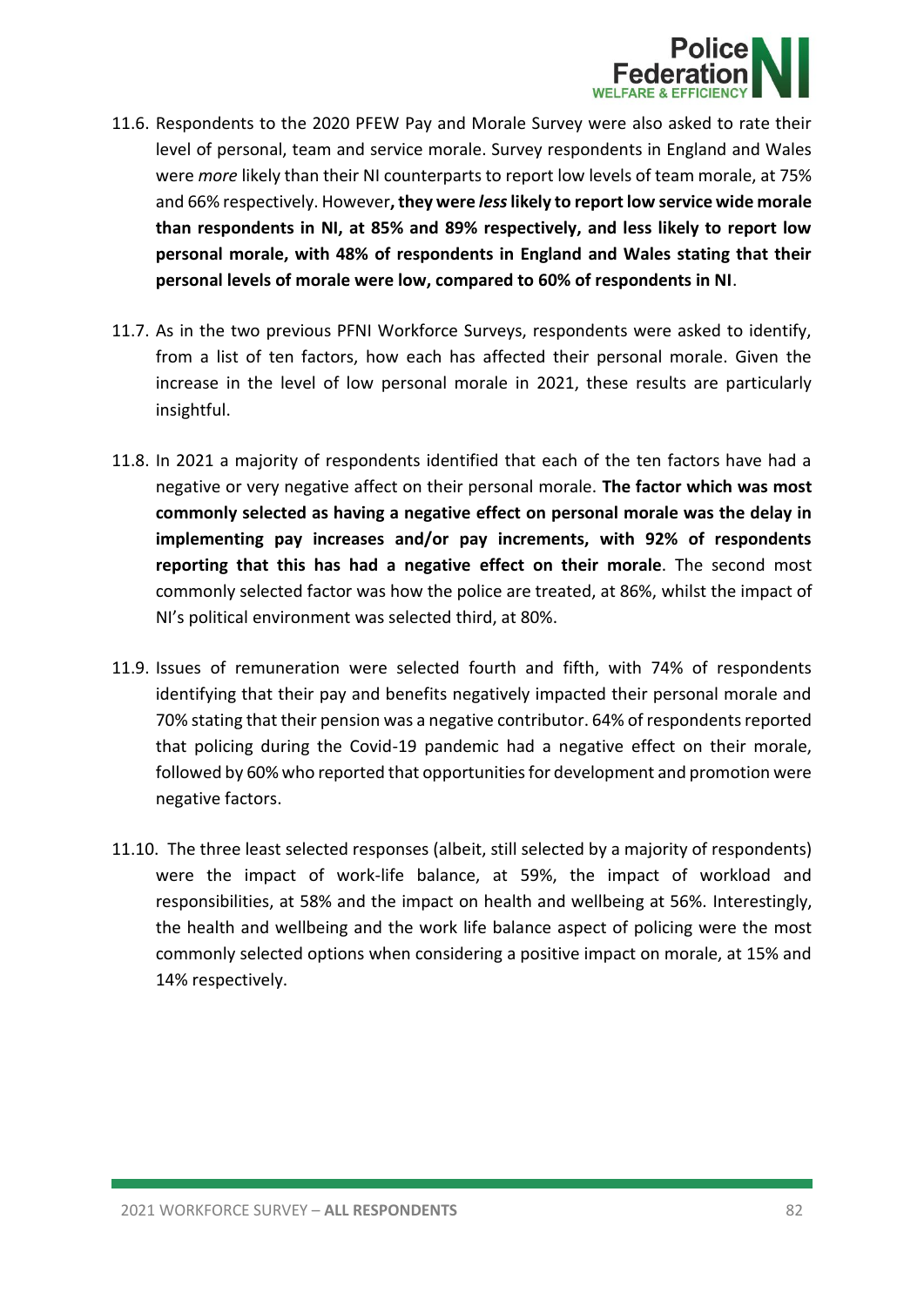



### *Figure 43: At the present time, what affect do the following factors have on your personal morale? (All respondents) %*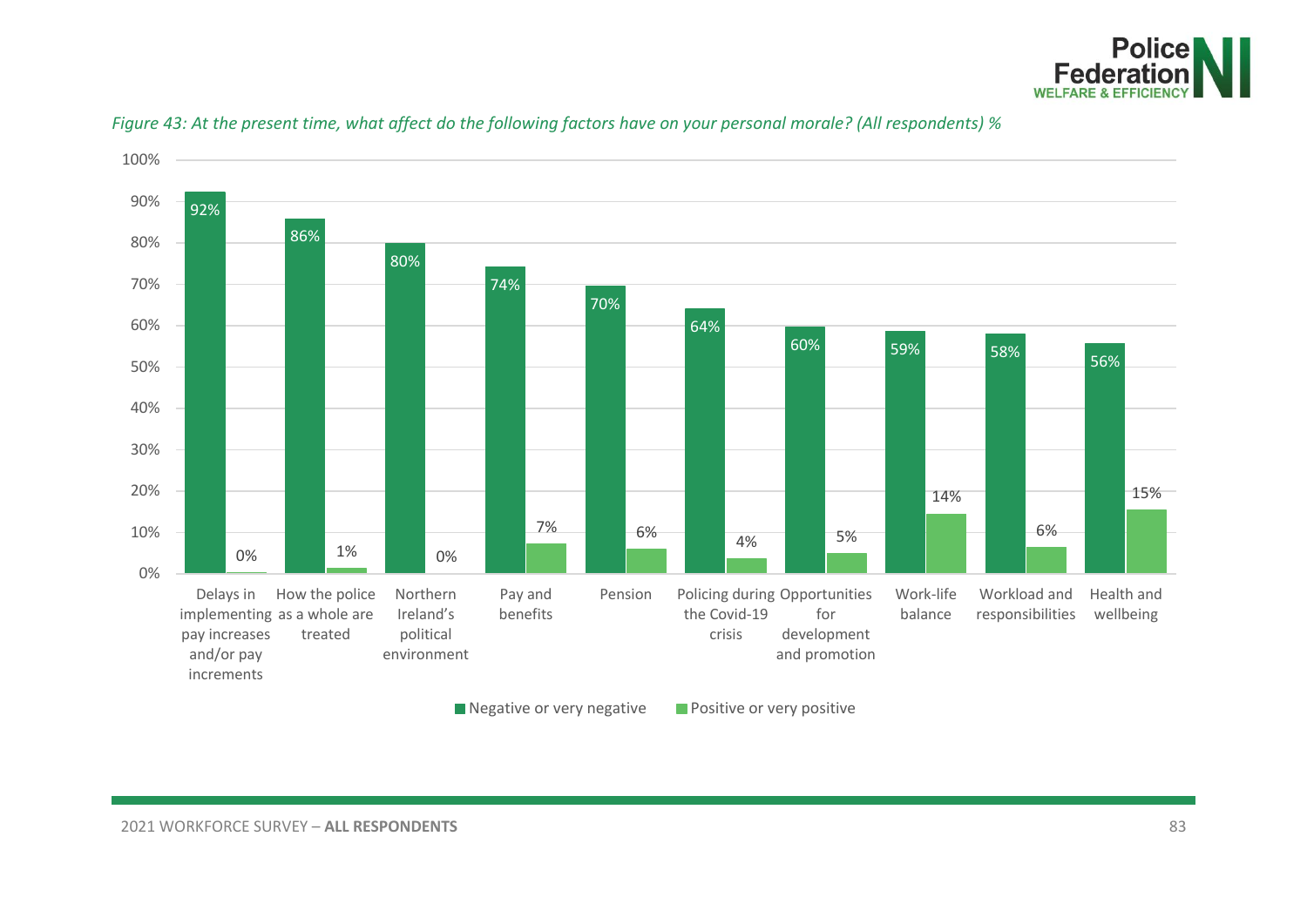

- 11.11. Whilst a broad comparison of the key factors influencing personal morale since 2015 is possible, please note that some of the factors included each year have changed to reflect topical issues at the time. **In 2015 the top three most commonly reported factors which negatively impacted personal morale included changes to pensions (i.e. pension age increase at 83% and the introduction of the CARE pension scheme at 78%) as well as changes to rest day payments, at 82%**. However, **by 2018 the most selected item for negatively affecting personal morale was 'how the police are treated as a whole', as selected by 84% of respondents**. By 2021 this factor was the second most selected option but had increased to 86% of respondents. Pay and benefits was the second most selected option in 2018, at 85%, however by 2021 this had moved to fourth and reduced to 74% of respondents. The delay in implementing the pay award was the third most selected factor in 2018, at 88% of respondents, however the persistent nature of this issue has pushed this to the most commonly selected factor for negatively impacting personal morale in 2021, as selected by 92% of respondents.
- 11.12. The most commonly selected factor reported as negatively impacting personal morale in England and Wales in 2020 was 'how the police as a whole are treated', as selected by 90% of respondents. Although this was the second most commonly selected factor in NI, the delayed payment of pay increases is not an issue in England and Wales, whilst the percentage of respondents who selected police treatment was similar in NI, at 86%. Pay and benefits was the second most commonly selected factor in England and Wales, as reported by 73% of respondents, compared to fourth place and 74% of respondents in NI. Similarly, issues associated with the pension were selected by 69% of respondents in England and Wales and 70% in NI, indicating that pensions have had similar negative impact on personal morale across policing.
- 11.13. Respondents provided a range of qualitative responses relating to the issue of morale within the PSNI and the various factors which are directly contributing to low morale. These ranged from issues associated with Covid-19, issues of pay and the delayed implementation of incremental payments and heavy workloads. However, a key feature of the qualitative data related to the impact of decision making and engagement from the Senior Management Team (SMT) on morale.

"Morale within PSNI has plummeted through the floor… We are financially worse off to the tune of thousands annually and now with increases in NI pending and no likelihood of any pay rises it will fast become an undesirable job due to poor pay... We cannot earn more unless we go for promotion and that process itself is flawed and unfair" (Constable, 11-15 years' service)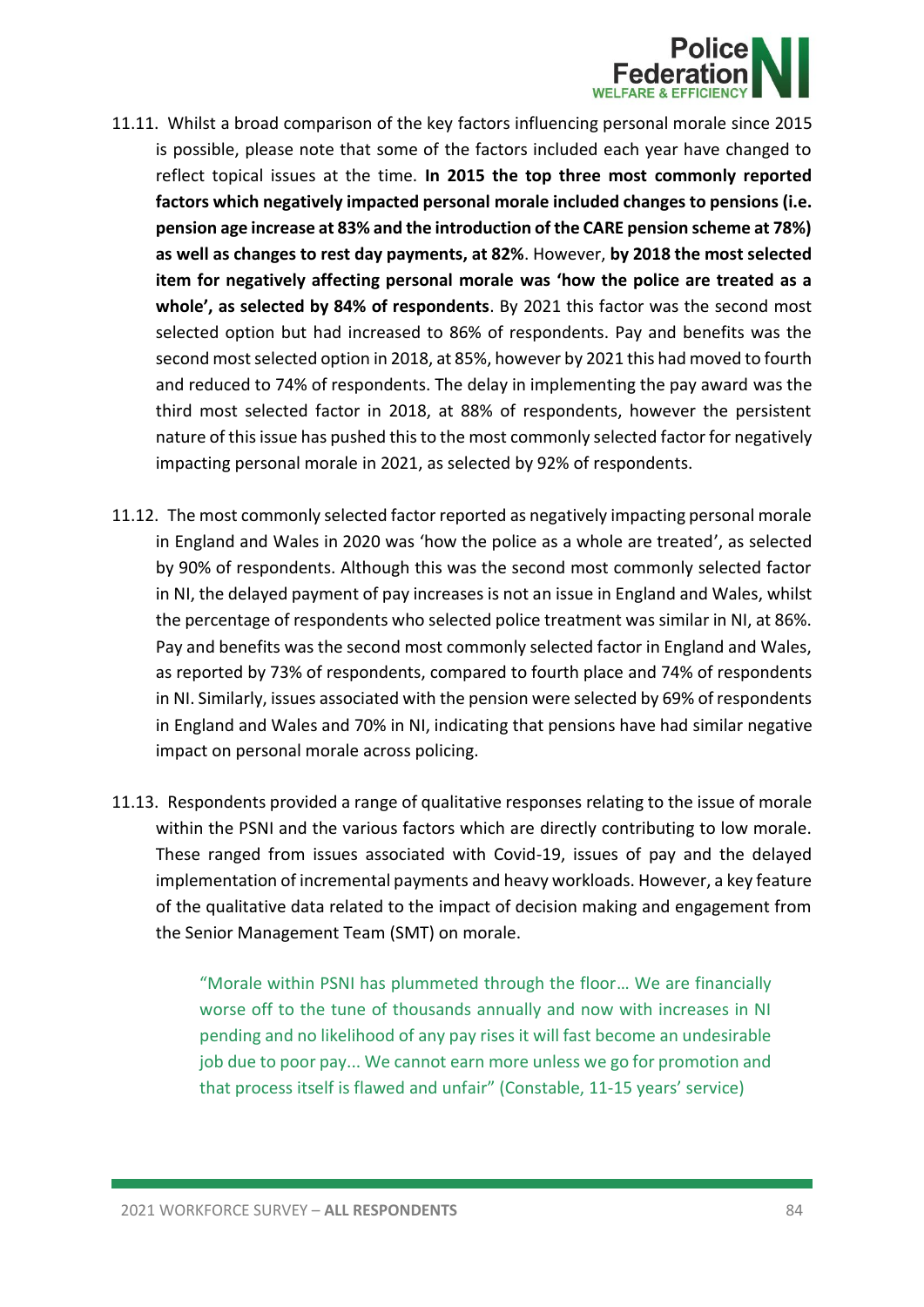

"Morale in the service is very low and the 'every person for themselves' attitude that seems to prevail is very dispiriting. There does not seem to be genuine support or even listening forums for the individuals' concerns. As an organisation our small team leadership is abysmal & at times the seemingly relentless pressure to achieve more with less can feel intolerable…Too much blame culture and not enough 'How can we be better' culture" (Constable, 16-20 years' service)

"Moral within the organisation is particularly low, recent issues with regards to pay-scale progression and the mixed messaging and what is viewed as a lack of understanding of the pressures faced by frontline officers on the ground and a general detachment from frontline policing from all management levels is at the heart of this" (Constable, 6-10 years' service)

"The overall moral within the PSNI is at its lowest from I joined. The job has changed for the worse during my short time in the job. Good officers have left, the experience and common sense left with them and not been replaced. The people making the decisions are out of touch with the police on the ground" (Constable, 11-15 years' service)

"I feel overall morale is low and officers do not feel supported by SMT" (Sergeant, 30+ years' service)

"I love my job and the people around me do to…I have seen morale dip substantially. If we didn't love what we do so much I would image more people would leave. We all want to be Police officers and we obviously understand our jobs are stressful, high intensity jobs, we know and accept that but there is little to no trust in the organisation over a lot of the aspects raised, pay, protecting/supporting officers, no mental health discrimination, no physical health help" (Constable, 6-10 years' service)

"Other emergency services have been praised and paid for their covid contribution and we have been left out to dry. My attitude for work has dropped since I started and now, I'm mostly here to get by and make sure I can pay my bills. Incentive to go above and beyond in my role is not given by any part of the job and not by senior management either" (Constable, 0-2 years' service)

11.14. However, one key issue which was referenced by a significant number of officers as a contributing factor to low morale was the delay in implementing contractual, incremental pay awards.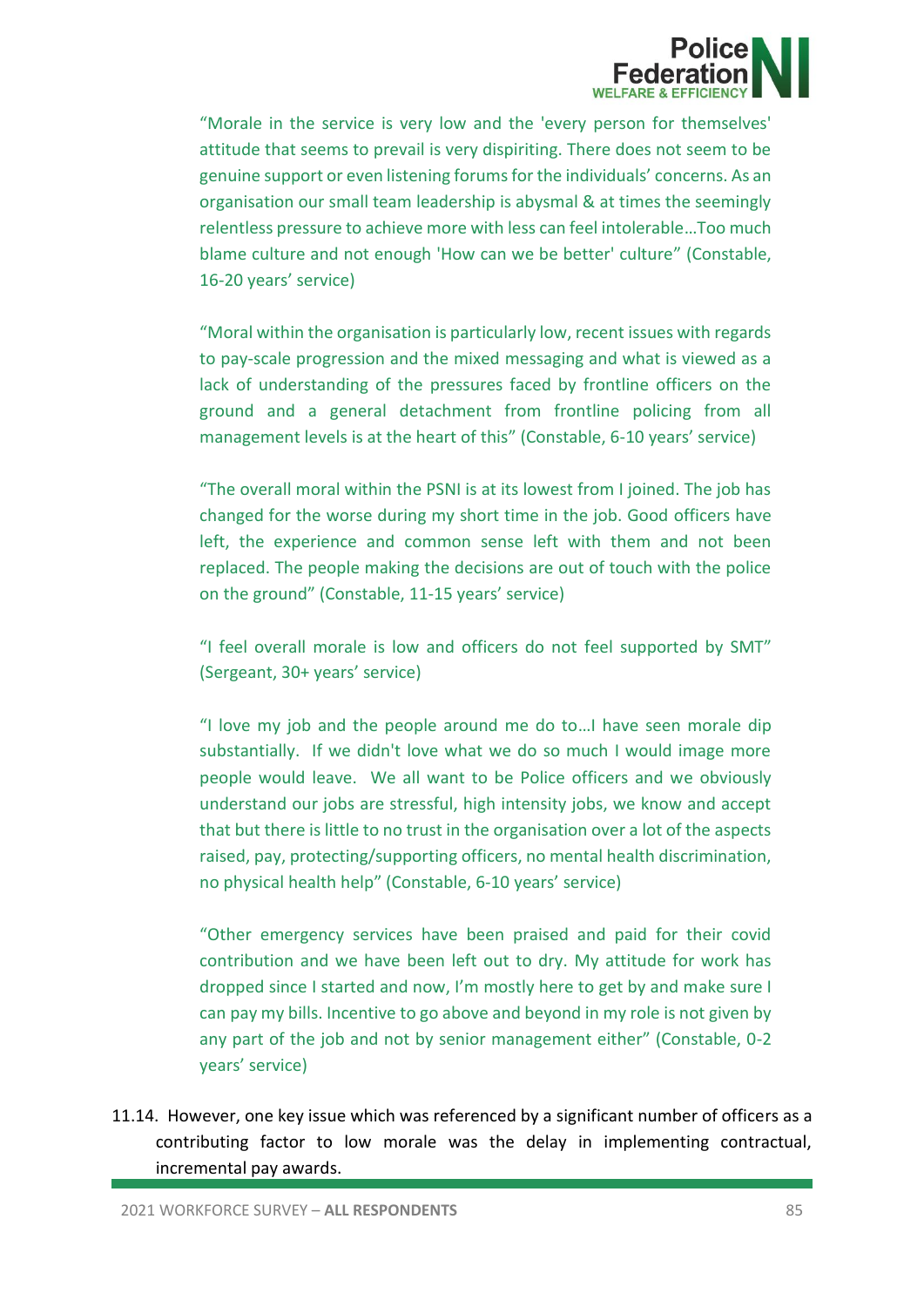

"I am extremely unhappy about the delay in the annual increase in my salary level i.e., my salary did not increase as expected when I reached the top of my pay band in September. It is inexcusable! I have a contract with the PSNI to work to the best of my ability and in return I expect my salary to be paid as set out in my terms and conditions" (Constable, 6-10 years' service)

"The non-payment of pay increments has had a considerable impact on my morale, and those of my colleagues who have also been impacted by it. To date I have had no correspondence from the PSNI about it at all. The only correspondence I have had in relation to it has been from PFNI. If the PSNI want to maintain morale, then the absolute minimum should be to pay Officers what they are entitled to. To have not inform staff of the situation gives a perception that they have no value to the organisation at all" (Constable, 6-10 years' service)

"The delay in implementing pay increases shows officers that no one cares" (Constable, 16-20 years' service)

"Lack of communication regarding the pay increment freeze with many officers only discovering this on their payslip is an absolute disgrace…Morale is low already and this has only worsened things. Correspondence to officers would have cost nothing but at least given the appearance of caring/being aware and top of the issue" (Constable, 6-10 years' service)

### Organisational commitment – intention to stay

11.15. More than half of all survey respondents (69%) reported that they are intending to remain with the PSNI, with 15% reporting their intention to remain for at least the next two years and 54% stating they intend to stay until pension age. 13% of respondents reported their intention to leave the service including 5% who reported that they are currently seeking alternative employment and will resign as soon as they can and 7% who reported that they are planning to leave within the next two years. The remaining 19% of respondents were unsure regarding their intention to stay with the PSNI.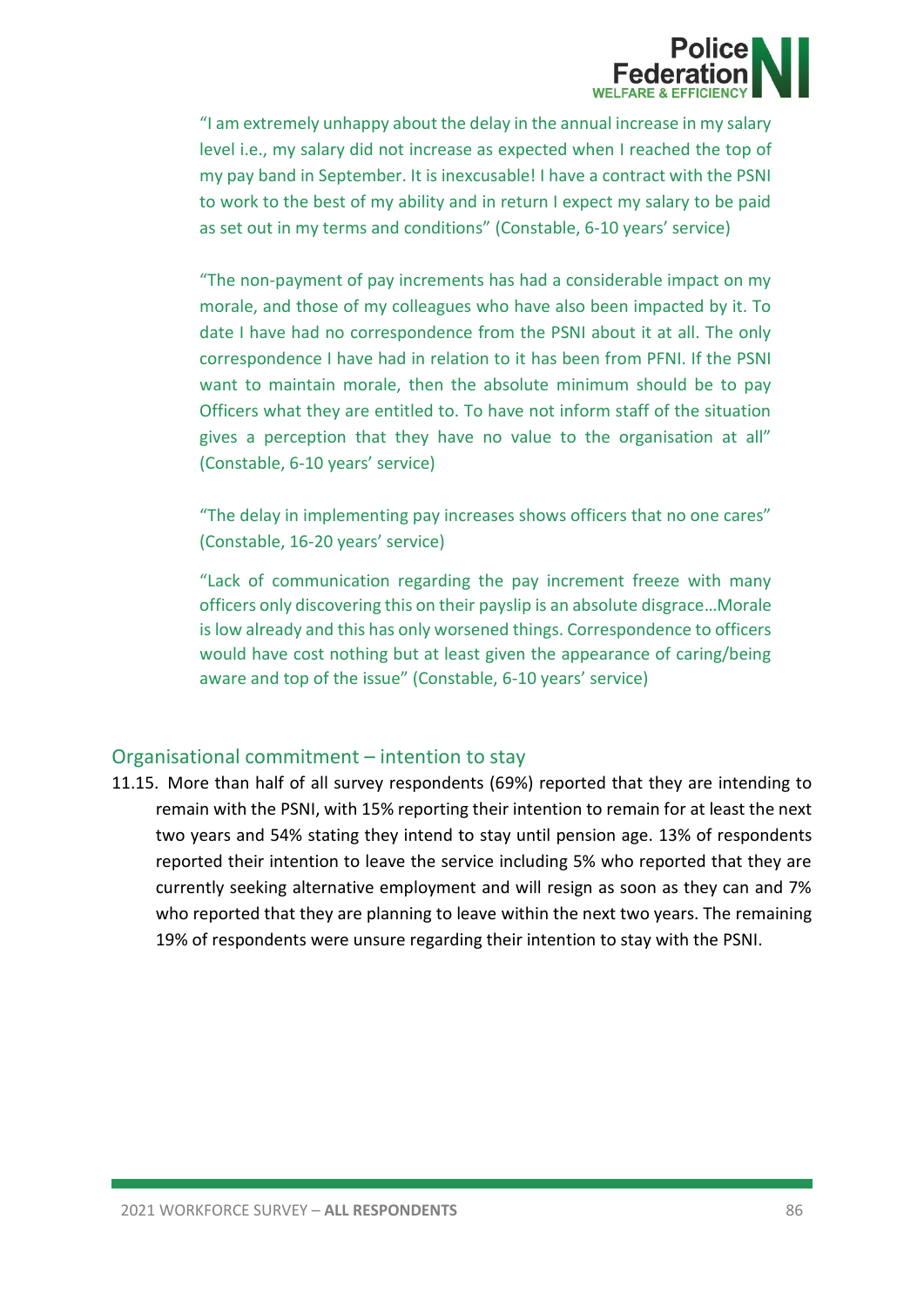

*Figure 44: What are your intentions with regards staying in the police service? (All respondents) %*



- 11.16. All the survey respondents who reported that they intended to leave the PSNI, either immediately or within the following two years, were asked to identify, from a list of twelve factors, what extent each had on their intention to leave. With an increase in proportion of respondents reporting low levels of personal morale, up from 54% in 2018 to 60% in 2021, it is perhaps unsurprising that **the factor most likely to have a major effect on the intention to leave the PSNI was their personal morale, as selected by 70% of respondents.** Despite the impact of policing on health and wellbeing being the least commonly selected factor in negatively influencing personal morale (at 56%), it was the second most commonly selected factor in having a major effect on the intention to leave the service, as reported by 59% of respondents. The third most commonly reported factor in having a major effect on intention to leave the service was how the police are treated, reported by 57% of respondents.
- 11.17. 53% of respondents who stated that they intend to leave the PSNI, reported that their pension had a major effect on this decision, with 47% reporting their pay and benefits. 44% of respondents cited better opportunities outside of policing as a major contributor to their intention to leave, followed by 42% who reported the impact of the job on personal and family lives and 39% who stated the impact of NI's political environment. The three least commonly selected factors were 23% who stated they have reached their pension age, 21% who reported the effect of policing the Covid-19 pandemic and 9% who cited personal reasons not linked to policing.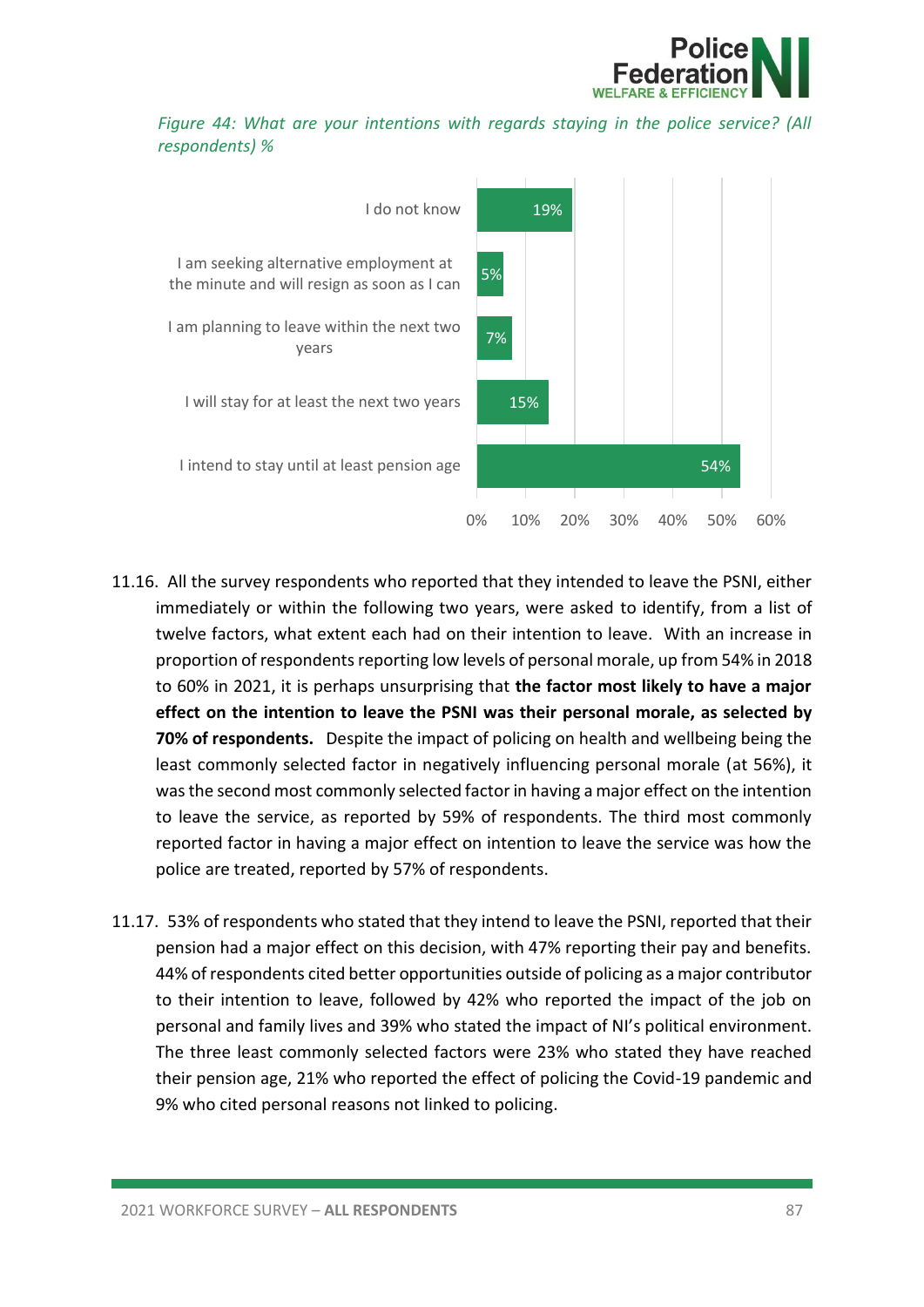

*Figure 45: Percentage of respondents who reported each of the following factors as having a major effect on their intention to leave the PSNI (All respondents) %*

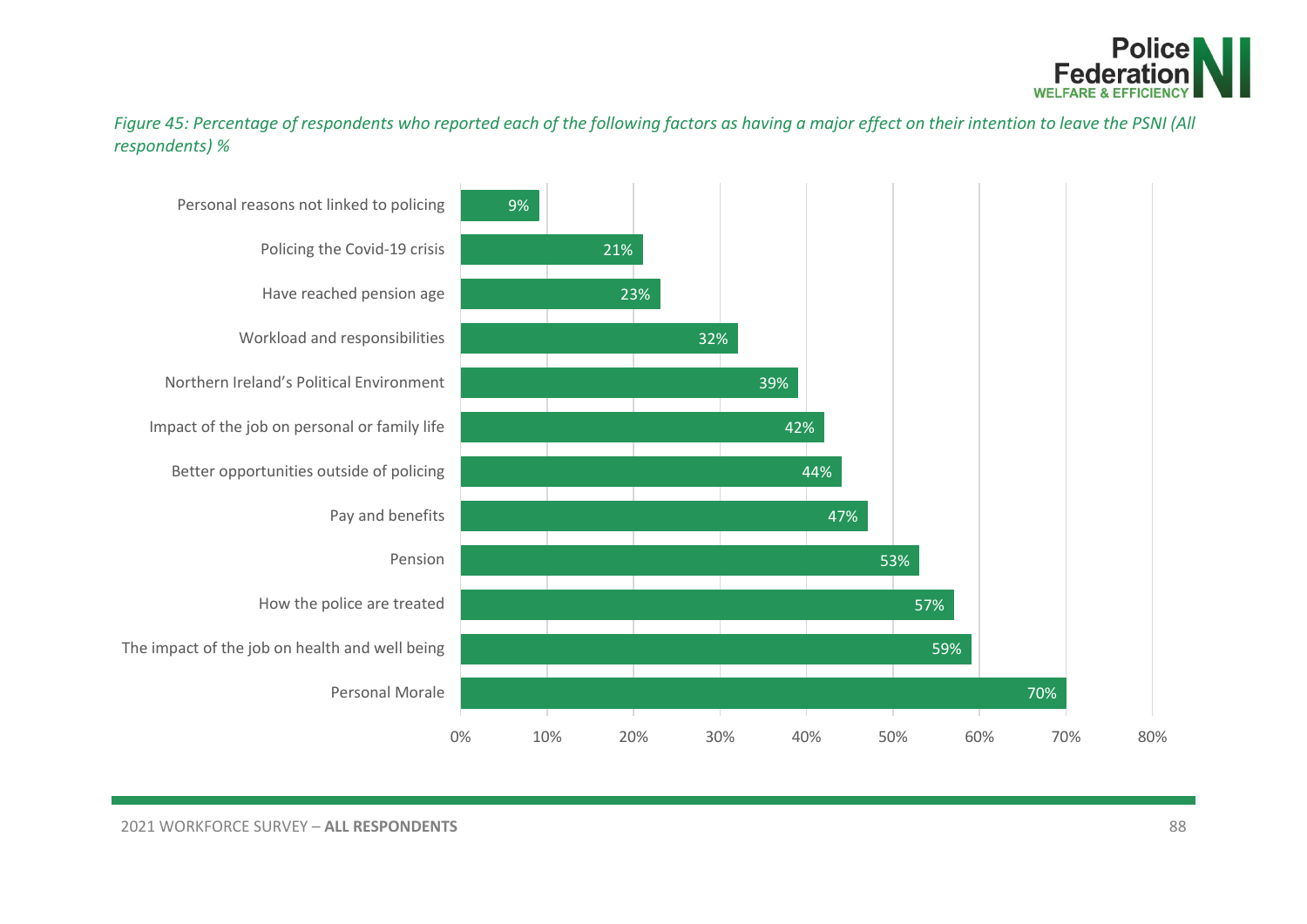

- 11.18. **The level of organisational commitment to the PSNI has remained stable since 2015**, with a total of 70% of respondents in both 2015 and 2018 reporting their intention to stay until pension age or for at least the following two years. This has declined by just 1 percentage point, to 69% in 2021. The proportion of respondents reporting their intention to leave either immediately or within the following two years was 13% in 2015, 11% in 2018 and 12% in 2021.
- 11.19. Low levels of personal morale were also cited most commonly as having a major effect on intention to leave the PSNI in 2015 and 2018, at 79% and 65% respectively. This increased to 70% in 2021. The impact of policing on health and wellbeing was the second most commonly selected contributor in 2015, at 67%, followed by how the police are treated at 66% and the impact on personal and family life, at 55%. In 2018, the second most commonly selected contributor to a major effect on intention to leave was the impact of the job on personal and family life, at 64%, the impact on health and wellbeing, at 62% and how the police are treated, at 54%. By 2021, the role of policing on personal and family lives and the impact this has on the intention to leave the service had reduced to seventh place, with 42% of respondents. However, the impact of the job on health and wellbeing remains a significant contributing factor, in second place as selected by 59% of respondents. How the police are treated has also remained a significant contributing factor in 2021, as selected by 57% of respondents.
- 11.20. **The proportion of respondents to the PFEW 2020 Pay and Morale Survey who reported their intention to stay, either to pension age or at least the following two years, was lower at 63% compared to 69% in NI.** Conversely, the proportion of respondents in England and Wales who reported their intention to leave, either immediately or within the following two years, was higher at 16% in England and Wales, relative to 12% in NI.
- 11.21. Respondents in both England and Wales and NI reported that the key factor in their intention to leave the police was their personal morale, at 72% of respondents in England and Wales and 70% of respondents in NI. The way police are treated was the second most commonly selected factor in England and Wales, at 70%, and the third most commonly selected factor in NI, at 57%. Conversely, the impact of the job on health and wellbeing was the third most commonly selected factor in England and Wales, at 65%, and the second most commonly selected factor in NI, at 59%.
- 11.22. To further elaborate upon issues of morale, organisational commitment and engagement, respondents were asked to rate their level of (dis)agreement with eight positively worded personal engagement statements.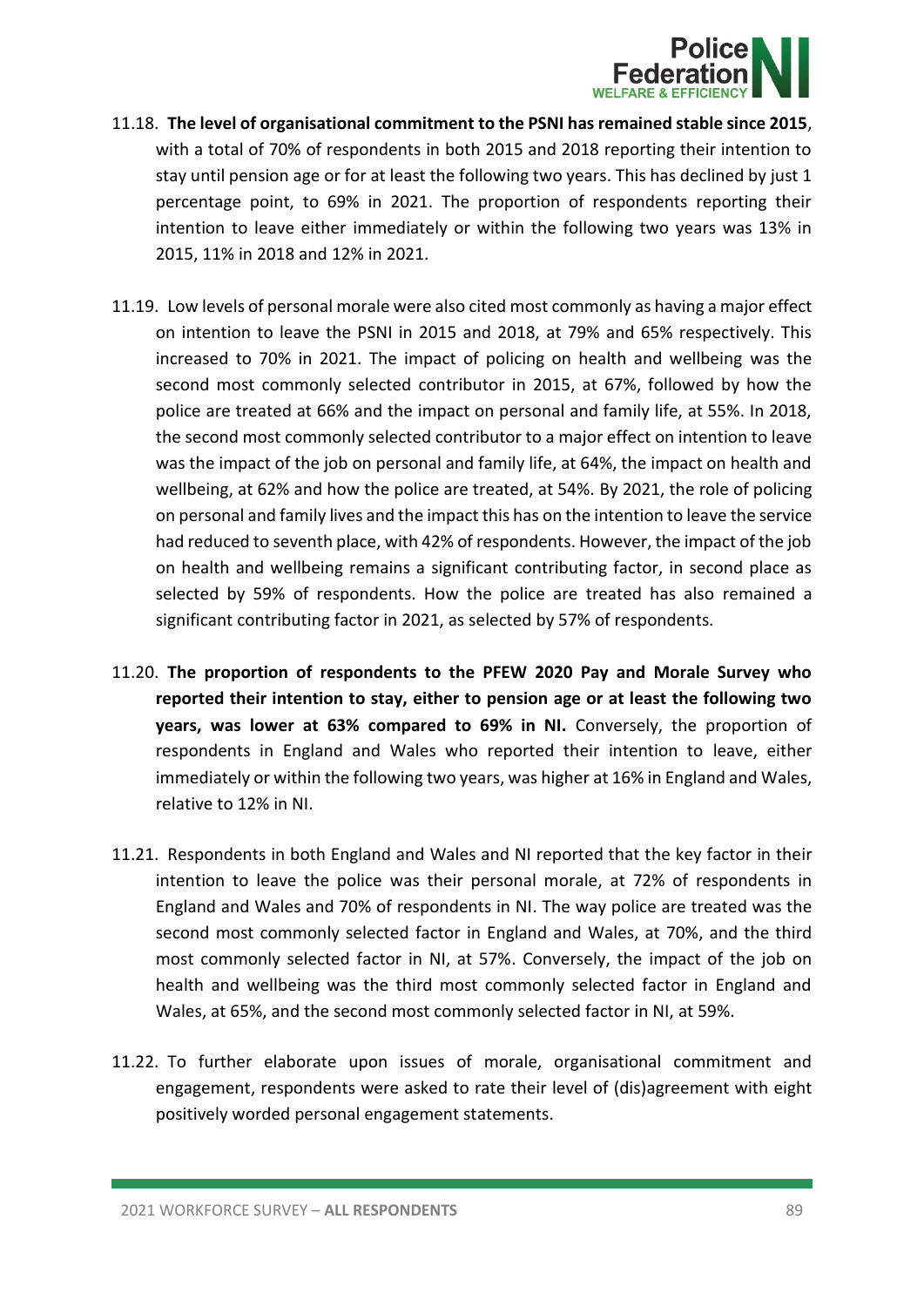



### *Figure 46: Please rate the extent to which you agree or disagree with the following statements...? (All respondents) %*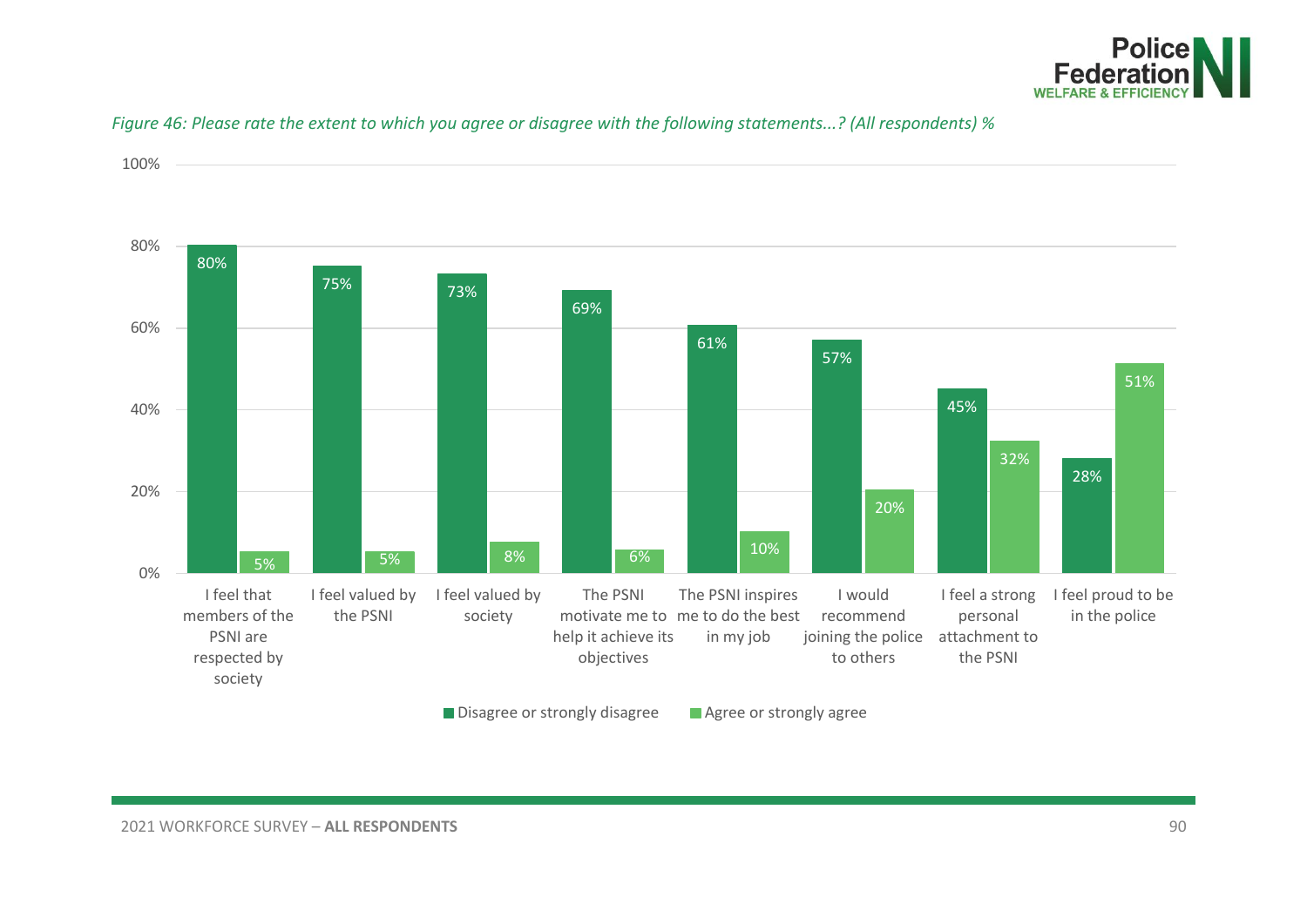

- 11.23. Eight in ten respondents disagreed or strongly disagreed that police officers in NI are respected by society, alongside 73% who disagreed that they feel valued by the society in which they serve. In addition, three quarters of respondents (75%) disagreed or strongly disagreed that they feel valued by the PSNI, with 69% disagreeing that the PSNI motivates them to help it achieve its objectives and a further 61% disagreeing that the PSNI inspires them to do the best in their job. It is therefore unsurprising that a majority of respondents (57%) disagreed or strongly disagreed that they would recommend joining the police to others.
- 11.24. Despite these high levels of disagreement, almost a third of respondents (32%) agreed or strongly agreed that they feel a strong personal attachment to the PSNI and 51% agreed or strongly agreed that they feel proud to be in the police.
- 11.25. Respondents to the PFNI Workforce Survey were last asked these questions in 2015 and in general **there has been an increase in the proportion of respondents who disagree or strongly disagree with each of these statements**. In 2015 69% of respondents disagreed that they are respected by society, this increased to 80% in 2021. In 2015 55% of respondents disagreed that the PSNI inspires them to do the best in this job, this increased to 61% in 2021. Furthermore, there has been a 6 percentage point increase in the proportion of respondents who disagreed that they have a strong personal attachment to the PSNI, up from 39% in 2015 to 45% in 2018. The proportion of respondents who disagreed that the PSNI motivate them to help it achieve its objectives remained stable, at 70% in 2015 and 69% in 2021, alongside a small reduction of 4percentage points in the proportion of respondents who reported feeling proud to be in the police, down from 55% in 5015 to 51% in 2021.
- 11.26. Nevertheless, and despite the increase in the level of disagreement with these statements, **the proportion of respondents who stated that they would recommend joining the police to others increased from 15% in 2015, to 20% in 2021**, alongside a reduction in those who disagreed with this from 65% to 57%.
- 11.27. **When compared against the results provided by respondents to the PFEW 2020 Pay and Morale Survey, there again emerges a greater level of disagreement with these statements**. There was a 6 percentage point difference in the percentage of respondents who disagreed that they are respected by society, at 74% of respondents in England and Wales and 80% in NI. This differential was larger for the statements relating to motivation and inspiration, at 28 percentage points and 31 percentage points respectively. Whilst 41% of respondents in England and Wales disagreed or strongly disagreed that the police service motivates them to help it achieve its objectives, this increased to 69% of respondents in NI. Furthermore, 30% of respondents in England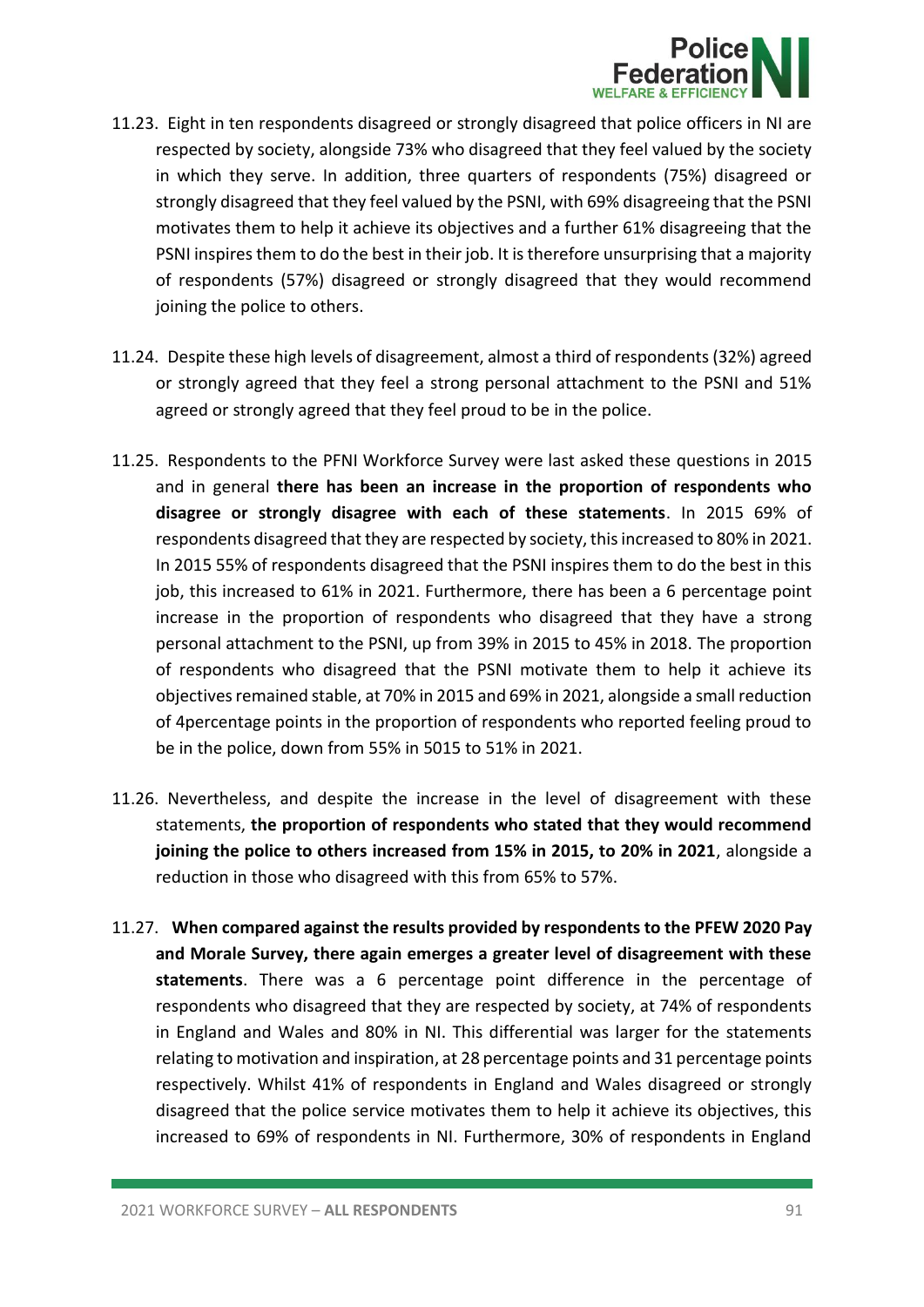

and Wales disagreed that the service inspires them to do their best in their job, this increased to 61% of respondents in NI.

- 11.28. The proportion of respondents who disagreed that they feel a strong personal attachment to their police service was also higher in NI, at 45% relative to 29% in England and Wales. The same trend emerged for those who disagreed that they feel proud to be in the police, at 28% in NI and 19% in England and Wales. Despite these significant differences, the proportion of respondents who disagreed that they would recommend joining the police to others was similar in NI and England and Wales, at 57% and 59% respectively.
- 11.29. The qualitative data provided an insight into the views of officers regarding their organisational commitment, which for some involved a strong desire to leave the service, whilst for others their reasons for remaining in the PSNI varied.

"I am required to remain in this job because I am stuck and have no viable or feasible way out" (Constable, 11-15 years' service)

"As I approach eligibility to retire, the opportunities afforded to me within the service have dwindled and I am left feeling undervalued and marginalised. This appears to be because the organisation just assumes that you will leave and want to leave asap. Sadly the feeling of being overlooked for developmental opportunities only serves to reduce morale and encourages me further to retire asap, which is not what I want to do" (Constable, 26-30 years' service)

"I was proud to join the Service, but I will be glad to leave when I find a suitable alternative. I would not recommend the Service to anyone & would never have joined if I was aware of how officers are treated" (Constable, 16- 20 years' service)

"I come from a proud policing family and if it wasn't for the strong attachment I feel to the organisation, I would absolutely seek alternative employment" (Inspector, 16-20 years' service)

"Due to the public perception of the police, the fact that basic contractual pay progressions are not implemented and pay increases are below the rate of inflation which is effectively a pay cut; and the poor pension and longer period of work prior to retirement I will be seeking alternative career options. I have no intention of working until I am 60 or over in this career and would not recommend it as a career to others…The public service aspect that attracted me to become a police officer initially is not worth the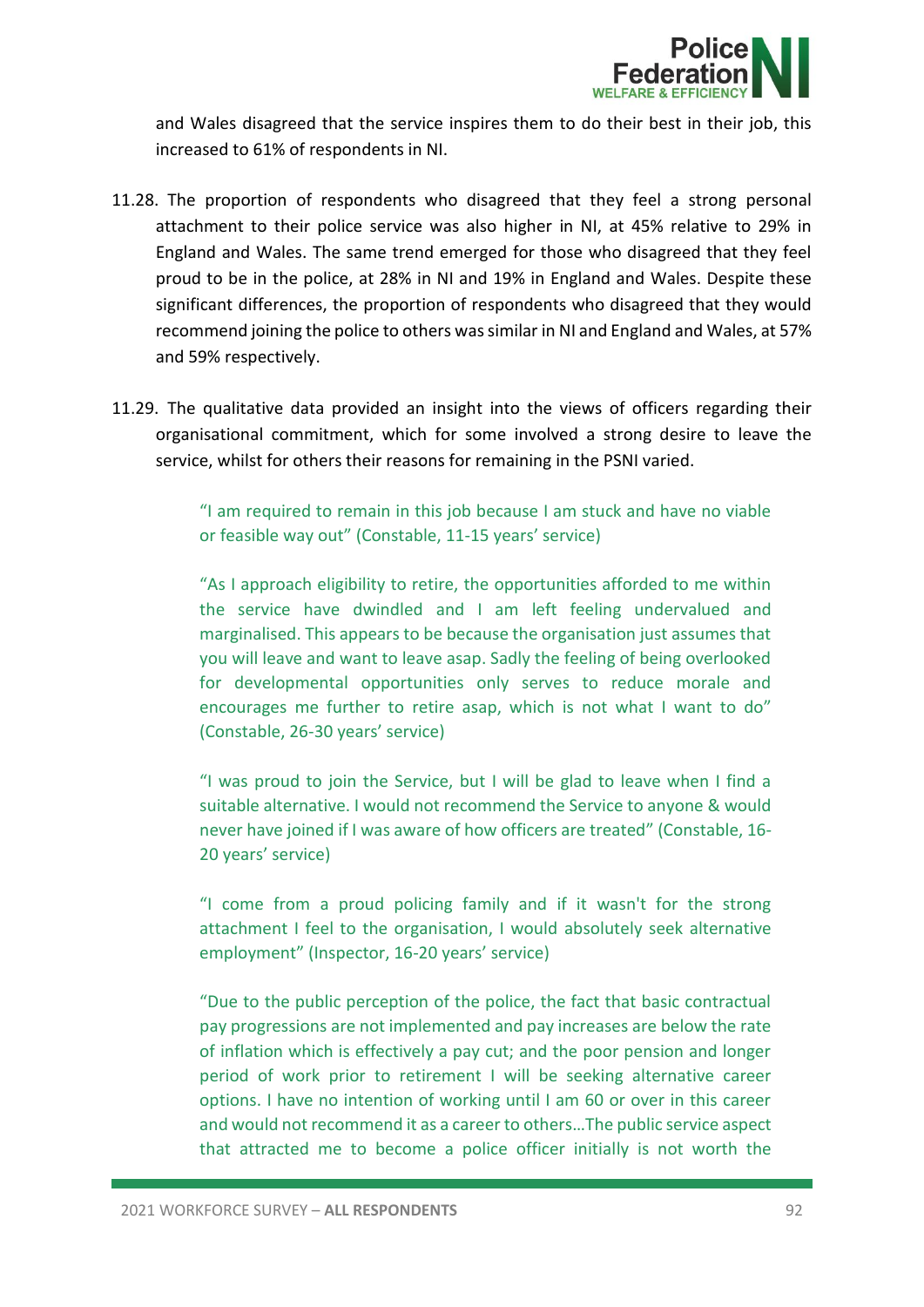

negative financial or effect on personal health that come with the job" (Constable, 11-15 years' service)